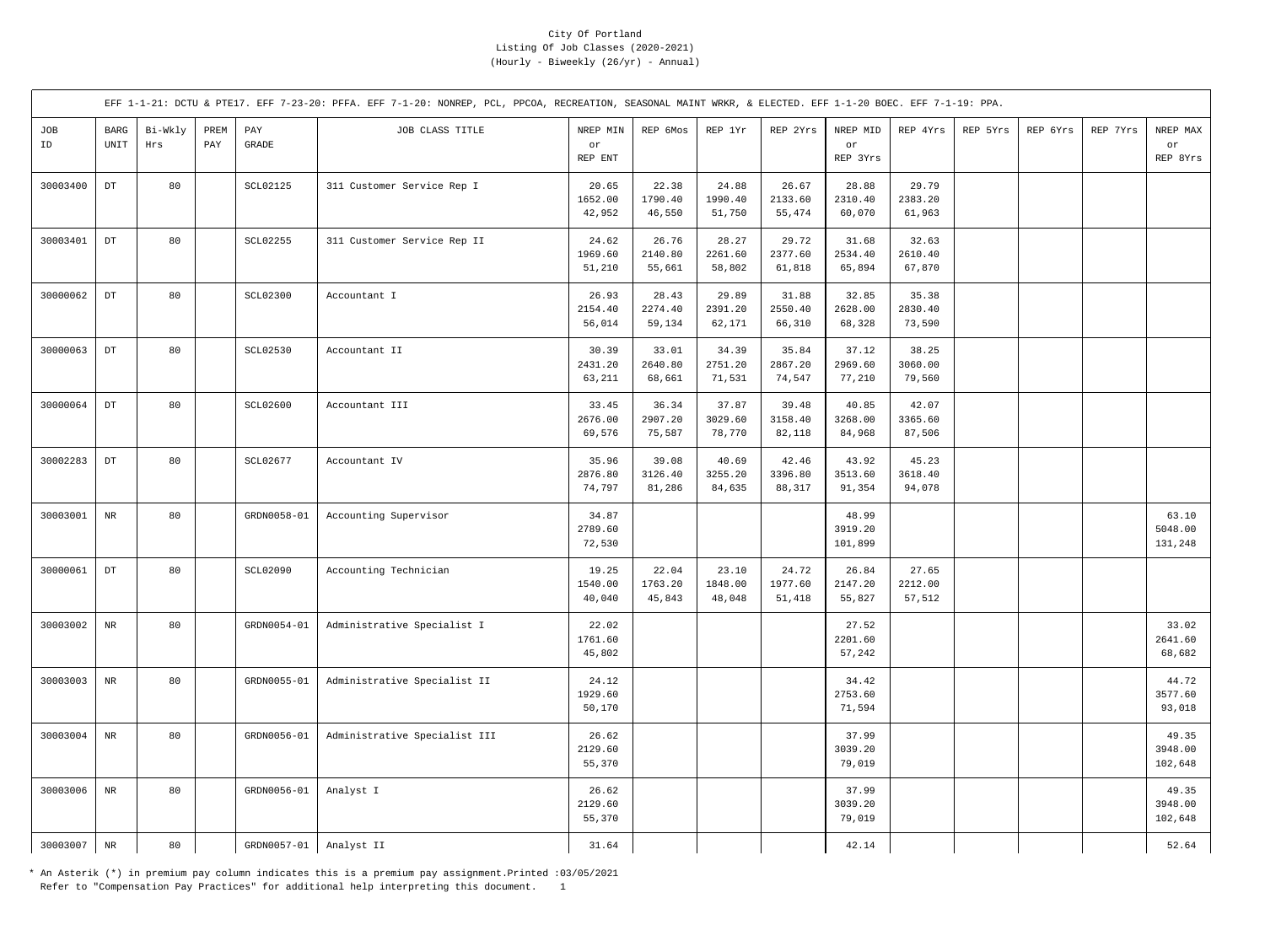|           |                                               |                |             |                       | EFF 1-1-21: DCTU & PTE17. EFF 7-23-20: PFFA. EFF 7-1-20: NONREP, PCL, PPCOA, RECREATION, SEASONAL MAINT WRKR, & ELECTED. EFF 1-1-20 BOEC. EFF 7-1-19: PPA. |                            |                            |                            |          |                             |          |          |          |          |                             |
|-----------|-----------------------------------------------|----------------|-------------|-----------------------|------------------------------------------------------------------------------------------------------------------------------------------------------------|----------------------------|----------------------------|----------------------------|----------|-----------------------------|----------|----------|----------|----------|-----------------------------|
| JOB<br>ID | $_{\rm BARG}$<br>$\ensuremath{\mathsf{UNIT}}$ | Bi-Wkly<br>Hrs | PREM<br>PAY | PAY<br>$\mbox{GRADE}$ | JOB CLASS TITLE                                                                                                                                            | NREP MIN<br>or<br>REP ENT  | REP 6Mos                   | REP 1Yr                    | REP 2Yrs | NREP MID<br>or<br>REP 3Yrs  | REP 4Yrs | REP 5Yrs | REP 6Yrs | REP 7Yrs | NREP MAX<br>or<br>REP 8Yrs  |
|           |                                               |                |             |                       |                                                                                                                                                            | 2531.20<br>65,811          |                            |                            |          | 3371.20<br>87,651           |          |          |          |          | 4211.20<br>109,491          |
| 30003008  | $\rm{NR}$                                     | 80             |             | GRDN0058-01           | Analyst III                                                                                                                                                | 34.87<br>2789.60<br>72,530 |                            |                            |          | 48.99<br>3919.20<br>101,899 |          |          |          |          | 63.10<br>5048.00<br>131,248 |
| 30003009  | $\rm{NR}$                                     | 80             |             | GRDN0059-01           | Analyst IV                                                                                                                                                 | 40.06<br>3204.80<br>83,325 |                            |                            |          | 55.08<br>4406.40<br>114,566 |          |          |          |          | 70.10<br>5608.00<br>145,808 |
| 30000201  | $_{\rm CP}$                                   | 80             |             | GRDC1160-01           | Applications Analyst I-Generalist                                                                                                                          | 32.88<br>2630.40<br>68,390 |                            |                            |          | 38.35<br>3068.00<br>79,768  |          |          |          |          | 43.81<br>3504.80<br>91,125  |
| 30000202  | $_{\rm CP}$                                   | 80             |             | GRDC1170-01           | Applications Analyst II-Data                                                                                                                               | 34.51<br>2760.80<br>71,781 |                            |                            |          | 40.27<br>3221.60<br>83,762  |          |          |          |          | 46.02<br>3681.60<br>95,722  |
| 30000203  | $_{\rm CP}$                                   | 80             |             | GRDC1170-01           | Applications Analyst II-Generalist                                                                                                                         | 34.51<br>2760.80<br>71,781 |                            |                            |          | 40.27<br>3221.60<br>83,762  |          |          |          |          | 46.02<br>3681.60<br>95,722  |
| 30000205  | $\mathbb{C}\mathbb{P}$                        | 80             |             | GRDC1220-01           | Applications Analyst III-GIS, Vertical                                                                                                                     | 38.08<br>3046.40<br>79,206 |                            |                            |          | 44.46<br>3556.80<br>92,477  |          |          |          |          | 50.83<br>4066.40<br>105,726 |
| 30000204  | $_{\rm CP}$                                   | 80             |             | GRDC1220-01           | Applications Analyst III-Generalist                                                                                                                        | 38.08<br>3046.40<br>79,206 |                            |                            |          | 44.46<br>3556.80<br>92,477  |          |          |          |          | 50.83<br>4066.40<br>105,726 |
| 30000206  | $_{\rm CP}$                                   | 80             |             | GRDC1260-01           | Applications Analyst IV-GIS, Enterprise                                                                                                                    | 40.02<br>3201.60<br>83,242 |                            |                            |          | 46.78<br>3742.40<br>97,302  |          |          |          |          | 53.53<br>4282.40<br>111,342 |
| 30000207  | $\mathbb{C}\mathbb{P}$                        | 80             |             | GRDC1260-01           | Applications Analyst IV-Generalist                                                                                                                         | 40.02<br>3201.60<br>83,242 |                            |                            |          | 46.78<br>3742.40<br>97,302  |          |          |          |          | 53.53<br>4282.40<br>111,342 |
| 30001234  | $_{\rm CP}$                                   | 80             |             | GRDC1260-01           | Applications Analyst IV-Web Developer                                                                                                                      | 40.02<br>3201.60<br>83,242 |                            |                            |          | 46.78<br>3742.40<br>97,302  |          |          |          |          | 53.53<br>4282.40<br>111,342 |
| 30001737  | $\mathtt{CL}$                                 | 80             |             | <b>SCL03501</b>       | Arborist I                                                                                                                                                 | 26.33<br>2106.40<br>54,766 | 27.32<br>2185.60<br>56,826 | 28.31<br>2264.80<br>58,885 |          |                             |          |          |          |          |                             |
| 30001738  | $\mathtt{CL}$                                 | 80             |             | SCL03502              | Arborist II                                                                                                                                                | 26.74<br>2139.20           | 29.81<br>2384.80           | 30.55<br>2444.00           |          |                             |          |          |          |          |                             |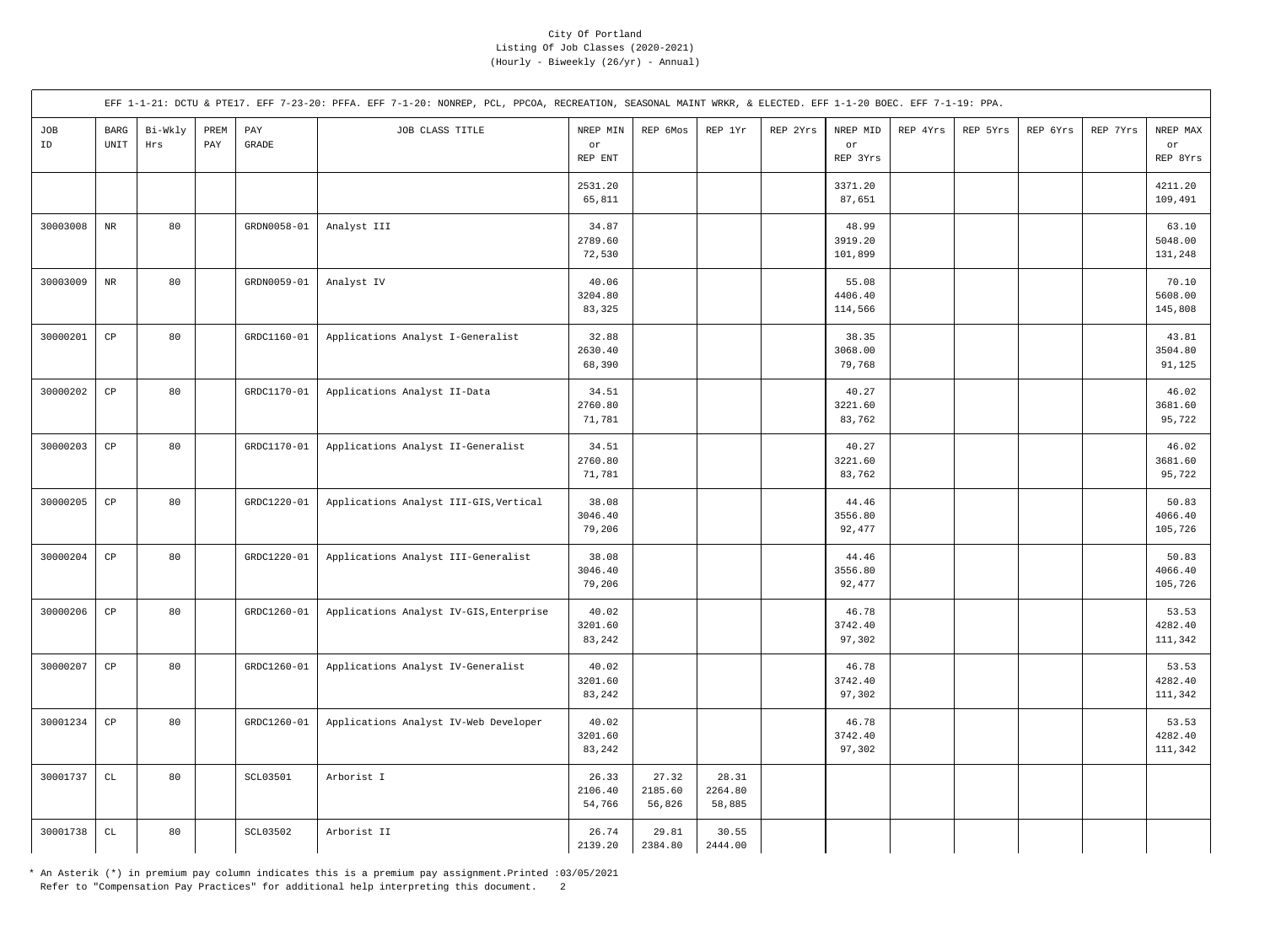|           |                                               |                |             |                       | EFF 1-1-21: DCTU & PTE17. EFF 7-23-20: PFFA. EFF 7-1-20: NONREP, PCL, PPCOA, RECREATION, SEASONAL MAINT WRKR, & ELECTED. EFF 1-1-20 BOEC. EFF 7-1-19: PPA. |                            |                            |                            |                            |                             |                            |                            |          |          |                             |
|-----------|-----------------------------------------------|----------------|-------------|-----------------------|------------------------------------------------------------------------------------------------------------------------------------------------------------|----------------------------|----------------------------|----------------------------|----------------------------|-----------------------------|----------------------------|----------------------------|----------|----------|-----------------------------|
| JOB<br>ID | $_{\rm BARG}$<br>$\ensuremath{\mathsf{UNIT}}$ | Bi-Wkly<br>Hrs | PREM<br>PAY | PAY<br>$\mbox{GRADE}$ | JOB CLASS TITLE                                                                                                                                            | NREP MIN<br>or<br>REP ENT  | REP 6Mos                   | REP 1Yr                    | REP 2Yrs                   | NREP MID<br>or<br>REP 3Yrs  | REP 4Yrs                   | REP 5Yrs                   | REP 6Yrs | REP 7Yrs | NREP MAX<br>or<br>REP 8Yrs  |
|           |                                               |                |             |                       |                                                                                                                                                            | 55,619                     | 62,005                     | 63,544                     |                            |                             |                            |                            |          |          |                             |
| 30000248  | $\mathtt{CL}$                                 | 80             |             | SCL03504              | Arborist III                                                                                                                                               | 30.33<br>2426.40<br>63,086 | 33.79<br>2703.20<br>70,283 | 34.49<br>2759.20<br>71,739 |                            |                             |                            |                            |          |          |                             |
| 30001739  | $\mathtt{CL}$                                 | 80             |             | SCL03506              | Arborist IV                                                                                                                                                | 32.23<br>2578.40<br>67,038 | 35.02<br>2801.60<br>72,842 | 36.47<br>2917.60<br>75,858 |                            |                             |                            |                            |          |          |                             |
| 30000247  | CL                                            | 80             |             | <b>SCL03508</b>       | Arborist, Trainee                                                                                                                                          | 24.03<br>1922.40<br>49,982 | 27.65<br>2212.00<br>57,512 | 29.23<br>2338.40<br>60,798 |                            |                             |                            |                            |          |          |                             |
| 30000314  | $\mathbb{C}\mathbb{P}$                        | 80             |             | <b>SCL01190</b>       | Architect                                                                                                                                                  | 36.99<br>2959.20<br>76,939 |                            | 38.87<br>3109.60<br>80,850 | 40.82<br>3265.60<br>84,906 | 42.81<br>3424.80<br>89,045  | 45.00<br>3600.00<br>93,600 | 47.24<br>3779.20<br>98,259 |          |          |                             |
| 30000090  | $\mathtt{CL}$                                 | 80             |             | SCL03610              | Asphalt Raker                                                                                                                                              | 26.33<br>2106.40<br>54,766 | 27.32<br>2185.60<br>56,826 | 30.57<br>2445.60<br>63,586 |                            |                             |                            |                            |          |          |                             |
| 30003200  | $_{\rm NR}$                                   | 80             |             | $GRDA0A54-01$         | Auditor - Administrative Specialist I                                                                                                                      | 22.02<br>1761.60<br>45,802 |                            |                            |                            | 27.52<br>2201.60<br>57,242  |                            |                            |          |          | 33.02<br>2641.60<br>68,682  |
| 30003201  | $\rm{NR}$                                     | 80             |             | GRDA0A55-01           | Auditor - Administrative Specialist II                                                                                                                     | 24.12<br>1929.60<br>50,170 |                            |                            |                            | 34.42<br>2753.60<br>71,594  |                            |                            |          |          | 44.72<br>3577.60<br>93,018  |
| 30003204  | $\rm{NR}$                                     | 80             |             | GRDA0A56-01           | Auditor - Administrative Specialist III                                                                                                                    | 26.62<br>2129.60<br>55,370 |                            |                            |                            | 37.99<br>3039.20<br>79,019  |                            |                            |          |          | 49.35<br>3948.00<br>102,648 |
| 30003205  | $\rm{NR}$                                     | 80             |             | GRDA0A56-01           | Auditor - Analyst I                                                                                                                                        | 26.62<br>2129.60<br>55,370 |                            |                            |                            | 37.99<br>3039.20<br>79,019  |                            |                            |          |          | 49.35<br>3948.00<br>102,648 |
| 30003211  | $\rm{NR}$                                     | 80             |             | GRDA0A57-01           | Auditor - Analyst II                                                                                                                                       | 31.64<br>2531.20<br>65,811 |                            |                            |                            | 42.14<br>3371.20<br>87,651  |                            |                            |          |          | 52.64<br>4211.20<br>109,491 |
| 30003218  | $\rm NR$                                      | 80             |             | $GRDA0A58-01$         | Auditor - Analyst III                                                                                                                                      | 34.87<br>2789.60<br>72,530 |                            |                            |                            | 48.99<br>3919.20<br>101,899 |                            |                            |          |          | 63.10<br>5048.00<br>131,248 |
| 30003202  | $\rm{NR}$                                     | 80             |             | GRDA0A55-01           | Auditor - Archives&RecordsCoordinator I                                                                                                                    | 24.12<br>1929.60<br>50,170 |                            |                            |                            | 34.42<br>2753.60<br>71,594  |                            |                            |          |          | 44.72<br>3577.60<br>93,018  |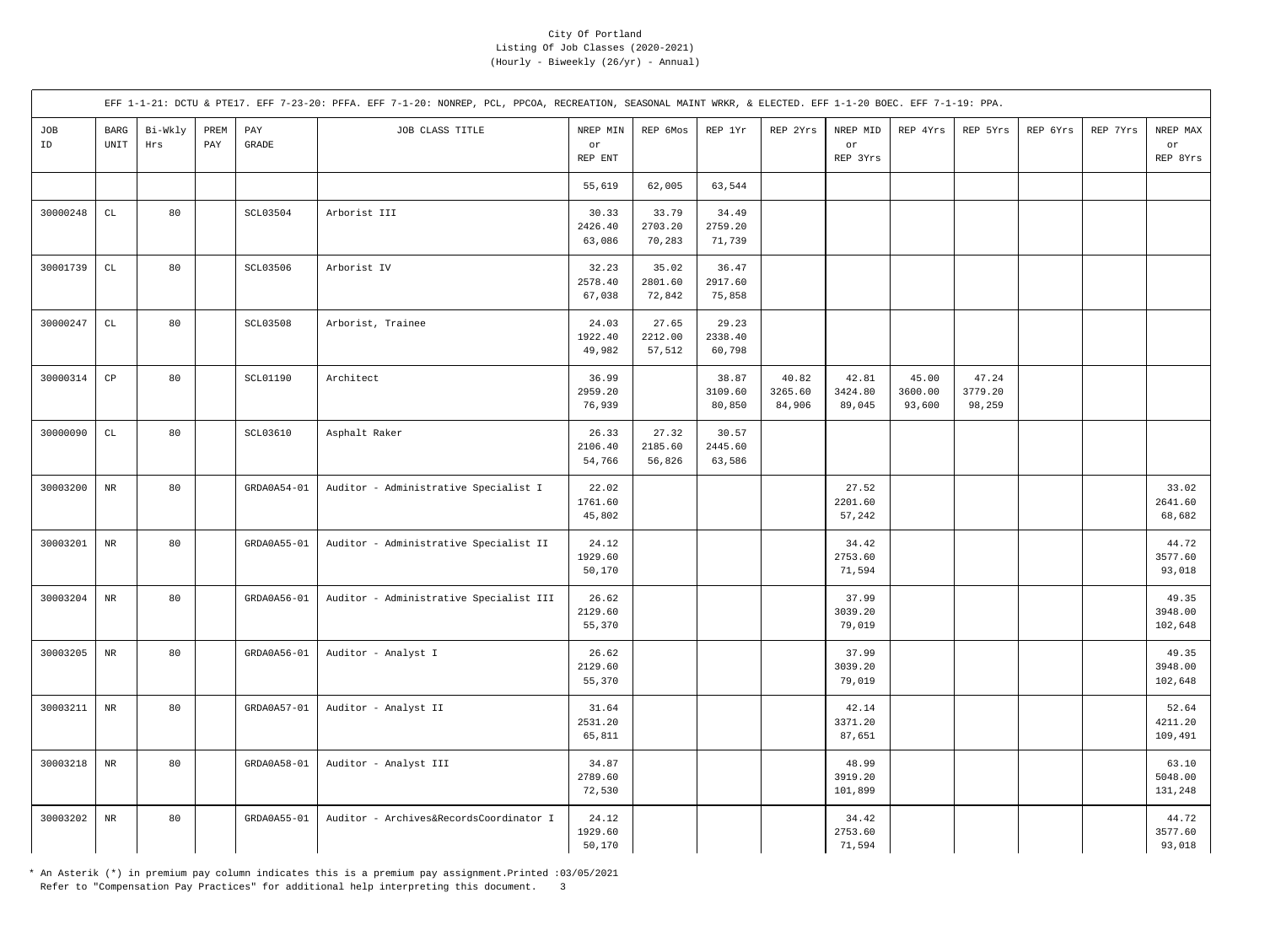|           |                       |                |             |                       | EFF 1-1-21: DCTU & PTE17. EFF 7-23-20: PFFA. EFF 7-1-20: NONREP, PCL, PPCOA, RECREATION, SEASONAL MAINT WRKR, & ELECTED. EFF 1-1-20 BOEC. EFF 7-1-19: PPA. |                            |          |         |          |                                   |          |          |          |          |                             |
|-----------|-----------------------|----------------|-------------|-----------------------|------------------------------------------------------------------------------------------------------------------------------------------------------------|----------------------------|----------|---------|----------|-----------------------------------|----------|----------|----------|----------|-----------------------------|
| JOB<br>ID | $_{\rm BARG}$<br>UNIT | Bi-Wkly<br>Hrs | PREM<br>PAY | PAY<br>$\mbox{GRADE}$ | JOB CLASS TITLE                                                                                                                                            | NREP MIN<br>or<br>REP ENT  | REP 6Mos | REP 1Yr | REP 2Yrs | NREP MID<br>$\circ r$<br>REP 3Yrs | REP 4Yrs | REP 5Yrs | REP 6Yrs | REP 7Yrs | NREP MAX<br>or<br>REP 8Yrs  |
| 30003206  | $_{\rm NR}$           | 80             |             | GRDA0A56-01           | Auditor - Archives&RecordsCoordinator II                                                                                                                   | 26.62<br>2129.60<br>55,370 |          |         |          | 37.99<br>3039.20<br>79,019        |          |          |          |          | 49.35<br>3948.00<br>102,648 |
| 30003212  | $\rm{NR}$             | 80             |             | GRDA0A57-01           | Auditor - Archives&RecordsCoordinatorIII                                                                                                                   | 31.64<br>2531.20<br>65,811 |          |         |          | 42.14<br>3371.20<br>87,651        |          |          |          |          | 52.64<br>4211.20<br>109,491 |
| 30003228  | $\rm{NR}$             | 80             |             | GRDA0A61-01           | Auditor - Audit Services Director                                                                                                                          | 46.38<br>3710.40<br>96,470 |          |         |          | 63.78<br>5102.40<br>132,662       |          |          |          |          | 81.17<br>6493.60<br>168,834 |
| 30003207  | $_{\rm NR}$           | 80             |             | GRDA0A56-01           | Auditor - Business Systems Analyst I                                                                                                                       | 26.62<br>2129.60<br>55,370 |          |         |          | 37.99<br>3039.20<br>79,019        |          |          |          |          | 49.35<br>3948.00<br>102,648 |
| 30003213  | $\rm NR$              | 80             |             | GRDA0A57-01           | Auditor - Business Systems Analyst II                                                                                                                      | 31.64<br>2531.20<br>65,811 |          |         |          | 42.14<br>3371.20<br>87,651        |          |          |          |          | 52.64<br>4211.20<br>109,491 |
| 30003219  | $\rm{NR}$             | 80             |             | GRDA0A58-01           | Auditor - Business Systems Analyst III                                                                                                                     | 34.87<br>2789.60<br>72,530 |          |         |          | 48.99<br>3919.20<br>101,899       |          |          |          |          | 63.10<br>5048.00<br>131,248 |
| 30003225  | $\rm{NR}$             | 80             |             | GRDA0A59-01           | Auditor - City Archivist                                                                                                                                   | 40.06<br>3204.80<br>83,325 |          |         |          | 55.08<br>4406.40<br>114,566       |          |          |          |          | 70.10<br>5608.00<br>145,808 |
| 30003229  | $\rm{NR}$             | 80             |             | GRDA0A61-01           | Auditor - City Auditor Chief Deputy                                                                                                                        | 46.38<br>3710.40<br>96,470 |          |         |          | 63.78<br>5102.40<br>132,662       |          |          |          |          | 81.17<br>6493.60<br>168,834 |
| 30003226  | $\rm{NR}$             | 80             |             | GRDA0A59-01           | Auditor - City Ombudsman                                                                                                                                   | 40.06<br>3204.80<br>83,325 |          |         |          | 55.08<br>4406.40<br>114,566       |          |          |          |          | 70.10<br>5608.00<br>145,808 |
| 30003208  | $\rm{NR}$             | 80             |             | GRDA0A57-01           | Auditor - Clerk to City Council                                                                                                                            | 31.64<br>2531.20<br>65,811 |          |         |          | 42.14<br>3371.20<br>87,651        |          |          |          |          | 52.64<br>4211.20<br>109,491 |
| 30003203  | $_{\rm NR}$           | 80             |             | GRDA0A55-01           | Auditor - Coordinator I                                                                                                                                    | 24.12<br>1929.60<br>50,170 |          |         |          | 34.42<br>2753.60<br>71,594        |          |          |          |          | 44.72<br>3577.60<br>93,018  |
| 30003209  | $\rm{NR}$             | 80             |             | GRDA0A56-01           | Auditor - Coordinator II                                                                                                                                   | 26.62<br>2129.60<br>55,370 |          |         |          | 37.99<br>3039.20<br>79,019        |          |          |          |          | 49.35<br>3948.00<br>102,648 |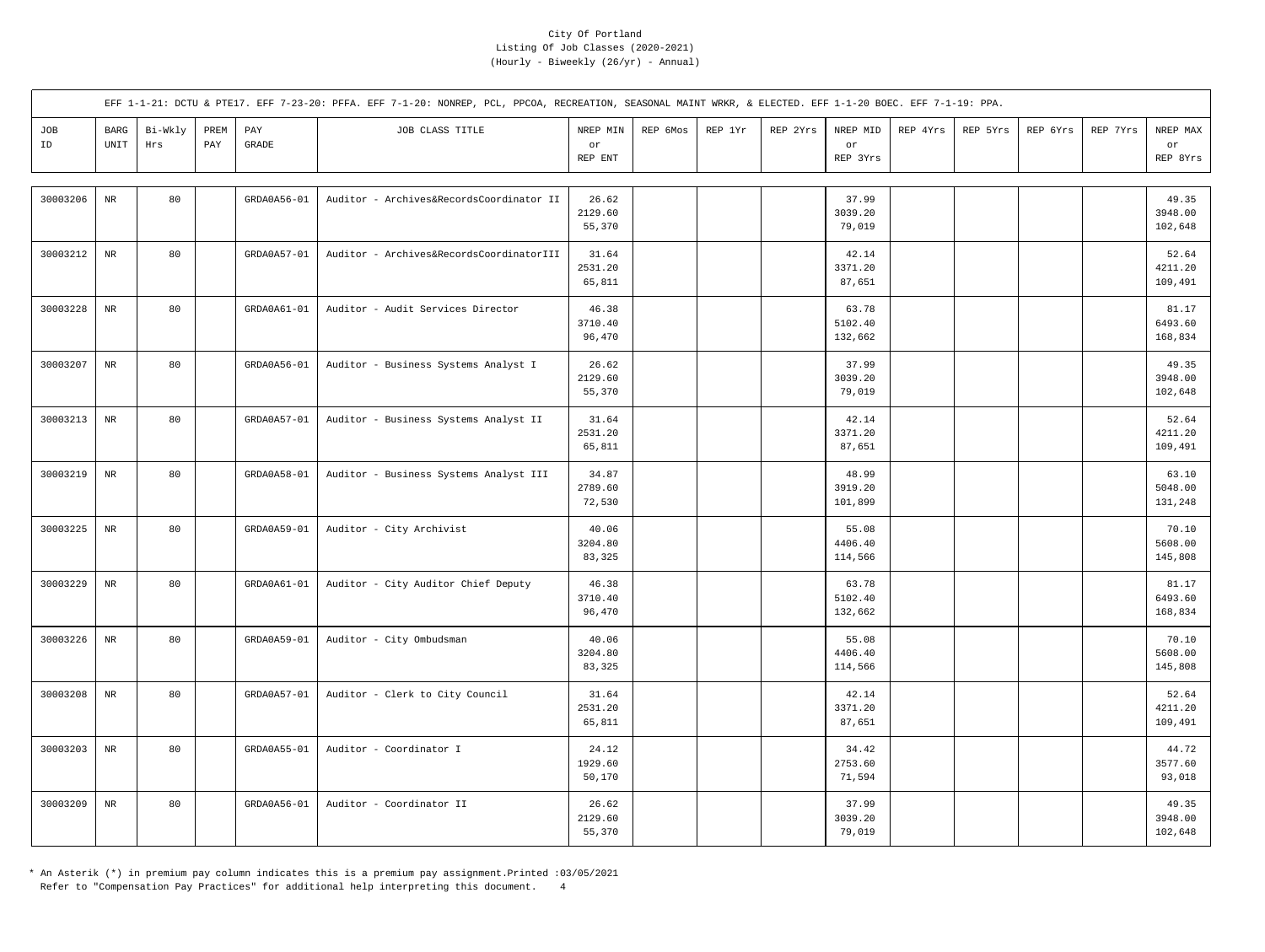|           |                                               |                |             |               | EFF 1-1-21: DCTU & PTE17. EFF 7-23-20: PFFA. EFF 7-1-20: NONREP, PCL, PPCOA, RECREATION, SEASONAL MAINT WRKR, & ELECTED. EFF 1-1-20 BOEC. EFF 7-1-19: PPA. |                             |          |         |          |                             |          |          |          |          |                             |
|-----------|-----------------------------------------------|----------------|-------------|---------------|------------------------------------------------------------------------------------------------------------------------------------------------------------|-----------------------------|----------|---------|----------|-----------------------------|----------|----------|----------|----------|-----------------------------|
| JOB<br>ID | $_{\rm BARG}$<br>$\ensuremath{\mathsf{UNIT}}$ | Bi-Wkly<br>Hrs | PREM<br>PAY | PAY<br>GRADE  | JOB CLASS TITLE                                                                                                                                            | NREP MIN<br>or<br>REP ENT   | REP 6Mos | REP 1Yr | REP 2Yrs | NREP MID<br>or<br>REP 3Yrs  | REP 4Yrs | REP 5Yrs | REP 6Yrs | REP 7Yrs | NREP MAX<br>or<br>REP 8Yrs  |
| 30003214  | $_{\rm NR}$                                   | 80             |             | GRDA0A57-01   | Auditor - Coordinator III                                                                                                                                  | 31.64<br>2531.20<br>65,811  |          |         |          | 42.14<br>3371.20<br>87,651  |          |          |          |          | 52.64<br>4211.20<br>109,491 |
| 30003354  | $\rm{NR}$                                     | 80             |             | GRDN0058-01   | Auditor - Coordinator IV                                                                                                                                   | 34.87<br>2789.60<br>72,530  |          |         |          | 48.99<br>3919.20<br>101,899 |          |          |          |          | 63.10<br>5048.00<br>131,248 |
| 30003220  | $_{\rm NR}$                                   | 80             |             | GRDA0A58-01   | Auditor - Financial Analyst III                                                                                                                            | 34.87<br>2789.60<br>72,530  |          |         |          | 48.99<br>3919.20<br>101,899 |          |          |          |          | 63.10<br>5048.00<br>131,248 |
| 30003232  | $\rm NR$                                      | 80             |             | $GRDA0A62-01$ | Auditor - General Counsel                                                                                                                                  | 55.79<br>4463.20<br>116,043 |          |         |          | 75.31<br>6024.80<br>156,645 |          |          |          |          | 94.83<br>7586.40<br>197,246 |
| 30003221  | $\rm{NR}$                                     | 80             |             | GRDA0A58-01   | Auditor - Hearings Officer                                                                                                                                 | 34.87<br>2789.60<br>72,530  |          |         |          | 48.99<br>3919.20<br>101,899 |          |          |          |          | 63.10<br>5048.00<br>131,248 |
| 30003230  | $_{\rm NR}$                                   | 80             |             | GRDA0A61-01   | Auditor - Hearings Officer, Chief                                                                                                                          | 46.38<br>3710.40<br>96,470  |          |         |          | 63.78<br>5102.40<br>132,662 |          |          |          |          | 81.17<br>6493.60<br>168,834 |
| 30003231  | $\rm NR$                                      | 80             |             | $GRDA0A61-01$ | Auditor - IPR Director                                                                                                                                     | 46.38<br>3710.40<br>96,470  |          |         |          | 63.78<br>5102.40<br>132,662 |          |          |          |          | 81.17<br>6493.60<br>168,834 |
| 30003215  | $\rm{NR}$                                     | 80             |             | GRDA0A57-01   | Auditor - Investigator I                                                                                                                                   | 31.64<br>2531.20<br>65,811  |          |         |          | 42.14<br>3371.20<br>87,651  |          |          |          |          | 52.64<br>4211.20<br>109,491 |
| 30003222  | $_{\rm NR}$                                   | 80             |             | GRDA0A58-01   | Auditor - Investigator II                                                                                                                                  | 34.87<br>2789.60<br>72,530  |          |         |          | 48.99<br>3919.20<br>101,899 |          |          |          |          | 63.10<br>5048.00<br>131,248 |
| 30003227  | $\rm{NR}$                                     | 80             |             | GRDA0A59-01   | Auditor - Manager I                                                                                                                                        | 40.06<br>3204.80<br>83,325  |          |         |          | 55.08<br>4406.40<br>114,566 |          |          |          |          | 70.10<br>5608.00<br>145,808 |
| 30003210  | $\rm{NR}$                                     | 80             |             | $GRDA0A56-01$ | Auditor - Performance Auditor I                                                                                                                            | 26.62<br>2129.60<br>55,370  |          |         |          | 37.99<br>3039.20<br>79,019  |          |          |          |          | 49.35<br>3948.00<br>102,648 |
| 30003216  | $\rm NR$                                      | 80             |             | GRDA0A57-01   | Auditor - Performance Auditor II                                                                                                                           | 31.64<br>2531.20<br>65,811  |          |         |          | 42.14<br>3371.20<br>87,651  |          |          |          |          | 52.64<br>4211.20<br>109,491 |
| 30003223  | $\rm NR$                                      | 80             |             | GRDA0A58-01   | Auditor - Performance Auditor III                                                                                                                          | 34.87                       |          |         |          | 48.99                       |          |          |          |          | 63.10                       |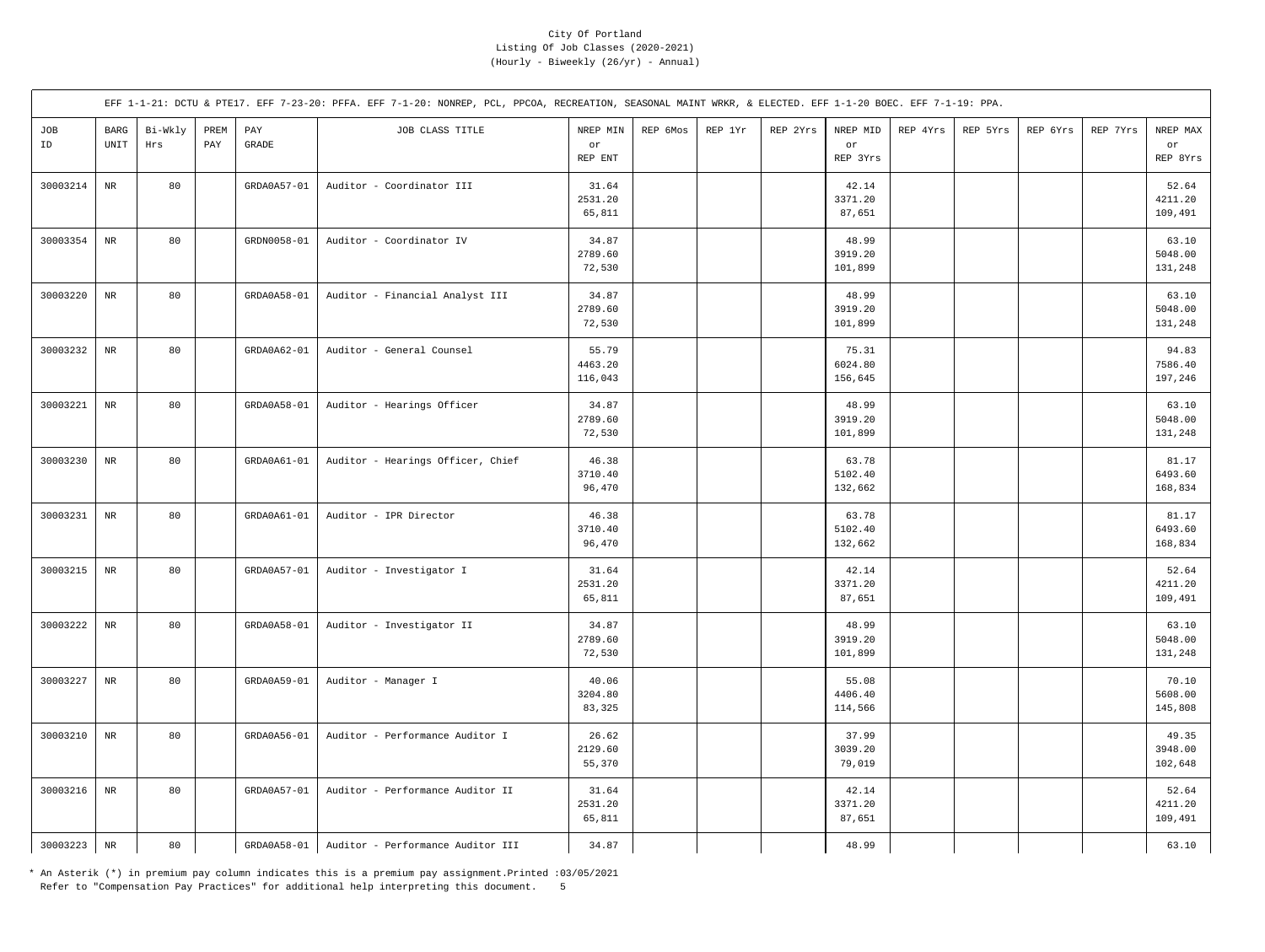|           |                                               |                |             |                 | EFF 1-1-21: DCTU & PTE17. EFF 7-23-20: PFFA. EFF 7-1-20: NONREP, PCL, PPCOA, RECREATION, SEASONAL MAINT WRKR, & ELECTED. EFF 1-1-20 BOEC. EFF 7-1-19: PPA. |                             |                            |                            |          |                             |          |          |          |          |                             |
|-----------|-----------------------------------------------|----------------|-------------|-----------------|------------------------------------------------------------------------------------------------------------------------------------------------------------|-----------------------------|----------------------------|----------------------------|----------|-----------------------------|----------|----------|----------|----------|-----------------------------|
| JOB<br>ID | $_{\rm BARG}$<br>$\ensuremath{\mathsf{UNIT}}$ | Bi-Wkly<br>Hrs | PREM<br>PAY | PAY<br>GRADE    | JOB CLASS TITLE                                                                                                                                            | NREP MIN<br>or<br>REP ENT   | REP 6Mos                   | REP 1Yr                    | REP 2Yrs | NREP MID<br>or<br>REP 3Yrs  | REP 4Yrs | REP 5Yrs | REP 6Yrs | REP 7Yrs | NREP MAX<br>or<br>REP 8Yrs  |
|           |                                               |                |             |                 |                                                                                                                                                            | 2789.60<br>72,530           |                            |                            |          | 3919.20<br>101,899          |          |          |          |          | 5048.00<br>131,248          |
| 30003217  | $_{\rm NR}$                                   | 80             |             | GRDA0A57-01     | Auditor - Supervisor I                                                                                                                                     | 31.64<br>2531.20<br>65,811  |                            |                            |          | 42.14<br>3371.20<br>87,651  |          |          |          |          | 52.64<br>4211.20<br>109,491 |
| 30003224  | $\rm{NR}$                                     | 80             |             | GRDA0A58-01     | Auditor - Supervisor II                                                                                                                                    | 34.87<br>2789.60<br>72,530  |                            |                            |          | 48.99<br>3919.20<br>101,899 |          |          |          |          | 63.10<br>5048.00<br>131,248 |
| 30000003  | $\rm{NR}$                                     | 80             |             | SCLN9040        | Auditor, City                                                                                                                                              | 60.43<br>4834.40<br>125,694 |                            |                            |          |                             |          |          |          |          |                             |
| 30000125  | $_{\rm DT}$                                   | 80             |             | SCL02405        | Auto Body Restorer                                                                                                                                         | 31.72<br>2537.60<br>65,978  | 34.48<br>2758.40<br>71,718 | 35.53<br>2842.40<br>73,902 |          |                             |          |          |          |          |                             |
| 30002494  | $\mathtt{CL}$                                 | 80             |             | <b>SCL03512</b> | Auto Equip Oper II: Tractr-Trailr-CL                                                                                                                       | 26.48<br>2118.40<br>55,078  | 30.03<br>2402.40<br>62,462 | 31.88<br>2550.40<br>66,310 |          |                             |          |          |          |          |                             |
| 30000096  | $\mathtt{CL}$                                 | 80             |             | <b>SCL03510</b> | Auto Servicer                                                                                                                                              | 23.09<br>1847.20<br>48,027  | 26.31<br>2104.80<br>54,725 | 28.31<br>2264.80<br>58,885 |          |                             |          |          |          |          |                             |
| 30000102  | $_{\rm DT}$                                   | 80             |             | <b>SCL02270</b> | Automotive Equip Oper II: Sewer Vacuum                                                                                                                     | 26.48<br>2118.40<br>55,078  | 30.03<br>2402.40<br>62,462 | 31.88<br>2550.40<br>66,310 |          |                             |          |          |          |          |                             |
| 30000103  | $\mathtt{CL}$                                 | 80             |             | <b>SCL03512</b> | Automotive Equip Oper II: Street Sweeper                                                                                                                   | 26.48<br>2118.40<br>55,078  | 30.03<br>2402.40<br>62,462 | 31.88<br>2550.40<br>66,310 |          |                             |          |          |          |          |                             |
| 30000104  | $_{\rm DT}$                                   | 80             |             | SCL02270        | Automotive Equip Oper II: Tractor-Trailr                                                                                                                   | 26.48<br>2118.40<br>55,078  | 30.03<br>2402.40<br>62,462 | 31.88<br>2550.40<br>66,310 |          |                             |          |          |          |          |                             |
| 30002583  | $\mathtt{CL}$                                 | 80             |             | <b>SCL03512</b> | Automotive Equip Oper II: Sewer Vacuum-CL                                                                                                                  | 26.48<br>2118.40<br>55,078  | 30.03<br>2402.40<br>62,462 | 31.88<br>2550.40<br>66,310 |          |                             |          |          |          |          |                             |
| 30000101  | $_{\rm DT}$                                   | 80             |             | SCL02195        | Automotive Equipment Oper I                                                                                                                                | 24.92<br>1993.60<br>51,834  | 28.35<br>2268.00<br>58,968 | 30.21<br>2416.80<br>62,837 |          |                             |          |          |          |          |                             |
| 30002493  | $\mathtt{CL}$                                 | 80             |             | SCL03514        | Automotive Equipment Oper I-CL                                                                                                                             | 24.92<br>1993.60            | 28.35<br>2268.00           | 30.21<br>2416.80           |          |                             |          |          |          |          |                             |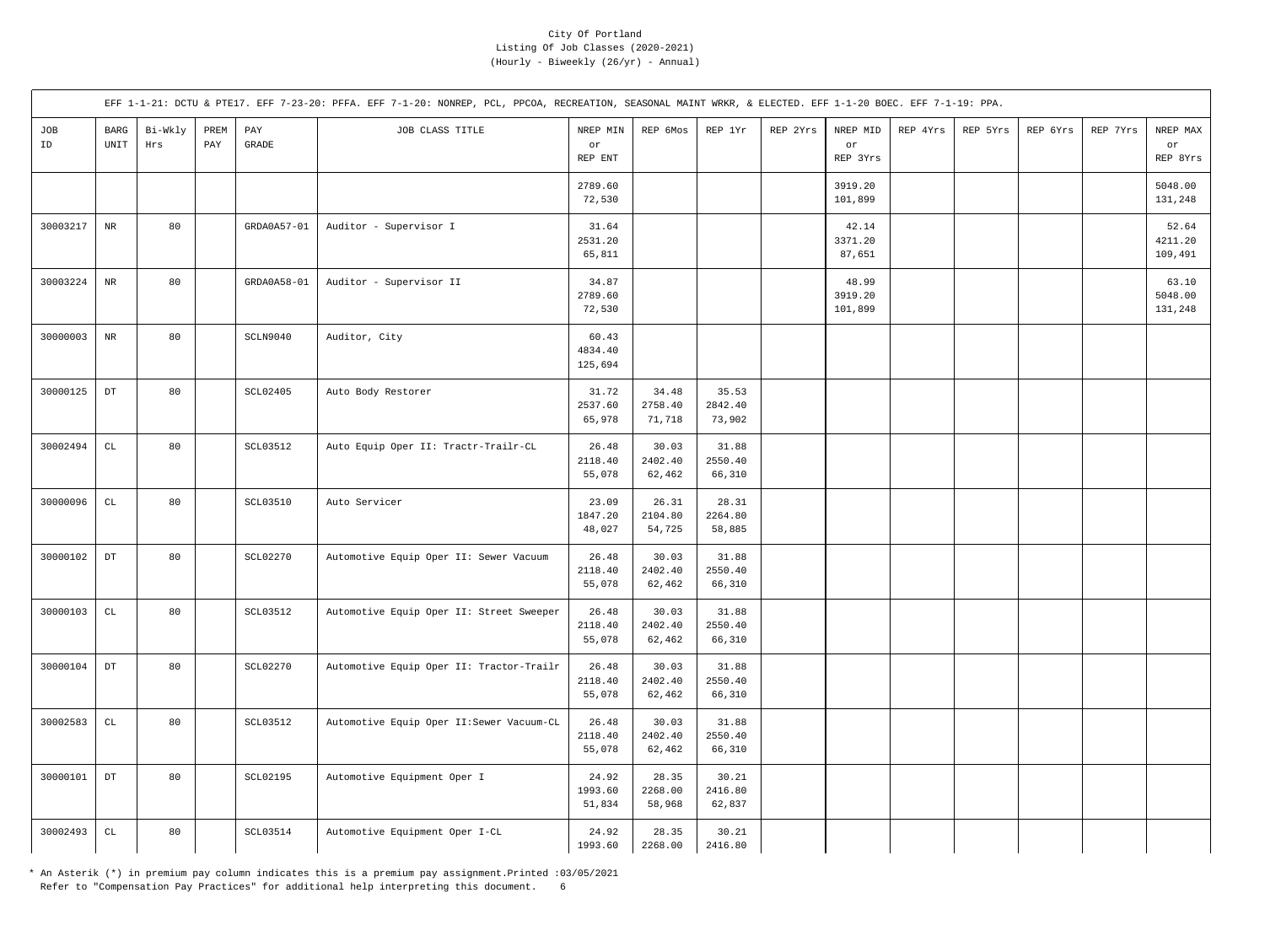|           |                            |                |             |                       | EFF 1-1-21: DCTU & PTE17. EFF 7-23-20: PFFA. EFF 7-1-20: NONREP, PCL, PPCOA, RECREATION, SEASONAL MAINT WRKR, & ELECTED. EFF 1-1-20 BOEC. EFF 7-1-19: PPA. |                            |          |                            |                            |                            |                            |                            |          |          |                            |
|-----------|----------------------------|----------------|-------------|-----------------------|------------------------------------------------------------------------------------------------------------------------------------------------------------|----------------------------|----------|----------------------------|----------------------------|----------------------------|----------------------------|----------------------------|----------|----------|----------------------------|
| JOB<br>ID | <b>BARG</b><br><b>UNIT</b> | Bi-Wkly<br>Hrs | PREM<br>PAY | PAY<br>$\mbox{GRADE}$ | JOB CLASS TITLE                                                                                                                                            | NREP MIN<br>or<br>REP ENT  | REP 6Mos | REP 1Yr                    | REP 2Yrs                   | NREP MID<br>or<br>REP 3Yrs | REP 4Yrs                   | REP 5Yrs                   | REP 6Yrs | REP 7Yrs | NREP MAX<br>or<br>REP 8Yrs |
|           |                            |                |             |                       |                                                                                                                                                            | 51,834                     | 58,968   | 62,837                     |                            |                            |                            |                            |          |          |                            |
| 30001584  | CP                         | 80             |             | <b>SCL01100</b>       | Botanic Spec I-Community Gardens                                                                                                                           | 30.82<br>2465.60<br>64,106 |          | 32.38<br>2590.40<br>67,350 | 34.01<br>2720.80<br>70,741 | 35.69<br>2855.20<br>74,235 | 37.49<br>2999.20<br>77,979 | 39.36<br>3148.80<br>81,869 |          |          |                            |
| 30000878  | CP                         | 80             |             | SCL01100              | Botanic Spec I-Forestry                                                                                                                                    | 30.82<br>2465.60<br>64,106 |          | 32.38<br>2590.40<br>67,350 | 34.01<br>2720.80<br>70,741 | 35.69<br>2855.20<br>74,235 | 37.49<br>2999.20<br>77,979 | 39.36<br>3148.80<br>81,869 |          |          |                            |
| 30000315  | $_{\rm CP}$                | 80             |             | SCL01100              | Botanic Spec I-Generalist                                                                                                                                  | 30.82<br>2465.60<br>64,106 |          | 32.38<br>2590.40<br>67,350 | 34.01<br>2720.80<br>70,741 | 35.69<br>2855.20<br>74,235 | 37.49<br>2999.20<br>77,979 | 39.36<br>3148.80<br>81,869 |          |          |                            |
| 30001333  | CP                         | 80             |             | <b>SCL01100</b>       | Botanic Spec I-Trails                                                                                                                                      | 30.82<br>2465.60<br>64,106 |          | 32.38<br>2590.40<br>67,350 | 34.01<br>2720.80<br>70,741 | 35.69<br>2855.20<br>74,235 | 37.49<br>2999.20<br>77,979 | 39.36<br>3148.80<br>81,869 |          |          |                            |
| 30000316  | $_{\rm CP}$                | 80             |             | <b>SCL01100</b>       | Botanic Spec I-Youth & Comnty Programs                                                                                                                     | 30.82<br>2465.60<br>64,106 |          | 32.38<br>2590.40<br>67,350 | 34.01<br>2720.80<br>70,741 | 35.69<br>2855.20<br>74,235 | 37.49<br>2999.20<br>77,979 | 39.36<br>3148.80<br>81,869 |          |          |                            |
| 30000317  | CP                         | 80             |             | <b>SCL01120</b>       | Botanic Spec II-Arboretum Collection                                                                                                                       | 32.44<br>2595.20<br>67,475 |          | 34.06<br>2724.80<br>70,845 | 35.80<br>2864.00<br>74,464 | 37.57<br>3005.60<br>78,146 | 39.45<br>3156.00<br>82,056 | 41.40<br>3312.00<br>86,112 |          |          |                            |
| 30000318  | $\mathbb{C}\mathbb{P}$     | 80             |             | SCL01120              | Botanic Spec II-Community Gardens                                                                                                                          | 32.44<br>2595.20<br>67,475 |          | 34.06<br>2724.80<br>70,845 | 35.80<br>2864.00<br>74,464 | 37.57<br>3005.60<br>78,146 | 39.45<br>3156.00<br>82,056 | 41.40<br>3312.00<br>86,112 |          |          |                            |
| 30000319  | $_{\rm CP}$                | 80             |             | SCL01120              | Botanic Spec II-Environmental Education                                                                                                                    | 32.44<br>2595.20<br>67,475 |          | 34.06<br>2724.80<br>70,845 | 35.80<br>2864.00<br>74,464 | 37.57<br>3005.60<br>78,146 | 39.45<br>3156.00<br>82,056 | 41.40<br>3312.00<br>86,112 |          |          |                            |
| 30001005  | CP                         | 80             |             | <b>SCL01120</b>       | Botanic Spec II-Forestry                                                                                                                                   | 32.44<br>2595.20<br>67,475 |          | 34.06<br>2724.80<br>70,845 | 35.80<br>2864.00<br>74,464 | 37.57<br>3005.60<br>78,146 | 39.45<br>3156.00<br>82,056 | 41.40<br>3312.00<br>86,112 |          |          |                            |
| 30000320  | $_{\rm CP}$                | 80             |             | <b>SCL01120</b>       | Botanic Spec II-Generalist                                                                                                                                 | 32.44<br>2595.20<br>67,475 |          | 34.06<br>2724.80<br>70,845 | 35.80<br>2864.00<br>74,464 | 37.57<br>3005.60<br>78,146 | 39.45<br>3156.00<br>82,056 | 41.40<br>3312.00<br>86,112 |          |          |                            |
| 30000321  | $_{\rm CP}$                | 80             |             | SCL01120              | Botanic Spec II-Ntrl Resource Ecologist                                                                                                                    | 32.44<br>2595.20<br>67,475 |          | 34.06<br>2724.80<br>70,845 | 35.80<br>2864.00<br>74,464 | 37.57<br>3005.60<br>78,146 | 39.45<br>3156.00<br>82,056 | 41.40<br>3312.00<br>86,112 |          |          |                            |
| 30000322  | CP                         | 80             |             | SCL01120              | Botanic Spec II-Pest Mgmt                                                                                                                                  | 32.44<br>2595.20<br>67,475 |          | 34.06<br>2724.80<br>70,845 | 35.80<br>2864.00<br>74,464 | 37.57<br>3005.60<br>78,146 | 39.45<br>3156.00<br>82,056 | 41.40<br>3312.00<br>86,112 |          |          |                            |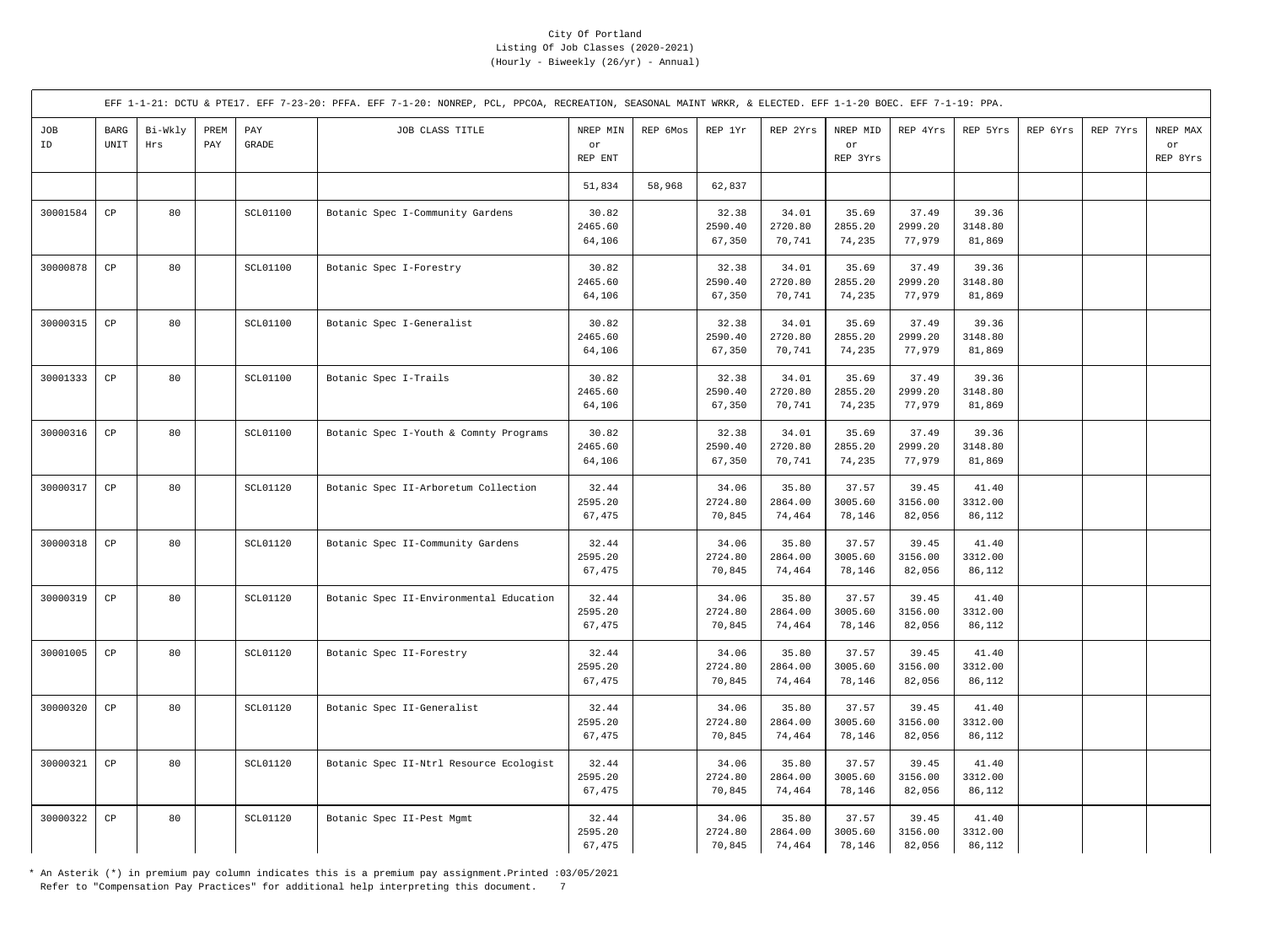|           |              |                |             |                 | EFF 1-1-21: DCTU & PTE17. EFF 7-23-20: PFFA. EFF 7-1-20: NONREP, PCL, PPCOA, RECREATION, SEASONAL MAINT WRKR, & ELECTED. EFF 1-1-20 BOEC. EFF 7-1-19: PPA. |                            |                            |                             |                             |                            |                            |                            |                            |          |                            |
|-----------|--------------|----------------|-------------|-----------------|------------------------------------------------------------------------------------------------------------------------------------------------------------|----------------------------|----------------------------|-----------------------------|-----------------------------|----------------------------|----------------------------|----------------------------|----------------------------|----------|----------------------------|
| JOB<br>ID | BARG<br>UNIT | Bi-Wkly<br>Hrs | PREM<br>PAY | PAY<br>GRADE    | JOB CLASS TITLE                                                                                                                                            | NREP MIN<br>or<br>REP ENT  | REP 6Mos                   | REP 1Yr                     | REP 2Yrs                    | NREP MID<br>or<br>REP 3Yrs | REP 4Yrs                   | REP 5Yrs                   | REP 6Yrs                   | REP 7Yrs | NREP MAX<br>or<br>REP 8Yrs |
| 30000323  | CP           | 80             |             | <b>SCL01120</b> | Botanic Spec II-Rose Garden                                                                                                                                | 32.44<br>2595.20<br>67,475 |                            | 34.06<br>2724.80<br>70,845  | 35.80<br>2864.00<br>74,464  | 37.57<br>3005.60<br>78,146 | 39.45<br>3156.00<br>82,056 | 41.40<br>3312.00<br>86,112 |                            |          |                            |
| 30000831  | CP           | 80             |             | SCL01030        | Botanic Technician I                                                                                                                                       | 22.73<br>1818.40<br>47,278 |                            | 23.86<br>1908.80<br>49,629  | 25.06<br>2004.80<br>52,125  | 26.33<br>2106.40<br>54,766 | 27.60<br>2208.00<br>57,408 | 29.02<br>2321.60<br>60,362 | 30.46<br>2436.80<br>63,357 |          |                            |
| 30003378  | CP           | 80             |             | <b>SCL01030</b> | Botanic Technician I-Green Infastructure                                                                                                                   | 22.73<br>1818.40<br>47,278 |                            | 23.86<br>1908.80<br>49,629  | 25.06<br>2004.80<br>52,125  | 26.33<br>2106.40<br>54,766 | 27.60<br>2208.00<br>57,408 | 29.02<br>2321.60<br>60,362 | 30.46<br>2436.80<br>63,357 |          |                            |
| 30001383  | CP           | 80             |             | SCL01044        | Botanic Technician II                                                                                                                                      | 25.00<br>2000.00<br>52,000 |                            | 26.24<br>2099.20<br>54,579  | 27.58<br>2206.40<br>57,366  | 28.91<br>2312.80<br>60,133 | 30.40<br>2432.00<br>63,232 | 31.90<br>2552.00<br>66,352 | 33.48<br>2678.40<br>69,638 |          |                            |
| 30003379  | CP           | 80             |             | SCL01044        | Botanic Technician II-GreenInfastructure                                                                                                                   | 25.00<br>2000.00<br>52,000 |                            | 26.24<br>2099.20<br>54,579  | 27.58<br>2206.40<br>57,366  | 28.91<br>2312.80<br>60,133 | 30.40<br>2432.00<br>63,232 | 31.90<br>2552.00<br>66,352 | 33.48<br>2678.40<br>69,638 |          |                            |
| 30000175  | $_{\rm DT}$  | 80             |             | <b>SCL02568</b> | Building Inspector I                                                                                                                                       | 34.51<br>2760.80<br>71,781 | 36.22<br>2897.60<br>75,338 | 38.03<br>3042.40<br>79,102  | 39.81<br>3184.80<br>82,805  |                            |                            |                            |                            |          |                            |
| 30000173  | $_{\rm DT}$  | 80             |             | SCL02652        | Building Inspector II                                                                                                                                      | 39.46<br>3156.80<br>82,077 | 41.44<br>3315.20<br>86,195 | 43.43<br>3474.40<br>90,334  | 45.64<br>3651.20<br>94,931  |                            |                            |                            |                            |          |                            |
| 30000174  | $_{\rm DT}$  | 80             |             | <b>SCL02708</b> | Building Inspector, Sr                                                                                                                                     | 44.29<br>3543.20<br>92,123 | 46.52<br>3721.60<br>96,762 | 48.86<br>3908.80<br>101,629 | 51.26<br>4100.80<br>106,621 |                            |                            |                            |                            |          |                            |
| 30000176  | $_{\rm DT}$  | 80             |             | SCL02035        | Building Inspector/Plans Examiner Trnee                                                                                                                    | 18.76<br>1500.80<br>39,021 | 19.70<br>1576.00<br>40,976 | 20.68<br>1654.40<br>43,014  | 21.70<br>1736.00<br>45,136  |                            |                            |                            |                            |          |                            |
| 30000311  | $_{\rm CP}$  | 80             |             | SCL01040        | Building/Landscape Designer I                                                                                                                              | 27.38<br>2190.40<br>56,950 |                            | 28.76<br>2300.80<br>59,821  | 30.18<br>2414.40<br>62,774  | 31.69<br>2535.20<br>65,915 | 33.29<br>2663.20<br>69,243 |                            |                            |          |                            |
| 30000312  | CP           | 80             |             | SCL01060        | Building/Landscape Designer II                                                                                                                             | 30.46<br>2436.80<br>63,357 |                            | 31.93<br>2554.40<br>66,414  | 33.56<br>2684.80<br>69,805  | 35.20<br>2816.00<br>73,216 | 36.99<br>2959.20<br>76,939 |                            |                            |          |                            |
| 30001583  | $_{\rm DT}$  | 80             |             | <b>SCL02270</b> | Bus Driver                                                                                                                                                 | 26.48<br>2118.40<br>55,078 | 30.03<br>2402.40<br>62,462 | 31.88<br>2550.40<br>66,310  |                             |                            |                            |                            |                            |          |                            |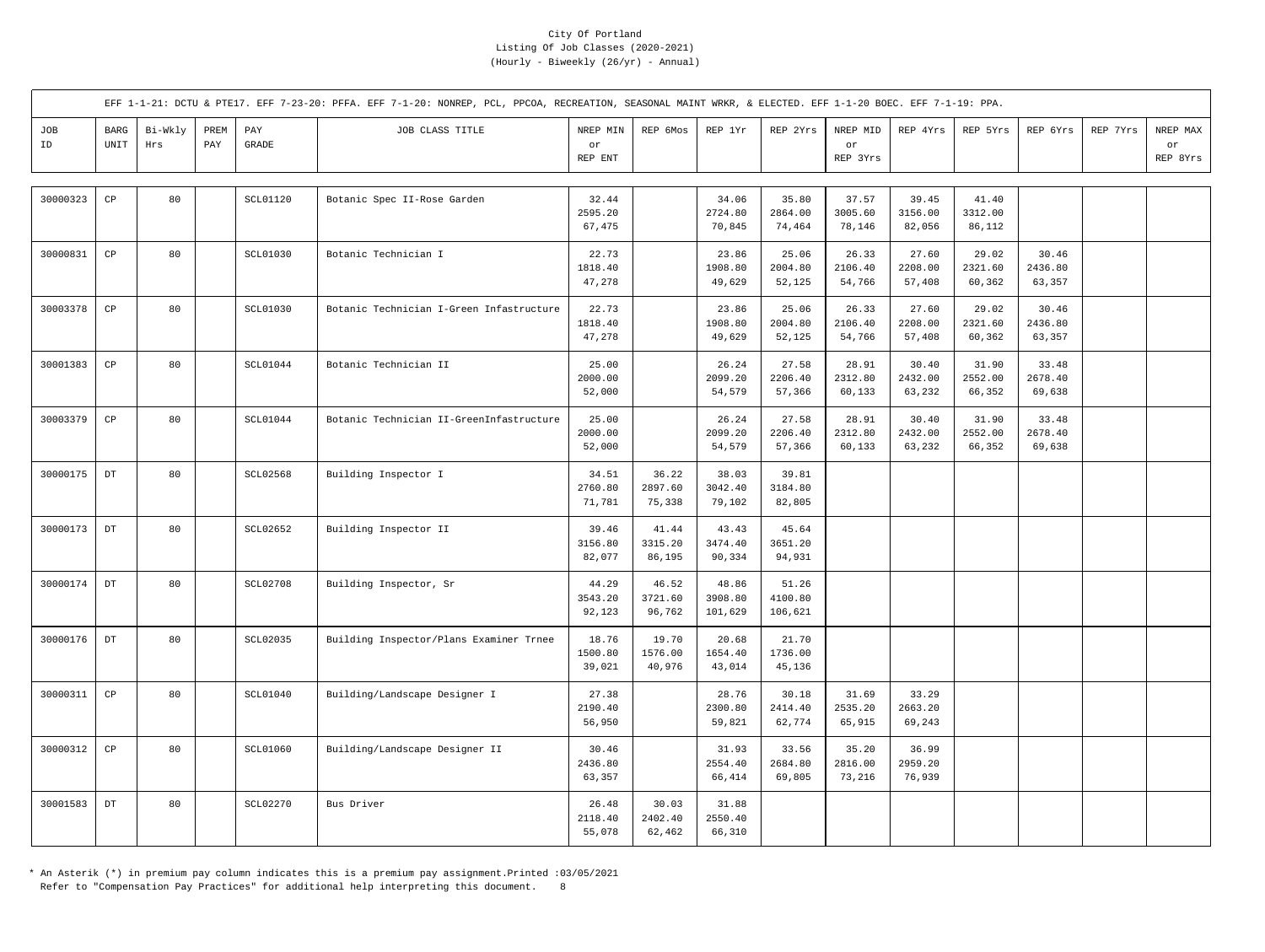|           |                                      |                |             |                 | EFF 1-1-21: DCTU & PTE17. EFF 7-23-20: PFFA. EFF 7-1-20: NONREP, PCL, PPCOA, RECREATION, SEASONAL MAINT WRKR, & ELECTED. EFF 1-1-20 BOEC. EFF 7-1-19: PPA. |                            |                            |                            |                            |                             |                            |                            |                            |          |                             |
|-----------|--------------------------------------|----------------|-------------|-----------------|------------------------------------------------------------------------------------------------------------------------------------------------------------|----------------------------|----------------------------|----------------------------|----------------------------|-----------------------------|----------------------------|----------------------------|----------------------------|----------|-----------------------------|
| JOB<br>ID | BARG<br>$\ensuremath{\mathsf{UNIT}}$ | Bi-Wkly<br>Hrs | PREM<br>PAY | PAY<br>GRADE    | JOB CLASS TITLE                                                                                                                                            | NREP MIN<br>or<br>REP ENT  | REP 6Mos                   | REP 1Yr                    | REP 2Yrs                   | NREP MID<br>or<br>REP 3Yrs  | REP 4Yrs                   | REP 5Yrs                   | REP 6Yrs                   | REP 7Yrs | NREP MAX<br>or<br>REP 8Yrs  |
| 30003010  | $_{\rm NR}$                          | 80             |             | GRDN0056-01     | Business Systems Analyst I                                                                                                                                 | 26.62<br>2129.60<br>55,370 |                            |                            |                            | 37.99<br>3039.20<br>79,019  |                            |                            |                            |          | 49.35<br>3948.00<br>102,648 |
| 30003011  | $\rm{NR}$                            | 80             |             | GRDN0057-01     | Business Systems Analyst II                                                                                                                                | 31.64<br>2531.20<br>65,811 |                            |                            |                            | 42.14<br>3371.20<br>87,651  |                            |                            |                            |          | 52.64<br>4211.20<br>109,491 |
| 30003012  | $\rm{NR}$                            | 80             |             | GRDN0058-01     | Business Systems Analyst III                                                                                                                               | 34.87<br>2789.60<br>72,530 |                            |                            |                            | 48.99<br>3919.20<br>101,899 |                            |                            |                            |          | 63.10<br>5048.00<br>131,248 |
| 30000331  | $_{\rm CP}$                          | 80             |             | SCL01190        | CAD Analyst                                                                                                                                                | 36.99<br>2959.20<br>76,939 |                            | 38.87<br>3109.60<br>80,850 | 40.82<br>3265.60<br>84,906 | 42.81<br>3424.80<br>89,045  | 45.00<br>3600.00<br>93,600 | 47.24<br>3779.20<br>98,259 |                            |          |                             |
| 30000328  | CP                                   | 80             |             | <b>SCL01030</b> | CAD Technician I                                                                                                                                           | 22.73<br>1818.40<br>47,278 |                            | 23.86<br>1908.80<br>49,629 | 25.06<br>2004.80<br>52,125 | 26.33<br>2106.40<br>54,766  | 27.60<br>2208.00<br>57,408 | 29.02<br>2321.60<br>60,362 | 30.46<br>2436.80<br>63,357 |          |                             |
| 30000329  | $_{\rm CP}$                          | 80             |             | SCL01090        | CAD Technician II                                                                                                                                          | 30.46<br>2436.80<br>63,357 |                            | 31.93<br>2554.40<br>66,414 | 33.56<br>2684.80<br>69,805 | 35.20<br>2816.00<br>73,216  | 36.99<br>2959.20<br>76,939 | 38.87<br>3109.60<br>80,850 |                            |          |                             |
| 30000330  | $_{\rm CP}$                          | 80             |             | <b>SCL01190</b> | CAD Technician III                                                                                                                                         | 36.99<br>2959.20<br>76,939 |                            | 38.87<br>3109.60<br>80,850 | 40.82<br>3265.60<br>84,906 | 42.81<br>3424.80<br>89,045  | 45.00<br>3600.00<br>93,600 | 47.24<br>3779.20<br>98,259 |                            |          |                             |
| 30000399  | $_{\rm CP}$                          | 80             |             | SCL01190        | Capital Project Manager I                                                                                                                                  | 36.99<br>2959.20<br>76,939 |                            | 38.87<br>3109.60<br>80,850 | 40.82<br>3265.60<br>84,906 | 42.81<br>3424.80<br>89,045  | 45.00<br>3600.00<br>93,600 | 47.24<br>3779.20<br>98,259 |                            |          |                             |
| 30003013  | $\rm{NR}$                            | 80             |             | GRDN0057-01     | Capital Project Manager II                                                                                                                                 | 31.64<br>2531.20<br>65,811 |                            |                            |                            | 42.14<br>3371.20<br>87,651  |                            |                            |                            |          | 52.64<br>4211.20<br>109,491 |
| 30003014  | $\rm{NR}$                            | 80             |             | GRDN0058-01     | Capital Project Manager III                                                                                                                                | 34.87<br>2789.60<br>72,530 |                            |                            |                            | 48.99<br>3919.20<br>101,899 |                            |                            |                            |          | 63.10<br>5048.00<br>131,248 |
| 30003015  | $\rm{NR}$                            | 80             |             | GRDN0059-01     | Capital Project Manager IV                                                                                                                                 | 40.06<br>3204.80<br>83,325 |                            |                            |                            | 55.08<br>4406.40<br>114,566 |                            |                            |                            |          | 70.10<br>5608.00<br>145,808 |
| 30000110  | $_{\rm DT}$                          | 80             |             | SCL02385        | Carpenter                                                                                                                                                  | 31.43<br>2514.40<br>65,374 | 34.12<br>2729.60<br>70,970 | 35.14<br>2811.20<br>73,091 |                            |                             |                            |                            |                            |          |                             |
| 30000111  | $_{\rm DT}$                          | 80             | $\star$     | SCL02475        | Carpenter Lead                                                                                                                                             | 32.95                      | 35.82                      | 36.91                      |                            |                             |                            |                            |                            |          |                             |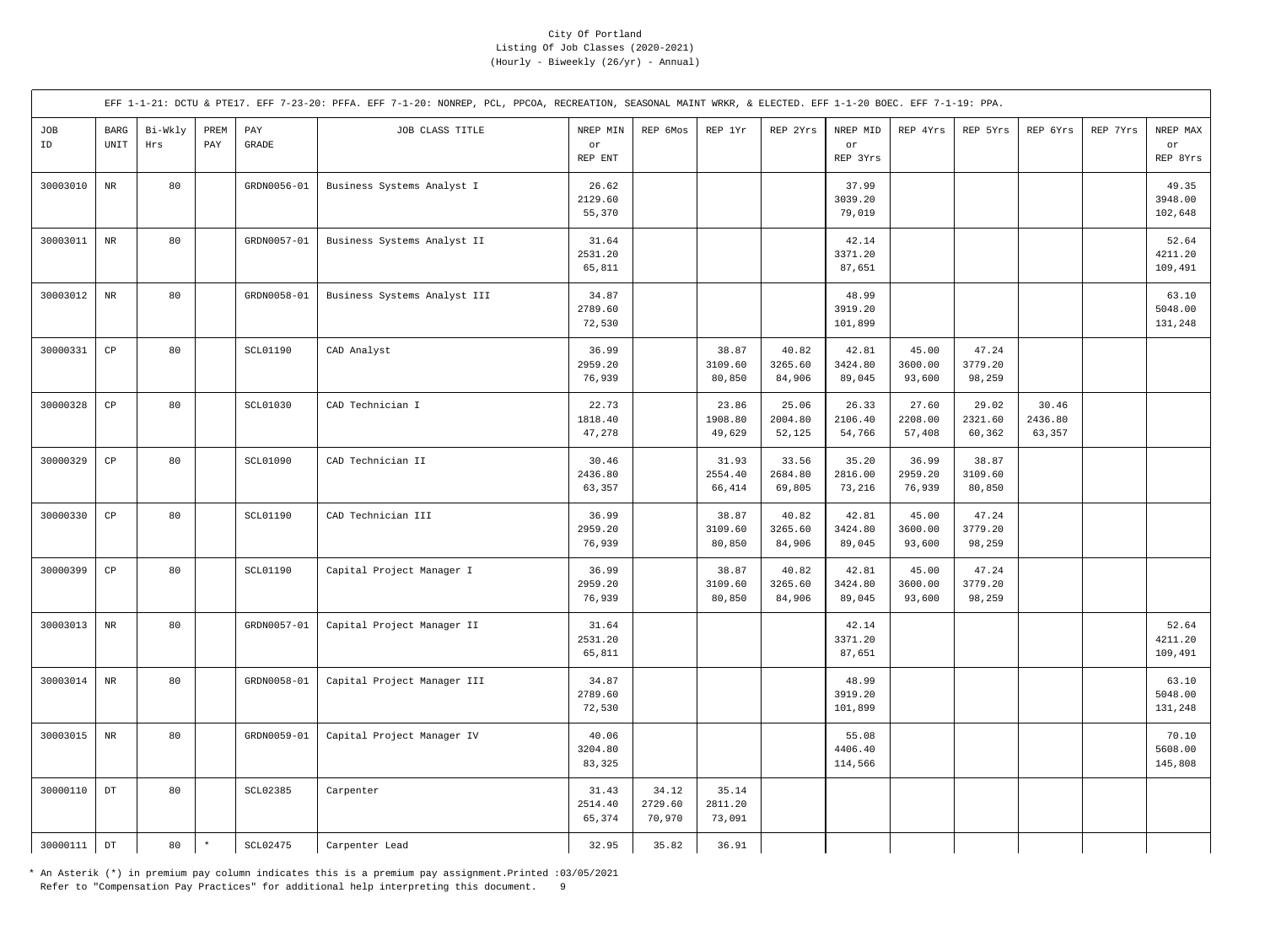|           |                        |                |             |                                           | EFF 1-1-21: DCTU & PTE17. EFF 7-23-20: PFFA. EFF 7-1-20: NONREP, PCL, PPCOA, RECREATION, SEASONAL MAINT WRKR, & ELECTED. EFF 1-1-20 BOEC. EFF 7-1-19: PPA. |                             |                            |                            |          |                             |          |          |          |          |                              |
|-----------|------------------------|----------------|-------------|-------------------------------------------|------------------------------------------------------------------------------------------------------------------------------------------------------------|-----------------------------|----------------------------|----------------------------|----------|-----------------------------|----------|----------|----------|----------|------------------------------|
| JOB<br>ID | $_{\rm BARG}$<br>UNIT  | Bi-Wkly<br>Hrs | PREM<br>PAY | $\mathop{\mathrm{PAY}}$<br>$\mbox{GRADE}$ | JOB CLASS TITLE                                                                                                                                            | NREP MIN<br>or<br>REP ENT   | REP 6Mos                   | REP 1Yr                    | REP 2Yrs | NREP MID<br>or<br>REP 3Yrs  | REP 4Yrs | REP 5Yrs | REP 6Yrs | REP 7Yrs | NREP MAX<br>or<br>REP 8Yrs   |
|           |                        |                |             |                                           |                                                                                                                                                            | 2636.00<br>68,536           | 2865.60<br>74,506          | 2952.80<br>76,773          |          |                             |          |          |          |          |                              |
| 30000109  | $_{\rm DT}$            | 80             |             | SCLT2295                                  | Carpenter, Apprentice                                                                                                                                      | See Note                    | #3                         |                            |          |                             |          |          |          |          |                              |
| 30002510  | $\mathtt{CL}$          | 80             |             | SCLT3622                                  | Carpenter, Apprentice-CL                                                                                                                                   | See Note                    | #4                         |                            |          |                             |          |          |          |          |                              |
| 30002500  | $\mathbb{C}\mathbb{L}$ | 80             | $\star$     | SCL03606                                  | Carpenter, Lead-CL                                                                                                                                         | 32.95<br>2636.00<br>68,536  | 35.82<br>2865.60<br>74,506 | 36.91<br>2952.80<br>76,773 |          |                             |          |          |          |          |                              |
| 30002499  | $\mathtt{CL}$          | 80             |             | <b>SCL03604</b>                           | Carpenter-CL                                                                                                                                               | 31.43<br>2514.40<br>65,374  | 34.12<br>2729.60<br>70,970 | 35.14<br>2811.20<br>73,091 |          |                             |          |          |          |          |                              |
| 30003016  | $\rm{NR}$              | 80             |             | GRDN0064-01                               | Chief Administrative Officer                                                                                                                               | 73.45<br>5876.00<br>152,776 |                            |                            |          | 95.48<br>7638.40<br>198,598 |          |          |          |          | 117.50<br>9400.00<br>244,400 |
| 30000010  | $_{\rm NR}$            | 80             |             | GRD00110-01                               | Children's Levy Commissioner's Staff Rep                                                                                                                   | 43.86<br>3508.80<br>91,229  |                            |                            |          | 51.14<br>4091.20<br>106,371 |          |          |          |          | 58.41<br>4672.80<br>121,493  |
| 30003017  | $\rm{NR}$              | 80             |             | GRDN0064-01                               | City Attorney                                                                                                                                              | 73.45<br>5876.00<br>152,776 |                            |                            |          | 95.48<br>7638.40<br>198,598 |          |          |          |          | 117.50<br>9400.00<br>244,400 |
| 30003018  | $\rm{NR}$              | 80             |             | GRDN0058-01                               | City Attorney, Assistant Deputy                                                                                                                            | 34.87<br>2789.60<br>72,530  |                            |                            |          | 48.99<br>3919.20<br>101,899 |          |          |          |          | 63.10<br>5048.00<br>131,248  |
| 30003019  | $\rm{NR}$              | 80             |             | GRDN0063-01                               | City Attorney, Chief Deputy                                                                                                                                | 65.18<br>5214.40<br>135,574 |                            |                            |          | 84.73<br>6778.40<br>176,238 |          |          |          |          | 104.28<br>8342.40<br>216,902 |
| 30003020  | $\rm NR$               | 80             |             | GRDN0060-01                               | City Attorney, Deputy                                                                                                                                      | 45.82<br>3665.60<br>95,306  |                            |                            |          | 60.95<br>4876.00<br>126,776 |          |          |          |          | 76.07<br>6085.60<br>158,226  |
| 30003021  | $_{\rm NR}$            | 80             |             | GRDN0062-01                               | City Attorney, Senior Deputy                                                                                                                               | 55.79<br>4463.20<br>116,043 |                            |                            |          | 75.31<br>6024.80<br>156,645 |          |          |          |          | 94.83<br>7586.40<br>197,246  |
| 30003022  | $_{\rm NR}$            | 80             |             | GRDN0060-01                               | City Forester                                                                                                                                              | 45.82<br>3665.60<br>95,306  |                            |                            |          | 60.95<br>4876.00<br>126,776 |          |          |          |          | 76.07<br>6085.60<br>158,226  |
| 30003023  | $\rm NR$               | 80             |             | GRDN0061-01                               | City Treasurer                                                                                                                                             | 46.38<br>3710.40            |                            |                            |          | 63.78<br>5102.40            |          |          |          |          | 81.17<br>6493.60             |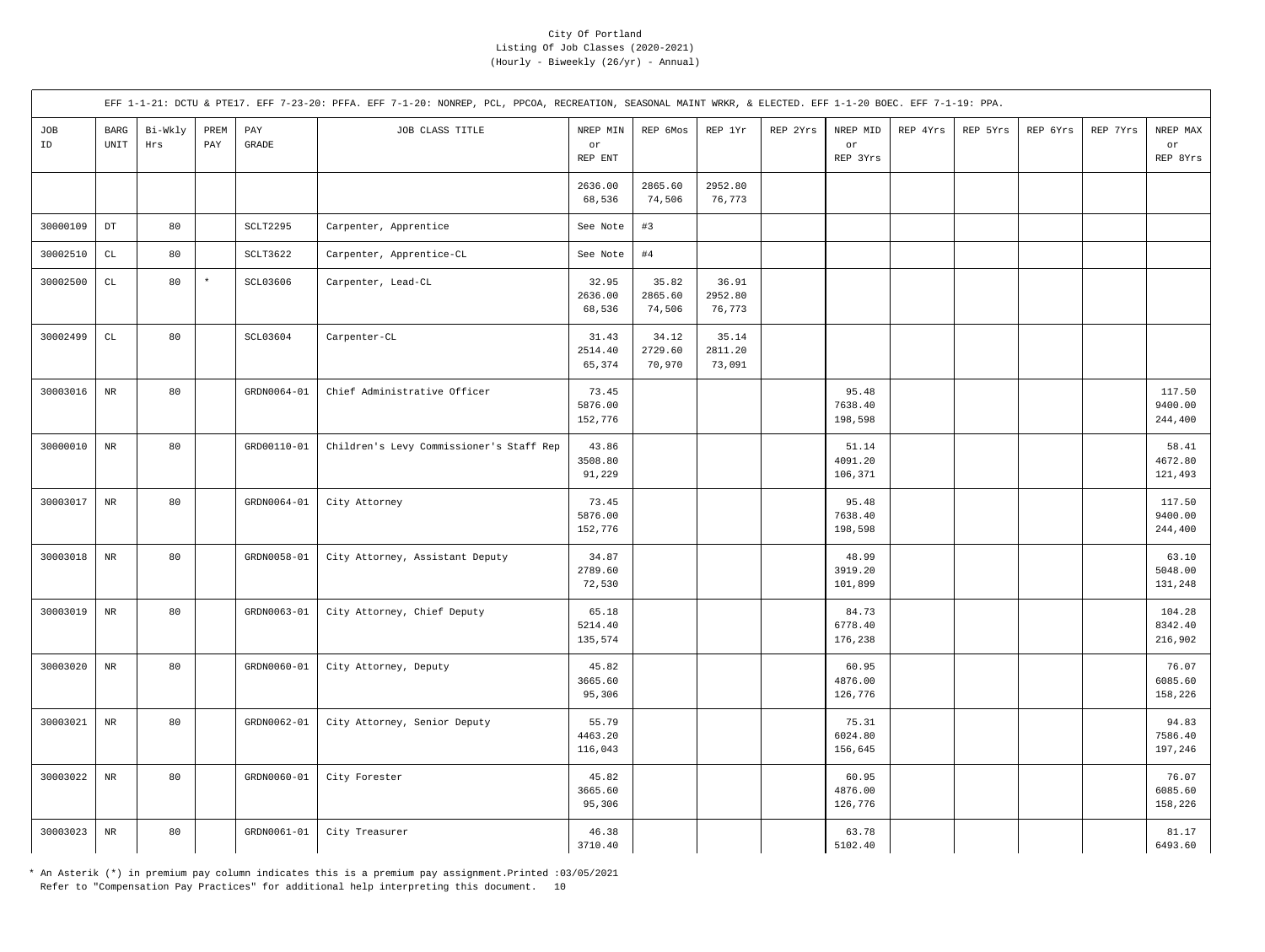|           |                            |                |             |                 | EFF 1-1-21: DCTU & PTE17. EFF 7-23-20: PFFA. EFF 7-1-20: NONREP, PCL, PPCOA, RECREATION, SEASONAL MAINT WRKR, & ELECTED. EFF 1-1-20 BOEC. EFF 7-1-19: PPA. |                             |                            |                            |                             |                             |                            |          |          |          |                             |
|-----------|----------------------------|----------------|-------------|-----------------|------------------------------------------------------------------------------------------------------------------------------------------------------------|-----------------------------|----------------------------|----------------------------|-----------------------------|-----------------------------|----------------------------|----------|----------|----------|-----------------------------|
| JOB<br>ID | <b>BARG</b><br>UNIT        | Bi-Wkly<br>Hrs | PREM<br>PAY | PAY<br>GRADE    | JOB CLASS TITLE                                                                                                                                            | NREP MIN<br>or<br>REP ENT   | REP 6Mos                   | REP 1Yr                    | REP 2Yrs                    | NREP MID<br>or<br>REP 3Yrs  | REP 4Yrs                   | REP 5Yrs | REP 6Yrs | REP 7Yrs | NREP MAX<br>or<br>REP 8Yrs  |
|           |                            |                |             |                 |                                                                                                                                                            | 96,470                      |                            |                            |                             | 132,662                     |                            |          |          |          | 168,834                     |
| 30000066  | $_{\rm DT}$                | 80             |             | SCL02230        | Claims Technician                                                                                                                                          | 25.38<br>2030.40<br>52,790  | 27.59<br>2207.20<br>57,387 | 29.22<br>2337.60<br>60,778 | 30.81<br>2464.80<br>64,085  | 32.64<br>2611.20<br>67,891  | 33.64<br>2691.20<br>69,971 |          |          |          |                             |
| 30000065  | $\mathop{\rm DT}\nolimits$ | 80             |             | SCL02105        | Claims Technician, Assistant                                                                                                                               | 19.70<br>1576.00<br>40,976  | 22.63<br>1810.40<br>47,070 | 23.73<br>1898.40<br>49,358 | 25.41<br>2032.80<br>52,853  | 27.60<br>2208.00<br>57,408  | 28.40<br>2272.00<br>59,072 |          |          |          |                             |
| 30000015  | $_{\rm NS}$                | 80             |             | HGRS9510-01     | Clerical Trainee                                                                                                                                           | 13.25<br>1060.00<br>27,560  |                            |                            |                             |                             |                            |          |          |          | 13.97<br>1117.60<br>29,058  |
| 30000183  | $_{\rm DT}$                | 80             |             | SCL02065        | Code Specialist I                                                                                                                                          | 19.95<br>1596.00<br>41,496  | 21.68<br>1734.40<br>45,094 | 23.08<br>1846.40<br>48,006 | 24.43<br>1954.40<br>50,814  | 25.78<br>2062.40<br>53,622  | 26.55<br>2124.00<br>55,224 |          |          |          |                             |
| 30000184  | $\mathop{\rm DT}\nolimits$ | 80             |             | <b>SCL02328</b> | Code Specialist II                                                                                                                                         | 26.19<br>2095.20<br>54,475  | 28.43<br>2274.40<br>59,134 | 30.07<br>2405.60<br>62,546 | 31.58<br>2526.40<br>65,686  | 33.67<br>2693.60<br>70,034  | 34.67<br>2773.60<br>72,114 |          |          |          |                             |
| 30000186  | $_{\rm DT}$                | 80             |             | SCL02445        | Code Specialist III                                                                                                                                        | 28.24<br>2259.20<br>58,739  | 30.68<br>2454.40<br>63,814 | 32.32<br>2585.60<br>67,226 | 34.02<br>2721.60<br>70,762  | 35.94<br>2875.20<br>74,755  | 37.01<br>2960.80<br>76,981 |          |          |          |                             |
| 30000187  | $_{\rm DT}$                | 80             | $\star$     | SCL02455        | Code Specialist, Lead                                                                                                                                      | 28.24<br>2259.20<br>58,739  | 30.68<br>2454.40<br>63,814 | 32.32<br>2585.60<br>67,226 | 34.02<br>2721.60<br>70,762  | 35.94<br>2875.20<br>74,755  | 37.01<br>2960.80<br>76,981 |          |          |          |                             |
| 30000182  | $_{\mathrm{DT}}$           | 80             |             | SCL02025        | Code Specialist, Trainee                                                                                                                                   | 19.02<br>1521.60<br>39,562  |                            |                            |                             |                             |                            |          |          |          |                             |
| 30000170  | $_{\mathrm{DT}}$           | 80             |             | SCL02700        | Combination Inspector                                                                                                                                      | 42.09<br>3367.20<br>87,547  | 44.22<br>3537.60<br>91,978 | 46.38<br>3710.40<br>96,470 | 48.75<br>3900.00<br>101,400 |                             |                            |          |          |          |                             |
| 30000002  | $\rm{NR}$                  | 80             |             | SCLN9040        | Commissioner                                                                                                                                               | 60.43<br>4834.40<br>125,694 |                            |                            |                             |                             |                            |          |          |          |                             |
| 30000004  | $\rm{NR}$                  | 80             |             | GRDE9010-01     | Commissioner's Admin Support Specialist                                                                                                                    | 21.29<br>1703.20<br>44,283  |                            |                            |                             | 27.05<br>2164.00<br>56,264  |                            |          |          |          | 32.80<br>2624.00<br>68,224  |
| 30000006  | $\rm{NR}$                  | 80             |             | GRDE9050-01     | Commissioner's Chief of Staff                                                                                                                              | 45.92<br>3673.60<br>95,514  |                            |                            |                             | 53.48<br>4278.40<br>111,238 |                            |          |          |          | 61.04<br>4883.20<br>126,963 |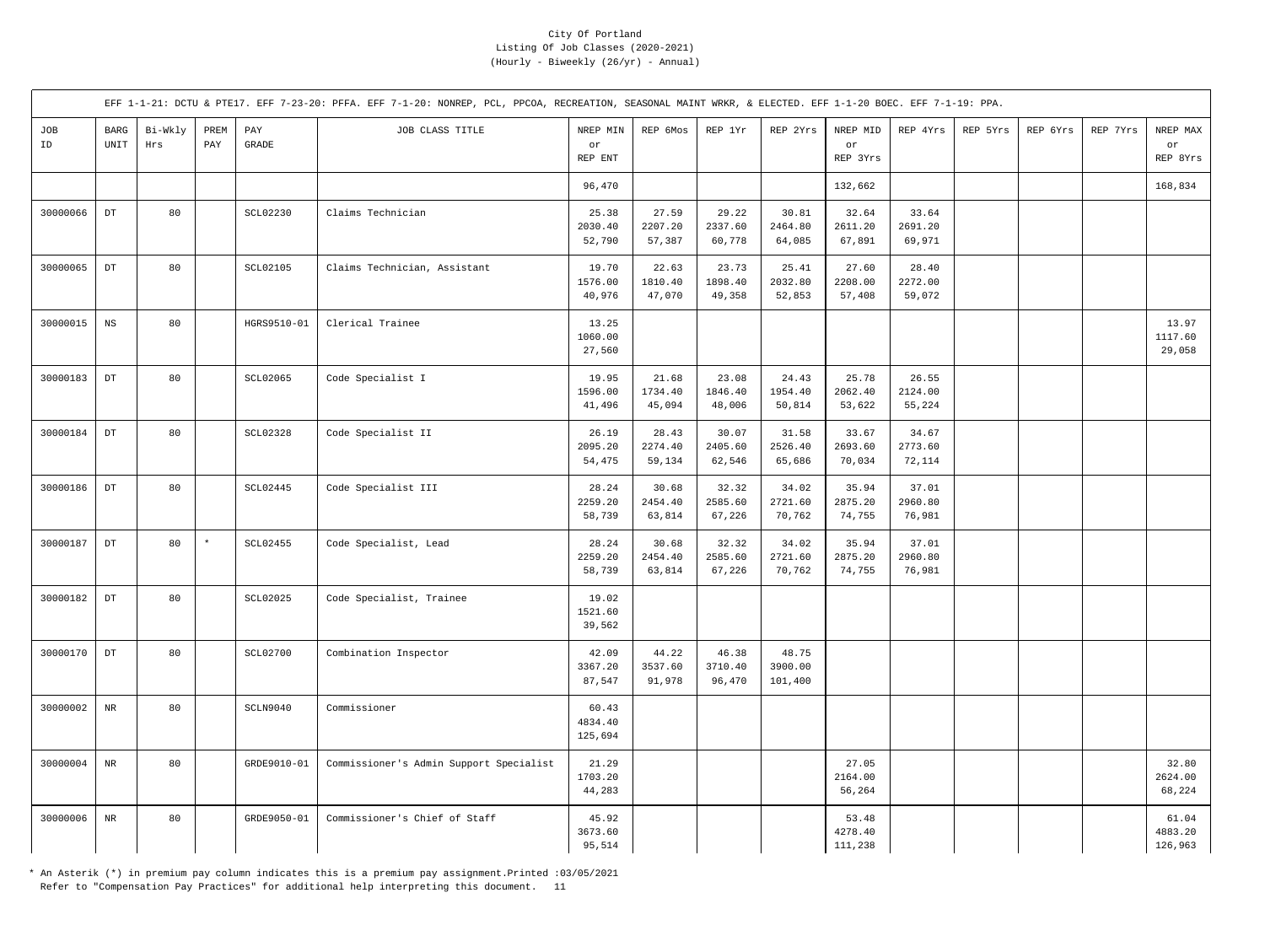|           |                        |                |             |                       | EFF 1-1-21: DCTU & PTE17. EFF 7-23-20: PFFA. EFF 7-1-20: NONREP, PCL, PPCOA, RECREATION, SEASONAL MAINT WRKR, & ELECTED. EFF 1-1-20 BOEC. EFF 7-1-19: PPA. |                            |                            |                            |                            |                             |                            |                            |                            |          |                             |
|-----------|------------------------|----------------|-------------|-----------------------|------------------------------------------------------------------------------------------------------------------------------------------------------------|----------------------------|----------------------------|----------------------------|----------------------------|-----------------------------|----------------------------|----------------------------|----------------------------|----------|-----------------------------|
| JOB<br>ID | BARG<br>UNIT           | Bi-Wkly<br>Hrs | PREM<br>PAY | PAY<br>$\mbox{GRADE}$ | JOB CLASS TITLE                                                                                                                                            | NREP MIN<br>or<br>REP ENT  | REP 6Mos                   | REP 1Yr                    | REP 2Yrs                   | NREP MID<br>or<br>REP 3Yrs  | REP 4Yrs                   | REP 5Yrs                   | REP 6Yrs                   | REP 7Yrs | NREP MAX<br>or<br>REP 8Yrs  |
| 30002511  | $\rm{NR}$              | 80             |             | GRDE9080-01           | Commissioner's Senior Staff Rep                                                                                                                            | 35.16<br>2812.80<br>73,133 |                            |                            |                            | 44.26<br>3540.80<br>92,061  |                            |                            |                            |          | 53.36<br>4268.80<br>110,989 |
| 30000005  | $\rm{NR}$              | 80             |             | GRDE9020-01           | Commissioner's Staff Rep                                                                                                                                   | 27.03<br>2162.40<br>56,222 |                            |                            |                            | 38.22<br>3057.60<br>79,498  |                            |                            |                            |          | 49.41<br>3952.80<br>102,773 |
| 30000700  | $_{\rm CP}$            | 80             |             | GRDC1260-01           | Communications Engineer                                                                                                                                    | 40.02<br>3201.60<br>83,242 |                            |                            |                            | 46.78<br>3742.40<br>97,302  |                            |                            |                            |          | 53.53<br>4282.40<br>111,342 |
| 30003024  | $\rm{NR}$              | 80             |             | GRDN0058-01           | Communications Engineer II                                                                                                                                 | 34.87<br>2789.60<br>72,530 |                            |                            |                            | 48.99<br>3919.20<br>101,899 |                            |                            |                            |          | 63.10<br>5048.00<br>131,248 |
| 30000238  | $_{\rm DT}$            | 80             |             | SCL02615              | Communications Switch Technician                                                                                                                           | 34.19<br>2735.20<br>71,115 | 38.89<br>3111.20<br>80,891 | 41.46<br>3316.80<br>86,237 |                            |                             |                            |                            |                            |          |                             |
| 30003025  | $\rm{NR}$              | 80             |             | GRDN0059-01           | Communications System Administrator                                                                                                                        | 40.06<br>3204.80<br>83,325 |                            |                            |                            | 55.08<br>4406.40<br>114,566 |                            |                            |                            |          | 70.10<br>5608.00<br>145,808 |
| 30002008  | $\mathbb{C}\mathbb{P}$ | 80             |             | SCL01044              | Community Garden Technician                                                                                                                                | 25.00<br>2000.00<br>52,000 |                            | 26.24<br>2099.20<br>54,579 | 27.58<br>2206.40<br>57,366 | 28.91<br>2312.80<br>60,133  | 30.40<br>2432.00<br>63,232 | 31.90<br>2552.00<br>66,352 | 33.48<br>2678.40<br>69,638 |          |                             |
| 30000589  | $_{\rm NS}$            | 80             |             | HGRS9530-01           | Community Service Aide I                                                                                                                                   | 13.25<br>1060.00<br>27,560 |                            |                            |                            |                             |                            |                            |                            |          | 15.49<br>1239.20<br>32,219  |
| 30000590  | $_{\rm NS}$            | 80             |             | HGRS9570-01           | Community Service Aide II                                                                                                                                  | 14.56<br>1164.80<br>30,285 |                            |                            |                            |                             |                            |                            |                            |          | 26.52<br>2121.60<br>55,162  |
| 30003325  | $_{\rm NS}$            | 80             |             | HGRS9575-01           | Community Service Aide III                                                                                                                                 | 22.60<br>1808.00<br>47,008 |                            |                            |                            |                             |                            |                            |                            |          | 47.01<br>3760.80<br>97,781  |
| 30003326  | $_{\rm NS}$            | 80             |             | HGRS9576-01           | Community Service Aide IV                                                                                                                                  | 41.56<br>3324.80<br>86,445 |                            |                            |                            |                             |                            |                            |                            |          | 72.73<br>5818.40<br>151,278 |
| 30000107  | $_{\mathrm{DT}}$       | 80             |             | SCL02385              | Concrete Finisher                                                                                                                                          | 31.43<br>2514.40<br>65,374 | 34.12<br>2729.60<br>70,970 | 35.14<br>2811.20<br>73,091 |                            |                             |                            |                            |                            |          |                             |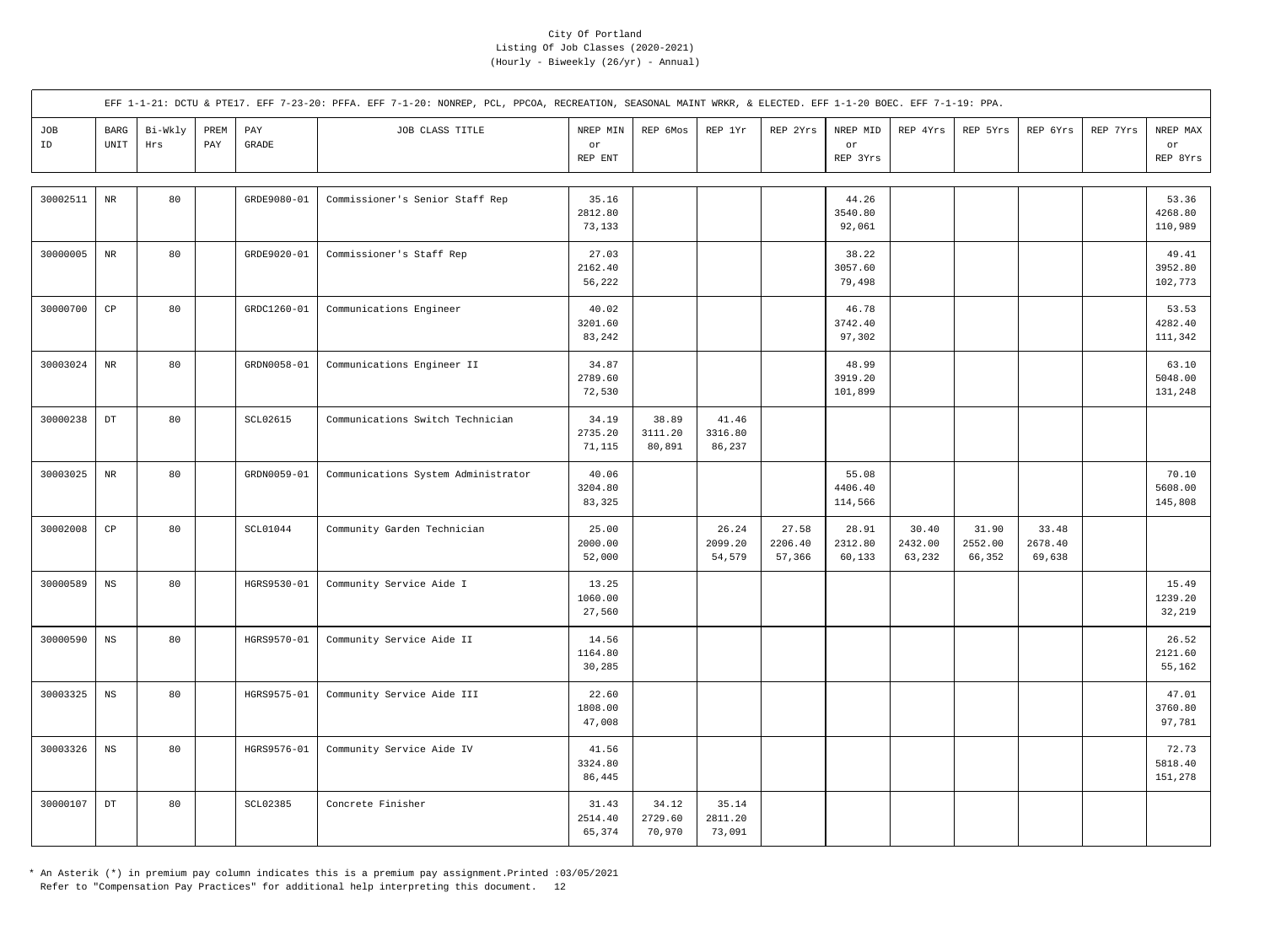|           |                                               |                |             |                 | EFF 1-1-21: DCTU & PTE17. EFF 7-23-20: PFFA. EFF 7-1-20: NONREP, PCL, PPCOA, RECREATION, SEASONAL MAINT WRKR, & ELECTED. EFF 1-1-20 BOEC. EFF 7-1-19: PPA. |                            |                            |                            |                            |                             |          |          |          |          |                             |
|-----------|-----------------------------------------------|----------------|-------------|-----------------|------------------------------------------------------------------------------------------------------------------------------------------------------------|----------------------------|----------------------------|----------------------------|----------------------------|-----------------------------|----------|----------|----------|----------|-----------------------------|
| JOB<br>ID | $_{\rm BARG}$<br>$\ensuremath{\mathsf{UNIT}}$ | Bi-Wkly<br>Hrs | PREM<br>PAY | PAY<br>GRADE    | JOB CLASS TITLE                                                                                                                                            | NREP MIN<br>or<br>REP ENT  | REP 6Mos                   | REP 1Yr                    | REP 2Yrs                   | NREP MID<br>or<br>REP 3Yrs  | REP 4Yrs | REP 5Yrs | REP 6Yrs | REP 7Yrs | NREP MAX<br>or<br>REP 8Yrs  |
| 30000106  | $_{\rm DT}$                                   | 80             |             | SCL02135        | Concrete Finisher, Apprentice                                                                                                                              | 26.70<br>2136.00<br>55,536 | 28.87<br>2309.60<br>60,050 | 29.23<br>2338.40<br>60,798 |                            |                             |          |          |          |          |                             |
| 30002496  | $\mathtt{CL}$                                 | 80             |             | SCL03522        | Concrete Finisher, Apprentice-CL                                                                                                                           | 26.70<br>2136.00<br>55,536 | 28.87<br>2309.60<br>60,050 | 29.23<br>2338.40<br>60,798 |                            |                             |          |          |          |          |                             |
| 30000108  | $_{\rm DT}$                                   | 80             | $\star$     | SCL02475        | Concrete Finisher, Lead                                                                                                                                    | 32.95<br>2636.00<br>68,536 | 35.82<br>2865.60<br>74,506 | 36.91<br>2952.80<br>76,773 |                            |                             |          |          |          |          |                             |
| 30002498  | $\mathtt{CL}$                                 | 80             | $\star$     | <b>SCL03520</b> | Concrete Finisher, Lead-CL                                                                                                                                 | 32.95<br>2636.00<br>68,536 | 35.82<br>2865.60<br>74,506 | 36.91<br>2952.80<br>76,773 |                            |                             |          |          |          |          |                             |
| 30002497  | $\mathbb{C}\mathbb{L}$                        | 80             |             | SCL03516        | Concrete Finisher-CL                                                                                                                                       | 31.43<br>2514.40<br>65,374 | 34.12<br>2729.60<br>70,970 | 35.14<br>2811.20<br>73,091 |                            |                             |          |          |          |          |                             |
| 30000105  | $_{\mathrm{DT}}$                              | 80             |             | <b>SCL02350</b> | Construction Equipment Operator                                                                                                                            | 26.55<br>2124.00<br>55,224 | 30.21<br>2416.80<br>62,837 | 32.13<br>2570.40<br>66,830 | 33.91<br>2712.80<br>70,533 |                             |          |          |          |          |                             |
| 30002495  | $\mathbb{C}\mathbb{L}$                        | 80             |             | SCL03524        | Construction Equipment Operator-CL                                                                                                                         | 26.55<br>2124.00<br>55,224 | 30.21<br>2416.80<br>62,837 | 32.13<br>2570.40<br>66,830 | 33.91<br>2712.80<br>70,533 |                             |          |          |          |          |                             |
| 30003026  | $\rm NR$                                      | 80             |             | GRDN0061-01     | Controller                                                                                                                                                 | 46.38<br>3710.40<br>96,470 |                            |                            |                            | 63.78<br>5102.40<br>132,662 |          |          |          |          | 81.17<br>6493.60<br>168,834 |
| 30003235  | $\rm NR$                                      | 80             |             | GRDN0055-01     | Coordinator $I - E$                                                                                                                                        | 24.12<br>1929.60<br>50,170 |                            |                            |                            | 34.42<br>2753.60<br>71,594  |          |          |          |          | 44.72<br>3577.60<br>93,018  |
| 30003027  | $_{\rm NR}$                                   | 80             |             | GRDN0055-01     | Coordinator I - NE                                                                                                                                         | 24.12<br>1929.60<br>50,170 |                            |                            |                            | 34.42<br>2753.60<br>71,594  |          |          |          |          | 44.72<br>3577.60<br>93,018  |
| 30003028  | $\rm{NR}$                                     | 80             |             | GRDN0056-01     | Coordinator II                                                                                                                                             | 26.62<br>2129.60<br>55,370 |                            |                            |                            | 37.99<br>3039.20<br>79,019  |          |          |          |          | 49.35<br>3948.00<br>102,648 |
| 30003029  | $\rm{NR}$                                     | 80             |             | GRDN0057-01     | Coordinator III                                                                                                                                            | 31.64<br>2531.20<br>65,811 |                            |                            |                            | 42.14<br>3371.20<br>87,651  |          |          |          |          | 52.64<br>4211.20<br>109,491 |
| 30003030  | $\rm NR$                                      | 80             |             | GRDN0058-01     | Coordinator IV                                                                                                                                             | 34.87                      |                            |                            |                            | 48.99                       |          |          |          |          | 63.10                       |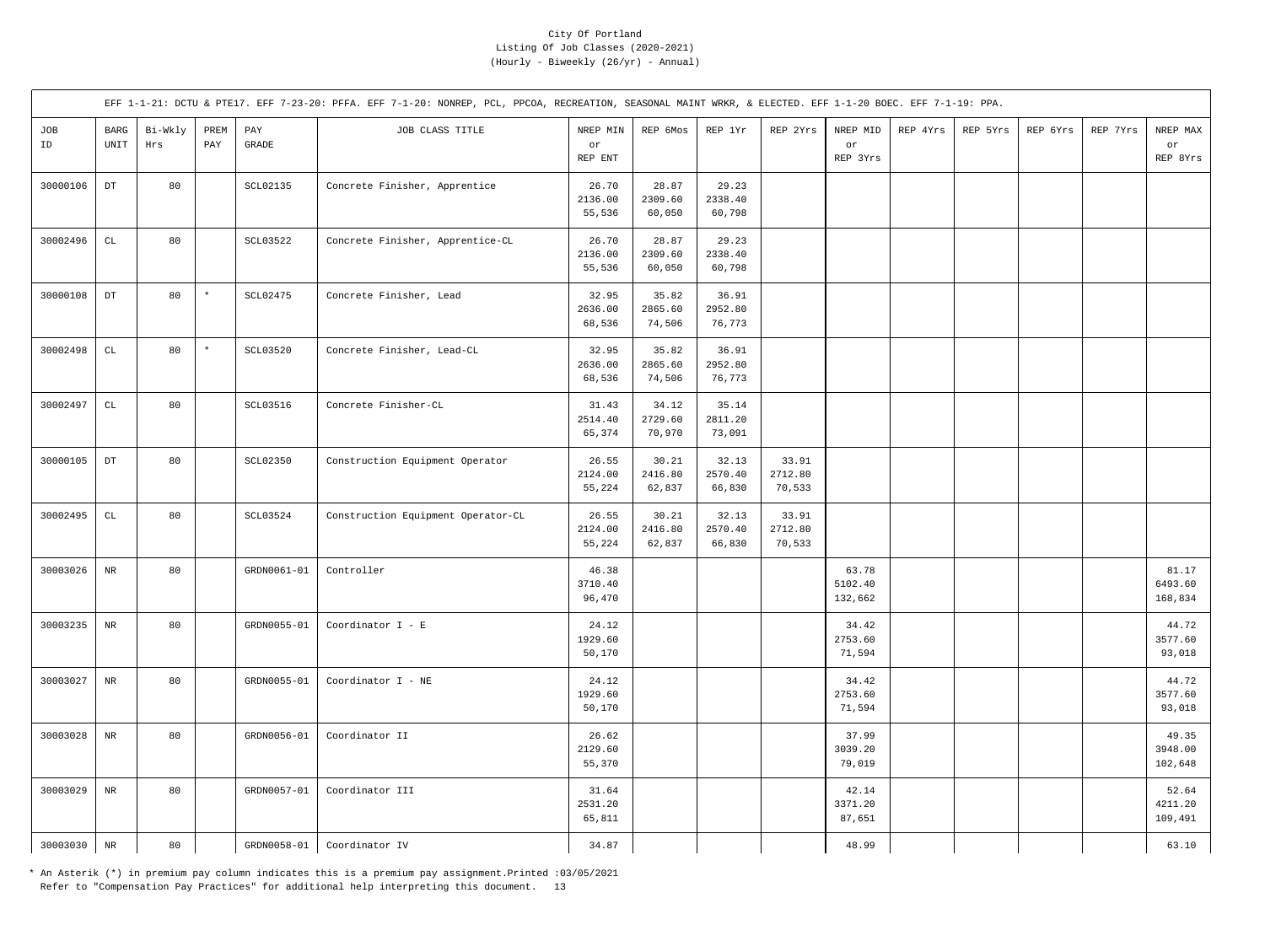|           |                                      |                |             |                       | EFF 1-1-21: DCTU & PTE17. EFF 7-23-20: PFFA. EFF 7-1-20: NONREP, PCL, PPCOA, RECREATION, SEASONAL MAINT WRKR, & ELECTED. EFF 1-1-20 BOEC. EFF 7-1-19: PPA. |                             |                            |                            |                            |                             |                            |                  |          |          |                              |
|-----------|--------------------------------------|----------------|-------------|-----------------------|------------------------------------------------------------------------------------------------------------------------------------------------------------|-----------------------------|----------------------------|----------------------------|----------------------------|-----------------------------|----------------------------|------------------|----------|----------|------------------------------|
| JOB<br>ID | BARG<br>$\ensuremath{\mathsf{UNIT}}$ | Bi-Wkly<br>Hrs | PREM<br>PAY | PAY<br>$\mbox{GRADE}$ | JOB CLASS TITLE                                                                                                                                            | NREP MIN<br>or<br>REP ENT   | REP 6Mos                   | REP 1Yr                    | REP 2Yrs                   | NREP MID<br>or<br>REP 3Yrs  | REP 4Yrs                   | REP 5Yrs         | REP 6Yrs | REP 7Yrs | NREP MAX<br>or<br>REP 8Yrs   |
|           |                                      |                |             |                       |                                                                                                                                                            | 2789.60<br>72,530           |                            |                            |                            | 3919.20<br>101,899          |                            |                  |          |          | 5048.00<br>131,248           |
| 30003375  | $\rm{NR}$                            | 80             |             | GRDN0057-01           | Crime Data Analyst                                                                                                                                         | 31.64<br>2531.20<br>65,811  |                            |                            |                            | 42.14<br>3371.20<br>87,651  |                            |                  |          |          | 52.64<br>4211.20<br>109,491  |
| 30000309  | $_{\rm DT}$                          | 80             |             | SCL02430              | Crime Prevention Program Administrator                                                                                                                     | 27.08<br>2166.40<br>56,326  | 29.51<br>2360.80<br>61,381 | 31.25<br>2500.00<br>65,000 | 32.83<br>2626.40<br>68,286 | 35.27<br>2821.60<br>73,362  | 36.31<br>2904.80<br>75,525 |                  |          |          |                              |
| 30000308  | $_{\rm DT}$                          | 80             |             | <b>SCL02275</b>       | Crime Prevention Rep                                                                                                                                       | 24.63<br>1970.40<br>51,230  | 26.80<br>2144.00<br>55,744 | 28.41<br>2272.80<br>59,093 | 29.83<br>2386.40<br>62,046 | 32.03<br>2562.40<br>66,622  | 32.97<br>2637.60<br>68,578 |                  |          |          |                              |
| 30000017  | $_{\rm DT}$                          | 80             |             | SCL02125              | Customer Accounts Specialist I                                                                                                                             | 20.65<br>1652.00<br>42,952  | 22.38<br>1790.40<br>46,550 | 24.88<br>1990.40<br>51,750 | 26.67<br>2133.60<br>55,474 | 28.88<br>2310.40<br>60,070  | 29.79<br>2383.20<br>61,963 |                  |          |          |                              |
| 30000018  | DT                                   | 80             |             | <b>SCL02255</b>       | Customer Accounts Specialist II                                                                                                                            | 24.62<br>1969.60<br>51,210  | 26.76<br>2140.80<br>55,661 | 28.27<br>2261.60<br>58,802 | 29.72<br>2377.60<br>61,818 | 31.68<br>2534.40<br>65,894  | 32.63<br>2610.40<br>67,870 |                  |          |          |                              |
| 30003031  | $_{\rm NR}$                          | 80             |             | GRDN0059-01           | Debt Manager                                                                                                                                               | 40.06<br>3204.80<br>83,325  |                            |                            |                            | 55.08<br>4406.40<br>114,566 |                            |                  |          |          | 70.10<br>5608.00<br>145,808  |
| 30003032  | $\rm{NR}$                            | 80             |             | GRDN0062-01           | Deputy Chief Administrative Officer                                                                                                                        | 55.79<br>4463.20<br>116,043 |                            |                            |                            | 75.31<br>6024.80<br>156,645 |                            |                  |          |          | 94.83<br>7586.40<br>197,246  |
| 30003033  | $\rm{NR}$                            | 80             |             | GRDN0063-01           | Deputy Chief of Police                                                                                                                                     | 65.18<br>5214.40<br>135,574 |                            |                            |                            | 84.73<br>6778.40<br>176,238 |                            |                  |          |          | 104.28<br>8342.40<br>216,902 |
| 30003034  | $_{\rm NR}$                          | 80             |             | GRDN0060-01           | Deputy Director I                                                                                                                                          | 45.82<br>3665.60<br>95,306  |                            |                            |                            | 60.95<br>4876.00<br>126,776 |                            |                  |          |          | 76.07<br>6085.60<br>158,226  |
| 30003035  | $\rm{NR}$                            | 80             |             | GRDN0061-01           | Deputy Director II                                                                                                                                         | 46.38<br>3710.40<br>96,470  |                            |                            |                            | 63.78<br>5102.40<br>132,662 |                            |                  |          |          | 81.17<br>6493.60<br>168,834  |
| 30003036  | $\rm{NR}$                            | 80             |             | GRDN0062-01           | Deputy Director III                                                                                                                                        | 55.79<br>4463.20<br>116,043 |                            |                            |                            | 75.31<br>6024.80<br>156,645 |                            |                  |          |          | 94.83<br>7586.40<br>197,246  |
| 30000335  | $_{\rm CP}$                          | 80             |             | <b>SCL01190</b>       | Development Services Project Coord                                                                                                                         | 36.99<br>2959.20            |                            | 38.87<br>3109.60           | 40.82<br>3265.60           | 42.81<br>3424.80            | 45.00<br>3600.00           | 47.24<br>3779.20 |          |          |                              |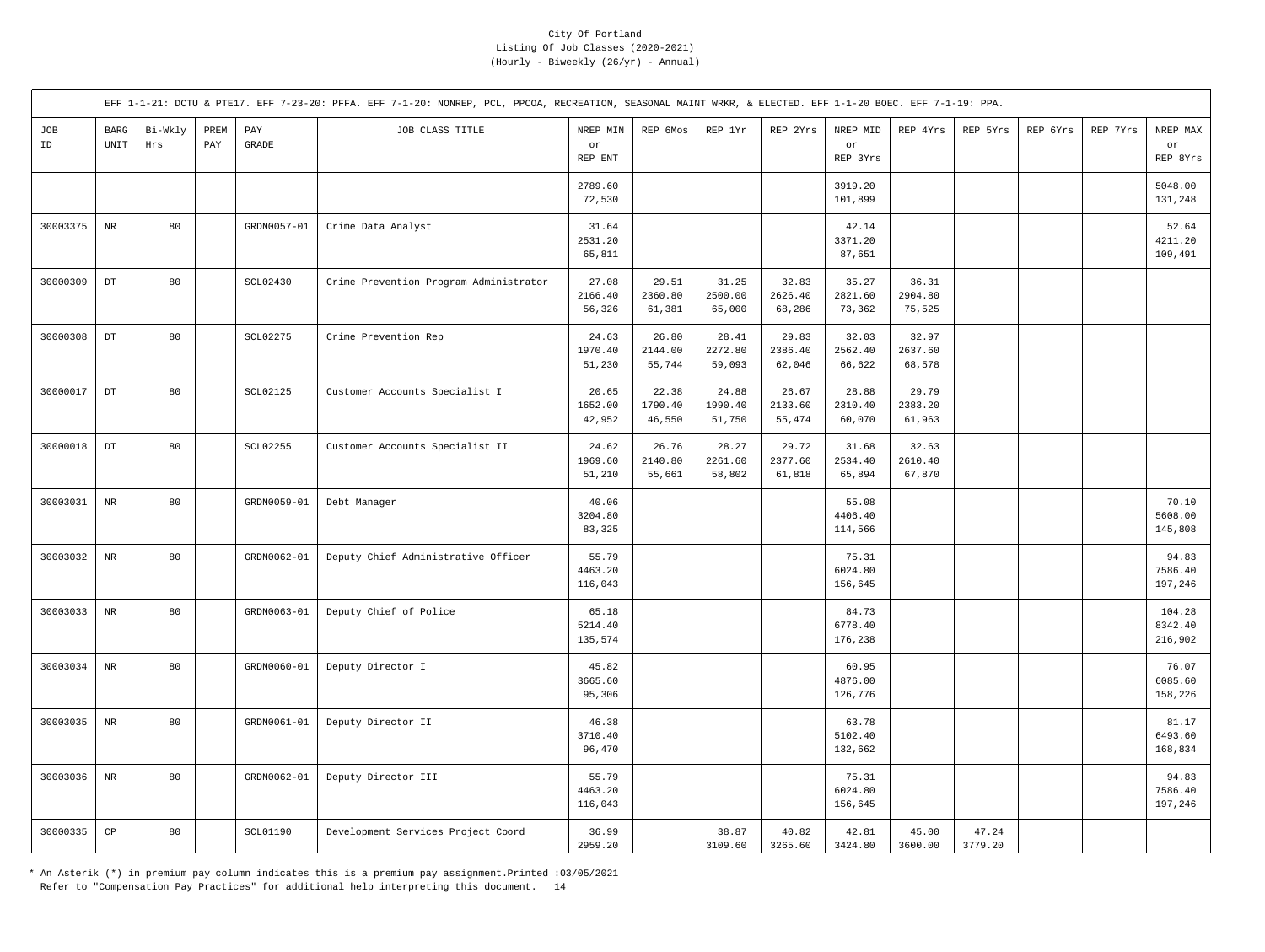|           |                                      |                |             |                 | EFF 1-1-21: DCTU & PTE17. EFF 7-23-20: PFFA. EFF 7-1-20: NONREP, PCL, PPCOA, RECREATION, SEASONAL MAINT WRKR, & ELECTED. EFF 1-1-20 BOEC. EFF 7-1-19: PPA. |                             |                            |                             |                             |                             |                             |                            |                            |          |                              |
|-----------|--------------------------------------|----------------|-------------|-----------------|------------------------------------------------------------------------------------------------------------------------------------------------------------|-----------------------------|----------------------------|-----------------------------|-----------------------------|-----------------------------|-----------------------------|----------------------------|----------------------------|----------|------------------------------|
| JOB<br>ID | BARG<br>$\ensuremath{\mathsf{UNIT}}$ | Bi-Wkly<br>Hrs | PREM<br>PAY | PAY<br>GRADE    | JOB CLASS TITLE                                                                                                                                            | NREP MIN<br>or<br>REP ENT   | REP 6Mos                   | REP 1Yr                     | REP 2Yrs                    | NREP MID<br>or<br>REP 3Yrs  | REP 4Yrs                    | REP 5Yrs                   | REP 6Yrs                   | REP 7Yrs | NREP MAX<br>or<br>REP 8Yrs   |
|           |                                      |                |             |                 |                                                                                                                                                            | 76,939                      |                            | 80,850                      | 84,906                      | 89,045                      | 93,600                      | 98,259                     |                            |          |                              |
| 30000332  | $\mathbb{C}\mathbb{P}$               | 80             |             | SCL01030        | Development Services Technician I                                                                                                                          | 22.73<br>1818.40<br>47,278  |                            | 23.86<br>1908.80<br>49,629  | 25.06<br>2004.80<br>52,125  | 26.33<br>2106.40<br>54,766  | 27.60<br>2208.00<br>57,408  | 29.02<br>2321.60<br>60,362 | 30.46<br>2436.80<br>63,357 |          |                              |
| 30000333  | $_{\rm CP}$                          | 80             |             | SCL01090        | Development Services Technician II                                                                                                                         | 30.46<br>2436.80<br>63,357  |                            | 31.93<br>2554.40<br>66,414  | 33.56<br>2684.80<br>69,805  | 35.20<br>2816.00<br>73,216  | 36.99<br>2959.20<br>76,939  | 38.87<br>3109.60<br>80,850 |                            |          |                              |
| 30000334  | $_{\rm CP}$                          | 80             |             | SCL01190        | Development Services Technician III                                                                                                                        | 36.99<br>2959.20<br>76,939  |                            | 38.87<br>3109.60<br>80,850  | 40.82<br>3265.60<br>84,906  | 42.81<br>3424.80<br>89,045  | 45.00<br>3600.00<br>93,600  | 47.24<br>3779.20<br>98,259 |                            |          |                              |
| 30000838  | CP                                   | 80             |             | <b>SCL01002</b> | Development Services Technician Trainee                                                                                                                    | 18.46<br>1476.80<br>38,397  |                            |                             |                             |                             |                             |                            |                            |          |                              |
| 30003037  | $_{\rm NR}$                          | 80             |             | GRDN0062-01     | Director I                                                                                                                                                 | 55.79<br>4463.20<br>116,043 |                            |                             |                             | 75.31<br>6024.80<br>156,645 |                             |                            |                            |          | 94.83<br>7586.40<br>197,246  |
| 30003038  | $_{\rm NR}$                          | 80             |             | GRDN0063-01     | Director II                                                                                                                                                | 65.18<br>5214.40<br>135,574 |                            |                             |                             | 84.73<br>6778.40<br>176,238 |                             |                            |                            |          | 104.28<br>8342.40<br>216,902 |
| 30003039  | $\rm NR$                             | 80             |             | GRDN0064-01     | Director III                                                                                                                                               | 73.45<br>5876.00<br>152,776 |                            |                             |                             | 95.48<br>7638.40<br>198,598 |                             |                            |                            |          | 117.50<br>9400.00<br>244,400 |
| 30000041  | $_{\rm DT}$                          | 80             |             | SCL02115        | Distribution Technician                                                                                                                                    | 23.48<br>1878.40<br>48,838  | 26.74<br>2139.20<br>55,619 | 28.78<br>2302.40<br>59,862  |                             |                             |                             |                            |                            |          |                              |
| 30000042  | $_{\rm DT}$                          | 80             | $\star$     | <b>SCL02190</b> | Distribution Technician, Lead                                                                                                                              | 24.65<br>1972.00<br>51,272  | 28.06<br>2244.80<br>58,365 | 30.19<br>2415.20<br>62,795  |                             |                             |                             |                            |                            |          |                              |
| 30000820  | $_{\rm FR}$                          | 80             |             | SCL04090        | EMS Coordinator                                                                                                                                            | 66.68<br>5334.78<br>138,704 |                            |                             |                             |                             |                             |                            |                            |          |                              |
| 30000819  | $_{\rm FR}$                          | 80             | $\star$     | SCL04060        | EMS Specialist                                                                                                                                             | 52.54<br>4203.27<br>109,285 |                            | 53.91<br>4312.42<br>112,123 | 55.38<br>4430.14<br>115,184 | 56.95<br>4556.12<br>118,459 | 58.66<br>4692.65<br>122,009 |                            |                            |          |                              |
| 30003040  | $\rm{NR}$                            | 80             |             | GRDN0059-01     | Economist                                                                                                                                                  | 40.06<br>3204.80<br>83,325  |                            |                             |                             | 55.08<br>4406.40<br>114,566 |                             |                            |                            |          | 70.10<br>5608.00<br>145,808  |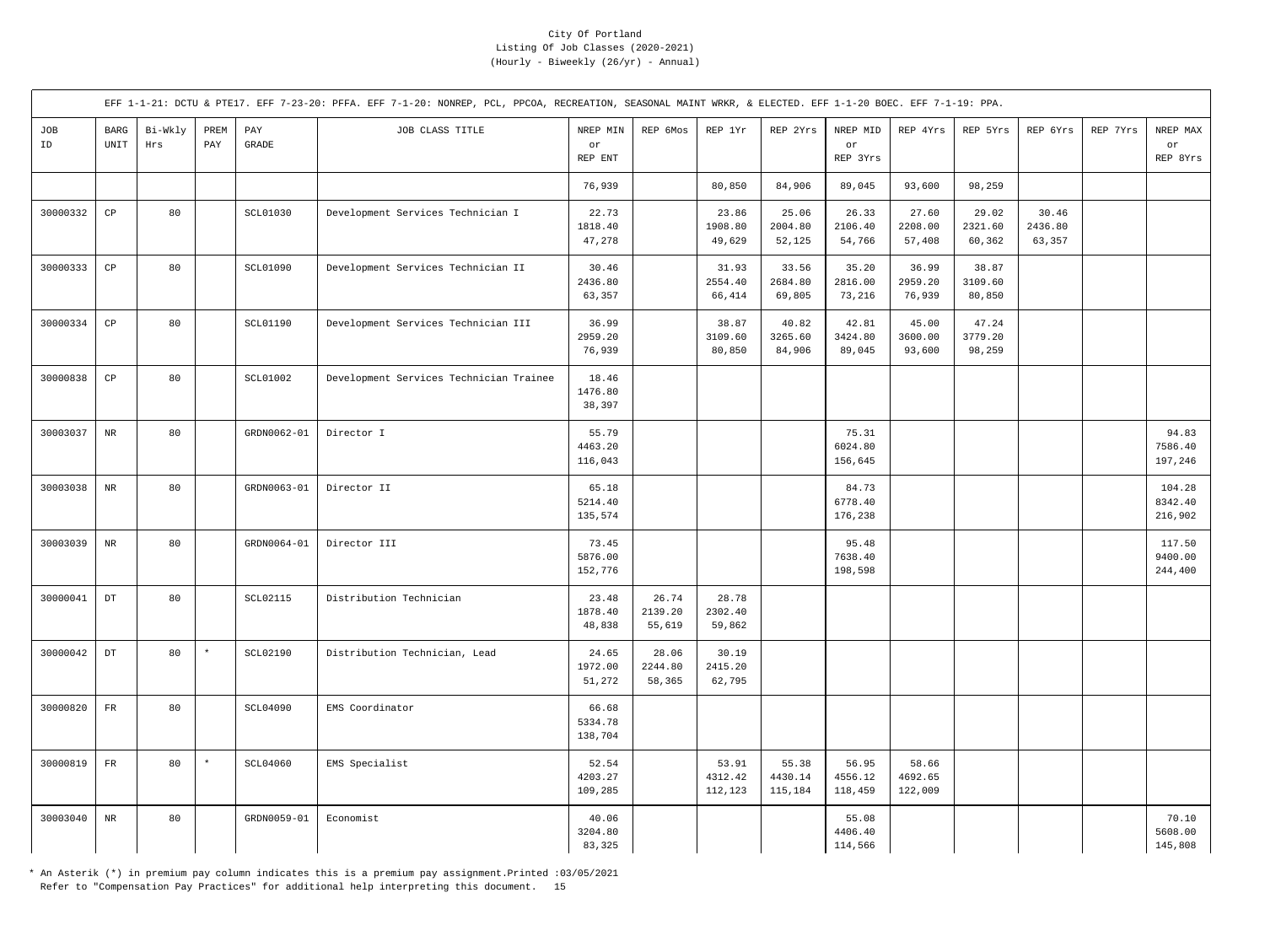|           |                            |                |             |                     | EFF 1-1-21: DCTU & PTE17. EFF 7-23-20: PFFA. EFF 7-1-20: NONREP, PCL, PPCOA, RECREATION, SEASONAL MAINT WRKR, & ELECTED. EFF 1-1-20 BOEC. EFF 7-1-19: PPA. |                            |                            |                             |                             |                                   |                            |                            |          |          |                            |
|-----------|----------------------------|----------------|-------------|---------------------|------------------------------------------------------------------------------------------------------------------------------------------------------------|----------------------------|----------------------------|-----------------------------|-----------------------------|-----------------------------------|----------------------------|----------------------------|----------|----------|----------------------------|
| JOB<br>ID | $_{\rm BARG}$<br>UNIT      | Bi-Wkly<br>Hrs | PREM<br>PAY | PAY<br><b>GRADE</b> | JOB CLASS TITLE                                                                                                                                            | NREP MIN<br>or<br>REP ENT  | REP 6Mos                   | REP 1Yr                     | REP 2Yrs                    | NREP MID<br>$\circ r$<br>REP 3Yrs | REP 4Yrs                   | REP 5Yrs                   | REP 6Yrs | REP 7Yrs | NREP MAX<br>or<br>REP 8Yrs |
| 30000168  | $_{\rm DT}$                | 80             |             | SCL02652            | Electrical Inspector                                                                                                                                       | 39.46<br>3156.80<br>82,077 | 41.44<br>3315.20<br>86,195 | 43.43<br>3474.40<br>90,334  | 45.64<br>3651.20<br>94,931  |                                   |                            |                            |          |          |                            |
| 30000169  | $\mathop{\rm DT}\nolimits$ | 80             |             | <b>SCL02708</b>     | Electrical Inspector, Sr                                                                                                                                   | 44.29<br>3543.20<br>92,123 | 46.52<br>3721.60<br>96,762 | 48.86<br>3908.80<br>101,629 | 51.26<br>4100.80<br>106,621 |                                   |                            |                            |          |          |                            |
| 30000116  | $_{\rm DT}$                | 80             |             | SCL02635            | Electrician                                                                                                                                                | 39.83<br>3186.40<br>82,846 | 43.01<br>3440.80<br>89,461 |                             |                             |                                   |                            |                            |          |          |                            |
| 30000117  | $\mathop{\rm DT}\nolimits$ | 80             | $\star$     | <b>SCL02675</b>     | Electrician, Lead                                                                                                                                          | 41.83<br>3346.40<br>87,006 | 45.15<br>3612.00<br>93,912 |                             |                             |                                   |                            |                            |          |          |                            |
| 30000118  | $\mathop{\rm DT}\nolimits$ | 80             |             | SCL02670            | Electrician, Sr                                                                                                                                            | 41.83<br>3346.40<br>87,006 | 45.15<br>3612.00<br>93,912 |                             |                             |                                   |                            |                            |          |          |                            |
| 30000119  | $_{\rm DT}$                | 80             |             | SCL02695            | Electrician, Supervising                                                                                                                                   | 43.92<br>3513.60<br>91,354 | 47.41<br>3792.80<br>98,613 |                             |                             |                                   |                            |                            |          |          |                            |
| 30000120  | $\mathop{\rm DT}\nolimits$ | 80             |             | SCLT2630            | Electrician/Instrument Tech, Apprentice                                                                                                                    | See Note                   | #9                         |                             |                             |                                   |                            |                            |          |          |                            |
| 30000121  | $_{\rm DT}$                | 80             |             | SCL02645            | Electrician/Instrument Technician                                                                                                                          | 40.52<br>3241.60<br>84,282 | 43.73<br>3498.40<br>90,958 |                             |                             |                                   |                            |                            |          |          |                            |
| 30001458  | $\mathop{\rm DT}\nolimits$ | 80             | $\star$     | SCL02684            | Electrician/Instrument Technician, Lead                                                                                                                    | 42.54<br>3403.20<br>88,483 | 45.90<br>3672.00<br>95,472 |                             |                             |                                   |                            |                            |          |          |                            |
| 30000045  | $_{\rm DT}$                | 80             |             | SCL02245            | Electronic Pre-Press Operator                                                                                                                              | 25.13<br>2010.40<br>52,270 | 27.34<br>2187.20<br>56,867 | 29.15<br>2332.00<br>60,632  | 30.06<br>2404.80<br>62,525  | 31.42<br>2513.60<br>65,354        |                            |                            |          |          |                            |
| 30000046  | $_{\rm DT}$                | 80             | $\star$     | <b>SCL02485</b>     | Electronic Pre-Press Operator, Lead                                                                                                                        | 28.87<br>2309.60<br>60,050 | 31.42<br>2513.60<br>65,354 | 33.01<br>2640.80<br>68,661  | 34.57<br>2765.60<br>71,906  | 36.17<br>2893.60<br>75,234        |                            |                            |          |          |                            |
| 30000401  | CP                         | 80             |             | SCL01106            | Electronic Systems Technician                                                                                                                              | 31.65<br>2532.00<br>65,832 |                            | 33.22<br>2657.60<br>69,098  | 34.88<br>2790.40<br>72,550  | 36.61<br>2928.80<br>76,149        | 38.43<br>3074.40<br>79,934 | 40.36<br>3228.80<br>83,949 |          |          |                            |
| 30000234  | $_{\rm DT}$                | 80             |             | SCL02440            | Electronics Technician I: Communications                                                                                                                   | 29.21<br>2336.80           | 33.24<br>2659.20           | 35.46<br>2836.80            |                             |                                   |                            |                            |          |          |                            |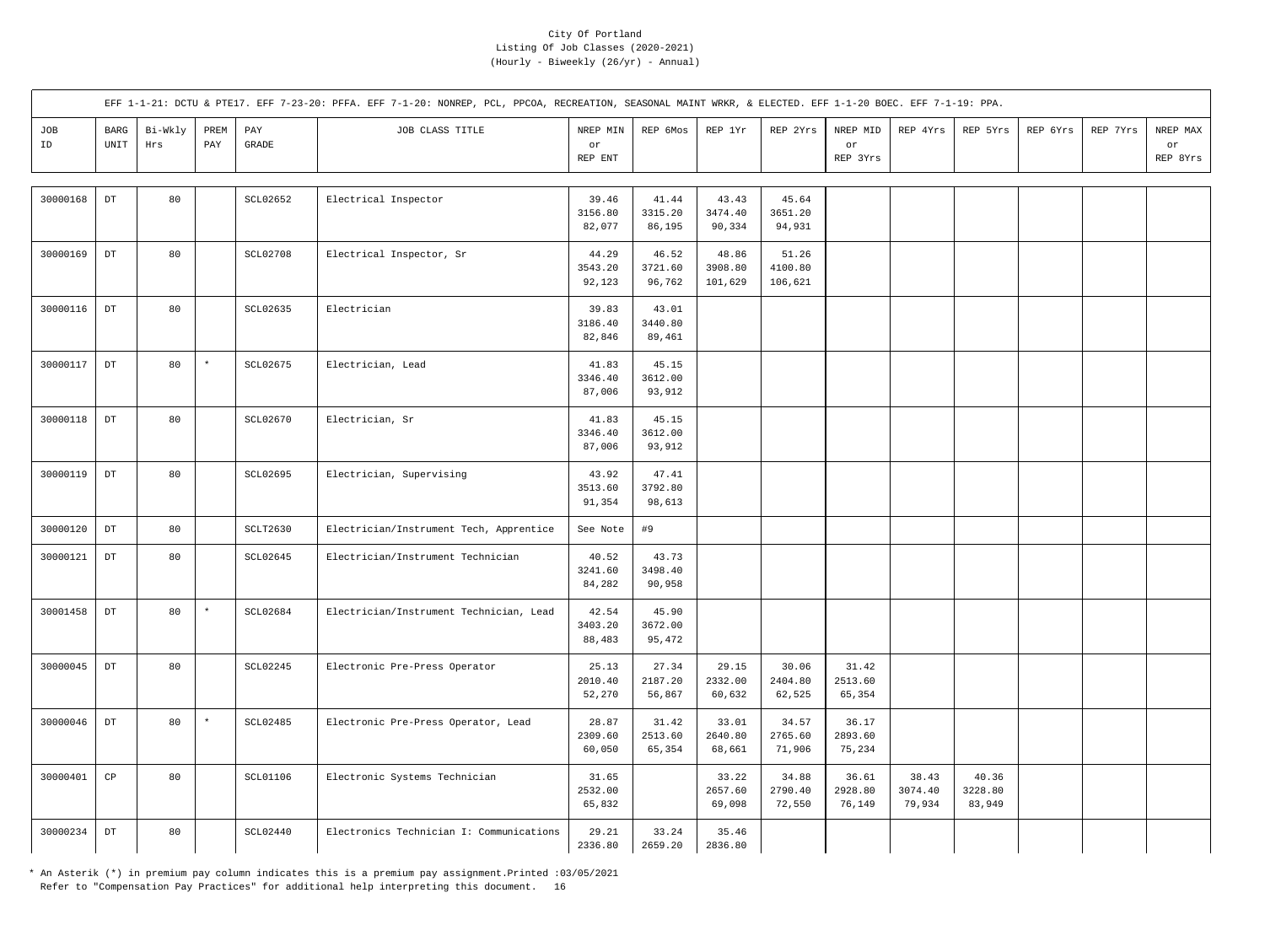|           |                       |                |                                     |                                  | EFF 1-1-21: DCTU & PTE17. EFF 7-23-20: PFFA. EFF 7-1-20: NONREP, PCL, PPCOA, RECREATION, SEASONAL MAINT WRKR, & ELECTED. EFF 1-1-20 BOEC. EFF 7-1-19: PPA. |                            |                            |                            |                            |                            |                            |                            |          |          |                            |
|-----------|-----------------------|----------------|-------------------------------------|----------------------------------|------------------------------------------------------------------------------------------------------------------------------------------------------------|----------------------------|----------------------------|----------------------------|----------------------------|----------------------------|----------------------------|----------------------------|----------|----------|----------------------------|
| JOB<br>ID | $_{\rm BARG}$<br>UNIT | Bi-Wkly<br>Hrs | PREM<br>$\ensuremath{\mathrm{PAY}}$ | $\mathop{\mathrm{PAY}}$<br>GRADE | JOB CLASS TITLE                                                                                                                                            | NREP MIN<br>or<br>REP ENT  | REP 6Mos                   | REP 1Yr                    | REP 2Yrs                   | NREP MID<br>or<br>REP 3Yrs | REP 4Yrs                   | REP 5Yrs                   | REP 6Yrs | REP 7Yrs | NREP MAX<br>or<br>REP 8Yrs |
|           |                       |                |                                     |                                  |                                                                                                                                                            | 60,757                     | 69,139                     | 73,757                     |                            |                            |                            |                            |          |          |                            |
| 30000235  | $_{\rm DT}$           | 80             |                                     | SCL02440                         | Electronics Technician I: Traffic Signal                                                                                                                   | 29.21<br>2336.80<br>60,757 | 33.24<br>2659.20<br>69,139 | 35.46<br>2836.80<br>73,757 |                            |                            |                            |                            |          |          |                            |
| 30000236  | DT                    | 80             |                                     | <b>SCL02615</b>                  | Electronics Technician II: Commun                                                                                                                          | 34.19<br>2735.20<br>71,115 | 38.89<br>3111.20<br>80,891 | 41.46<br>3316.80<br>86,237 |                            |                            |                            |                            |          |          |                            |
| 30000237  | $_{\rm DT}$           | 80             |                                     | <b>SCL02615</b>                  | Electronics Technician II: Traffic Signal                                                                                                                  | 34.19<br>2735.20<br>71,115 | 38.89<br>3111.20<br>80,891 | 41.46<br>3316.80<br>86,237 |                            |                            |                            |                            |          |          |                            |
| 30002610  | $_{\rm DT}$           | 80             |                                     | SCL02720                         | Electronics Technician III: Commun                                                                                                                         | 37.85<br>3028.00<br>78,728 | 42.77<br>3421.60<br>88,962 | 44.37<br>3549.60<br>92,290 |                            |                            |                            |                            |          |          |                            |
| 30003300  | $_{\rm DT}$           | 80             |                                     | <b>SCL02080</b>                  | Electronics Technician, Assistant                                                                                                                          | 24.61<br>1968.80<br>51,189 | 26.76<br>2140.80<br>55,661 |                            |                            |                            |                            |                            |          |          |                            |
| 30000031  | $_{\rm BC}$           | 76             |                                     | SCL03025                         | Emerg Commun Call Taker                                                                                                                                    | 26.05<br>1979.80<br>51,475 |                            | 27.34<br>2077.84<br>54,024 | 28.71<br>2181.96<br>56,731 | 30.14<br>2290.64<br>59,557 | 32.26<br>2451.76<br>63,746 |                            |          |          |                            |
| 30000034  | $_{\rm BC}$           | 76             |                                     | SCL03070                         | Emerg Commun Dispatcher, Sr                                                                                                                                | 31.75<br>2413.00<br>62,738 |                            | 33.35<br>2534.60<br>65,900 | 35.03<br>2662.28<br>69,219 | 36.77<br>2794.52<br>72,658 | 38.60<br>2933.60<br>76,274 | 41.33<br>3141.08<br>81,668 |          |          |                            |
| 30000032  | BC                    | 76             |                                     | SCLT3100                         | Emerg Commun Dispatcher, Trainee                                                                                                                           | See Note                   | #10                        |                            |                            |                            |                            |                            |          |          |                            |
| 30000033  | $_{\rm BC}$           | 76             |                                     | SCL03040                         | Emerg Commun Fire Dispatcher                                                                                                                               | 28.71<br>2181.96<br>56,731 |                            | 30.15<br>2291.40<br>59,576 | 31.66<br>2406.16<br>62,560 | 33.23<br>2525.48<br>65,662 | 35.56<br>2702.56<br>70,267 | 35.21<br>2675.96<br>69,575 |          |          |                            |
| 30001028  | $_{\rm BC}$           | 76             |                                     | SCL03045                         | Emerg Commun Lateral Police Disp, Trnee                                                                                                                    | 28.71<br>2181.96<br>56,731 |                            | 30.15<br>2291.40<br>59,576 | 31.66<br>2406.16<br>62,560 | 33.23<br>2525.48<br>65,662 | 35.56<br>2702.56<br>70,267 |                            |          |          |                            |
| 30000035  | $_{\rm BC}$           | 76             |                                     | SCL03060                         | Emerg Commun Police Dispatcher                                                                                                                             | 30.57<br>2323.32<br>60,406 |                            | 32.09<br>2438.84<br>63,410 | 33.71<br>2561.96<br>66,611 | 35.37<br>2688.12<br>69,891 | 37.16<br>2824.16<br>73,428 | 39.75<br>3021.00<br>78,546 |          |          |                            |
| 30000835  | $_{\rm DT}$           | 80             |                                     | <b>SCL02090</b>                  | Emerg Commun Support Specialist                                                                                                                            | 19.25<br>1540.00<br>40,040 | 22.04<br>1763.20<br>45,843 | 23.10<br>1848.00<br>48,048 | 24.72<br>1977.60<br>51,418 | 26.84<br>2147.20<br>55,827 | 27.65<br>2212.00<br>57,512 |                            |          |          |                            |
| 30003041  | $_{\rm NR}$           | 80             |                                     | GRDN0060-01                      | Emergency Communications Ops Mgr                                                                                                                           | 45.82                      |                            |                            |                            | 60.95                      |                            |                            |          |          | 76.07                      |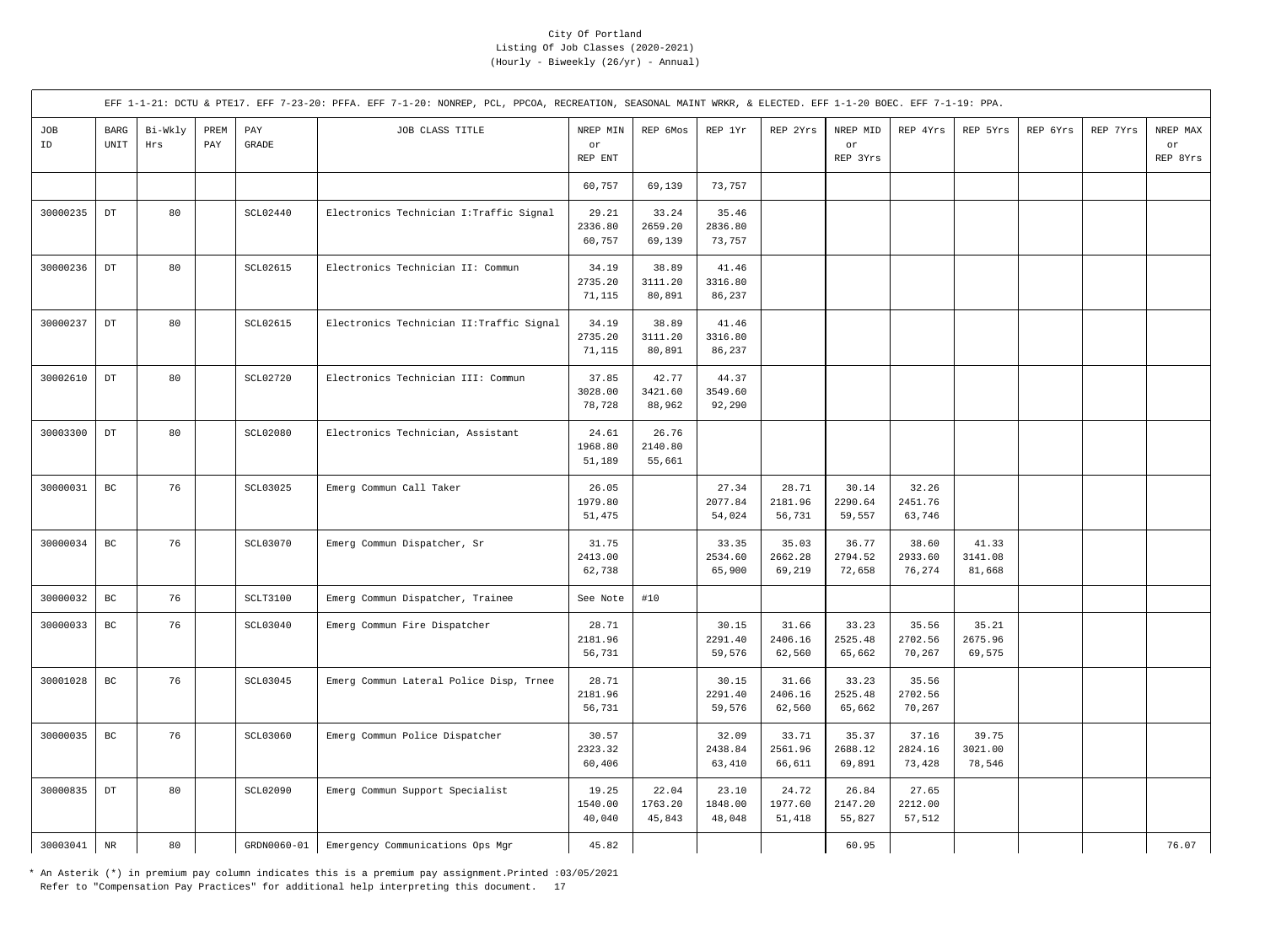|           |                        |                |                                     |                                  | EFF 1-1-21: DCTU & PTE17. EFF 7-23-20: PFFA. EFF 7-1-20: NONREP, PCL, PPCOA, RECREATION, SEASONAL MAINT WRKR, & ELECTED. EFF 1-1-20 BOEC. EFF 7-1-19: PPA. |                             |          |                             |                             |                             |                             |          |          |          |                             |
|-----------|------------------------|----------------|-------------------------------------|----------------------------------|------------------------------------------------------------------------------------------------------------------------------------------------------------|-----------------------------|----------|-----------------------------|-----------------------------|-----------------------------|-----------------------------|----------|----------|----------|-----------------------------|
| JOB<br>ID | $_{\rm BARG}$<br>UNIT  | Bi-Wkly<br>Hrs | PREM<br>$\ensuremath{\mathrm{PAY}}$ | $\mathop{\mathrm{PAY}}$<br>GRADE | JOB CLASS TITLE                                                                                                                                            | NREP MIN<br>or<br>REP ENT   | REP 6Mos | REP 1Yr                     | REP 2Yrs                    | NREP MID<br>or<br>REP 3Yrs  | REP 4Yrs                    | REP 5Yrs | REP 6Yrs | REP 7Yrs | NREP MAX<br>or<br>REP 8Yrs  |
|           |                        |                |                                     |                                  |                                                                                                                                                            | 3665.60<br>95,306           |          |                             |                             | 4876.00<br>126,776          |                             |          |          |          | 6085.60<br>158,226          |
| 30003042  | $_{\rm NR}$            | 80             |                                     | GRDN0057-01                      | Emergency Communications Ops Sup I                                                                                                                         | 31.64<br>2531.20<br>65,811  |          |                             |                             | 42.14<br>3371.20<br>87,651  |                             |          |          |          | 52.64<br>4211.20<br>109,491 |
| 30003043  | $_{\rm NR}$            | 80             |                                     | GRDN0058-01                      | Emergency Communications Ops Sup II                                                                                                                        | 34.87<br>2789.60<br>72,530  |          |                             |                             | 48.99<br>3919.20<br>101,899 |                             |          |          |          | 63.10<br>5048.00<br>131,248 |
| 30003044  | $\rm{NR}$              | 80             |                                     | GRDN0059-01                      | Emergency Communications Systems Admin                                                                                                                     | 40.06<br>3204.80<br>83,325  |          |                             |                             | 55.08<br>4406.40<br>114,566 |                             |          |          |          | 70.10<br>5608.00<br>145,808 |
| 30003045  | $_{\rm NR}$            | 80             |                                     | GRDN0058-01                      | Emergency Medical Services Administrator                                                                                                                   | 34.87<br>2789.60<br>72,530  |          |                             |                             | 48.99<br>3919.20<br>101,899 |                             |          |          |          | 63.10<br>5048.00<br>131,248 |
| 30003046  | $_{\rm CP}$            | 80             |                                     | SCL01300                         | Engineer II                                                                                                                                                | 53.61<br>4288.80<br>111,509 |          | 56.28<br>4502.40<br>117,062 | 59.11<br>4728.80<br>122,949 | 62.06<br>4964.80<br>129,085 | 65.17<br>5213.60<br>135,554 |          |          |          |                             |
| 30003047  | $\rm{NR}$              | 80             |                                     | GRDN0059-01                      | Engineer III                                                                                                                                               | 40.06<br>3204.80<br>83,325  |          |                             |                             | 55.08<br>4406.40<br>114,566 |                             |          |          |          | 70.10<br>5608.00<br>145,808 |
| 30003048  | $_{\rm NR}$            | 80             |                                     | GRDN0062-01                      | Engineer, Chief                                                                                                                                            | 55.79<br>4463.20<br>116,043 |          |                             |                             | 75.31<br>6024.80<br>156,645 |                             |          |          |          | 94.83<br>7586.40<br>197,246 |
| 30003049  | $\rm{NR}$              | 80             |                                     | GRDN0061-01                      | Engineer, City Traffic                                                                                                                                     | 46.38<br>3710.40<br>96,470  |          |                             |                             | 63.78<br>5102.40<br>132,662 |                             |          |          |          | 81.17<br>6493.60<br>168,834 |
| 30001734  | $_{\rm CP}$            | 80             |                                     | SCL01240                         | Engineer-Bridge                                                                                                                                            | 48.63<br>3890.40<br>101,150 |          | 51.06<br>4084.80<br>106,205 | 53.61<br>4288.80<br>111,509 | 56.28<br>4502.40<br>117,062 | 59.11<br>4728.80<br>122,949 |          |          |          |                             |
| 30000364  | $_{\rm CP}$            | 80             |                                     | SCL01240                         | Engineer-Chemical/Environmental                                                                                                                            | 48.63<br>3890.40<br>101,150 |          | 51.06<br>4084.80<br>106,205 | 53.61<br>4288.80<br>111,509 | 56.28<br>4502.40<br>117,062 | 59.11<br>4728.80<br>122,949 |          |          |          |                             |
| 30000365  | $\mathbb{C}\mathbb{P}$ | 80             |                                     | SCL01240                         | Engineer-Civil                                                                                                                                             | 48.63<br>3890.40<br>101,150 |          | 51.06<br>4084.80<br>106,205 | 53.61<br>4288.80<br>111,509 | 56.28<br>4502.40<br>117,062 | 59.11<br>4728.80<br>122,949 |          |          |          |                             |
| 30000366  | $_{\rm CP}$            | 80             |                                     | SCL01240                         | Engineer-Electrical                                                                                                                                        | 48.63<br>3890.40            |          | 51.06<br>4084.80            | 53.61<br>4288.80            | 56.28<br>4502.40            | 59.11<br>4728.80            |          |          |          |                             |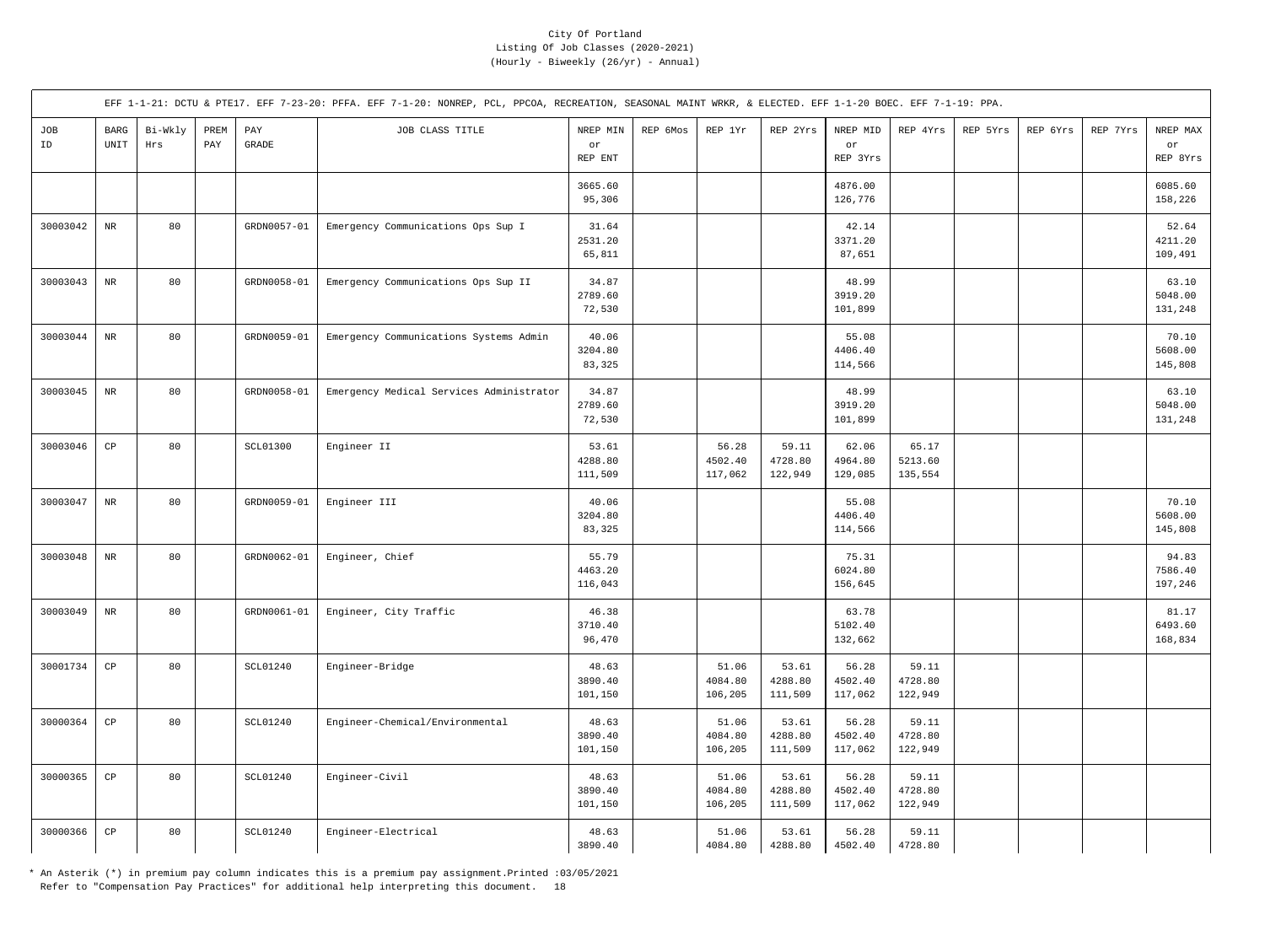|           |              |                |             |                       | EFF 1-1-21: DCTU & PTE17. EFF 7-23-20: PFFA. EFF 7-1-20: NONREP, PCL, PPCOA, RECREATION, SEASONAL MAINT WRKR, & ELECTED. EFF 1-1-20 BOEC. EFF 7-1-19: PPA. |                             |          |                             |                             |                             |                             |                             |          |          |                            |
|-----------|--------------|----------------|-------------|-----------------------|------------------------------------------------------------------------------------------------------------------------------------------------------------|-----------------------------|----------|-----------------------------|-----------------------------|-----------------------------|-----------------------------|-----------------------------|----------|----------|----------------------------|
| JOB<br>ID | BARG<br>UNIT | Bi-Wkly<br>Hrs | PREM<br>PAY | PAY<br>$\mbox{GRADE}$ | JOB CLASS TITLE                                                                                                                                            | NREP MIN<br>or<br>REP ENT   | REP 6Mos | REP 1Yr                     | REP 2Yrs                    | NREP MID<br>or<br>REP 3Yrs  | REP 4Yrs                    | REP 5Yrs                    | REP 6Yrs | REP 7Yrs | NREP MAX<br>or<br>REP 8Yrs |
|           |              |                |             |                       |                                                                                                                                                            | 101,150                     |          | 106,205                     | 111,509                     | 117,062                     | 122,949                     |                             |          |          |                            |
| 30002333  | CP           | 80             |             | <b>SCL01240</b>       | Engineer-Fire Protection                                                                                                                                   | 48.63<br>3890.40<br>101,150 |          | 51.06<br>4084.80<br>106,205 | 53.61<br>4288.80<br>111,509 | 56.28<br>4502.40<br>117,062 | 59.11<br>4728.80<br>122,949 |                             |          |          |                            |
| 30000367  | $_{\rm CP}$  | 80             |             | <b>SCL01240</b>       | Engineer-Geotechnical                                                                                                                                      | 48.63<br>3890.40<br>101,150 |          | 51.06<br>4084.80<br>106,205 | 53.61<br>4288.80<br>111,509 | 56.28<br>4502.40<br>117,062 | 59.11<br>4728.80<br>122,949 |                             |          |          |                            |
| 30000368  | CP           | 80             |             | <b>SCL01240</b>       | Engineer-Mechanical                                                                                                                                        | 48.63<br>3890.40<br>101,150 |          | 51.06<br>4084.80<br>106,205 | 53.61<br>4288.80<br>111,509 | 56.28<br>4502.40<br>117,062 | 59.11<br>4728.80<br>122,949 |                             |          |          |                            |
| 30000369  | CP           | 80             |             | <b>SCL01240</b>       | Engineer-Structural                                                                                                                                        | 48.63<br>3890.40<br>101,150 |          | 51.06<br>4084.80<br>106,205 | 53.61<br>4288.80<br>111,509 | 56.28<br>4502.40<br>117,062 | 59.11<br>4728.80<br>122,949 |                             |          |          |                            |
| 30000370  | $_{\rm CP}$  | 80             |             | SCL01240              | Engineer-Traffic                                                                                                                                           | 48.63<br>3890.40<br>101,150 |          | 51.06<br>4084.80<br>106,205 | 53.61<br>4288.80<br>111,509 | 56.28<br>4502.40<br>117,062 | 59.11<br>4728.80<br>122,949 |                             |          |          |                            |
| 30000357  | CP           | 80             |             | <b>SCL01210</b>       | Engineering Associate, Sr-Chemical/Envir                                                                                                                   | 42.06<br>3364.80<br>87,485  |          | 44.10<br>3528.00<br>91,728  | 46.32<br>3705.60<br>96,346  | 48.63<br>3890.40<br>101,150 | 51.06<br>4084.80<br>106,205 | 53.61<br>4288.80<br>111,509 |          |          |                            |
| 30000358  | CP           | 80             |             | <b>SCL01210</b>       | Engineering Associate, Sr-Civil                                                                                                                            | 42.06<br>3364.80<br>87,485  |          | 44.10<br>3528.00<br>91,728  | 46.32<br>3705.60<br>96,346  | 48.63<br>3890.40<br>101,150 | 51.06<br>4084.80<br>106,205 | 53.61<br>4288.80<br>111,509 |          |          |                            |
| 30000359  | $_{\rm CP}$  | 80             |             | SCL01210              | Engineering Associate, Sr-Electrical                                                                                                                       | 42.06<br>3364.80<br>87,485  |          | 44.10<br>3528.00<br>91,728  | 46.32<br>3705.60<br>96,346  | 48.63<br>3890.40<br>101,150 | 51.06<br>4084.80<br>106,205 | 53.61<br>4288.80<br>111,509 |          |          |                            |
| 30000360  | $_{\rm CP}$  | 80             |             | SCL01210              | Engineering Associate, Sr-Geotechnical                                                                                                                     | 42.06<br>3364.80<br>87,485  |          | 44.10<br>3528.00<br>91,728  | 46.32<br>3705.60<br>96,346  | 48.63<br>3890.40<br>101,150 | 51.06<br>4084.80<br>106,205 | 53.61<br>4288.80<br>111,509 |          |          |                            |
| 30000361  | CP           | 80             |             | <b>SCL01210</b>       | Engineering Associate, Sr-Mechanical                                                                                                                       | 42.06<br>3364.80<br>87,485  |          | 44.10<br>3528.00<br>91,728  | 46.32<br>3705.60<br>96,346  | 48.63<br>3890.40<br>101,150 | 51.06<br>4084.80<br>106,205 | 53.61<br>4288.80<br>111,509 |          |          |                            |
| 30000362  | $_{\rm CP}$  | 80             |             | SCL01210              | Engineering Associate, Sr-Structural                                                                                                                       | 42.06<br>3364.80<br>87,485  |          | 44.10<br>3528.00<br>91,728  | 46.32<br>3705.60<br>96,346  | 48.63<br>3890.40<br>101,150 | 51.06<br>4084.80<br>106,205 | 53.61<br>4288.80<br>111,509 |          |          |                            |
| 30000363  | CP           | 80             |             | SCL01210              | Engineering Associate, Sr-Traffic                                                                                                                          | 42.06<br>3364.80<br>87,485  |          | 44.10<br>3528.00<br>91,728  | 46.32<br>3705.60<br>96,346  | 48.63<br>3890.40<br>101,150 | 51.06<br>4084.80<br>106,205 | 53.61<br>4288.80<br>111,509 |          |          |                            |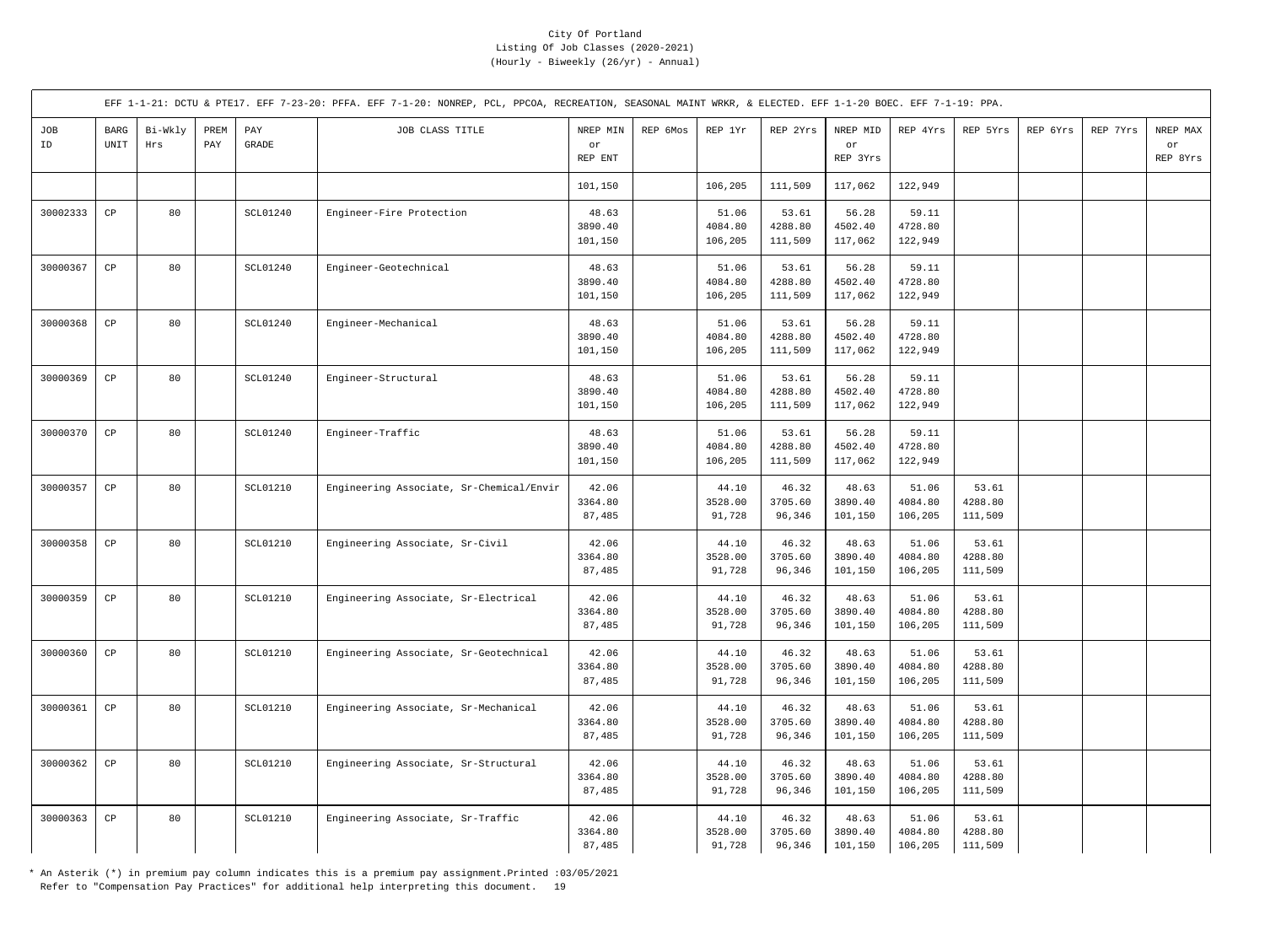|           |                                             |                |             |                       | EFF 1-1-21: DCTU & PTE17. EFF 7-23-20: PFFA. EFF 7-1-20: NONREP, PCL, PPCOA, RECREATION, SEASONAL MAINT WRKR, & ELECTED. EFF 1-1-20 BOEC. EFF 7-1-19: PPA. |                            |          |                            |                            |                                   |                             |                             |                            |          |                             |
|-----------|---------------------------------------------|----------------|-------------|-----------------------|------------------------------------------------------------------------------------------------------------------------------------------------------------|----------------------------|----------|----------------------------|----------------------------|-----------------------------------|-----------------------------|-----------------------------|----------------------------|----------|-----------------------------|
| JOB<br>ID | <b>BARG</b><br>$\ensuremath{\mathsf{UNIT}}$ | Bi-Wkly<br>Hrs | PREM<br>PAY | PAY<br>$\mbox{GRADE}$ | JOB CLASS TITLE                                                                                                                                            | NREP MIN<br>or<br>REP ENT  | REP 6Mos | REP 1Yr                    | REP 2Yrs                   | NREP MID<br>$\circ r$<br>REP 3Yrs | REP 4Yrs                    | REP 5Yrs                    | REP 6Yrs                   | REP 7Yrs | NREP MAX<br>or<br>REP 8Yrs  |
| 30000353  | $_{\rm CP}$                                 | 80             |             | <b>SCL01150</b>       | Engineering Associate-Civil                                                                                                                                | 34.55<br>2764.00<br>71,864 |          | 36.28<br>2902.40<br>75,462 | 38.09<br>3047.20<br>79,227 | 40.02<br>3201.60<br>83,242        | 42.06<br>3364.80<br>87,485  | 44.10<br>3528.00<br>91,728  | 46.32<br>3705.60<br>96,346 |          |                             |
| 30000354  | $_{\rm CP}$                                 | 80             |             | <b>SCL01150</b>       | Engineering Associate-Electrical                                                                                                                           | 34.55<br>2764.00<br>71,864 |          | 36.28<br>2902.40<br>75,462 | 38.09<br>3047.20<br>79,227 | 40.02<br>3201.60<br>83,242        | 42.06<br>3364.80<br>87,485  | 44.10<br>3528.00<br>91,728  | 46.32<br>3705.60<br>96,346 |          |                             |
| 30000355  | $\mathbb{C}\mathbb{P}$                      | 80             |             | <b>SCL01150</b>       | Engineering Associate-Mechanical                                                                                                                           | 34.55<br>2764.00<br>71,864 |          | 36.28<br>2902.40<br>75,462 | 38.09<br>3047.20<br>79,227 | 40.02<br>3201.60<br>83,242        | 42.06<br>3364.80<br>87,485  | 44.10<br>3528.00<br>91,728  | 46.32<br>3705.60<br>96,346 |          |                             |
| 30000356  | $_{\rm CP}$                                 | 80             |             | <b>SCL01150</b>       | Engineering Associate-Structural                                                                                                                           | 34.55<br>2764.00<br>71,864 |          | 36.28<br>2902.40<br>75,462 | 38.09<br>3047.20<br>79,227 | 40.02<br>3201.60<br>83,242        | 42.06<br>3364.80<br>87,485  | 44.10<br>3528.00<br>91,728  | 46.32<br>3705.60<br>96,346 |          |                             |
| 30003050  | $_{\rm NR}$                                 | 80             |             | GRDN0061-01           | Engineering Manager                                                                                                                                        | 46.38<br>3710.40<br>96,470 |          |                            |                            | 63.78<br>5102.40<br>132,662       |                             |                             |                            |          | 81.17<br>6493.60<br>168,834 |
| 30003051  | $_{\rm NR}$                                 | 80             |             | GRDN0060-01           | Engineering Supervisor                                                                                                                                     | 45.82<br>3665.60<br>95,306 |          |                            |                            | 60.95<br>4876.00<br>126,776       |                             |                             |                            |          | 76.07<br>6085.60<br>158,226 |
| 30000324  | $_{\rm CP}$                                 | 80             |             | SCL01030              | Engineering Technician I                                                                                                                                   | 22.73<br>1818.40<br>47,278 |          | 23.86<br>1908.80<br>49,629 | 25.06<br>2004.80<br>52,125 | 26.33<br>2106.40<br>54,766        | 27.60<br>2208.00<br>57,408  | 29.02<br>2321.60<br>60,362  | 30.46<br>2436.80<br>63,357 |          |                             |
| 30000325  | $_{\rm CP}$                                 | 80             |             | SCL01090              | Engineering Technician II                                                                                                                                  | 30.46<br>2436.80<br>63,357 |          | 31.93<br>2554.40<br>66,414 | 33.56<br>2684.80<br>69,805 | 35.20<br>2816.00<br>73,216        | 36.99<br>2959.20<br>76,939  | 38.87<br>3109.60<br>80,850  |                            |          |                             |
| 30000326  | CP                                          | 80             |             | <b>SCL01190</b>       | Engineering Technician III                                                                                                                                 | 36.99<br>2959.20<br>76,939 |          | 38.87<br>3109.60<br>80,850 | 40.82<br>3265.60<br>84,906 | 42.81<br>3424.80<br>89,045        | 45.00<br>3600.00<br>93,600  | 47.24<br>3779.20<br>98,259  |                            |          |                             |
| 30000221  | $_{\rm NS}$                                 | 80             |             | HGRS9560-01           | Engineering Trainee                                                                                                                                        | 14.10<br>1128.00<br>29,328 |          |                            |                            |                                   |                             |                             |                            |          | 26.52<br>2121.60<br>55,162  |
| 30001810  | CP                                          | 80             |             | SCL01250              | Env Policy & Hazardous Materials Coord                                                                                                                     | 41.94<br>3355.20<br>87,235 |          | 44.04<br>3523.20<br>91,603 | 46.25<br>3700.00<br>96,200 | 48.55<br>3884.00<br>100,984       | 51.00<br>4080.00<br>106,080 | 53.51<br>4280.80<br>111,301 |                            |          |                             |
| 30003052  | $\rm NR$                                    | 80             |             | GRDN0059-01           | Environmental Manager                                                                                                                                      | 40.06<br>3204.80<br>83,325 |          |                            |                            | 55.08<br>4406.40<br>114,566       |                             |                             |                            |          | 70.10<br>5608.00<br>145,808 |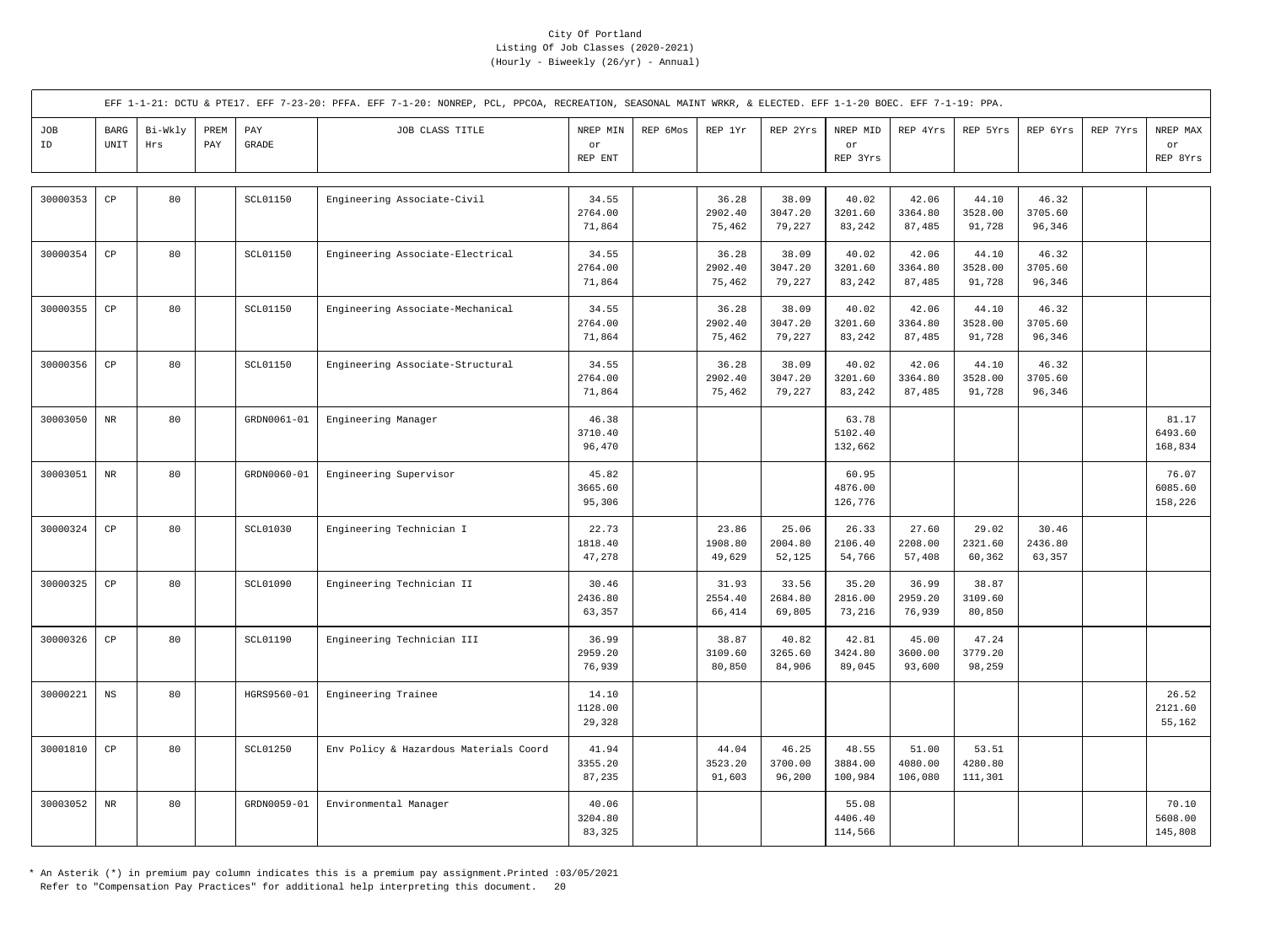|           |                                               |                |             |                                  | EFF 1-1-21: DCTU & PTE17. EFF 7-23-20: PFFA. EFF 7-1-20: NONREP, PCL, PPCOA, RECREATION, SEASONAL MAINT WRKR, & ELECTED. EFF 1-1-20 BOEC. EFF 7-1-19: PPA. |                            |                            |                            |                            |                             |                            |                             |                             |          |                             |
|-----------|-----------------------------------------------|----------------|-------------|----------------------------------|------------------------------------------------------------------------------------------------------------------------------------------------------------|----------------------------|----------------------------|----------------------------|----------------------------|-----------------------------|----------------------------|-----------------------------|-----------------------------|----------|-----------------------------|
| JOB<br>ID | $_{\rm BARG}$<br>$\ensuremath{\mathsf{UNIT}}$ | Bi-Wkly<br>Hrs | PREM<br>PAY | $\mathop{\mathrm{PAY}}$<br>GRADE | JOB CLASS TITLE                                                                                                                                            | NREP MIN<br>or<br>REP ENT  | REP 6Mos                   | REP 1Yr                    | REP 2Yrs                   | NREP MID<br>or<br>REP 3Yrs  | REP 4Yrs                   | REP 5Yrs                    | REP 6Yrs                    | REP 7Yrs | NREP MAX<br>or<br>REP 8Yrs  |
| 30000459  | $\mathbb{C}\mathbb{P}$                        | 80             |             | SCL01230                         | Environmental Policy Analyst                                                                                                                               | 38.08<br>3046.40<br>79,206 |                            | 40.02<br>3201.60<br>83,242 | 42.00<br>3360.00<br>87,360 | 44.09<br>3527.20<br>91,707  | 46.27<br>3701.60<br>96,242 | 48.63<br>3890.40<br>101,150 | 50.83<br>4066.40<br>105,726 |          |                             |
| 30000662  | $\mathbb{C}\mathbb{P}$                        | 80             |             | <b>SCL01200</b>                  | Environmental Program Coordinator                                                                                                                          | 36.25<br>2900.00<br>75,400 |                            | 38.06<br>3044.80<br>79,165 | 39.98<br>3198.40<br>83,158 | 41.96<br>3356.80<br>87,277  | 44.06<br>3524.80<br>91,645 | 46.24<br>3699.20<br>96,179  | 48.34<br>3867.20<br>100,547 |          |                             |
| 30003376  | $_{\rm NR}$                                   | 80             |             | GRDN0058-01                      | Environmental Regulatory Coordinator                                                                                                                       | 34.87<br>2789.60<br>72,530 |                            |                            |                            | 48.99<br>3919.20<br>101,899 |                            |                             |                             |          | 63.10<br>5048.00<br>131,248 |
| 30001908  | $_{\rm CP}$                                   | 80             |             | SCL01190                         | Environmental Spec-Wildlife Biologist                                                                                                                      | 36.99<br>2959.20<br>76,939 |                            | 38.87<br>3109.60<br>80,850 | 40.82<br>3265.60<br>84,906 | 42.81<br>3424.80<br>89,045  | 45.00<br>3600.00<br>93,600 | 47.24<br>3779.20<br>98,259  |                             |          |                             |
| 30000339  | $_{\rm CP}$                                   | 80             |             | SCL01190                         | Environmental Specialist-Generalist                                                                                                                        | 36.99<br>2959.20<br>76,939 |                            | 38.87<br>3109.60<br>80,850 | 40.82<br>3265.60<br>84,906 | 42.81<br>3424.80<br>89,045  | 45.00<br>3600.00<br>93,600 | 47.24<br>3779.20<br>98,259  |                             |          |                             |
| 30000095  | $\mathtt{CL}$                                 | 80             |             | SCL03526                         | Environmental Systems Crew Leader                                                                                                                          | 31.73<br>2538.40<br>65,998 | 34.49<br>2759.20<br>71,739 |                            |                            |                             |                            |                             |                             |          |                             |
| 30000094  | $\mathtt{CL}$                                 | 80             |             | SCL03528                         | Environmental Systems Maintenance Tech                                                                                                                     | 29.50<br>2360.00<br>61,360 | 32.04<br>2563.20<br>66,643 | 32.94<br>2635.20<br>68,515 |                            |                             |                            |                             |                             |          |                             |
| 30000337  | $\mathbb{C}\mathbb{P}$                        | 80             |             | SCL01030                         | Environmental Technician I                                                                                                                                 | 22.73<br>1818.40<br>47,278 |                            | 23.86<br>1908.80<br>49,629 | 25.06<br>2004.80<br>52,125 | 26.33<br>2106.40<br>54,766  | 27.60<br>2208.00<br>57,408 | 29.02<br>2321.60<br>60,362  | 30.46<br>2436.80<br>63,357  |          |                             |
| 30000338  | $_{\rm CP}$                                   | 80             |             | SCL01090                         | Environmental Technician II                                                                                                                                | 30.46<br>2436.80<br>63,357 |                            | 31.93<br>2554.40<br>66,414 | 33.56<br>2684.80<br>69,805 | 35.20<br>2816.00<br>73,216  | 36.99<br>2959.20<br>76,939 | 38.87<br>3109.60<br>80,850  |                             |          |                             |
| 30000050  | $_{\rm DT}$                                   | 80             |             | SCL02280                         | Evidence Control Specialist                                                                                                                                | 26.34<br>2107.20<br>54,787 | 29.91<br>2392.80<br>62,213 | 32.22<br>2577.60<br>67,018 |                            |                             |                            |                             |                             |          |                             |
| 30000051  | $_{\rm DT}$                                   | 80             | $\star$     | <b>SCL02515</b>                  | Evidence Control Specialist, Lead                                                                                                                          | 29.77<br>2381.60<br>61,922 | 34.09<br>2727.20<br>70,907 | 35.94<br>2875.20<br>74,755 | 36.98<br>2958.40<br>76,918 |                             |                            |                             |                             |          |                             |
| 30000711  | $_{\rm DT}$                                   | 80             |             | SCL02593                         | Facilities Maint Dispatch/Scheduler                                                                                                                        | 25.22<br>2017.60<br>52,458 | 27.74<br>2219.20<br>57,699 | 29.83<br>2386.40<br>62,046 | 32.06<br>2564.80<br>66,685 | 35.28<br>2822.40<br>73,382  | 38.81<br>3104.80<br>80,725 |                             |                             |          |                             |
| 30003500  | $\rm NR$                                      | 80             |             | GRDN0054-01                      | Facilities Maint Spec                                                                                                                                      | 22.02                      |                            |                            |                            | 27.52                       |                            |                             |                             |          | 33.02                       |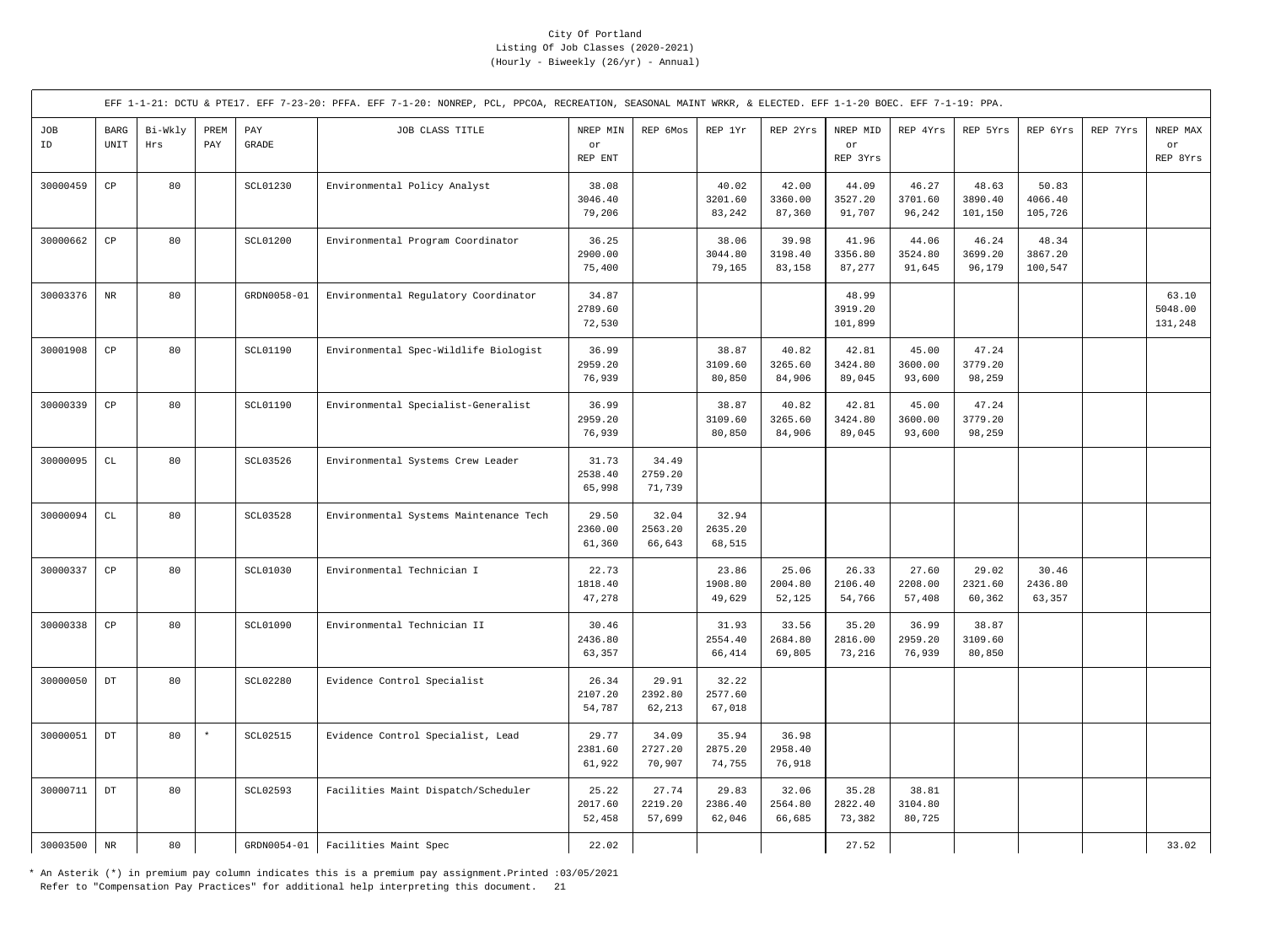|           |                        |                |                                     |                       | EFF 1-1-21: DCTU & PTE17. EFF 7-23-20: PFFA. EFF 7-1-20: NONREP, PCL, PPCOA, RECREATION, SEASONAL MAINT WRKR, & ELECTED. EFF 1-1-20 BOEC. EFF 7-1-19: PPA. |                            |                            |                            |                            |                            |                            |                            |          |          |                             |
|-----------|------------------------|----------------|-------------------------------------|-----------------------|------------------------------------------------------------------------------------------------------------------------------------------------------------|----------------------------|----------------------------|----------------------------|----------------------------|----------------------------|----------------------------|----------------------------|----------|----------|-----------------------------|
| JOB<br>ID | <b>BARG</b><br>UNIT    | Bi-Wkly<br>Hrs | PREM<br>$\ensuremath{\mathrm{PAY}}$ | PAY<br>$\mbox{GRADE}$ | JOB CLASS TITLE                                                                                                                                            | NREP MIN<br>or<br>REP ENT  | REP 6Mos                   | REP 1Yr                    | REP 2Yrs                   | NREP MID<br>or<br>REP 3Yrs | REP 4Yrs                   | REP 5Yrs                   | REP 6Yrs | REP 7Yrs | NREP MAX<br>or<br>REP 8Yrs  |
|           |                        |                |                                     |                       |                                                                                                                                                            | 1761.60<br>45,802          |                            |                            |                            | 2201.60<br>57,242          |                            |                            |          |          | 2641.60<br>68,682           |
| 30002508  | $\mathtt{CL}$          | 80             |                                     | SCLT3624              | Facilities Maint Tech Apprentice-CL                                                                                                                        | See Note                   | #6                         |                            |                            |                            |                            |                            |          |          |                             |
| 30000070  | $_{\rm DT}$            | 80             |                                     | SCLT2428              | Facilities Maintenance Tech Apprentice                                                                                                                     | See Note                   | #5                         |                            |                            |                            |                            |                            |          |          |                             |
| 30000071  | $_{\mathrm{DT}}$       | 80             |                                     | <b>SCL02524</b>       | Facilities Maintenance Technician                                                                                                                          | 34.32<br>2745.60<br>71,386 | 37.05<br>2964.00<br>77,064 | 38.18<br>3054.40<br>79,414 |                            |                            |                            |                            |          |          |                             |
| 30002488  | $\mathtt{CL}$          | 80             | $\star$                             | SCL03534              | Facilities Maintenance Technician, Ld-CL                                                                                                                   | 34.59<br>2767.20<br>71,947 | 38.75<br>3100.00<br>80,600 | 39.93<br>3194.40<br>83,054 |                            |                            |                            |                            |          |          |                             |
| 30000072  | $_{\rm DT}$            | 80             | $\star$                             | SCL02567              | Facilities Maintenance Technician, Lead                                                                                                                    | 34.59<br>2767.20<br>71,947 | 38.75<br>3100.00<br>80,600 | 39.93<br>3194.40<br>83,054 |                            |                            |                            |                            |          |          |                             |
| 30002487  | $\mathbb{C}\mathbb{L}$ | 80             |                                     | SCL03532              | Facilities Maintenance Technician-CL                                                                                                                       | 34.32<br>2745.60<br>71,386 | 37.05<br>2964.00<br>77,064 | 38.18<br>3054.40<br>79,414 |                            |                            |                            |                            |          |          |                             |
| 30003053  | $\rm{NR}$              | 80             |                                     | GRDN0056-01           | Facilities Project Specialist                                                                                                                              | 26.62<br>2129.60<br>55,370 |                            |                            |                            | 37.99<br>3039.20<br>79,019 |                            |                            |          |          | 49.35<br>3948.00<br>102,648 |
| 30003377  | $_{\mathrm{DT}}$       | 80             |                                     | SCL02120              | Facilities Worker                                                                                                                                          | 26.76<br>2140.80<br>55,661 | 27.76<br>2220.80<br>57,741 | 28.78<br>2302.40<br>59,862 |                            |                            |                            |                            |          |          |                             |
| 30002037  | $_{\rm CP}$            | 80             |                                     | SCL01190              | Field Science Specialist                                                                                                                                   | 36.99<br>2959.20<br>76,939 |                            | 38.87<br>3109.60<br>80,850 | 40.82<br>3265.60<br>84,906 | 42.81<br>3424.80<br>89,045 | 45.00<br>3600.00<br>93,600 | 47.24<br>3779.20<br>98,259 |          |          |                             |
| 30002038  | $\mathbb{C}\mathbb{P}$ | 80             |                                     | SCL01090              | Field Science Technician                                                                                                                                   | 30.46<br>2436.80<br>63,357 |                            | 31.93<br>2554.40<br>66,414 | 33.56<br>2684.80<br>69,805 | 35.20<br>2816.00<br>73,216 | 36.99<br>2959.20<br>76,939 | 38.87<br>3109.60<br>80,850 |          |          |                             |
| 30002039  | $_{\rm CP}$            | 80             |                                     | SCL01027              | Field Science Technician Trainee                                                                                                                           | 22.73<br>1818.40<br>47,278 |                            | 23.86<br>1908.80<br>49,629 | 25.06<br>2004.80<br>52,125 |                            |                            |                            |          |          |                             |
| 30003054  | $_{\rm NR}$            | 80             |                                     | GRDN0056-01           | Financial Analyst I                                                                                                                                        | 26.62<br>2129.60<br>55,370 |                            |                            |                            | 37.99<br>3039.20<br>79,019 |                            |                            |          |          | 49.35<br>3948.00<br>102,648 |
| 30003055  | $\rm{NR}$              | 80             |                                     | GRDN0057-01           | Financial Analyst II                                                                                                                                       | 31.64<br>2531.20           |                            |                            |                            | 42.14<br>3371.20           |                            |                            |          |          | 52.64<br>4211.20            |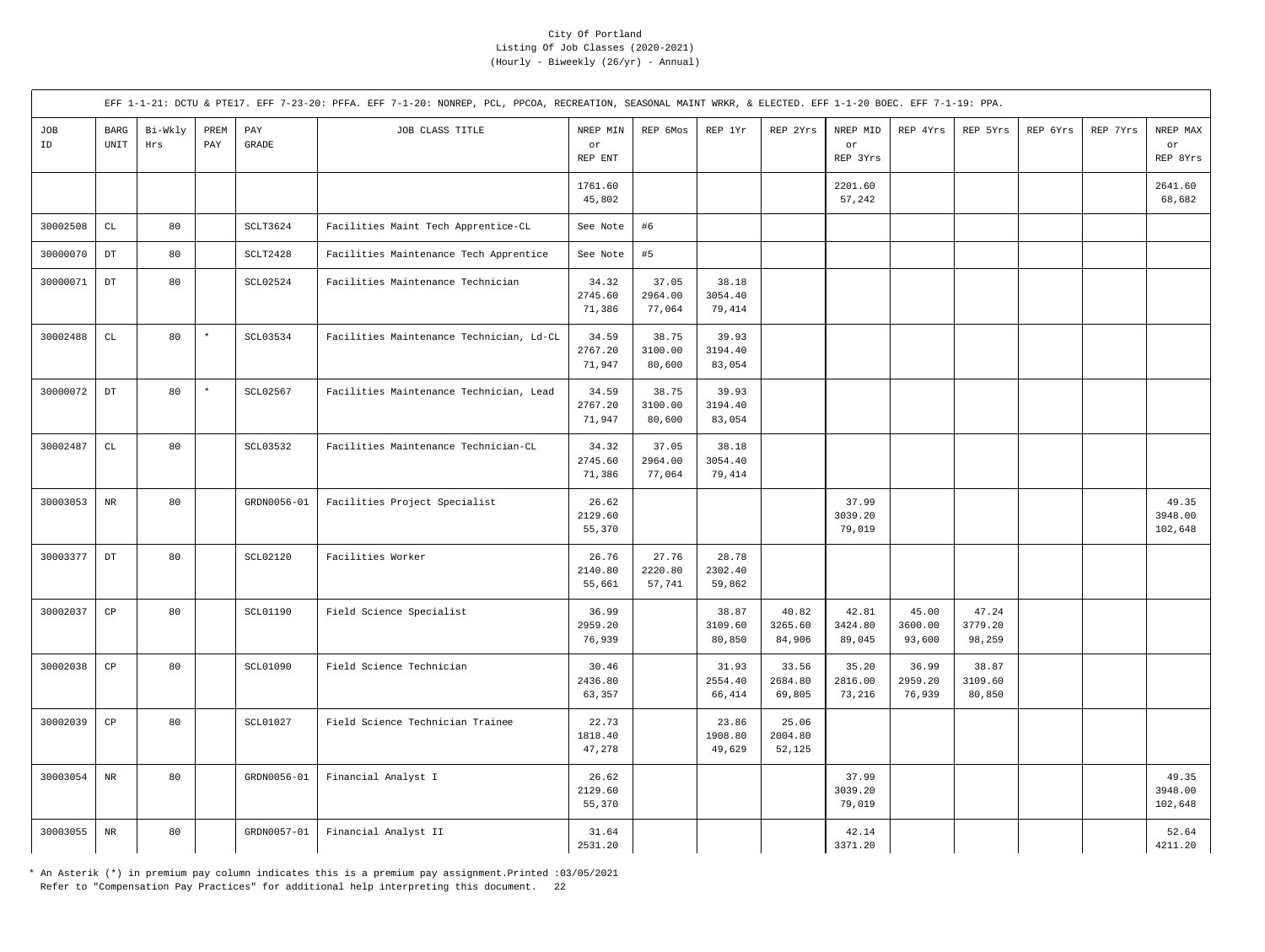|           |                                             |                |             |                       | EFF 1-1-21: DCTU & PTE17. EFF 7-23-20: PFFA. EFF 7-1-20: NONREP, PCL, PPCOA, RECREATION, SEASONAL MAINT WRKR, & ELECTED. EFF 1-1-20 BOEC. EFF 7-1-19: PPA. |                             |                            |                             |                            |                             |                            |                            |          |          |                              |
|-----------|---------------------------------------------|----------------|-------------|-----------------------|------------------------------------------------------------------------------------------------------------------------------------------------------------|-----------------------------|----------------------------|-----------------------------|----------------------------|-----------------------------|----------------------------|----------------------------|----------|----------|------------------------------|
| JOB<br>ID | <b>BARG</b><br>$\ensuremath{\mathsf{UNIT}}$ | Bi-Wkly<br>Hrs | PREM<br>PAY | PAY<br>$\mbox{GRADE}$ | JOB CLASS TITLE                                                                                                                                            | NREP MIN<br>or<br>REP ENT   | REP 6Mos                   | REP 1Yr                     | REP 2Yrs                   | NREP MID<br>or<br>REP 3Yrs  | REP 4Yrs                   | REP 5Yrs                   | REP 6Yrs | REP 7Yrs | NREP MAX<br>or<br>REP 8Yrs   |
|           |                                             |                |             |                       |                                                                                                                                                            | 65,811                      |                            |                             |                            | 87,651                      |                            |                            |          |          | 109,491                      |
| 30003056  | $\rm{NR}$                                   | 80             |             | GRDN0058-01           | Financial Analyst III                                                                                                                                      | 34.87<br>2789.60<br>72,530  |                            |                             |                            | 48.99<br>3919.20<br>101,899 |                            |                            |          |          | 63.10<br>5048.00<br>131,248  |
| 30000806  | $_{\rm FR}$                                 | 106.1          |             | SCL04100              | Fire Battalion Chief                                                                                                                                       | 48.37<br>5132.42<br>133,443 |                            | 50.58<br>5366.01<br>139,516 |                            |                             |                            |                            |          |          |                              |
| 30000807  | $_{\rm FR}$                                 | 80             | $\star$     | SCL04110              | Fire Battalion Chief, Staff                                                                                                                                | 68.00<br>5440.36<br>141,449 |                            | 71.10<br>5687.97<br>147,887 |                            |                             |                            |                            |          |          |                              |
| 30000803  | ${\rm FR}$                                  | 80             |             | <b>SCL04050</b>       | Fire Captain                                                                                                                                               | 51.65<br>4132.13<br>107,435 |                            | 58.33<br>4666.32<br>121,324 |                            |                             |                            |                            |          |          |                              |
| 30000803  | ${\rm FR}$                                  | 106.1          |             | SCL04050              | Fire Captain                                                                                                                                               | 38.95<br>4132.13<br>107,435 |                            | 43.98<br>4666.32<br>121,324 |                            |                             |                            |                            |          |          |                              |
| 30000817  | $_{\rm FR}$                                 | 80             | $\star$     | SCL04070              | Fire Captain, Staff                                                                                                                                        | 61.83<br>4946.30<br>128,604 |                            |                             |                            |                             |                            |                            |          |          |                              |
| 30003057  | $_{\rm NR}$                                 | 80             |             | GRDN0063-01           | Fire Chief                                                                                                                                                 | 65.18<br>5214.40<br>135,574 |                            |                             |                            | 84.73<br>6778.40<br>176,238 |                            |                            |          |          | 104.28<br>8342.40<br>216,902 |
| 30003058  | $_{\rm NR}$                                 | 80             |             | GRDN0061-01           | Fire Chief, Deputy                                                                                                                                         | 46.38<br>3710.40<br>96,470  |                            |                             |                            | 63.78<br>5102.40<br>132,662 |                            |                            |          |          | 81.17<br>6493.60<br>168,834  |
| 30003058  | $_{\rm NR}$                                 | 103.38         |             | GRDN0061-01           | Fire Chief, Deputy                                                                                                                                         | 35.89<br>3710.40<br>96,470  |                            |                             |                            | 49.36<br>5102.40<br>132,662 |                            |                            |          |          | 62.81<br>6493.60<br>168,834  |
| 30003059  | $\rm{NR}$                                   | 80             |             | GRDN0062-01           | Fire Division Chief                                                                                                                                        | 55.79<br>4463.20<br>116,043 |                            |                             |                            | 75.31<br>6024.80<br>156,645 |                            |                            |          |          | 94.83<br>7586.40<br>197,246  |
| 30000793  | ${\rm FR}$                                  | 80             |             | SCL04010              | Fire Fighter                                                                                                                                               | 24.44<br>1954.85<br>50,826  | 30.79<br>2462.81<br>64,033 | 33.22<br>2657.43<br>69,093  | 35.83<br>2866.22<br>74,522 | 38.81<br>3104.95<br>80,729  | 41.39<br>3311.37<br>86,096 | 44.14<br>3531.59<br>91,821 |          |          |                              |
| 30000793  | ${\rm FR}$                                  | 106.1          |             | SCL04010              | Fire Fighter                                                                                                                                               | 18.42<br>1954.85<br>50,826  | 23.21<br>2462.81<br>64,033 | 25.05<br>2657.43<br>69,093  | 27.01<br>2866.22<br>74,522 | 29.26<br>3104.95<br>80,729  | 31.21<br>3311.37<br>86,096 | 33.29<br>3531.59<br>91,821 |          |          |                              |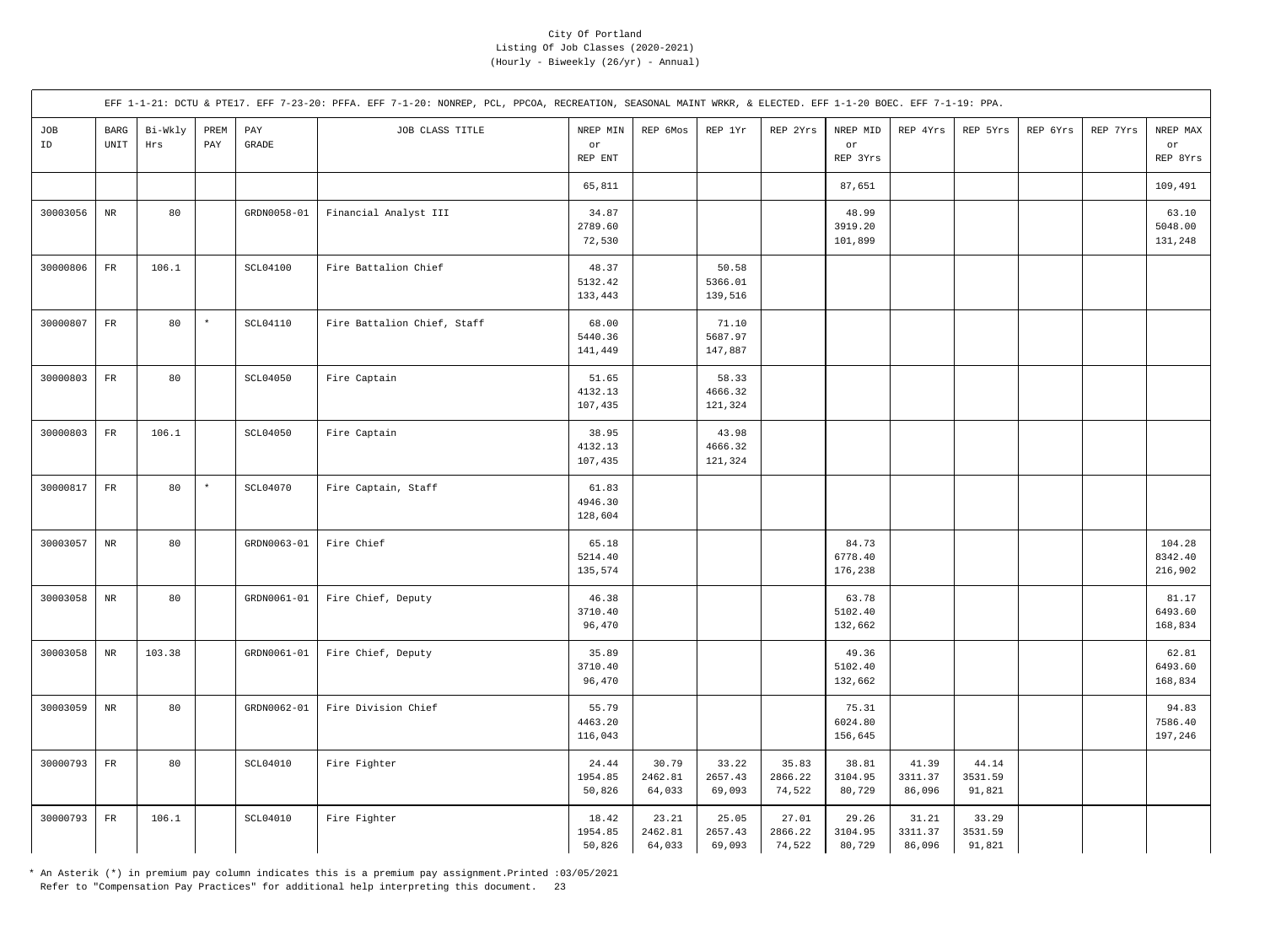|           |                                             |                |             |                       | EFF 1-1-21: DCTU & PTE17. EFF 7-23-20: PFFA. EFF 7-1-20: NONREP, PCL, PPCOA, RECREATION, SEASONAL MAINT WRKR, & ELECTED. EFF 1-1-20 BOEC. EFF 7-1-19: PPA. |                             |                            |                             |                             |                             |                             |                            |          |          |                            |
|-----------|---------------------------------------------|----------------|-------------|-----------------------|------------------------------------------------------------------------------------------------------------------------------------------------------------|-----------------------------|----------------------------|-----------------------------|-----------------------------|-----------------------------|-----------------------------|----------------------------|----------|----------|----------------------------|
| JOB<br>ID | <b>BARG</b><br>$\ensuremath{\mathsf{UNIT}}$ | Bi-Wkly<br>Hrs | PREM<br>PAY | PAY<br>$\mbox{GRADE}$ | JOB CLASS TITLE                                                                                                                                            | NREP MIN<br>or<br>REP ENT   | REP 6Mos                   | REP 1Yr                     | REP 2Yrs                    | NREP MID<br>or<br>REP 3Yrs  | REP 4Yrs                    | REP 5Yrs                   | REP 6Yrs | REP 7Yrs | NREP MAX<br>or<br>REP 8Yrs |
| 30000795  | ${\rm FR}$                                  | 80             | $\star$     | <b>SCL04020</b>       | Fire Fighter Specialist                                                                                                                                    | 25.90<br>2072.15<br>53,876  | 32.63<br>2610.58<br>67,875 | 35.21<br>2816.88<br>73,239  | 37.98<br>3038.20<br>78,993  | 41.14<br>3291.26<br>85,573  | 43.88<br>3510.06<br>91,262  | 46.79<br>3743.49<br>97,331 |          |          |                            |
| 30000795  | ${\rm FR}$                                  | 106.1          | $\star$     | <b>SCL04020</b>       | Fire Fighter Specialist                                                                                                                                    | 19.53<br>2072.15<br>53,876  | 24.60<br>2610.58<br>67,875 | 26.55<br>2816.88<br>73,239  | 28.64<br>3038.20<br>78,993  | 31.02<br>3291.26<br>85,573  | 33.08<br>3510.06<br>91,262  | 35.28<br>3743.49<br>97,331 |          |          |                            |
| 30000791  | $_{\rm NS}$                                 | 80             |             | SCLN9520              | Fire Fighter Trainee                                                                                                                                       | 15.08<br>1206.40<br>31,366  |                            |                             |                             |                             |                             |                            |          |          |                            |
| 30000808  | ${\rm FR}$                                  | 80             |             | <b>SCL04030</b>       | Fire Inspector                                                                                                                                             | 44.99<br>3598.85<br>93,570  |                            | 46.27<br>3701.83<br>96,248  | 47.66<br>3812.90<br>99,135  | 49.15<br>3931.73<br>102,225 | 50.76<br>4060.54<br>105,574 |                            |          |          |                            |
| 30000808  | ${\rm FR}$                                  | 84             |             | SCL04030              | Fire Inspector                                                                                                                                             | 42.84<br>3598.85<br>93,570  |                            | 44.07<br>3701.83<br>96,248  | 45.39<br>3812.90<br>99,135  | 46.81<br>3931.73<br>102,225 | 48.34<br>4060.54<br>105,574 |                            |          |          |                            |
| 30000811  | ${\rm FR}$                                  | 80             |             | <b>SCL04050</b>       | Fire Inspector, Sr                                                                                                                                         | 51.65<br>4132.13<br>107,435 |                            | 58.33<br>4666.32<br>121,324 |                             |                             |                             |                            |          |          |                            |
| 30000816  | ${\rm FR}$                                  | 80             | $\star$     | <b>SCL04080</b>       | Fire Inspector, Sr - Specialist                                                                                                                            | 54.75<br>4380.07<br>113,882 |                            | 61.83<br>4946.30<br>128,604 |                             |                             |                             |                            |          |          |                            |
| 30000812  | ${\rm FR}$                                  | 80             | $\star$     | <b>SCL04040</b>       | Fire Inspector/Specialist                                                                                                                                  | 47.68<br>3814.79<br>99,185  |                            | 49.05<br>3923.94<br>102,022 | 50.52<br>4041.67<br>105,083 | 52.10<br>4167.65<br>108,359 | 53.80<br>4304.17<br>111,908 |                            |          |          |                            |
| 30000812  | ${\rm FR}$                                  | 84             | $\star$     | SCL04040              | Fire Inspector/Specialist                                                                                                                                  | 45.41<br>3814.79<br>99,185  |                            | 46.71<br>3923.94<br>102,022 | 48.12<br>4041.67<br>105,083 | 49.61<br>4167.65<br>108,359 | 51.24<br>4304.17<br>111,908 |                            |          |          |                            |
| 30000815  | ${\rm FR}$                                  | 80             | $\star$     | SCL04040              | Fire Investigator                                                                                                                                          | 47.68<br>3814.79<br>99,185  |                            | 49.05<br>3923.94<br>102,022 | 50.52<br>4041.67<br>105,083 | 52.10<br>4167.65<br>108,359 | 53.80<br>4304.17<br>111,908 |                            |          |          |                            |
| 30000815  | ${\rm FR}$                                  | 84             | $\star$     | SCL04040              | Fire Investigator                                                                                                                                          | 45.41<br>3814.79<br>99,185  |                            | 46.71<br>3923.94<br>102,022 | 48.12<br>4041.67<br>105,083 | 49.61<br>4167.65<br>108,359 | 51.24<br>4304.17<br>111,908 |                            |          |          |                            |
| 30000336  | $_{\rm CP}$                                 | 80             |             | SCL01140              | Fire Land Use Review Technician                                                                                                                            | 32.73<br>2618.40<br>68,078  |                            | 34.36<br>2748.80<br>71,469  | 36.09<br>2887.20<br>75,067  | 37.88<br>3030.40<br>78,790  | 39.77<br>3181.60<br>82,722  | 41.76<br>3340.80<br>86,861 |          |          |                            |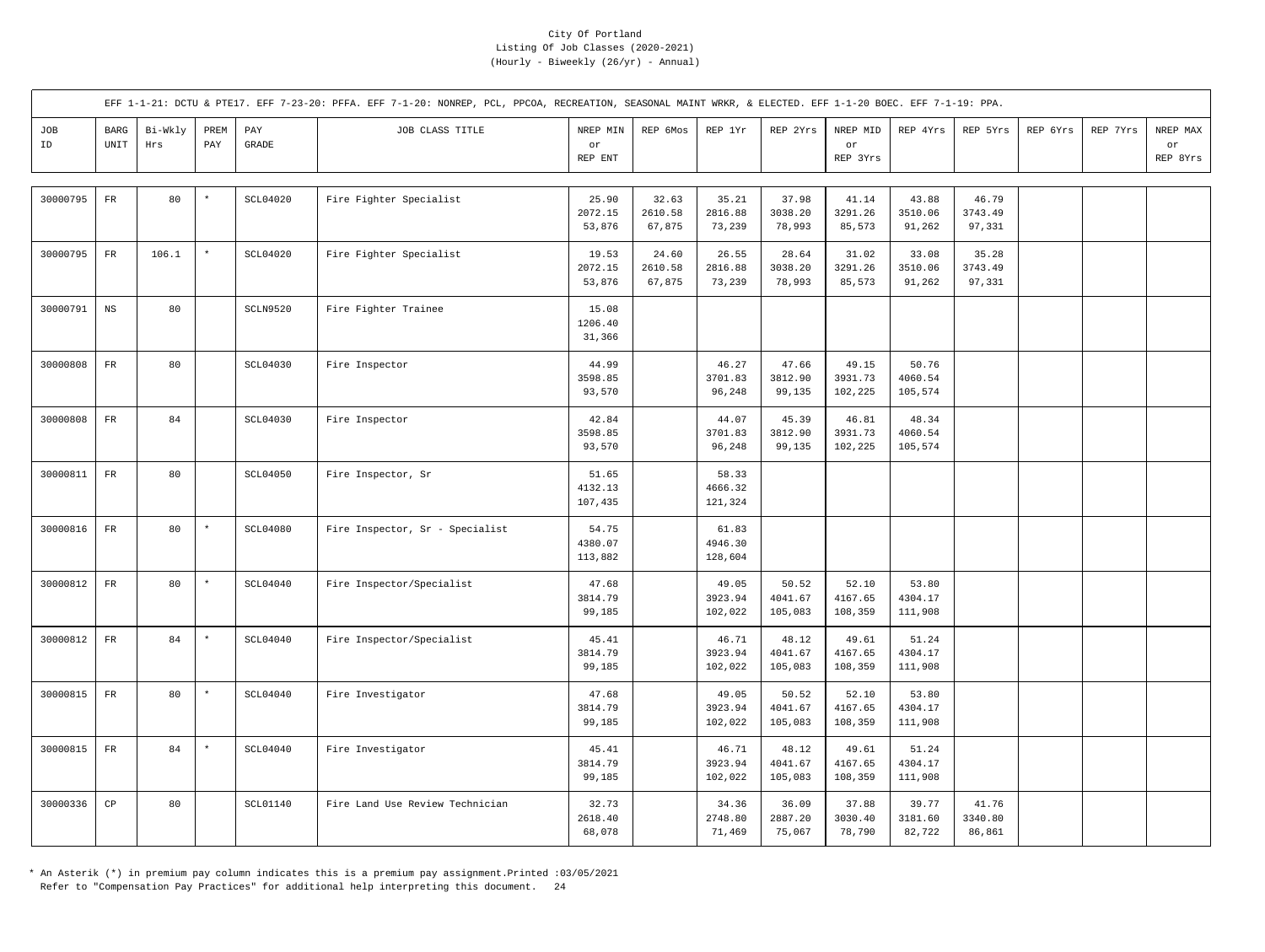|           |                                             |                |             |                       | EFF 1-1-21: DCTU & PTE17. EFF 7-23-20: PFFA. EFF 7-1-20: NONREP, PCL, PPCOA, RECREATION, SEASONAL MAINT WRKR, & ELECTED. EFF 1-1-20 BOEC. EFF 7-1-19: PPA. |                             |          |                             |                             |                             |                             |                            |                            |          |                             |
|-----------|---------------------------------------------|----------------|-------------|-----------------------|------------------------------------------------------------------------------------------------------------------------------------------------------------|-----------------------------|----------|-----------------------------|-----------------------------|-----------------------------|-----------------------------|----------------------------|----------------------------|----------|-----------------------------|
| JOB<br>ID | <b>BARG</b><br>$\ensuremath{\mathsf{UNIT}}$ | Bi-Wkly<br>Hrs | PREM<br>PAY | PAY<br>$\mbox{GRADE}$ | JOB CLASS TITLE                                                                                                                                            | NREP MIN<br>or<br>REP ENT   | REP 6Mos | REP 1Yr                     | REP 2Yrs                    | NREP MID<br>or<br>REP 3Yrs  | REP 4Yrs                    | REP 5Yrs                   | REP 6Yrs                   | REP 7Yrs | NREP MAX<br>or<br>REP 8Yrs  |
| 30000798  | ${\rm FR}$                                  | 80             |             | SCL04030              | Fire Lieutenant                                                                                                                                            | 44.99<br>3598.85<br>93,570  |          | 46.27<br>3701.83<br>96,248  | 47.66<br>3812.90<br>99,135  | 49.15<br>3931.73<br>102,225 | 50.76<br>4060.54<br>105,574 |                            |                            |          |                             |
| 30000798  | $_{\rm FR}$                                 | 84             |             | SCL04030              | Fire Lieutenant                                                                                                                                            | 42.84<br>3598.85<br>93,570  |          | 44.07<br>3701.83<br>96,248  | 45.39<br>3812.90<br>99,135  | 46.81<br>3931.73<br>102,225 | 48.34<br>4060.54<br>105,574 |                            |                            |          |                             |
| 30000798  | $_{\rm FR}$                                 | 106.1          |             | <b>SCL04030</b>       | Fire Lieutenant                                                                                                                                            | 33.92<br>3598.85<br>93,570  |          | 34.89<br>3701.83<br>96,248  | 35.94<br>3812.90<br>99,135  | 37.06<br>3931.73<br>102,225 | 38.27<br>4060.54<br>105,574 |                            |                            |          |                             |
| 30000801  | $_{\rm FR}$                                 | 80             | $\star$     | SCL04040              | Fire Lieutenant, Staff                                                                                                                                     | 47.68<br>3814.79<br>99,185  |          | 49.05<br>3923.94<br>102,022 | 50.52<br>4041.67<br>105,083 | 52.10<br>4167.65<br>108,359 | 53.80<br>4304.17<br>111,908 |                            |                            |          |                             |
| 30003060  | $\rm{NR}$                                   | 80             |             | GRDN0062-01           | Fire Marshal                                                                                                                                               | 55.79<br>4463.20<br>116,043 |          |                             |                             | 75.31<br>6024.80<br>156,645 |                             |                            |                            |          | 94.83<br>7586.40<br>197,246 |
| 30000805  | ${\rm FR}$                                  | 80             | $\star$     | SCL04080              | Fire Training Captain                                                                                                                                      | 54.75<br>4380.07<br>113,882 |          | 61.83<br>4946.30<br>128,604 |                             |                             |                             |                            |                            |          |                             |
| 30000805  | $_{\rm FR}$                                 | 106.1          | $\star$     | <b>SCL04080</b>       | Fire Training Captain                                                                                                                                      | 41.28<br>4380.07<br>113,882 |          | 46.62<br>4946.30<br>128,604 |                             |                             |                             |                            |                            |          |                             |
| 30000800  | $_{\rm FR}$                                 | 80             | $\star$     | SCL04040              | Fire Training Officer                                                                                                                                      | 47.68<br>3814.79<br>99,185  |          | 49.05<br>3923.94<br>102,022 | 50.52<br>4041.67<br>105,083 | 52.10<br>4167.65<br>108,359 | 53.80<br>4304.17<br>111,908 |                            |                            |          |                             |
| 30000800  | $_{\rm FR}$                                 | 106.1          | $\star$     | <b>SCL04040</b>       | Fire Training Officer                                                                                                                                      | 35.95<br>3814.79<br>99,185  |          | 36.98<br>3923.94<br>102,022 | 38.09<br>4041.67<br>105,083 | 39.28<br>4167.65<br>108,359 | 40.57<br>4304.17<br>111,908 |                            |                            |          |                             |
| 30000341  | $_{\rm CP}$                                 | 80             |             | SCL01030              | GIS Technician I                                                                                                                                           | 22.73<br>1818.40<br>47,278  |          | 23.86<br>1908.80<br>49,629  | 25.06<br>2004.80<br>52,125  | 26.33<br>2106.40<br>54,766  | 27.60<br>2208.00<br>57,408  | 29.02<br>2321.60<br>60,362 | 30.46<br>2436.80<br>63,357 |          |                             |
| 30000342  | $_{\rm CP}$                                 | 80             |             | <b>SCL01090</b>       | GIS Technician II                                                                                                                                          | 30.46<br>2436.80<br>63,357  |          | 31.93<br>2554.40<br>66,414  | 33.56<br>2684.80<br>69,805  | 35.20<br>2816.00<br>73,216  | 36.99<br>2959.20<br>76,939  | 38.87<br>3109.60<br>80,850 |                            |          |                             |
| 30000343  | $_{\rm CP}$                                 | 80             |             | SCL01190              | GIS Technician III                                                                                                                                         | 36.99<br>2959.20<br>76,939  |          | 38.87<br>3109.60<br>80,850  | 40.82<br>3265.60<br>84,906  | 42.81<br>3424.80<br>89,045  | 45.00<br>3600.00<br>93,600  | 47.24<br>3779.20<br>98,259 |                            |          |                             |
| 30000127  | $_{\mathrm{DT}}$                            | 80             |             | SCL02395              | General Mechanic                                                                                                                                           | 28.51                       | 32.43    | 34.48                       | 35.53                       |                             |                             |                            |                            |          |                             |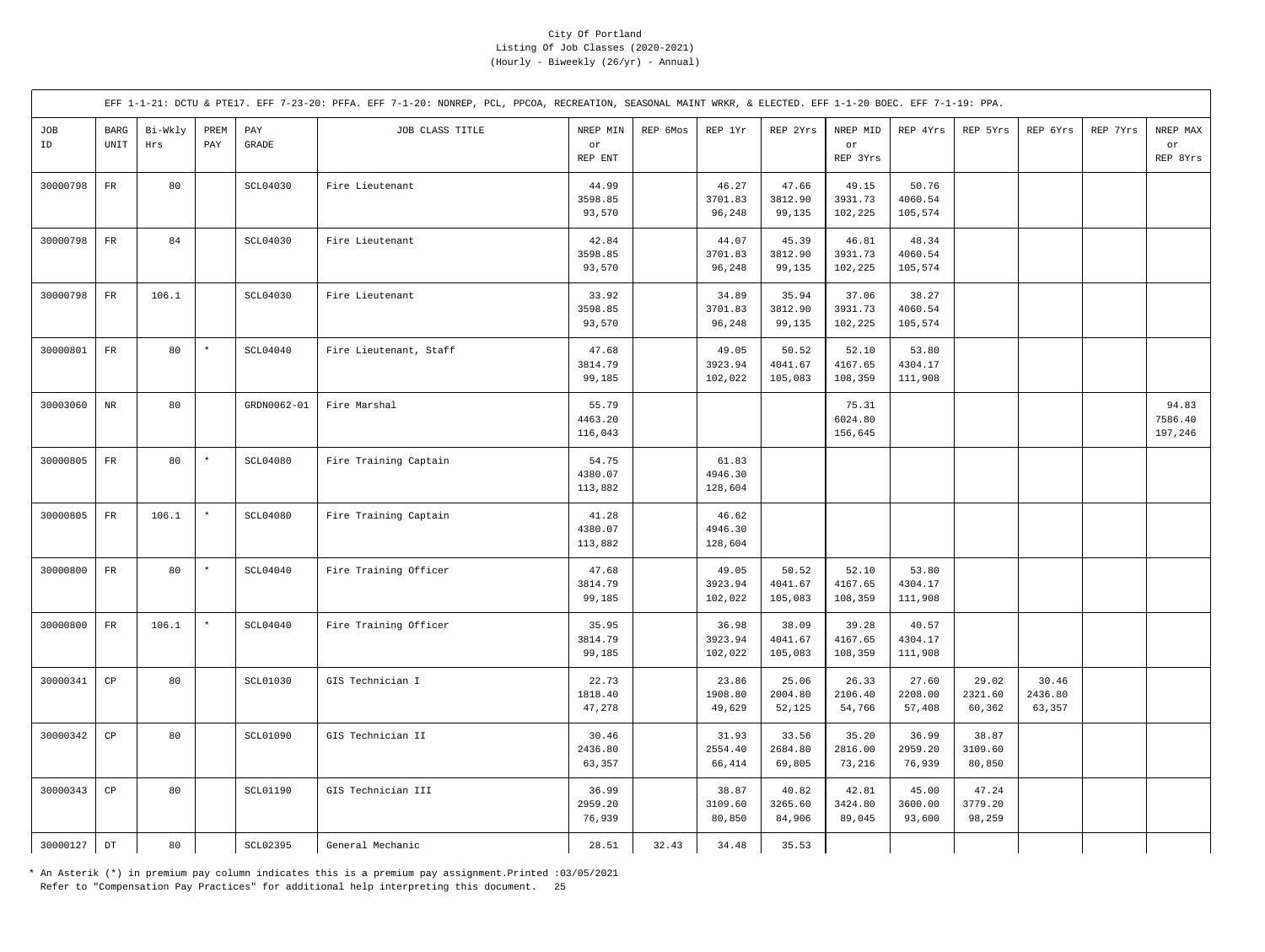|           |                                               |                |             |                       | EFF 1-1-21: DCTU & PTE17. EFF 7-23-20: PFFA. EFF 7-1-20: NONREP, PCL, PPCOA, RECREATION, SEASONAL MAINT WRKR, & ELECTED. EFF 1-1-20 BOEC. EFF 7-1-19: PPA. |                            |                            |                            |                            |                             |                             |                            |                            |          |                             |
|-----------|-----------------------------------------------|----------------|-------------|-----------------------|------------------------------------------------------------------------------------------------------------------------------------------------------------|----------------------------|----------------------------|----------------------------|----------------------------|-----------------------------|-----------------------------|----------------------------|----------------------------|----------|-----------------------------|
| JOB<br>ID | $_{\rm BARG}$<br>$\ensuremath{\mathsf{UNIT}}$ | Bi-Wkly<br>Hrs | PREM<br>PAY | PAY<br>$\mbox{GRADE}$ | JOB CLASS TITLE                                                                                                                                            | NREP MIN<br>or<br>REP ENT  | REP 6Mos                   | REP 1Yr                    | REP 2Yrs                   | NREP MID<br>or<br>REP 3Yrs  | REP 4Yrs                    | REP 5Yrs                   | REP 6Yrs                   | REP 7Yrs | NREP MAX<br>or<br>REP 8Yrs  |
|           |                                               |                |             |                       |                                                                                                                                                            | 2280.80<br>59,301          | 2594.40<br>67,454          | 2758.40<br>71,718          | 2842.40<br>73,902          |                             |                             |                            |                            |          |                             |
| 30000128  | $_{\rm DT}$                                   | 80             | $^\star$    | SCL02490              | General Mechanic Lead                                                                                                                                      | 29.92<br>2393.60<br>62,234 | 34.04<br>2723.20<br>70,803 | 36.18<br>2894.40<br>75,254 | 37.26<br>2980.80<br>77,501 |                             |                             |                            |                            |          |                             |
| 30003525  | $\rm{NR}$                                     | 80             |             | GRDN0057-01           | Government Relations Specialist I                                                                                                                          | 31.64<br>2531.20<br>65,811 |                            |                            |                            | 42.14<br>3371.20<br>87,651  |                             |                            |                            |          | 52.64<br>4211.20<br>109,491 |
| 30003061  | $\rm{NR}$                                     | 80             |             | GRDN0058-01           | Government Relations Specialist II                                                                                                                         | 34.87<br>2789.60<br>72,530 |                            |                            |                            | 48.99<br>3919.20<br>101,899 |                             |                            |                            |          | 63.10<br>5048.00<br>131,248 |
| 30003062  | $\rm NR$                                      | 80             |             | GRDN0059-01           | Government Relations Specialist III                                                                                                                        | 40.06<br>3204.80<br>83,325 |                            |                            |                            | 55.08<br>4406.40<br>114,566 |                             |                            |                            |          | 70.10<br>5608.00<br>145,808 |
| 30000371  | $_{\rm CP}$                                   | 80             |             | <b>SCL01030</b>       | Graphics Designer I                                                                                                                                        | 22.73<br>1818.40<br>47,278 |                            | 23.86<br>1908.80<br>49,629 | 25.06<br>2004.80<br>52,125 | 26.33<br>2106.40<br>54,766  | 27.60<br>2208.00<br>57,408  | 29.02<br>2321.60<br>60,362 | 30.46<br>2436.80<br>63,357 |          |                             |
| 30000372  | $_{\rm CP}$                                   | 80             |             | <b>SCL01090</b>       | Graphics Designer II                                                                                                                                       | 30.46<br>2436.80<br>63,357 |                            | 31.93<br>2554.40<br>66,414 | 33.56<br>2684.80<br>69,805 | 35.20<br>2816.00<br>73,216  | 36.99<br>2959.20<br>76,939  | 38.87<br>3109.60<br>80,850 |                            |          |                             |
| 30000373  | $_{\rm CP}$                                   | 80             |             | <b>SCL01190</b>       | Graphics Designer III                                                                                                                                      | 36.99<br>2959.20<br>76,939 |                            | 38.87<br>3109.60<br>80,850 | 40.82<br>3265.60<br>84,906 | 42.81<br>3424.80<br>89,045  | 45.00<br>3600.00<br>93,600  | 47.24<br>3779.20<br>98,259 |                            |          |                             |
| 30000085  | $\mathtt{CL}$                                 | 80             |             | SCL03536              | Greenskeeper I                                                                                                                                             | 23.75<br>1900.00<br>49,400 | 26.97<br>2157.60<br>56,098 | 29.05<br>2324.00<br>60,424 |                            |                             |                             |                            |                            |          |                             |
| 30000086  | $\mathtt{CL}$                                 | 80             |             | SCL03502              | Greenskeeper II                                                                                                                                            | 26.74<br>2139.20<br>55,619 | 29.81<br>2384.80<br>62,005 | 30.55<br>2444.00<br>63,544 |                            |                             |                             |                            |                            |          |                             |
| 30000087  | $\mathtt{CL}$                                 | 80             |             | <b>SCL03538</b>       | Greenskeeper III                                                                                                                                           | 27.73<br>2218.40<br>57,678 | 31.58<br>2526.40<br>65,686 | 33.57<br>2685.60<br>69,826 |                            |                             |                             |                            |                            |          |                             |
| 30000822  | $_{\rm FR}$                                   | 80             |             | SCL04030              | Harbor Pilot                                                                                                                                               | 44.99<br>3598.85<br>93,570 |                            | 46.27<br>3701.83<br>96,248 | 47.66<br>3812.90<br>99,135 | 49.15<br>3931.73<br>102,225 | 50.76<br>4060.54<br>105,574 |                            |                            |          |                             |
| 30000822  | $_{\rm FR}$                                   | 106.1          |             | SCL04030              | Harbor Pilot                                                                                                                                               | 33.92<br>3598.85           |                            | 34.89<br>3701.83           | 35.94<br>3812.90           | 37.06<br>3931.73            | 38.27<br>4060.54            |                            |                            |          |                             |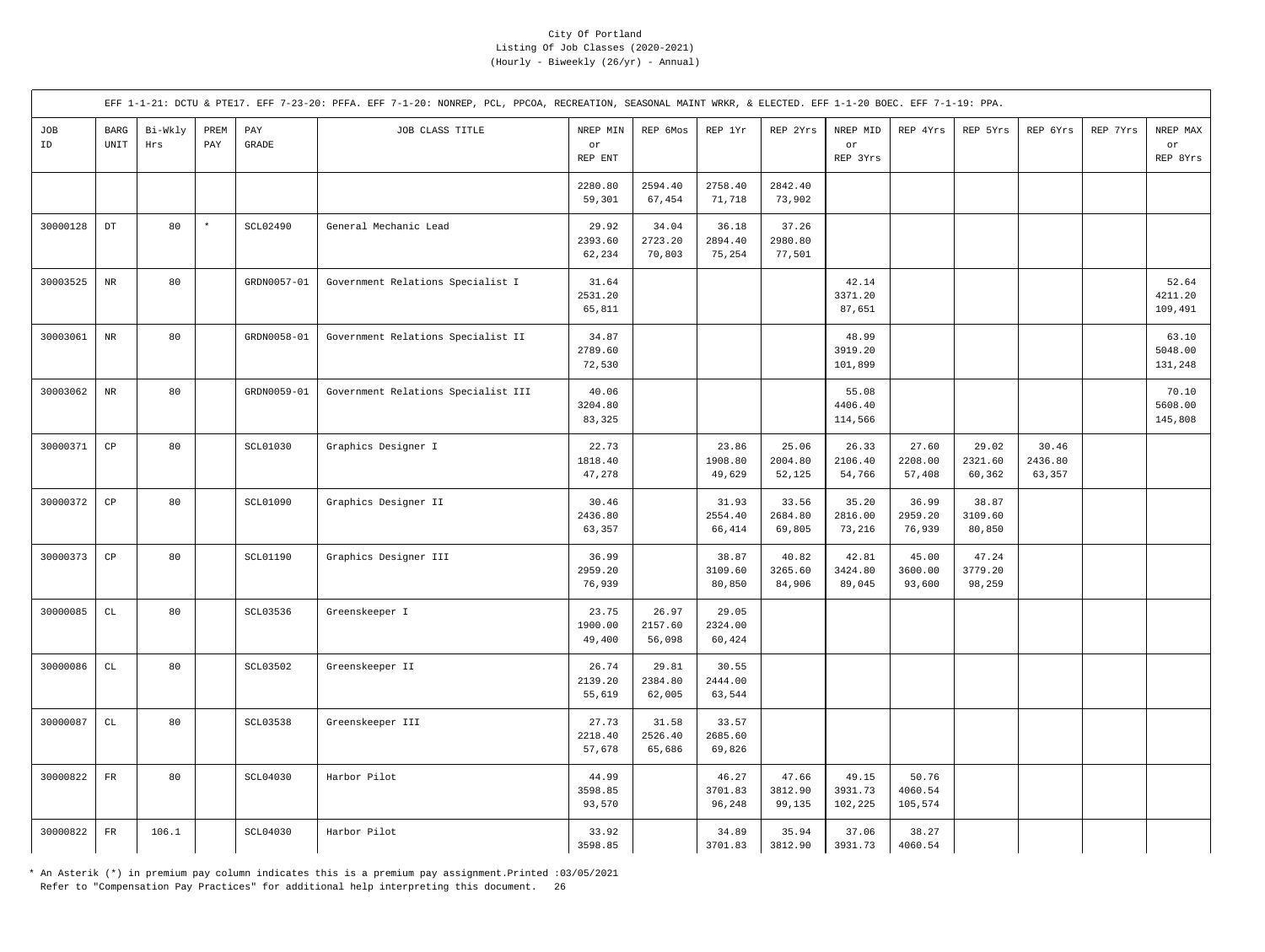|           |                                      |                |             |                       | EFF 1-1-21: DCTU & PTE17. EFF 7-23-20: PFFA. EFF 7-1-20: NONREP, PCL, PPCOA, RECREATION, SEASONAL MAINT WRKR, & ELECTED. EFF 1-1-20 BOEC. EFF 7-1-19: PPA. |                            |                            |                            |                             |                             |                             |                             |                             |                             |                             |
|-----------|--------------------------------------|----------------|-------------|-----------------------|------------------------------------------------------------------------------------------------------------------------------------------------------------|----------------------------|----------------------------|----------------------------|-----------------------------|-----------------------------|-----------------------------|-----------------------------|-----------------------------|-----------------------------|-----------------------------|
| JOB<br>ID | BARG<br>$\ensuremath{\mathsf{UNIT}}$ | Bi-Wkly<br>Hrs | PREM<br>PAY | PAY<br>$\mbox{GRADE}$ | JOB CLASS TITLE                                                                                                                                            | NREP MIN<br>or<br>REP ENT  | REP 6Mos                   | REP 1Yr                    | REP 2Yrs                    | NREP MID<br>or<br>REP 3Yrs  | REP 4Yrs                    | REP 5Yrs                    | REP 6Yrs                    | REP 7Yrs                    | NREP MAX<br>or<br>REP 8Yrs  |
|           |                                      |                |             |                       |                                                                                                                                                            | 93,570                     |                            | 96,248                     | 99,135                      | 102,225                     | 105,574                     |                             |                             |                             |                             |
| 30000400  | $_{\rm CP}$                          | 80             |             | SCL01270              | Hazardous Materials Coordinator                                                                                                                            | 44.27<br>3541.60<br>92,082 |                            | 46.50<br>3720.00<br>96,720 | 48.80<br>3904.00<br>101,504 | 51.24<br>4099.20<br>106,579 | 53.82<br>4305.60<br>111,946 | 56.49<br>4519.20<br>117,499 | 59.33<br>4746.40<br>123,406 |                             |                             |
| 30000028  | $_{\rm DT}$                          | 80             |             | SCL02355              | Hearings Clerk                                                                                                                                             | 26.65<br>2132.00<br>55,432 | 28.85<br>2308.00<br>60,008 | 30.39<br>2431.20<br>63,211 | 31.85<br>2548.00<br>66,248  | 34.02<br>2721.60<br>70,762  | 35.05<br>2804.00<br>72,904  |                             |                             |                             |                             |
| 30003450  | $\rm{NR}$                            | 80             |             | GRDN0058-01           | Hearings Officer                                                                                                                                           | 34.87<br>2789.60<br>72,530 |                            |                            |                             | 48.99<br>3919.20<br>101,899 |                             |                             |                             |                             | 63.10<br>5048.00<br>131,248 |
| 30003451  | $\rm{NR}$                            | 80             |             | GRDN0061-01           | Hearings Officer, Chief                                                                                                                                    | 46.38<br>3710.40<br>96,470 |                            |                            |                             | 63.78<br>5102.40<br>132,662 |                             |                             |                             |                             | 81.17<br>6493.60<br>168,834 |
| 30000252  | $_{\rm DT}$                          | 80             |             | SCL02285              | Horticulturist                                                                                                                                             | 26.84<br>2147.20<br>55,827 | 30.63<br>2450.40<br>63,710 | 32.41<br>2592.80<br>67,413 |                             |                             |                             |                             |                             |                             |                             |
| 30000251  | $\mathop{\rm DT}\nolimits$           | 80             |             | SCL02130              | Horticulturist, Apprentice                                                                                                                                 | 23.86<br>1908.80<br>49,629 | 27.09<br>2167.20<br>56,347 | 29.00<br>2320.00<br>60,320 |                             |                             |                             |                             |                             |                             |                             |
| 30002502  | $\mathtt{CL}$                        | 80             |             | SCL03544              | Horticulturist, Apprentice-CL                                                                                                                              | 23.86<br>1908.80<br>49,629 | 27.09<br>2167.20<br>56,347 | 29.00<br>2320.00<br>60,320 |                             |                             |                             |                             |                             |                             |                             |
| 30000253  | $_{\rm DT}$                          | 80             | $\star$     | SCL02365              | Horticulturist, Lead                                                                                                                                       | 28.17<br>2253.60<br>58,594 | 32.09<br>2567.20<br>66,747 | 34.03<br>2722.40<br>70,782 |                             |                             |                             |                             |                             |                             |                             |
| 30002504  | $\mathtt{CL}$                        | 80             | $\star$     | SCL03542              | Horticulturist, Lead-CL                                                                                                                                    | 28.17<br>2253.60<br>58,594 | 32.09<br>2567.20<br>66,747 | 34.03<br>2722.40<br>70,782 |                             |                             |                             |                             |                             |                             |                             |
| 30002503  | $\mathtt{CL}$                        | 80             |             | <b>SCL03540</b>       | Horticulturist-CL                                                                                                                                          | 26.84<br>2147.20<br>55,827 | 30.63<br>2450.40<br>63,710 | 32.41<br>2592.80<br>67,413 |                             |                             |                             |                             |                             |                             |                             |
| 30001589  | $_{\rm DT}$                          | 80             |             | <b>SCL02808</b>       | Housg Comnty Outreach & Informtn Rep, Sr                                                                                                                   | 36.81<br>2944.80<br>76,565 |                            | 38.33<br>3066.40<br>79,726 | 39.91<br>3192.80<br>83,013  | 41.55<br>3324.00<br>86,424  | 43.25<br>3460.00<br>89,960  | 45.00<br>3600.00<br>93,600  | 46.86<br>3748.80<br>97,469  | 48.80<br>3904.00<br>101,504 |                             |
| 30001592  | $\mathop{\rm DT}\nolimits$           | 80             |             | <b>SCL02800</b>       | Housing Administrative Specialist, Sr                                                                                                                      | 29.57<br>2365.60<br>61,506 |                            | 30.78<br>2462.40<br>64,022 | 32.04<br>2563.20<br>66,643  | 33.35<br>2668.00<br>69,368  | 34.71<br>2776.80<br>72,197  | 36.14<br>2891.20<br>75,171  | 37.64<br>3011.20<br>78,291  | 39.16<br>3132.80<br>81,453  |                             |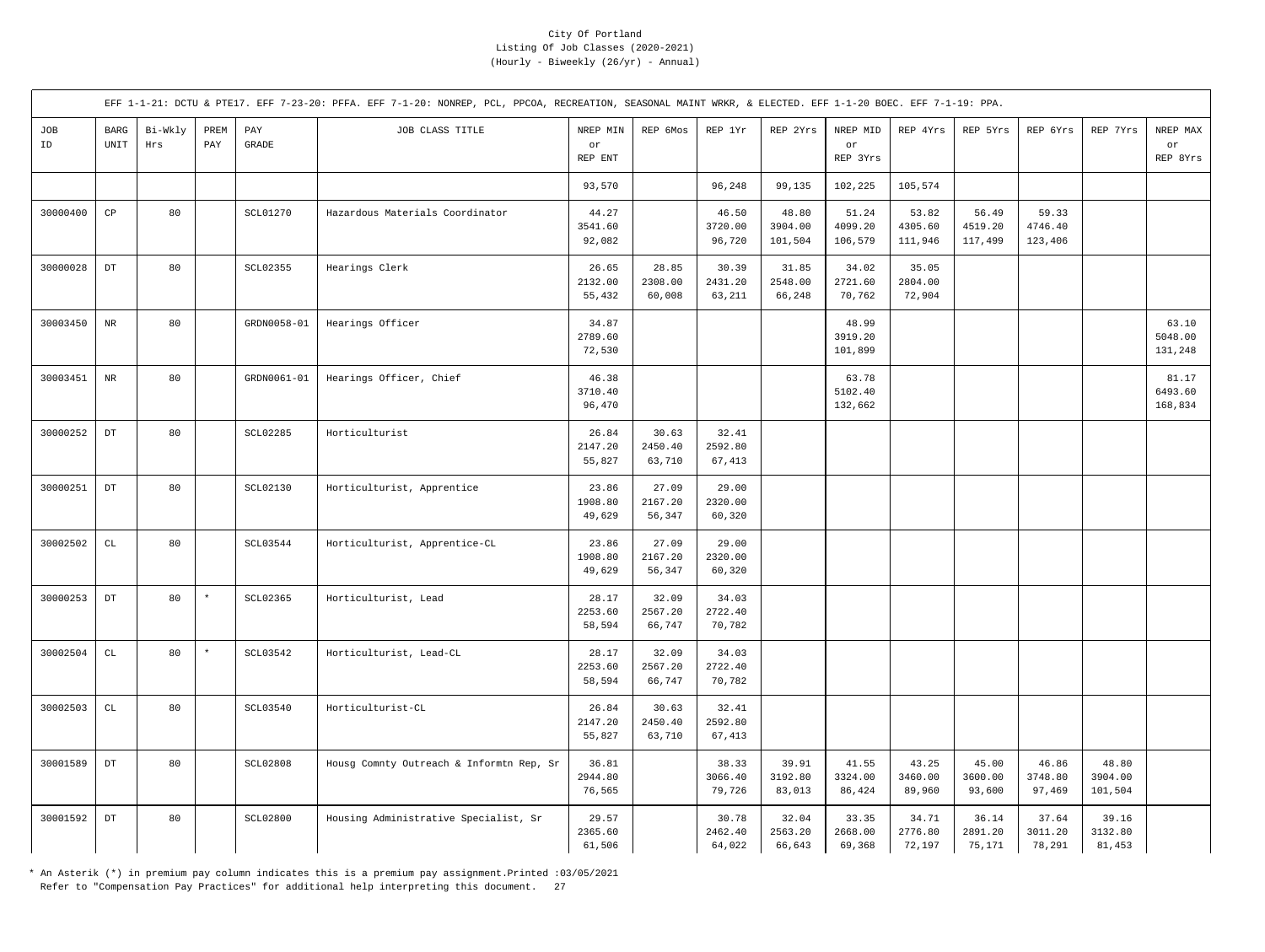|           |                            |                |             |                       | EFF 1-1-21: DCTU & PTE17. EFF 7-23-20: PFFA. EFF 7-1-20: NONREP, PCL, PPCOA, RECREATION, SEASONAL MAINT WRKR, & ELECTED. EFF 1-1-20 BOEC. EFF 7-1-19: PPA. |                            |                            |                            |                            |                            |                            |                            |                            |                             |                            |
|-----------|----------------------------|----------------|-------------|-----------------------|------------------------------------------------------------------------------------------------------------------------------------------------------------|----------------------------|----------------------------|----------------------------|----------------------------|----------------------------|----------------------------|----------------------------|----------------------------|-----------------------------|----------------------------|
| JOB<br>ID | BARG<br>UNIT               | Bi-Wkly<br>Hrs | PREM<br>PAY | PAY<br>$\mbox{GRADE}$ | JOB CLASS TITLE                                                                                                                                            | NREP MIN<br>or<br>REP ENT  | REP 6Mos                   | REP 1Yr                    | REP 2Yrs                   | NREP MID<br>or<br>REP 3Yrs | REP 4Yrs                   | REP 5Yrs                   | REP 6Yrs                   | REP 7Yrs                    | NREP MAX<br>or<br>REP 8Yrs |
| 30001590  | $\mathop{\rm DT}\nolimits$ | 80             |             | SCL02806              | Housing Business Systems Analyst                                                                                                                           | 35.05<br>2804.00<br>72,904 |                            | 36.48<br>2918.40<br>75,878 | 37.96<br>3036.80<br>78,957 | 39.51<br>3160.80<br>82,181 | 41.16<br>3292.80<br>85,613 | 42.82<br>3425.60<br>89,066 | 44.60<br>3568.00<br>92,768 | 46.43<br>3714.40<br>96,574  |                            |
| 30001591  | $\mathop{\rm DT}\nolimits$ | 80             |             | <b>SCL02802</b>       | Housing Business Systems Analyst, Asst                                                                                                                     | 31.78<br>2542.40<br>66,102 |                            | 33.06<br>2644.80<br>68,765 | 34.44<br>2755.20<br>71,635 | 35.84<br>2867.20<br>74,547 | 37.32<br>2985.60<br>77,626 | 38.83<br>3106.40<br>80,766 | 40.43<br>3234.40<br>84,094 | 42.11<br>3368.80<br>87,589  |                            |
| 30001361  | $_{\rm DT}$                | 80             |             | SCL02804              | Housing Construction Coordinator                                                                                                                           | 33.35<br>2668.00<br>69,368 |                            | 34.72<br>2777.60<br>72,218 | 36.16<br>2892.80<br>75,213 | 37.65<br>3012.00<br>78,312 | 39.17<br>3133.60<br>81,474 | 40.79<br>3263.20<br>84,843 | 42.47<br>3397.60<br>88,338 | 44.22<br>3537.60<br>91,978  |                            |
| 30001362  | $\mathop{\rm DT}\nolimits$ | 80             |             | <b>SCL02808</b>       | Housing Construction Coordinator, Sr                                                                                                                       | 36.81<br>2944.80<br>76,565 |                            | 38.33<br>3066.40<br>79,726 | 39.91<br>3192.80<br>83,013 | 41.55<br>3324.00<br>86,424 | 43.25<br>3460.00<br>89,960 | 45.00<br>3600.00<br>93,600 | 46.86<br>3748.80<br>97,469 | 48.80<br>3904.00<br>101,504 |                            |
| 30001587  | $\mathop{\rm DT}\nolimits$ | 80             |             | SCL02806              | Housing Financial Analyst                                                                                                                                  | 35.05<br>2804.00<br>72,904 |                            | 36.48<br>2918.40<br>75,878 | 37.96<br>3036.80<br>78,957 | 39.51<br>3160.80<br>82,181 | 41.16<br>3292.80<br>85,613 | 42.82<br>3425.60<br>89,066 | 44.60<br>3568.00<br>92,768 | 46.43<br>3714.40<br>96,574  |                            |
| 30001588  | $_{\rm DT}$                | 80             |             | <b>SCL02802</b>       | Housing Financial Analyst, Assistant                                                                                                                       | 31.78<br>2542.40<br>66,102 |                            | 33.06<br>2644.80<br>68,765 | 34.44<br>2755.20<br>71,635 | 35.84<br>2867.20<br>74,547 | 37.32<br>2985.60<br>77,626 | 38.83<br>3106.40<br>80,766 | 40.43<br>3234.40<br>84,094 | 42.11<br>3368.80<br>87,589  |                            |
| 30000171  | $\mathop{\rm DT}\nolimits$ | 80             |             | <b>SCL02415</b>       | Housing Inspector                                                                                                                                          | 30.04<br>2403.20<br>62,483 | 32.69<br>2615.20<br>67,995 | 34.32<br>2745.60<br>71,386 | 36.08<br>2886.40<br>75,046 | 38.03<br>3042.40<br>79,102 |                            |                            |                            |                             |                            |
| 30000172  | DT                         | 80             |             | SCL02625              | Housing Inspector, Sr                                                                                                                                      | 39.65<br>3172.00<br>82,472 | 41.62<br>3329.60<br>86,570 | 43.67<br>3493.60<br>90,834 | 45.87<br>3669.60<br>95,410 |                            |                            |                            |                            |                             |                            |
| 30001367  | $_{\rm DT}$                | 80             |             | <b>SCL02808</b>       | Housing Lead Grant Program Coordinator                                                                                                                     | 36.81<br>2944.80<br>76,565 |                            | 38.33<br>3066.40<br>79,726 | 39.91<br>3192.80<br>83,013 | 41.55<br>3324.00<br>86,424 | 43.25<br>3460.00<br>89,960 | 45.00<br>3600.00<br>93,600 | 46.86<br>3748.80<br>97,469 | 48.80<br>3904.00<br>101,504 |                            |
| 30001369  | $_{\mathrm{DT}}$           | 80             |             | <b>SCL02800</b>       | Housing Loan Compliance Analyst                                                                                                                            | 29.57<br>2365.60<br>61,506 |                            | 30.78<br>2462.40<br>64,022 | 32.04<br>2563.20<br>66,643 | 33.35<br>2668.00<br>69,368 | 34.71<br>2776.80<br>72,197 | 36.14<br>2891.20<br>75,171 | 37.64<br>3011.20<br>78,291 | 39.16<br>3132.80<br>81,453  |                            |
| 30001364  | $_{\rm DT}$                | 80             |             | <b>SCL02802</b>       | Housing Loan Coordinator                                                                                                                                   | 31.78<br>2542.40<br>66,102 |                            | 33.06<br>2644.80<br>68,765 | 34.44<br>2755.20<br>71,635 | 35.84<br>2867.20<br>74,547 | 37.32<br>2985.60<br>77,626 | 38.83<br>3106.40<br>80,766 | 40.43<br>3234.40<br>84,094 | 42.11<br>3368.80<br>87,589  |                            |
| 30001365  | $_{\rm DT}$                | 80             |             | SCL02806              | Housing Loan Coordinator, Sr                                                                                                                               | 35.05<br>2804.00<br>72,904 |                            | 36.48<br>2918.40<br>75,878 | 37.96<br>3036.80<br>78,957 | 39.51<br>3160.80<br>82,181 | 41.16<br>3292.80<br>85,613 | 42.82<br>3425.60<br>89,066 | 44.60<br>3568.00<br>92,768 | 46.43<br>3714.40<br>96,574  |                            |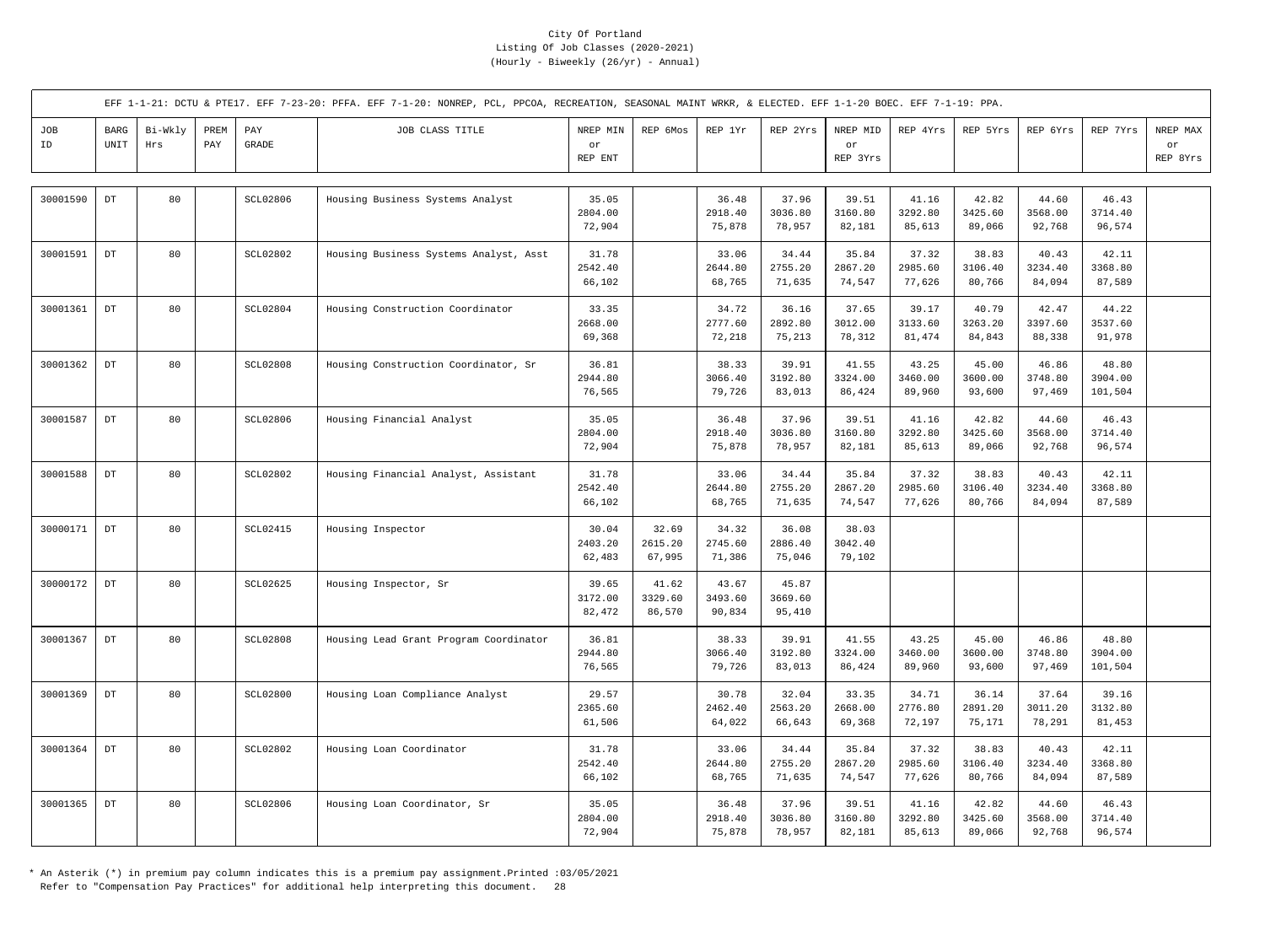|           |                                             |                |             |                 | EFF 1-1-21: DCTU & PTE17. EFF 7-23-20: PFFA. EFF 7-1-20: NONREP, PCL, PPCOA, RECREATION, SEASONAL MAINT WRKR, & ELECTED. EFF 1-1-20 BOEC. EFF 7-1-19: PPA. |                            |                            |                            |                            |                             |                             |                             |                             |                             |                             |
|-----------|---------------------------------------------|----------------|-------------|-----------------|------------------------------------------------------------------------------------------------------------------------------------------------------------|----------------------------|----------------------------|----------------------------|----------------------------|-----------------------------|-----------------------------|-----------------------------|-----------------------------|-----------------------------|-----------------------------|
| JOB<br>ID | <b>BARG</b><br>$\ensuremath{\mathsf{UNIT}}$ | Bi-Wkly<br>Hrs | PREM<br>PAY | PAY<br>GRADE    | JOB CLASS TITLE                                                                                                                                            | NREP MIN<br>or<br>REP ENT  | REP 6Mos                   | REP 1Yr                    | REP 2Yrs                   | NREP MID<br>or<br>REP 3Yrs  | REP 4Yrs                    | REP 5Yrs                    | REP 6Yrs                    | REP 7Yrs                    | NREP MAX<br>or<br>REP 8Yrs  |
| 30001596  | $\mathop{\rm DT}\nolimits$                  | 80             |             | <b>SCL02802</b> | Housing Management Assistant                                                                                                                               | 31.78<br>2542.40<br>66,102 |                            | 33.06<br>2644.80<br>68,765 | 34.44<br>2755.20<br>71,635 | 35.84<br>2867.20<br>74,547  | 37.32<br>2985.60<br>77,626  | 38.83<br>3106.40<br>80,766  | 40.43<br>3234.40<br>84,094  | 42.11<br>3368.80<br>87,589  |                             |
| 30001363  | $_{\rm DT}$                                 | 80             |             | <b>SCL02810</b> | Housing Portfolio Finance Coordinator                                                                                                                      | 38.72<br>3097.60<br>80,538 |                            | 40.32<br>3225.60<br>83,866 | 41.98<br>3358.40<br>87,318 | 43.67<br>3493.60<br>90,834  | 45.47<br>3637.60<br>94,578  | 47.34<br>3787.20<br>98,467  | 49.29<br>3943.20<br>102,523 | 51.31<br>4104.80<br>106,725 |                             |
| 30001595  | $_{\rm DT}$                                 | 80             |             | <b>SCL02808</b> | Housing Program Coordinator                                                                                                                                | 36.81<br>2944.80<br>76,565 |                            | 38.33<br>3066.40<br>79,726 | 39.91<br>3192.80<br>83,013 | 41.55<br>3324.00<br>86,424  | 43.25<br>3460.00<br>89,960  | 45.00<br>3600.00<br>93,600  | 46.86<br>3748.80<br>97,469  | 48.80<br>3904.00<br>101,504 |                             |
| 30001593  | $_{\rm DT}$                                 | 80             |             | <b>SCL02804</b> | Housing Program Specialist                                                                                                                                 | 33.35<br>2668.00<br>69,368 |                            | 34.72<br>2777.60<br>72,218 | 36.16<br>2892.80<br>75,213 | 37.65<br>3012.00<br>78,312  | 39.17<br>3133.60<br>81,474  | 40.79<br>3263.20<br>84,843  | 42.47<br>3397.60<br>88,338  | 44.22<br>3537.60<br>91,978  |                             |
| 30001594  | $_{\rm DT}$                                 | 80             |             | <b>SCL02802</b> | Housing Program Specialist, Assistant                                                                                                                      | 31.78<br>2542.40<br>66,102 |                            | 33.06<br>2644.80<br>68,765 | 34.44<br>2755.20<br>71,635 | 35.84<br>2867.20<br>74,547  | 37.32<br>2985.60<br>77,626  | 38.83<br>3106.40<br>80,766  | 40.43<br>3234.40<br>84,094  | 42.11<br>3368.80<br>87,589  |                             |
| 30003063  | $_{\rm NR}$                                 | 80             |             | GRDN0056-01     | Human Resources Analyst I                                                                                                                                  | 26.62<br>2129.60<br>55,370 |                            |                            |                            | 37.99<br>3039.20<br>79,019  |                             |                             |                             |                             | 49.35<br>3948.00<br>102,648 |
| 30003064  | $\rm{NR}$                                   | 80             |             | GRDN0057-01     | Human Resources Analyst II                                                                                                                                 | 31.64<br>2531.20<br>65,811 |                            |                            |                            | 42.14<br>3371.20<br>87,651  |                             |                             |                             |                             | 52.64<br>4211.20<br>109,491 |
| 30003065  | $_{\rm NR}$                                 | 80             |             | GRDN0058-01     | Human Resources Analyst III                                                                                                                                | 34.87<br>2789.60<br>72,530 |                            |                            |                            | 48.99<br>3919.20<br>101,899 |                             |                             |                             |                             | 63.10<br>5048.00<br>131,248 |
| 30003066  | $\rm{NR}$                                   | 80             |             | GRDN0058-01     | Human Resources Generalist                                                                                                                                 | 34.87<br>2789.60<br>72,530 |                            |                            |                            | 48.99<br>3919.20<br>101,899 |                             |                             |                             |                             | 63.10<br>5048.00<br>131,248 |
| 30003067  | $\rm{NR}$                                   | 80             |             | GRDN0057-01     | Human Resources Systems Analyst                                                                                                                            | 31.64<br>2531.20<br>65,811 |                            |                            |                            | 42.14<br>3371.20<br>87,651  |                             |                             |                             |                             | 52.64<br>4211.20<br>109,491 |
| 30000340  | $_{\rm CP}$                                 | 80             |             | <b>SCL01250</b> | Hydrogeologist                                                                                                                                             | 41.94<br>3355.20<br>87,235 |                            | 44.04<br>3523.20<br>91,603 | 46.25<br>3700.00<br>96,200 | 48.55<br>3884.00<br>100,984 | 51.00<br>4080.00<br>106,080 | 53.51<br>4280.80<br>111,301 |                             |                             |                             |
| 30000126  | $\mathtt{CL}$                               | 80             |             | SCL03546        | Industrial Machinist                                                                                                                                       | 31.21<br>2496.80<br>64,917 | 33.93<br>2714.40<br>70,574 | 34.97<br>2797.60<br>72,738 | 36.89<br>2951.20<br>76,731 |                             |                             |                             |                             |                             |                             |
| 30000157  | $\mathtt{CL}$                               | 80             |             | <b>SCL03546</b> | Industrial Maintenance Millwright                                                                                                                          | 31.21                      | 33.93                      | 34.97                      | 36.89                      |                             |                             |                             |                             |                             |                             |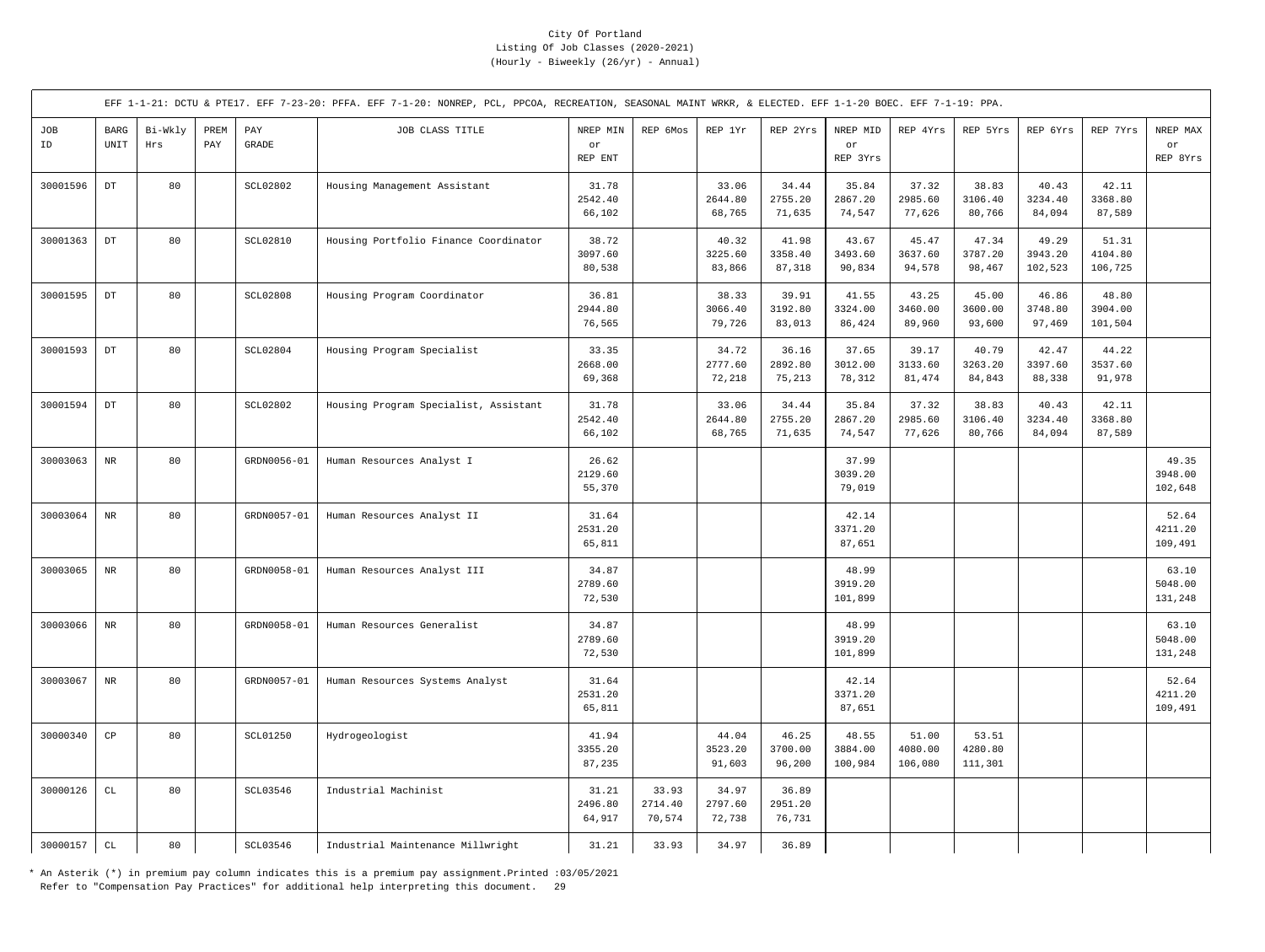|           |                        |                |             |                     | EFF 1-1-21: DCTU & PTE17. EFF 7-23-20: PFFA. EFF 7-1-20: NONREP, PCL, PPCOA, RECREATION, SEASONAL MAINT WRKR, & ELECTED. EFF 1-1-20 BOEC. EFF 7-1-19: PPA. |                            |                             |                            |                            |                             |          |          |          |          |                             |
|-----------|------------------------|----------------|-------------|---------------------|------------------------------------------------------------------------------------------------------------------------------------------------------------|----------------------------|-----------------------------|----------------------------|----------------------------|-----------------------------|----------|----------|----------|----------|-----------------------------|
| JOB<br>ID | $_{\rm BARG}$<br>UNIT  | Bi-Wkly<br>Hrs | PREM<br>PAY | PAY<br><b>GRADE</b> | JOB CLASS TITLE                                                                                                                                            | NREP MIN<br>or<br>REP ENT  | REP 6Mos                    | REP 1Yr                    | REP 2Yrs                   | NREP MID<br>or<br>REP 3Yrs  | REP 4Yrs | REP 5Yrs | REP 6Yrs | REP 7Yrs | NREP MAX<br>or<br>REP 8Yrs  |
|           |                        |                |             |                     |                                                                                                                                                            | 2496.80<br>64,917          | 2714.40<br>70,574           | 2797.60<br>72,738          | 2951.20<br>76,731          |                             |          |          |          |          |                             |
| 30000155  | $\mathtt{CL}$          | 80             |             | SCLT3626            | Industrial Maintenance Millwright, Appr                                                                                                                    | See Note                   | #7                          |                            |                            |                             |          |          |          |          |                             |
| 30000158  | $\mathtt{CL}$          | 80             | $\star$     | SCL03552            | Industrial Maintenance Millwright, Lead                                                                                                                    | 33.54<br>2683.20<br>69,763 | 36.47<br>2917.60<br>75,858  | 37.56<br>3004.80<br>78,125 | 39.63<br>3170.40<br>82,430 |                             |          |          |          |          |                             |
| 30000156  | $\mathtt{CL}$          | 80             |             | SCL03550            | Industrial Maintenance Millwright, Trnee                                                                                                                   | 22.85<br>1828.00<br>47,528 | 25.68<br>2054.40<br>53, 414 | 26.58<br>2126.40<br>55,286 |                            |                             |          |          |          |          |                             |
| 30000114  | $_{\mathrm{DT}}$       | 80             |             | <b>SCL02388</b>     | Industrial Painter                                                                                                                                         | 32.41<br>2592.80<br>67,413 | 35.24<br>2819.20<br>73,299  | 36.30<br>2904.00<br>75,504 |                            |                             |          |          |          |          |                             |
| 30000115  | $_{\mathrm{DT}}$       | 80             | $\star$     | <b>SCL02478</b>     | Industrial Painter, Lead                                                                                                                                   | 34.04<br>2723.20<br>70,803 | 37.00<br>2960.00<br>76,960  | 38.11<br>3048.80<br>79,269 |                            |                             |          |          |          |          |                             |
| 30000217  | $_{\rm CP}$            | 80             |             | GRDC1280-01         | Inf Syst Analyst, Principal-GIS Enterprs                                                                                                                   | 45.13<br>3610.40<br>93,870 |                             |                            |                            | 52.62<br>4209.60<br>109,450 |          |          |          |          | 60.10<br>4808.00<br>125,008 |
| 30000880  | $\mathbb{C}\mathbb{P}$ | 80             |             | GRDC1280-01         | Inf Syst Analyst, Principal-GIS, Vertical                                                                                                                  | 45.13<br>3610.40<br>93,870 |                             |                            |                            | 52.62<br>4209.60<br>109,450 |          |          |          |          | 60.10<br>4808.00<br>125,008 |
| 30000218  | $\mathbb{C}\mathbb{P}$ | 80             |             | GRDC1280-01         | Inf Syst Analyst, Principal-Gen                                                                                                                            | 45.13<br>3610.40<br>93,870 |                             |                            |                            | 52.62<br>4209.60<br>109,450 |          |          |          |          | 60.10<br>4808.00<br>125,008 |
| 30000219  | $\mathbb{C}\mathbb{P}$ | 80             |             | GRDC1280-01         | Inf Syst Analyst, Principal-Proj Mgmt                                                                                                                      | 45.13<br>3610.40<br>93,870 |                             |                            |                            | 52.62<br>4209.60<br>109,450 |          |          |          |          | 60.10<br>4808.00<br>125,008 |
| 30000220  | $_{\rm CP}$            | 80             |             | GRDC1280-01         | Inf Syst Analyst, Principal-Security                                                                                                                       | 45.13<br>3610.40<br>93,870 |                             |                            |                            | 52.62<br>4209.60<br>109,450 |          |          |          |          | 60.10<br>4808.00<br>125,008 |
| 30000198  | $\mathbb{C}\mathbb{P}$ | 80             |             | GRDC1080-01         | Inf Syst Tech Analyst I-Generalist                                                                                                                         | 25.22<br>2017.60<br>52,458 |                             |                            |                            | 32.02<br>2561.60<br>66,602  |          |          |          |          | 38.82<br>3105.60<br>80,746  |
| 30000199  | $_{\rm CP}$            | 80             |             | GRDC1130-01         | Inf Syst Tech Analyst II-Generalist                                                                                                                        | 27.09<br>2167.20<br>56,347 |                             |                            |                            | 34.41<br>2752.80<br>71,573  |          |          |          |          | 41.72<br>3337.60<br>86,778  |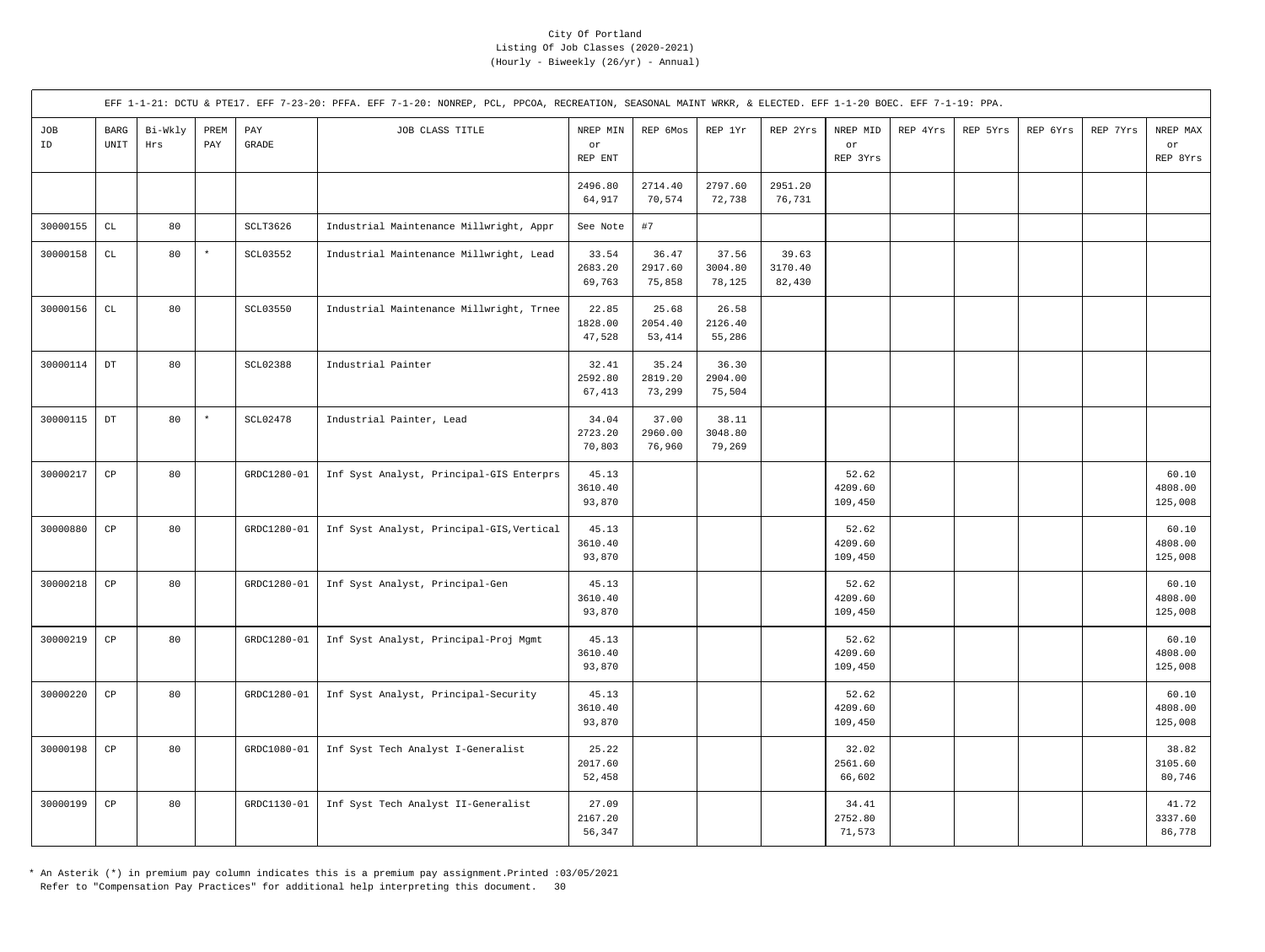|           |                                               |                |             |                                  | EFF 1-1-21: DCTU & PTE17. EFF 7-23-20: PFFA. EFF 7-1-20: NONREP, PCL, PPCOA, RECREATION, SEASONAL MAINT WRKR, & ELECTED. EFF 1-1-20 BOEC. EFF 7-1-19: PPA. |                            |          |         |          |                            |          |          |          |          |                             |
|-----------|-----------------------------------------------|----------------|-------------|----------------------------------|------------------------------------------------------------------------------------------------------------------------------------------------------------|----------------------------|----------|---------|----------|----------------------------|----------|----------|----------|----------|-----------------------------|
| JOB<br>ID | $_{\rm BARG}$<br>$\ensuremath{\mathsf{UNIT}}$ | Bi-Wkly<br>Hrs | PREM<br>PAY | $\mathop{\mathrm{PAY}}$<br>GRADE | JOB CLASS TITLE                                                                                                                                            | NREP MIN<br>or<br>REP ENT  | REP 6Mos | REP 1Yr | REP 2Yrs | NREP MID<br>or<br>REP 3Yrs | REP 4Yrs | REP 5Yrs | REP 6Yrs | REP 7Yrs | NREP MAX<br>or<br>REP 8Yrs  |
| 30000200  | $_{\rm CP}$                                   | 80             |             | GRDC1160-01                      | Inf Syst Tech Analyst III-Generalist                                                                                                                       | 32.88<br>2630.40<br>68,390 |          |         |          | 38.35<br>3068.00<br>79,768 |          |          |          |          | 43.81<br>3504.80<br>91,125  |
| 30000209  | $\mathbb{C}\mathbb{P}$                        | 80             |             | GRDC1160-01                      | Inf Syst Tech Analyst III-Telecomm                                                                                                                         | 32.88<br>2630.40<br>68,390 |          |         |          | 38.35<br>3068.00<br>79,768 |          |          |          |          | 43.81<br>3504.80<br>91,125  |
| 30000210  | $_{\rm CP}$                                   | 80             |             | GRDC1170-01                      | Inf Syst Tech Analyst IV-Generalist                                                                                                                        | 34.51<br>2760.80<br>71,781 |          |         |          | 40.27<br>3221.60<br>83,762 |          |          |          |          | 46.02<br>3681.60<br>95,722  |
| 30000211  | $_{\rm CP}$                                   | 80             |             | GRDC1170-01                      | Inf Syst Tech Analyst IV-Telecomm                                                                                                                          | 34.51<br>2760.80<br>71,781 |          |         |          | 40.27<br>3221.60<br>83,762 |          |          |          |          | 46.02<br>3681.60<br>95,722  |
| 30000212  | $_{\rm CP}$                                   | 80             |             | GRDC1170-01                      | Inf Syst Tech Analyst IV-Vertical GIS                                                                                                                      | 34.51<br>2760.80<br>71,781 |          |         |          | 40.27<br>3221.60<br>83,762 |          |          |          |          | 46.02<br>3681.60<br>95,722  |
| 30000213  | $_{\rm CP}$                                   | 80             |             | GRDC1220-01                      | Inf Syst Tech Analyst V-Generalist                                                                                                                         | 38.08<br>3046.40<br>79,206 |          |         |          | 44.46<br>3556.80<br>92,477 |          |          |          |          | 50.83<br>4066.40<br>105,726 |
| 30001933  | $_{\rm CP}$                                   | 80             |             | GRDC1220-01                      | Inf Syst Tech Analyst V-Proj Mgmt                                                                                                                          | 38.08<br>3046.40<br>79,206 |          |         |          | 44.46<br>3556.80<br>92,477 |          |          |          |          | 50.83<br>4066.40<br>105,726 |
| 30002608  | $\mathbb{C}\mathbb{P}$                        | 80             |             | GRDC1220-01                      | Inf Syst Tech Analyst V-Telecomm                                                                                                                           | 38.08<br>3046.40<br>79,206 |          |         |          | 44.46<br>3556.80<br>92,477 |          |          |          |          | 50.83<br>4066.40<br>105,726 |
| 30000214  | $_{\rm CP}$                                   | 80             |             | GRDC1220-01                      | Inf Syst Tech Analyst V-Vertical GIS                                                                                                                       | 38.08<br>3046.40<br>79,206 |          |         |          | 44.46<br>3556.80<br>92,477 |          |          |          |          | 50.83<br>4066.40<br>105,726 |
| 30000215  | $\mathbb{C}\mathbb{P}$                        | 80             |             | GRDC1260-01                      | Inf Syst Tech Analyst VI-Generalist                                                                                                                        | 40.02<br>3201.60<br>83,242 |          |         |          | 46.78<br>3742.40<br>97,302 |          |          |          |          | 53.53<br>4282.40<br>111,342 |
| 30000216  | $\mathbb{C}\mathbb{P}$                        | 80             |             | GRDC1260-01                      | Inf Syst Tech Analyst VI-Proj Mgmt                                                                                                                         | 40.02<br>3201.60<br>83,242 |          |         |          | 46.78<br>3742.40<br>97,302 |          |          |          |          | 53.53<br>4282.40<br>111,342 |
| 30001003  | $_{\rm CP}$                                   | 80             |             | GRDC1260-01                      | Inf Syst Tech Analyst VI-Security                                                                                                                          | 40.02<br>3201.60<br>83,242 |          |         |          | 46.78<br>3742.40<br>97,302 |          |          |          |          | 53.53<br>4282.40<br>111,342 |
| 30001510  | $_{\rm CP}$                                   | 80             |             | GRDC1260-01                      | Inf Syst Tech Analyst VI-Vertical GIS                                                                                                                      | 40.02                      |          |         |          | 46.78                      |          |          |          |          | 53.53                       |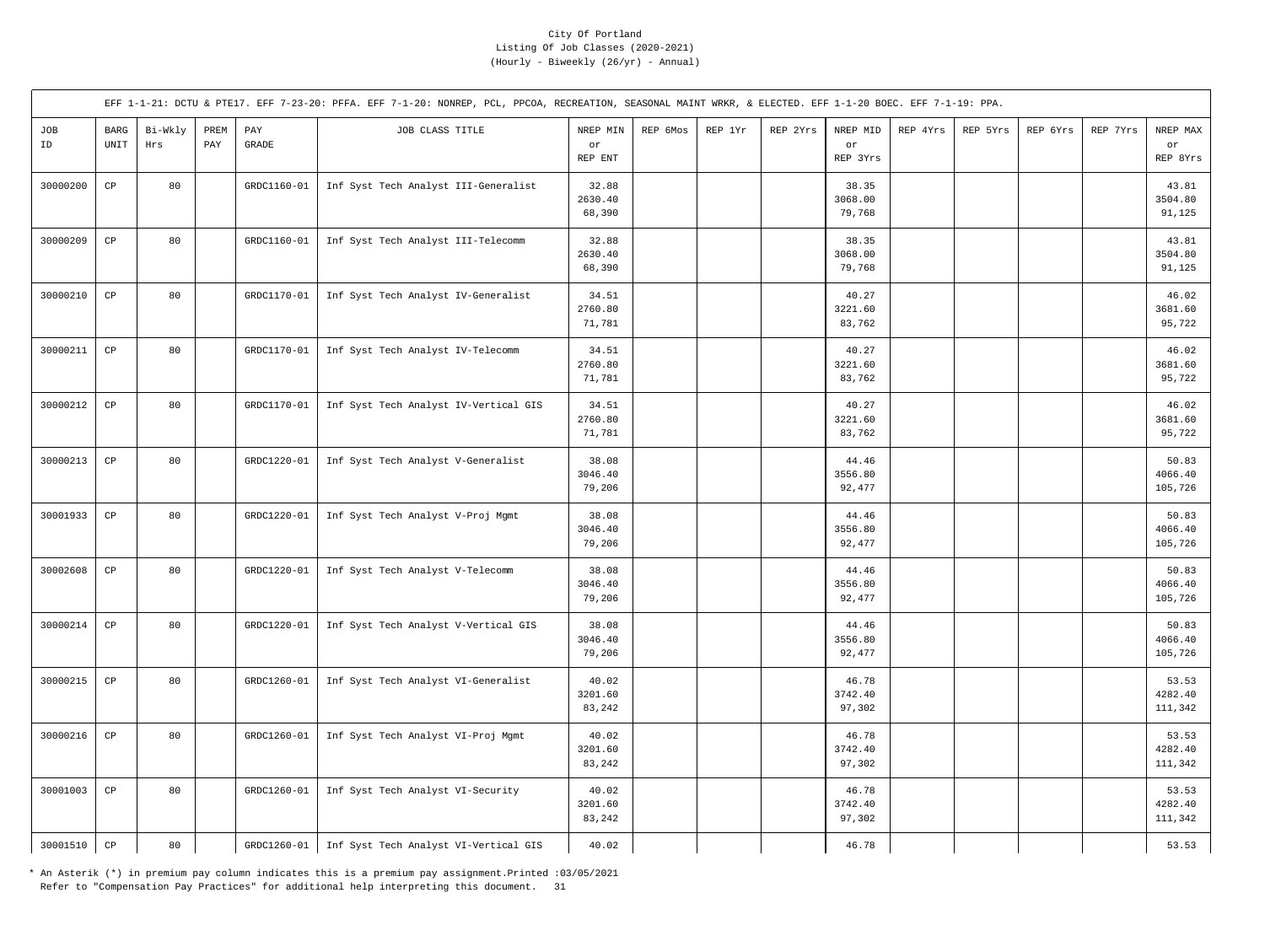|           |                     |                |             |              | EFF 1-1-21: DCTU & PTE17. EFF 7-23-20: PFFA. EFF 7-1-20: NONREP, PCL, PPCOA, RECREATION, SEASONAL MAINT WRKR, & ELECTED. EFF 1-1-20 BOEC. EFF 7-1-19: PPA. |                            |                            |                            |                            |                             |                            |          |          |          |                             |
|-----------|---------------------|----------------|-------------|--------------|------------------------------------------------------------------------------------------------------------------------------------------------------------|----------------------------|----------------------------|----------------------------|----------------------------|-----------------------------|----------------------------|----------|----------|----------|-----------------------------|
| JOB<br>ID | <b>BARG</b><br>UNIT | Bi-Wkly<br>Hrs | PREM<br>PAY | PAY<br>GRADE | JOB CLASS TITLE                                                                                                                                            | NREP MIN<br>or<br>REP ENT  | REP 6Mos                   | REP 1Yr                    | REP 2Yrs                   | NREP MID<br>or<br>REP 3Yrs  | REP 4Yrs                   | REP 5Yrs | REP 6Yrs | REP 7Yrs | NREP MAX<br>or<br>REP 8Yrs  |
|           |                     |                |             |              |                                                                                                                                                            | 3201.60<br>83,242          |                            |                            |                            | 3742.40<br>97,302           |                            |          |          |          | 4282.40<br>111,342          |
| 30000016  | $_{\rm DT}$         | 80             |             | SCL02090     | Information & Referral Specialist                                                                                                                          | 19.25<br>1540.00<br>40,040 | 22.04<br>1763.20<br>45,843 | 23.10<br>1848.00<br>48,048 | 24.72<br>1977.60<br>51,418 | 26.84<br>2147.20<br>55,827  | 27.65<br>2212.00<br>57,512 |          |          |          |                             |
| 30002108  | CP                  | 80             |             | GRDC1290-01  | Information Security Architect                                                                                                                             | 46.93<br>3754.40<br>97,614 |                            |                            |                            | 54.73<br>4378.40<br>113,838 |                            |          |          |          | 62.52<br>5001.60<br>130,042 |
| 30003068  | $\rm NR$            | 80             |             | GRDN0061-01  | Information Security Manager                                                                                                                               | 46.38<br>3710.40<br>96,470 |                            |                            |                            | 63.78<br>5102.40<br>132,662 |                            |          |          |          | 81.17<br>6493.60<br>168,834 |
| 30003069  | $_{\rm NR}$         | 80             |             | GRDN0059-01  | Information Systems Manager I                                                                                                                              | 40.06<br>3204.80<br>83,325 |                            |                            |                            | 55.08<br>4406.40<br>114,566 |                            |          |          |          | 70.10<br>5608.00<br>145,808 |
| 30003070  | $_{\rm NR}$         | 80             |             | GRDN0060-01  | Information Systems Manager II                                                                                                                             | 45.82<br>3665.60<br>95,306 |                            |                            |                            | 60.95<br>4876.00<br>126,776 |                            |          |          |          | 76.07<br>6085.60<br>158,226 |
| 30003071  | $_{\rm NR}$         | 80             |             | GRDN0061-01  | Information Systems Manager III                                                                                                                            | 46.38<br>3710.40<br>96,470 |                            |                            |                            | 63.78<br>5102.40<br>132,662 |                            |          |          |          | 81.17<br>6493.60<br>168,834 |
| 30003072  | NR                  | 80             |             | GRDN0058-01  | Information Systems Supervisor                                                                                                                             | 34.87<br>2789.60<br>72,530 |                            |                            |                            | 48.99<br>3919.20<br>101,899 |                            |          |          |          | 63.10<br>5048.00<br>131,248 |
| 30000239  | $_{\rm DT}$         | 80             |             | SCL02635     | Instrument Technician                                                                                                                                      | 39.83<br>3186.40<br>82,846 | 43.01<br>3440.80<br>89,461 |                            |                            |                             |                            |          |          |          |                             |
| 30003233  | $_{\rm DT}$         | 80             |             | SCLT2725     | Instrument Technician, Apprentice                                                                                                                          | See Note                   | #11                        |                            |                            |                             |                            |          |          |          |                             |
| 30000240  | $_{\rm DT}$         | 80             | $\star$     | SCL02675     | Instrument Technician, Lead                                                                                                                                | 41.83<br>3346.40<br>87,006 | 45.15<br>3612.00<br>93,912 |                            |                            |                             |                            |          |          |          |                             |
| 30003073  | NR                  | 80             |             | GRDN0059-01  | Investment Officer                                                                                                                                         | 40.06<br>3204.80<br>83,325 |                            |                            |                            | 55.08<br>4406.40<br>114,566 |                            |          |          |          | 70.10<br>5608.00<br>145,808 |
| 30000241  | $_{\rm DT}$         | 80             |             | SCL02320     | Laboratory Analyst I                                                                                                                                       | 26.11<br>2088.80<br>54,309 | 29.87<br>2389.60<br>62,130 | 31.35<br>2508.00<br>65,208 | 32.97<br>2637.60<br>68,578 |                             |                            |          |          |          |                             |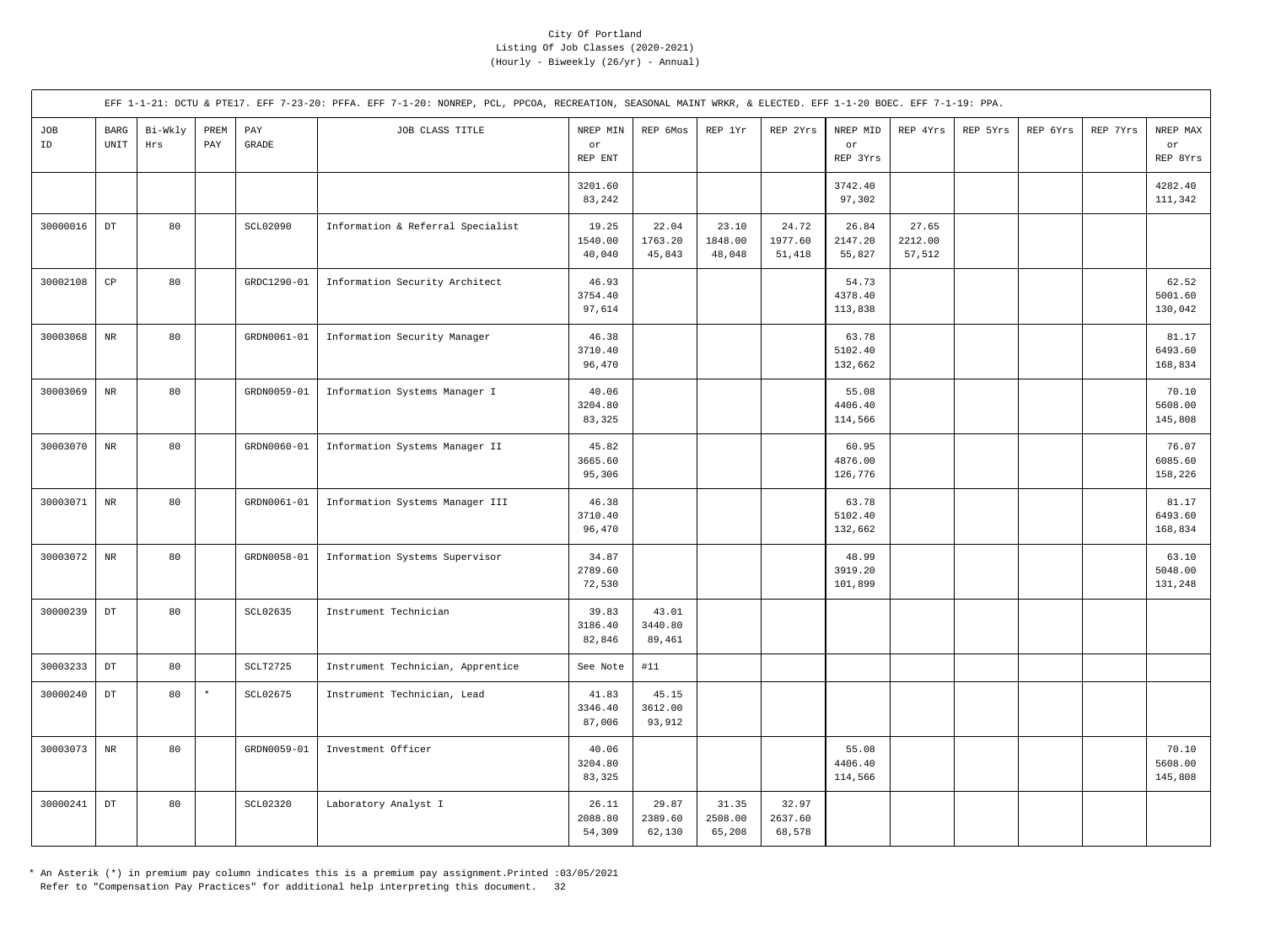|           |                     |                |             |                 | EFF 1-1-21: DCTU & PTE17. EFF 7-23-20: PFFA. EFF 7-1-20: NONREP, PCL, PPCOA, RECREATION, SEASONAL MAINT WRKR, & ELECTED. EFF 1-1-20 BOEC. EFF 7-1-19: PPA. |                            |                            |                            |                            |                             |                            |                            |          |          |                             |
|-----------|---------------------|----------------|-------------|-----------------|------------------------------------------------------------------------------------------------------------------------------------------------------------|----------------------------|----------------------------|----------------------------|----------------------------|-----------------------------|----------------------------|----------------------------|----------|----------|-----------------------------|
| JOB<br>ID | <b>BARG</b><br>UNIT | Bi-Wkly<br>Hrs | PREM<br>PAY | PAY<br>GRADE    | JOB CLASS TITLE                                                                                                                                            | NREP MIN<br>or<br>REP ENT  | REP 6Mos                   | REP 1Yr                    | REP 2Yrs                   | NREP MID<br>or<br>REP 3Yrs  | REP 4Yrs                   | REP 5Yrs                   | REP 6Yrs | REP 7Yrs | NREP MAX<br>or<br>REP 8Yrs  |
| 30002501  | $\mathtt{CL}$       | 80             |             | SCL03554        | Laboratory Analyst I-CL                                                                                                                                    | 26.11<br>2088.80<br>54,309 | 29.87<br>2389.60<br>62,130 | 31.35<br>2508.00<br>65,208 | 32.97<br>2637.60<br>68,578 |                             |                            |                            |          |          |                             |
| 30001283  | $_{\rm DT}$         | 80             |             | SCL02509        | Laboratory Analyst II                                                                                                                                      | 28.03<br>2242.40<br>58,302 | 31.97<br>2557.60<br>66,498 | 33.55<br>2684.00<br>69,784 | 35.25<br>2820.00<br>73,320 | 37.01<br>2960.80<br>76,981  |                            |                            |          |          |                             |
| 30002505  | $\mathtt{CL}$       | 80             |             | SCL03556        | Laboratory Analyst II-CL                                                                                                                                   | 28.03<br>2242.40<br>58,302 | 31.97<br>2557.60<br>66,498 | 33.55<br>2684.00<br>69,784 | 35.25<br>2820.00<br>73,320 | 37.01<br>2960.80<br>76,981  |                            |                            |          |          |                             |
| 30001284  | $_{\rm DT}$         | 80             |             | SCL02629        | Laboratory Analytical Specialist                                                                                                                           | 31.86<br>2548.80<br>66,269 | 35.36<br>2828.80<br>73,549 | 36.94<br>2955.20<br>76,835 | 39.54<br>3163.20<br>82,243 | 42.29<br>3383.20<br>87,963  |                            |                            |          |          |                             |
| 30002506  | $\mathtt{CL}$       | 80             |             | <b>SCL03558</b> | Laboratory Analytical Specialist-CL                                                                                                                        | 31.86<br>2548.80<br>66,269 | 35.36<br>2828.80<br>73,549 | 36.94<br>2955.20<br>76,835 | 39.54<br>3163.20<br>82,243 | 42.29<br>3383.20<br>87,963  |                            |                            |          |          |                             |
| 30001285  | $_{\rm DT}$         | 80             |             | SCL02691        | Laboratory Coordinator                                                                                                                                     | 33.05<br>2644.00<br>68,744 | 36.69<br>2935.20<br>76,315 | 38.08<br>3046.40<br>79,206 | 40.74<br>3259.20<br>84,739 | 43.63<br>3490.40<br>90,750  | 46.65<br>3732.00<br>97,032 |                            |          |          |                             |
| 30002507  | $\mathtt{CL}$       | 80             |             | SCL03560        | Laboratory Coordinator-CL                                                                                                                                  | 33.05<br>2644.00<br>68,744 | 36.69<br>2935.20<br>76,315 | 38.08<br>3046.40<br>79,206 | 40.74<br>3259.20<br>84,739 | 43.63<br>3490.40<br>90,750  | 46.65<br>3732.00<br>97,032 |                            |          |          |                             |
| 30003074  | $_{\rm NR}$         | 80             |             | GRDN0059-01     | Laboratory Manager                                                                                                                                         | 40.06<br>3204.80<br>83,325 |                            |                            |                            | 55.08<br>4406.40<br>114,566 |                            |                            |          |          | 70.10<br>5608.00<br>145,808 |
| 30000313  | $_{\rm CP}$         | 80             |             | <b>SCL01190</b> | Landscape Architect                                                                                                                                        | 36.99<br>2959.20<br>76,939 |                            | 38.87<br>3109.60<br>80,850 | 40.82<br>3265.60<br>84,906 | 42.81<br>3424.80<br>89,045  | 45.00<br>3600.00<br>93,600 | 47.24<br>3779.20<br>98,259 |          |          |                             |
| 30003077  | $_{\rm NR}$         | 80             |             | GRDN0056-01     | Legal Assistant                                                                                                                                            | 26.62<br>2129.60<br>55,370 |                            |                            |                            | 37.99<br>3039.20<br>79,019  |                            |                            |          |          | 49.35<br>3948.00<br>102,648 |
| 30003078  | $_{\rm NR}$         | 80             |             | GRDN0057-01     | Legal Assistant Supervisor                                                                                                                                 | 31.64<br>2531.20<br>65,811 |                            |                            |                            | 42.14<br>3371.20<br>87,651  |                            |                            |          |          | 52.64<br>4211.20<br>109,491 |
| 30000098  | $\mathtt{CL}$       | 80             |             | SCL03562        | Maintenance Mechanic                                                                                                                                       | 29.12<br>2329.60<br>60,570 | 31.67<br>2533.60<br>65,874 | 32.57<br>2605.60<br>67,746 |                            |                             |                            |                            |          |          |                             |
| 30003079  | $\rm NR$            | 80             |             | GRDN0057-01     | Maintenance Supervisor I - E                                                                                                                               | 31.64                      |                            |                            |                            | 42.14                       |                            |                            |          |          | 52.64                       |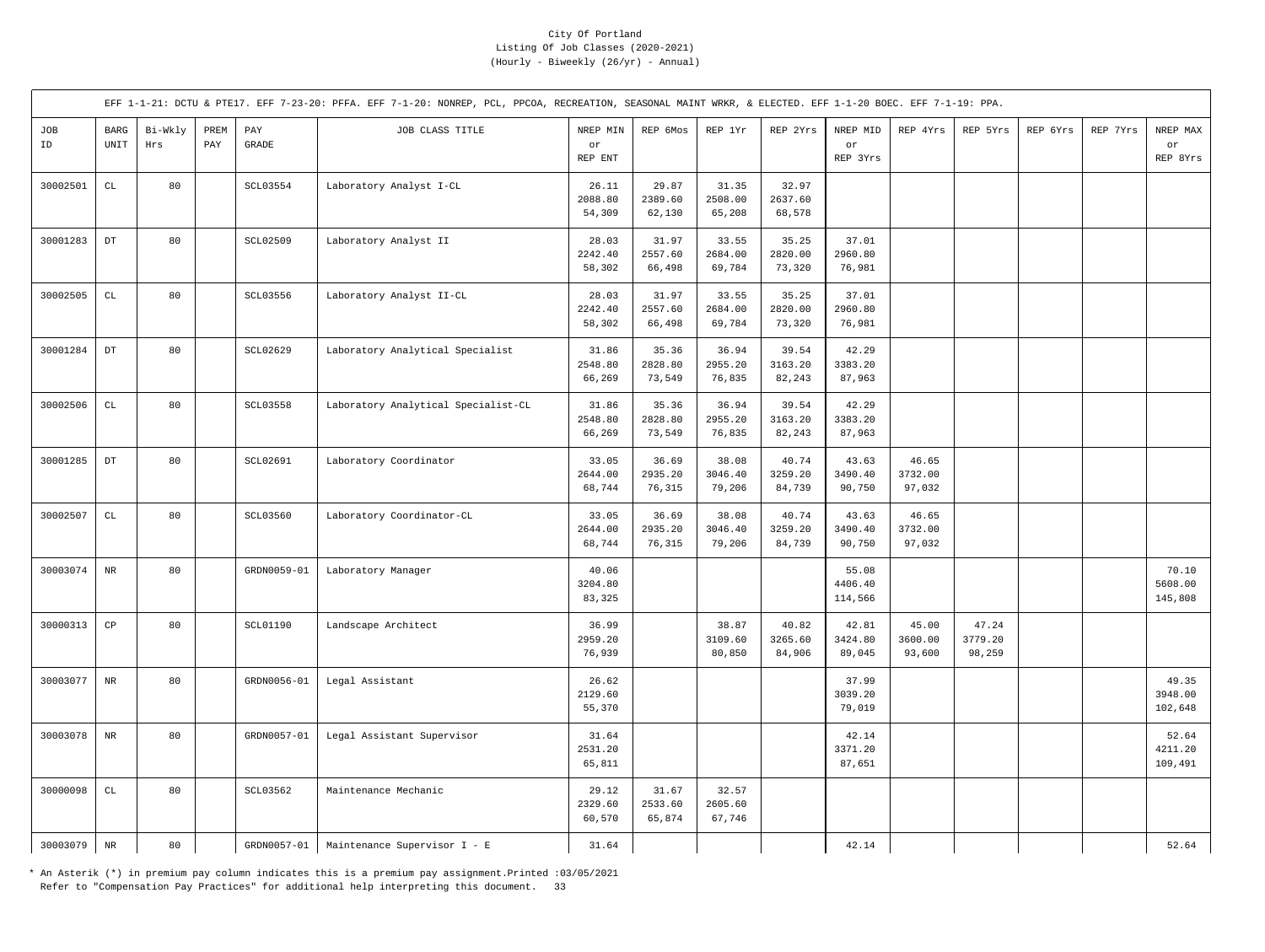|           |                        |                |             |                       | EFF 1-1-21: DCTU & PTE17. EFF 7-23-20: PFFA. EFF 7-1-20: NONREP, PCL, PPCOA, RECREATION, SEASONAL MAINT WRKR, & ELECTED. EFF 1-1-20 BOEC. EFF 7-1-19: PPA. |                             |                            |                            |                            |                             |                            |                            |          |          |                             |
|-----------|------------------------|----------------|-------------|-----------------------|------------------------------------------------------------------------------------------------------------------------------------------------------------|-----------------------------|----------------------------|----------------------------|----------------------------|-----------------------------|----------------------------|----------------------------|----------|----------|-----------------------------|
| JOB<br>ID | $_{\rm BARG}$<br>UNIT  | Bi-Wkly<br>Hrs | PREM<br>PAY | PAY<br>$\mbox{GRADE}$ | JOB CLASS TITLE                                                                                                                                            | NREP MIN<br>or<br>REP ENT   | REP 6Mos                   | REP 1Yr                    | REP 2Yrs                   | NREP MID<br>or<br>REP 3Yrs  | REP 4Yrs                   | REP 5Yrs                   | REP 6Yrs | REP 7Yrs | NREP MAX<br>or<br>REP 8Yrs  |
|           |                        |                |             |                       |                                                                                                                                                            | 2531.20<br>65,811           |                            |                            |                            | 3371.20<br>87,651           |                            |                            |          |          | 4211.20<br>109,491          |
| 30003234  | $\rm NR$               | 80             |             | GRDN0057-01           | Maintenance Supervisor I - NE                                                                                                                              | 31.64<br>2531.20<br>65,811  |                            |                            |                            | 42.14<br>3371.20<br>87,651  |                            |                            |          |          | 52.64<br>4211.20<br>109,491 |
| 30003080  | $_{\rm NR}$            | 80             |             | GRDN0058-01           | Maintenance Supervisor II                                                                                                                                  | 34.87<br>2789.60<br>72,530  |                            |                            |                            | 48.99<br>3919.20<br>101,899 |                            |                            |          |          | 63.10<br>5048.00<br>131,248 |
| 30000073  | $_{\rm DT}$            | 80             |             | <b>SCL02005</b>       | Maintenance Worker                                                                                                                                         | 17.44<br>1395.20<br>36,275  |                            |                            |                            |                             |                            |                            |          |          |                             |
| 30003351  | $_{\mathrm{DT}}$       | 80             |             | SCL02014              | Maintenance Worker Assistant                                                                                                                               | 13.63<br>1090.40<br>28,350  | 14.86<br>1188.80<br>30,909 | 16.84<br>1347.20<br>35,027 |                            |                             |                            |                            |          |          |                             |
| 30003352  | $\mathbb{C}\mathbb{L}$ | 80             |             | SCL03518              | Maintenance Worker Assistant-CL                                                                                                                            | 13.25<br>1060.00<br>27,560  | 14.86<br>1188.80<br>30,909 | 16.84<br>1347.20<br>35,027 |                            |                             |                            |                            |          |          |                             |
| 30002609  | $\mathtt{CL}$          | 80             |             | SCL03614              | Maintenance Worker-CL                                                                                                                                      | 17.44<br>1395.20<br>36,275  |                            |                            |                            |                             |                            |                            |          |          |                             |
| 30003081  | $_{\rm NR}$            | 80             |             | GRDN0059-01           | Manager I                                                                                                                                                  | 40.06<br>3204.80<br>83,325  |                            |                            |                            | 55.08<br>4406.40<br>114,566 |                            |                            |          |          | 70.10<br>5608.00<br>145,808 |
| 30003082  | $\rm{NR}$              | 80             |             | GRDN0061-01           | Manager II                                                                                                                                                 | 46.38<br>3710.40<br>96,470  |                            |                            |                            | 63.78<br>5102.40<br>132,662 |                            |                            |          |          | 81.17<br>6493.60<br>168,834 |
| 30003083  | $\rm NR$               | 80             |             | GRDN0062-01           | Manager III                                                                                                                                                | 55.79<br>4463.20<br>116,043 |                            |                            |                            | 75.31<br>6024.80<br>156,645 |                            |                            |          |          | 94.83<br>7586.40<br>197,246 |
| 30003084  | $\rm NR$               | 80             |             | GRDN0058-01           | Mapping & GIS Supervisor                                                                                                                                   | 34.87<br>2789.60<br>72,530  |                            |                            |                            | 48.99<br>3919.20<br>101,899 |                            |                            |          |          | 63.10<br>5048.00<br>131,248 |
| 30000327  | $_{\rm CP}$            | 80             |             | <b>SCL01090</b>       | Mapping Data Technician I                                                                                                                                  | 30.46<br>2436.80<br>63,357  |                            | 31.93<br>2554.40<br>66,414 | 33.56<br>2684.80<br>69,805 | 35.20<br>2816.00<br>73,216  | 36.99<br>2959.20<br>76,939 | 38.87<br>3109.60<br>80,850 |          |          |                             |
| 30000978  | $_{\rm CP}$            | 80             |             | SCL01190              | Mapping Data Technician II                                                                                                                                 | 36.99<br>2959.20            |                            | 38.87<br>3109.60           | 40.82<br>3265.60           | 42.81<br>3424.80            | 45.00<br>3600.00           | 47.24<br>3779.20           |          |          |                             |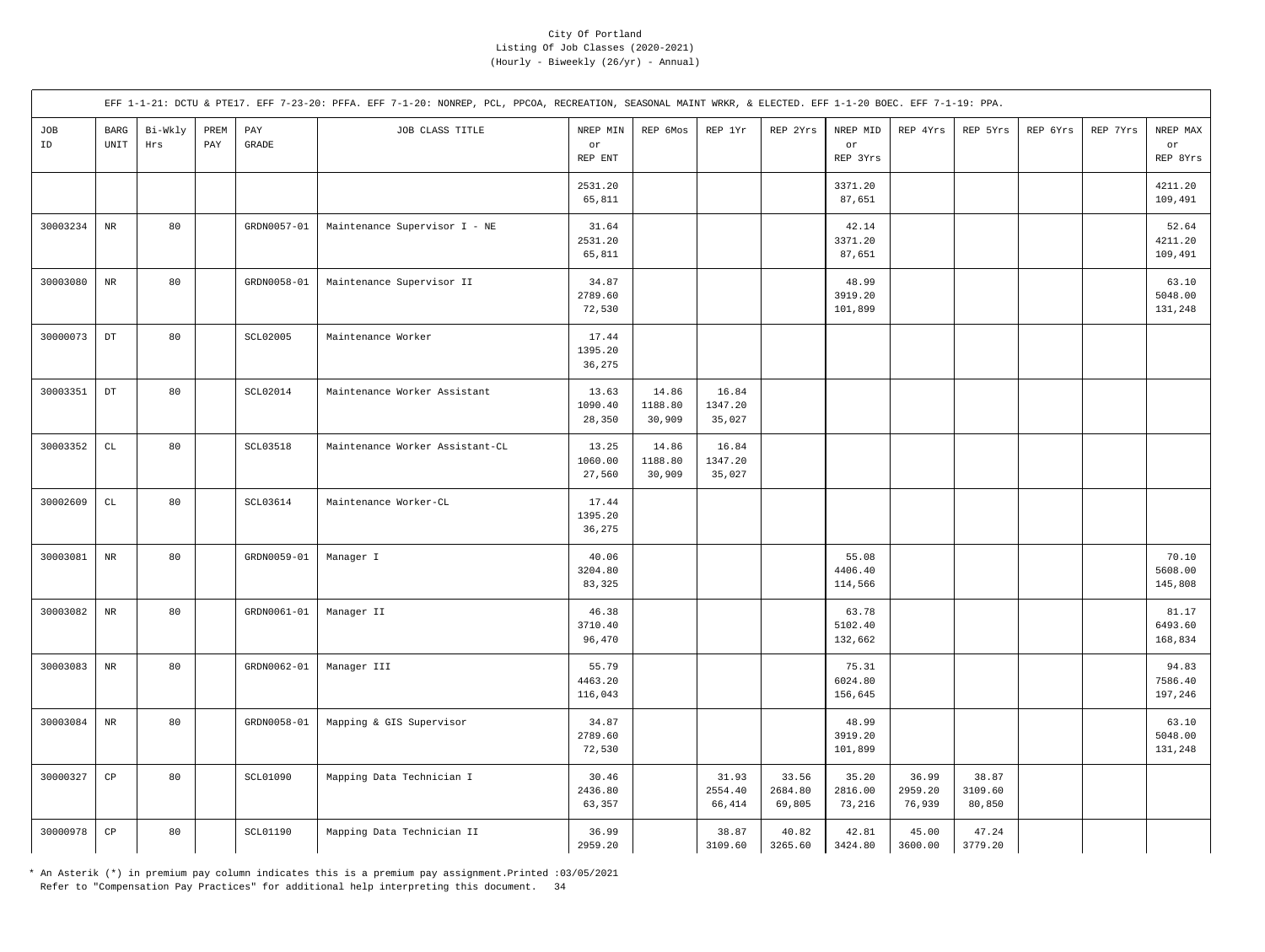|           |                                             |                |             |                 | EFF 1-1-21: DCTU & PTE17. EFF 7-23-20: PFFA. EFF 7-1-20: NONREP, PCL, PPCOA, RECREATION, SEASONAL MAINT WRKR, & ELECTED. EFF 1-1-20 BOEC. EFF 7-1-19: PPA. |                             |                            |                            |                            |                             |                            |                            |                             |          |                             |
|-----------|---------------------------------------------|----------------|-------------|-----------------|------------------------------------------------------------------------------------------------------------------------------------------------------------|-----------------------------|----------------------------|----------------------------|----------------------------|-----------------------------|----------------------------|----------------------------|-----------------------------|----------|-----------------------------|
| JOB<br>ID | <b>BARG</b><br>$\ensuremath{\mathsf{UNIT}}$ | Bi-Wkly<br>Hrs | PREM<br>PAY | PAY<br>GRADE    | JOB CLASS TITLE                                                                                                                                            | NREP MIN<br>or<br>REP ENT   | REP 6Mos                   | REP 1Yr                    | REP 2Yrs                   | NREP MID<br>or<br>REP 3Yrs  | REP 4Yrs                   | REP 5Yrs                   | REP 6Yrs                    | REP 7Yrs | NREP MAX<br>or<br>REP 8Yrs  |
|           |                                             |                |             |                 |                                                                                                                                                            | 76,939                      |                            | 80,850                     | 84,906                     | 89,045                      | 93,600                     | 98,259                     |                             |          |                             |
| 30000347  | $\mathbb{C}\mathbb{P}$                      | 80             |             | SCL01190        | Materials Quality Compliance Specialist                                                                                                                    | 36.99<br>2959.20<br>76,939  |                            | 38.87<br>3109.60<br>80,850 | 40.82<br>3265.60<br>84,906 | 42.81<br>3424.80<br>89,045  | 45.00<br>3600.00<br>93,600 | 47.24<br>3779.20<br>98,259 |                             |          |                             |
| 30000344  | $_{\rm CP}$                                 | 80             |             | SCL01030        | Materials Testing Technician I                                                                                                                             | 22.73<br>1818.40<br>47,278  |                            | 23.86<br>1908.80<br>49,629 | 25.06<br>2004.80<br>52,125 | 26.33<br>2106.40<br>54,766  | 27.60<br>2208.00<br>57,408 | 29.02<br>2321.60<br>60,362 | 30.46<br>2436.80<br>63,357  |          |                             |
| 30000345  | CP                                          | 80             |             | SCL01090        | Materials Testing Technician II                                                                                                                            | 30.46<br>2436.80<br>63,357  |                            | 31.93<br>2554.40<br>66,414 | 33.56<br>2684.80<br>69,805 | 35.20<br>2816.00<br>73,216  | 36.99<br>2959.20<br>76,939 | 38.87<br>3109.60<br>80,850 |                             |          |                             |
| 30000346  | CP                                          | 80             |             | <b>SCL01190</b> | Materials Testing Technician III                                                                                                                           | 36.99<br>2959.20<br>76,939  |                            | 38.87<br>3109.60<br>80,850 | 40.82<br>3265.60<br>84,906 | 42.81<br>3424.80<br>89,045  | 45.00<br>3600.00<br>93,600 | 47.24<br>3779.20<br>98,259 |                             |          |                             |
| 30000001  | $_{\rm NR}$                                 | 80             |             | SCLN9070        | Mayor                                                                                                                                                      | 71.76<br>5740.80<br>149,261 |                            |                            |                            |                             |                            |                            |                             |          |                             |
| 30000008  | $_{\rm NR}$                                 | 80             |             | GRDN0059-01     | Mayor's Chief of Staff                                                                                                                                     | 40.06<br>3204.80<br>83,325  |                            |                            |                            | 55.08<br>4406.40<br>114,566 |                            |                            |                             |          | 70.10<br>5608.00<br>145,808 |
| 30000007  | $_{\rm NR}$                                 | 80             |             | GRDN0058-01     | Mayor's Deputy Chief of Staff                                                                                                                              | 34.87<br>2789.60<br>72,530  |                            |                            |                            | 48.99<br>3919.20<br>101,899 |                            |                            |                             |          | 63.10<br>5048.00<br>131,248 |
| 30003475  | $\rm{NR}$                                   | 80             |             | GRDN0056-01     | Mental Health Crisis Clinician                                                                                                                             | 26.62<br>2129.60<br>55,370  |                            |                            |                            | 37.99<br>3039.20<br>79,019  |                            |                            |                             |          | 49.35<br>3948.00<br>102,648 |
| 30003085  | $\rm{NR}$                                   | 80             |             | GRDN0056-01     | Multimedia Specialist                                                                                                                                      | 26.62<br>2129.60<br>55,370  |                            |                            |                            | 37.99<br>3039.20<br>79,019  |                            |                            |                             |          | 49.35<br>3948.00<br>102,648 |
| 30000737  | $_{\rm CP}$                                 | 80             |             | SCL01290        | Noise Control Officer                                                                                                                                      | 36.09<br>2887.20<br>75,067  |                            | 37.89<br>3031.20<br>78,811 | 39.78<br>3182.40<br>82,742 | 41.77<br>3341.60<br>86,882  | 43.86<br>3508.80<br>91,229 | 46.05<br>3684.00<br>95,784 | 48.34<br>3867.20<br>100,547 |          |                             |
| 30003086  | $_{\rm NR}$                                 | 80             |             | GRDN0059-01     | Occupational Health Specialist                                                                                                                             | 40.06<br>3204.80<br>83,325  |                            |                            |                            | 55.08<br>4406.40<br>114,566 |                            |                            |                             |          | 70.10<br>5608.00<br>145,808 |
| 30003350  | $\mathop{\rm DT}\nolimits$                  | 80             |             | <b>SCL02013</b> | Office Support Specialist Assistant                                                                                                                        | 15.44<br>1235.20<br>32,115  | 16.46<br>1316.80<br>34,237 | 17.52<br>1401.60<br>36,442 |                            |                             |                            |                            |                             |          |                             |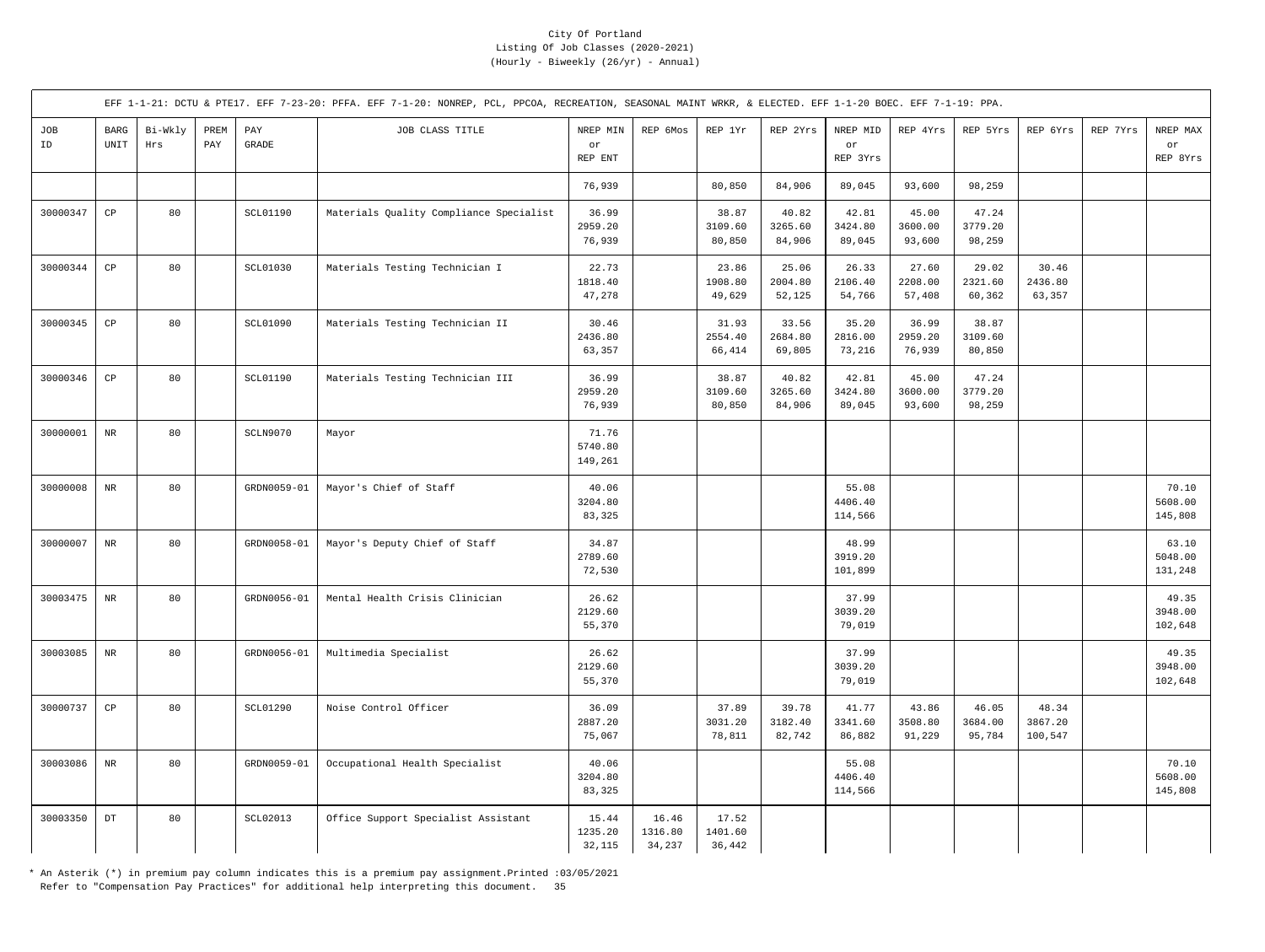|           |                                             |                |             |                       | EFF 1-1-21: DCTU & PTE17. EFF 7-23-20: PFFA. EFF 7-1-20: NONREP, PCL, PPCOA, RECREATION, SEASONAL MAINT WRKR, & ELECTED. EFF 1-1-20 BOEC. EFF 7-1-19: PPA. |                            |                            |                            |                            |                             |                            |          |          |          |                             |
|-----------|---------------------------------------------|----------------|-------------|-----------------------|------------------------------------------------------------------------------------------------------------------------------------------------------------|----------------------------|----------------------------|----------------------------|----------------------------|-----------------------------|----------------------------|----------|----------|----------|-----------------------------|
| JOB<br>ID | <b>BARG</b><br>$\ensuremath{\mathsf{UNIT}}$ | Bi-Wkly<br>Hrs | PREM<br>PAY | PAY<br>$\mbox{GRADE}$ | JOB CLASS TITLE                                                                                                                                            | NREP MIN<br>or<br>REP ENT  | REP 6Mos                   | REP 1Yr                    | REP 2Yrs                   | NREP MID<br>or<br>REP 3Yrs  | REP 4Yrs                   | REP 5Yrs | REP 6Yrs | REP 7Yrs | NREP MAX<br>or<br>REP 8Yrs  |
| 30000011  | $\mathop{\rm DT}\nolimits$                  | 80             |             | SCL02050              | Office Support Specialist I                                                                                                                                | 17.52<br>1401.60<br>36,442 | 19.96<br>1596.80<br>41,517 | 21.00<br>1680.00<br>43,680 | 22.49<br>1799.20<br>46,779 | 24.33<br>1946.40<br>50,606  | 25.04<br>2003.20<br>52,083 |          |          |          |                             |
| 30000012  | $\mathop{\rm DT}\nolimits$                  | 80             |             | SCL02090              | Office Support Specialist II                                                                                                                               | 19.25<br>1540.00<br>40,040 | 22.04<br>1763.20<br>45,843 | 23.10<br>1848.00<br>48,048 | 24.72<br>1977.60<br>51,418 | 26.84<br>2147.20<br>55,827  | 27.65<br>2212.00<br>57,512 |          |          |          |                             |
| 30000013  | $\mathop{\rm DT}\nolimits$                  | 80             |             | <b>SCL02255</b>       | Office Support Specialist III                                                                                                                              | 24.62<br>1969.60<br>51,210 | 26.76<br>2140.80<br>55,661 | 28.27<br>2261.60<br>58,802 | 29.72<br>2377.60<br>61,818 | 31.68<br>2534.40<br>65,894  | 32.63<br>2610.40<br>67,870 |          |          |          |                             |
| 30000014  | $\mathop{\rm DT}\nolimits$                  | 80             | $^{\star}$  | SCL02260              | Office Support Specialist, Lead                                                                                                                            | 24.62<br>1969.60<br>51,210 | 26.76<br>2140.80<br>55,661 | 28.27<br>2261.60<br>58,802 | 29.72<br>2377.60<br>61,818 | 31.68<br>2534.40<br>65,894  | 32.63<br>2610.40<br>67,870 |          |          |          |                             |
| 30000152  | $_{\rm DT}$                                 | 80             |             | SCL02175              | Operating Engineer I                                                                                                                                       | 28.11<br>2248.80<br>58,469 | 29.43<br>2354.40<br>61,214 | 30.90<br>2472.00<br>64,272 |                            |                             |                            |          |          |          |                             |
| 30000153  | $_{\rm DT}$                                 | 80             |             | SCL02545              | Operating Engineer II                                                                                                                                      | 29.78<br>2382.40<br>61,942 | 32.36<br>2588.80<br>67,309 | 34.17<br>2733.60<br>71,074 | 36.26<br>2900.80<br>75,421 | 38.47<br>3077.60<br>80,018  |                            |          |          |          |                             |
| 30000154  | $_{\mathrm{DT}}$                            | 80             |             | SCL02573              | Operating Engineer III                                                                                                                                     | 32.54<br>2603.20<br>67,683 | 35.37<br>2829.60<br>73,570 | 37.31<br>2984.80<br>77,605 | 39.64<br>3171.20<br>82,451 | 42.04<br>3363.20<br>87,443  |                            |          |          |          |                             |
| 30000112  | $_{\rm DT}$                                 | 80             |             | SCL02385              | Painter                                                                                                                                                    | 31.43<br>2514.40<br>65,374 | 34.12<br>2729.60<br>70,970 | 35.14<br>2811.20<br>73,091 |                            |                             |                            |          |          |          |                             |
| 30000113  | $\mathop{\rm DT}\nolimits$                  | 80             | $\star$     | SCL02475              | Painter, Lead                                                                                                                                              | 32.95<br>2636.00<br>68,536 | 35.82<br>2865.60<br>74,506 | 36.91<br>2952.80<br>76,773 |                            |                             |                            |          |          |          |                             |
| 30003087  | $_{\rm NR}$                                 | 80             |             | GRDN0057-01           | Paralegal                                                                                                                                                  | 31.64<br>2531.20<br>65,811 |                            |                            |                            | 42.14<br>3371.20<br>87,651  |                            |          |          |          | 52.64<br>4211.20<br>109,491 |
| 30003088  | $_{\rm NR}$                                 | 80             |             | GRDN0058-01           | Paralegal Supervisor                                                                                                                                       | 34.87<br>2789.60<br>72,530 |                            |                            |                            | 48.99<br>3919.20<br>101,899 |                            |          |          |          | 63.10<br>5048.00<br>131,248 |
| 30001709  | CL                                          | 80             |             | SCL03564              | Park Ranger                                                                                                                                                | 22.16<br>1772.80<br>46,093 | 24.14<br>1931.20<br>50,211 | 25.36<br>2028.80<br>52,749 | 26.64<br>2131.20<br>55,411 | 27.96<br>2236.80<br>58,157  | 29.37<br>2349.60<br>61,090 |          |          |          |                             |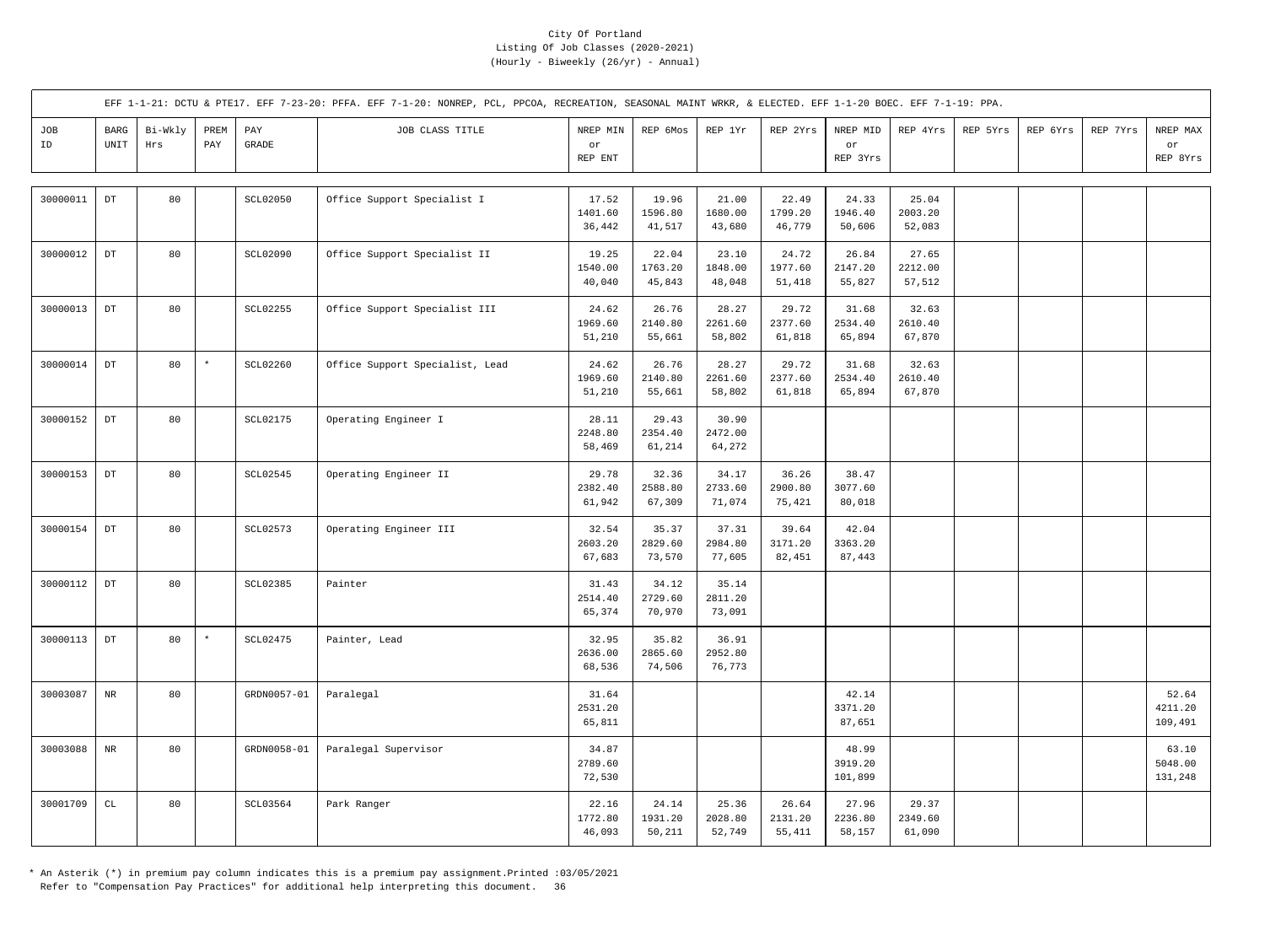|           |                            |                |             |                                  | EFF 1-1-21: DCTU & PTE17. EFF 7-23-20: PFFA. EFF 7-1-20: NONREP, PCL, PPCOA, RECREATION, SEASONAL MAINT WRKR, & ELECTED. EFF 1-1-20 BOEC. EFF 7-1-19: PPA. |                            |                            |                            |                            |                            |                            |          |          |          |                             |
|-----------|----------------------------|----------------|-------------|----------------------------------|------------------------------------------------------------------------------------------------------------------------------------------------------------|----------------------------|----------------------------|----------------------------|----------------------------|----------------------------|----------------------------|----------|----------|----------|-----------------------------|
| JOB<br>ID | $_{\rm BARG}$<br>UNIT      | Bi-Wkly<br>Hrs | PREM<br>PAY | $\mathop{\mathrm{PAY}}$<br>GRADE | JOB CLASS TITLE                                                                                                                                            | NREP MIN<br>or<br>REP ENT  | REP 6Mos                   | REP 1Yr                    | REP 2Yrs                   | NREP MID<br>or<br>REP 3Yrs | REP 4Yrs                   | REP 5Yrs | REP 6Yrs | REP 7Yrs | NREP MAX<br>or<br>REP 8Yrs  |
| 30000185  | $\mathop{\rm DT}\nolimits$ | 80             |             | SCL02165                         | Parking Code Enforcement Officer                                                                                                                           | 25.18<br>2014.40<br>52,374 | 27.22<br>2177.60<br>56,618 | 28.86<br>2308.80<br>60,029 | 30.38<br>2430.40<br>63,190 | 32.12<br>2569.60<br>66,810 | 33.06<br>2644.80<br>68,765 |          |          |          |                             |
| 30002563  | $_{\mathrm{DT}}$           | 80             | $\star$     | SCL02168                         | Parking Code Enforcement Officer, Lead                                                                                                                     | 26.44<br>2115.20<br>54,995 | 28.59<br>2287.20<br>59,467 | 30.30<br>2424.00<br>63,024 | 31.89<br>2551.20<br>66,331 | 33.73<br>2698.40<br>70,158 | 34.72<br>2777.60<br>72,218 |          |          |          |                             |
| 30001158  | $_{\rm DT}$                | 80             |             | SCL02093                         | Parking Code Enfrcmnt Ofcr-Abandnd Auto                                                                                                                    | 20.87<br>1669.60<br>43,410 | 22.70<br>1816.00<br>47,216 | 24.18<br>1934.40<br>50,294 | 25.56<br>2044.80<br>53,165 | 26.97<br>2157.60<br>56,098 | 27.77<br>2221.60<br>57,762 |          |          |          |                             |
| 30000188  | $\mathop{\rm DT}\nolimits$ | 80             |             | <b>SCL02020</b>                  | Parking Collection Technician                                                                                                                              | 17.44<br>1395.20<br>36,275 | 18.18<br>1454.40<br>37,814 |                            |                            |                            |                            |          |          |          |                             |
| 30000099  | $\mathbb{C}\mathbb{L}$     | 80             |             | SCL03566                         | Parking Pay Station Technician                                                                                                                             | 27.72<br>2217.60<br>57,658 | 30.15<br>2412.00<br>62,712 | 31.68<br>2534.40<br>65,894 | 33.47<br>2677.60<br>69,618 |                            |                            |          |          |          |                             |
| 30000100  | $\mathtt{CL}$              | 80             | $\star$     | SCL03568                         | Parking Pay Station Technician, Lead                                                                                                                       | 32.37<br>2589.60<br>67,330 | 35.16<br>2812.80<br>73,133 | 36.22<br>2897.60<br>75,338 |                            |                            |                            |          |          |          |                             |
| 30000255  | $_{\rm NS}$                | 80             |             | HGRS9600-01                      | Parks Activities Specialist                                                                                                                                | 13.25<br>1060.00<br>27,560 |                            |                            |                            |                            |                            |          |          |          | 50.53<br>4042.40<br>105,102 |
| 30000084  | $\mathtt{CL}$              | 80             |             | SCL03570                         | Parks Maintenance Crew Leader                                                                                                                              | 27.71<br>2216.80<br>57,637 | 31.58<br>2526.40<br>65,686 | 33.47<br>2677.60<br>69,618 |                            |                            |                            |          |          |          |                             |
| 30000081  | $_{\rm DT}$                | 80             |             | <b>SCL02145</b>                  | Parks Technician                                                                                                                                           | 25.99<br>2079.20<br>54,059 | 28.24<br>2259.20<br>58,739 | 29.53<br>2362.40<br>61,422 |                            |                            |                            |          |          |          |                             |
| 30000082  | $_{\rm DT}$                | 80             | $\star$     | <b>SCL02220</b>                  | Parks Technician, Lead                                                                                                                                     | 27.33<br>2186.40<br>56,846 | 29.68<br>2374.40<br>61,734 | 30.98<br>2478.40<br>64,438 |                            |                            |                            |          |          |          |                             |
| 30002492  | $\mathtt{CL}$              | 80             | $\star$     | SCL03574                         | Parks Technician, Lead-CL                                                                                                                                  | 27.33<br>2186.40<br>56,846 | 29.68<br>2374.40<br>61,734 | 30.98<br>2478.40<br>64,438 |                            |                            |                            |          |          |          |                             |
| 30002491  | $\mathtt{CL}$              | 80             |             | SCL03572                         | Parks Technician-CL                                                                                                                                        | 25.99<br>2079.20<br>54,059 | 28.24<br>2259.20<br>58,739 | 29.53<br>2362.40<br>61,422 |                            |                            |                            |          |          |          |                             |
| 30000376  | $\mathbb{C}\mathbb{P}$     | 80             |             | SCL01070                         | Planner I, City-Environmental                                                                                                                              | 35.55                      |                            | 37.28                      | 39.17                      | 41.14                      |                            |          |          |          |                             |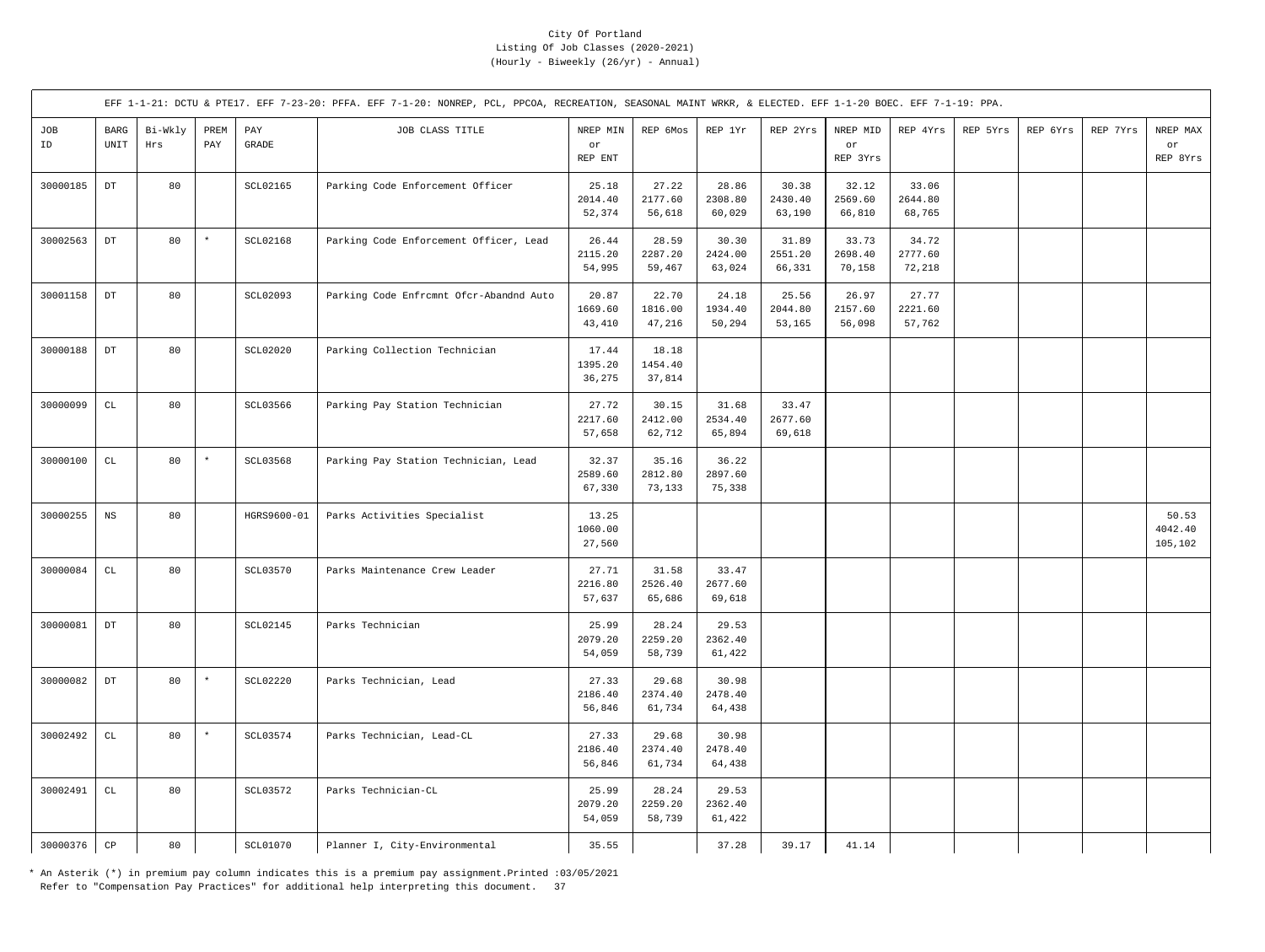|           |                                             |                |             |                       | EFF 1-1-21: DCTU & PTE17. EFF 7-23-20: PFFA. EFF 7-1-20: NONREP, PCL, PPCOA, RECREATION, SEASONAL MAINT WRKR, & ELECTED. EFF 1-1-20 BOEC. EFF 7-1-19: PPA. |                            |          |                            |                            |                            |          |          |          |          |                            |
|-----------|---------------------------------------------|----------------|-------------|-----------------------|------------------------------------------------------------------------------------------------------------------------------------------------------------|----------------------------|----------|----------------------------|----------------------------|----------------------------|----------|----------|----------|----------|----------------------------|
| JOB<br>ID | <b>BARG</b><br>$\ensuremath{\mathsf{UNIT}}$ | Bi-Wkly<br>Hrs | PREM<br>PAY | PAY<br>$\mbox{GRADE}$ | JOB CLASS TITLE                                                                                                                                            | NREP MIN<br>or<br>REP ENT  | REP 6Mos | REP 1Yr                    | REP 2Yrs                   | NREP MID<br>or<br>REP 3Yrs | REP 4Yrs | REP 5Yrs | REP 6Yrs | REP 7Yrs | NREP MAX<br>or<br>REP 8Yrs |
|           |                                             |                |             |                       |                                                                                                                                                            | 2844.00<br>73,944          |          | 2982.40<br>77,542          | 3133.60<br>81,474          | 3291.20<br>85,571          |          |          |          |          |                            |
| 30000377  | $_{\rm CP}$                                 | 80             |             | SCL01070              | Planner I, City-Land Use                                                                                                                                   | 35.55<br>2844.00<br>73,944 |          | 37.28<br>2982.40<br>77,542 | 39.17<br>3133.60<br>81,474 | 41.14<br>3291.20<br>85,571 |          |          |          |          |                            |
| 30000378  | $_{\rm CP}$                                 | 80             |             | SCL01070              | Planner I, City-Parks                                                                                                                                      | 35.55<br>2844.00<br>73,944 |          | 37.28<br>2982.40<br>77,542 | 39.17<br>3133.60<br>81,474 | 41.14<br>3291.20<br>85,571 |          |          |          |          |                            |
| 30000380  | CP                                          | 80             |             | <b>SCL01070</b>       | Planner I, City-Transportation                                                                                                                             | 35.55<br>2844.00<br>73,944 |          | 37.28<br>2982.40<br>77,542 | 39.17<br>3133.60<br>81,474 | 41.14<br>3291.20<br>85,571 |          |          |          |          |                            |
| 30000379  | $_{\rm CP}$                                 | 80             |             | SCL01070              | Planner I, City-Transportation Modeling                                                                                                                    | 35.55<br>2844.00<br>73,944 |          | 37.28<br>2982.40<br>77,542 | 39.17<br>3133.60<br>81,474 | 41.14<br>3291.20<br>85,571 |          |          |          |          |                            |
| 30000381  | CP                                          | 80             |             | <b>SCL01070</b>       | Planner I, City-Urban Design                                                                                                                               | 35.55<br>2844.00<br>73,944 |          | 37.28<br>2982.40<br>77,542 | 39.17<br>3133.60<br>81,474 | 41.14<br>3291.20<br>85,571 |          |          |          |          |                            |
| 30000382  | $\mathbb{C}\mathbb{P}$                      | 80             |             | SCL01070              | Planner I, City-Water Resources                                                                                                                            | 35.55<br>2844.00<br>73,944 |          | 37.28<br>2982.40<br>77,542 | 39.17<br>3133.60<br>81,474 | 41.14<br>3291.20<br>85,571 |          |          |          |          |                            |
| 30000383  | $_{\rm CP}$                                 | 80             |             | SCL01110              | Planner II. City-Economic                                                                                                                                  | 40.87<br>3269.60<br>85,010 |          | 42.87<br>3429.60<br>89,170 | 45.05<br>3604.00<br>93,704 | 47.31<br>3784.80<br>98,405 |          |          |          |          |                            |
| 30000384  | CP                                          | 80             |             | SCL01110              | Planner II. City-Environmental                                                                                                                             | 40.87<br>3269.60<br>85,010 |          | 42.87<br>3429.60<br>89,170 | 45.05<br>3604.00<br>93,704 | 47.31<br>3784.80<br>98,405 |          |          |          |          |                            |
| 30000385  | $_{\rm CP}$                                 | 80             |             | SCL01110              | Planner II. City-Land Use                                                                                                                                  | 40.87<br>3269.60<br>85,010 |          | 42.87<br>3429.60<br>89,170 | 45.05<br>3604.00<br>93,704 | 47.31<br>3784.80<br>98,405 |          |          |          |          |                            |
| 30000386  | $_{\rm CP}$                                 | 80             |             | SCL01110              | Planner II. City-Parks                                                                                                                                     | 40.87<br>3269.60<br>85,010 |          | 42.87<br>3429.60<br>89,170 | 45.05<br>3604.00<br>93,704 | 47.31<br>3784.80<br>98,405 |          |          |          |          |                            |
| 30000388  | $_{\rm CP}$                                 | 80             |             | <b>SCL01110</b>       | Planner II. City-Transportation                                                                                                                            | 40.87<br>3269.60<br>85,010 |          | 42.87<br>3429.60<br>89,170 | 45.05<br>3604.00<br>93,704 | 47.31<br>3784.80<br>98,405 |          |          |          |          |                            |
| 30000387  | $_{\rm CP}$                                 | 80             |             | SCL01110              | Planner II. City-Transportation Modeling                                                                                                                   | 40.87<br>3269.60           |          | 42.87<br>3429.60           | 45.05<br>3604.00           | 47.31<br>3784.80           |          |          |          |          |                            |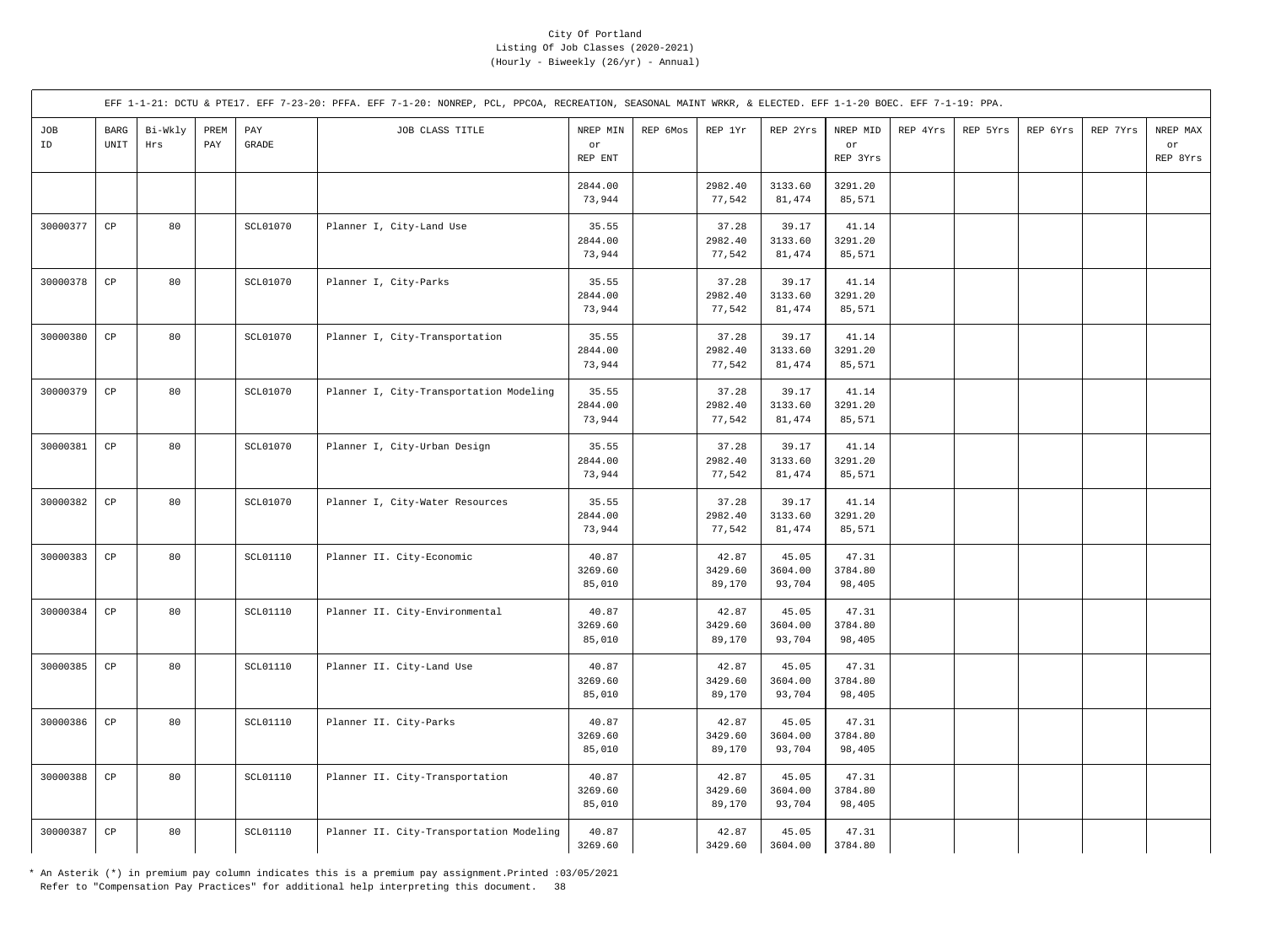|           |                        |                |             |                 | EFF 1-1-21: DCTU & PTE17. EFF 7-23-20: PFFA. EFF 7-1-20: NONREP, PCL, PPCOA, RECREATION, SEASONAL MAINT WRKR, & ELECTED. EFF 1-1-20 BOEC. EFF 7-1-19: PPA. |                            |          |                            |                             |                             |          |          |          |          |                             |
|-----------|------------------------|----------------|-------------|-----------------|------------------------------------------------------------------------------------------------------------------------------------------------------------|----------------------------|----------|----------------------------|-----------------------------|-----------------------------|----------|----------|----------|----------|-----------------------------|
| JOB<br>ID | BARG<br>UNIT           | Bi-Wkly<br>Hrs | PREM<br>PAY | PAY<br>GRADE    | JOB CLASS TITLE                                                                                                                                            | NREP MIN<br>or<br>REP ENT  | REP 6Mos | REP 1Yr                    | REP 2Yrs                    | NREP MID<br>or<br>REP 3Yrs  | REP 4Yrs | REP 5Yrs | REP 6Yrs | REP 7Yrs | NREP MAX<br>or<br>REP 8Yrs  |
|           |                        |                |             |                 |                                                                                                                                                            | 85,010                     |          | 89,170                     | 93,704                      | 98,405                      |          |          |          |          |                             |
| 30000389  | $\mathbb{C}\mathbb{P}$ | 80             |             | SCL01110        | Planner II. City-Urban Design                                                                                                                              | 40.87<br>3269.60<br>85,010 |          | 42.87<br>3429.60<br>89,170 | 45.05<br>3604.00<br>93,704  | 47.31<br>3784.80<br>98,405  |          |          |          |          |                             |
| 30000390  | $_{\rm CP}$            | 80             |             | <b>SCL01110</b> | Planner II. City-Water Resources                                                                                                                           | 40.87<br>3269.60<br>85,010 |          | 42.87<br>3429.60<br>89,170 | 45.05<br>3604.00<br>93,704  | 47.31<br>3784.80<br>98,405  |          |          |          |          |                             |
| 30000375  | $_{\rm CP}$            | 80             |             | <b>SCL01050</b> | Planner, Associate                                                                                                                                         | 32.31<br>2584.80<br>67,205 |          | 33.90<br>2712.00<br>70,512 | 35.61<br>2848.80<br>74,069  | 37.39<br>2991.20<br>77,771  |          |          |          |          |                             |
| 30003089  | $\rm{NR}$              | 80             |             | GRDN0060-01     | Planner, Principal                                                                                                                                         | 45.82<br>3665.60<br>95,306 |          |                            |                             | 60.95<br>4876.00<br>126,776 |          |          |          |          | 76.07<br>6085.60<br>158,226 |
| 30000391  | $_{\rm CP}$            | 80             |             | SCL01280        | Planner, Sr City-Economic                                                                                                                                  | 43.94<br>3515.20<br>91,395 |          | 46.09<br>3687.20<br>95,867 | 48.44<br>3875.20<br>100,755 | 50.84<br>4067.20<br>105,747 |          |          |          |          |                             |
| 30000392  | CP                     | 80             |             | <b>SCL01280</b> | Planner, Sr City-Environmental                                                                                                                             | 43.94<br>3515.20<br>91,395 |          | 46.09<br>3687.20<br>95,867 | 48.44<br>3875.20<br>100,755 | 50.84<br>4067.20<br>105,747 |          |          |          |          |                             |
| 30000393  | $_{\rm CP}$            | 80             |             | <b>SCL01280</b> | Planner, Sr City-Land Use                                                                                                                                  | 43.94<br>3515.20<br>91,395 |          | 46.09<br>3687.20<br>95,867 | 48.44<br>3875.20<br>100,755 | 50.84<br>4067.20<br>105,747 |          |          |          |          |                             |
| 30000394  | $_{\rm CP}$            | 80             |             | SCL01280        | Planner, Sr City-Parks                                                                                                                                     | 43.94<br>3515.20<br>91,395 |          | 46.09<br>3687.20<br>95,867 | 48.44<br>3875.20<br>100,755 | 50.84<br>4067.20<br>105,747 |          |          |          |          |                             |
| 30000396  | $_{\rm CP}$            | 80             |             | SCL01280        | Planner, Sr City-Transportation                                                                                                                            | 43.94<br>3515.20<br>91,395 |          | 46.09<br>3687.20<br>95,867 | 48.44<br>3875.20<br>100,755 | 50.84<br>4067.20<br>105,747 |          |          |          |          |                             |
| 30000395  | $_{\rm CP}$            | 80             |             | SCL01280        | Planner, Sr City-Transportation Modeling                                                                                                                   | 43.94<br>3515.20<br>91,395 |          | 46.09<br>3687.20<br>95,867 | 48.44<br>3875.20<br>100,755 | 50.84<br>4067.20<br>105,747 |          |          |          |          |                             |
| 30000397  | $_{\rm CP}$            | 80             |             | SCL01280        | Planner, Sr City-Urban Design                                                                                                                              | 43.94<br>3515.20<br>91,395 |          | 46.09<br>3687.20<br>95,867 | 48.44<br>3875.20<br>100,755 | 50.84<br>4067.20<br>105,747 |          |          |          |          |                             |
| 30000398  | $\mathbb{C}\mathbb{P}$ | 80             |             | <b>SCL01280</b> | Planner, Sr City-Water Resources                                                                                                                           | 43.94<br>3515.20<br>91,395 |          | 46.09<br>3687.20<br>95,867 | 48.44<br>3875.20<br>100,755 | 50.84<br>4067.20<br>105,747 |          |          |          |          |                             |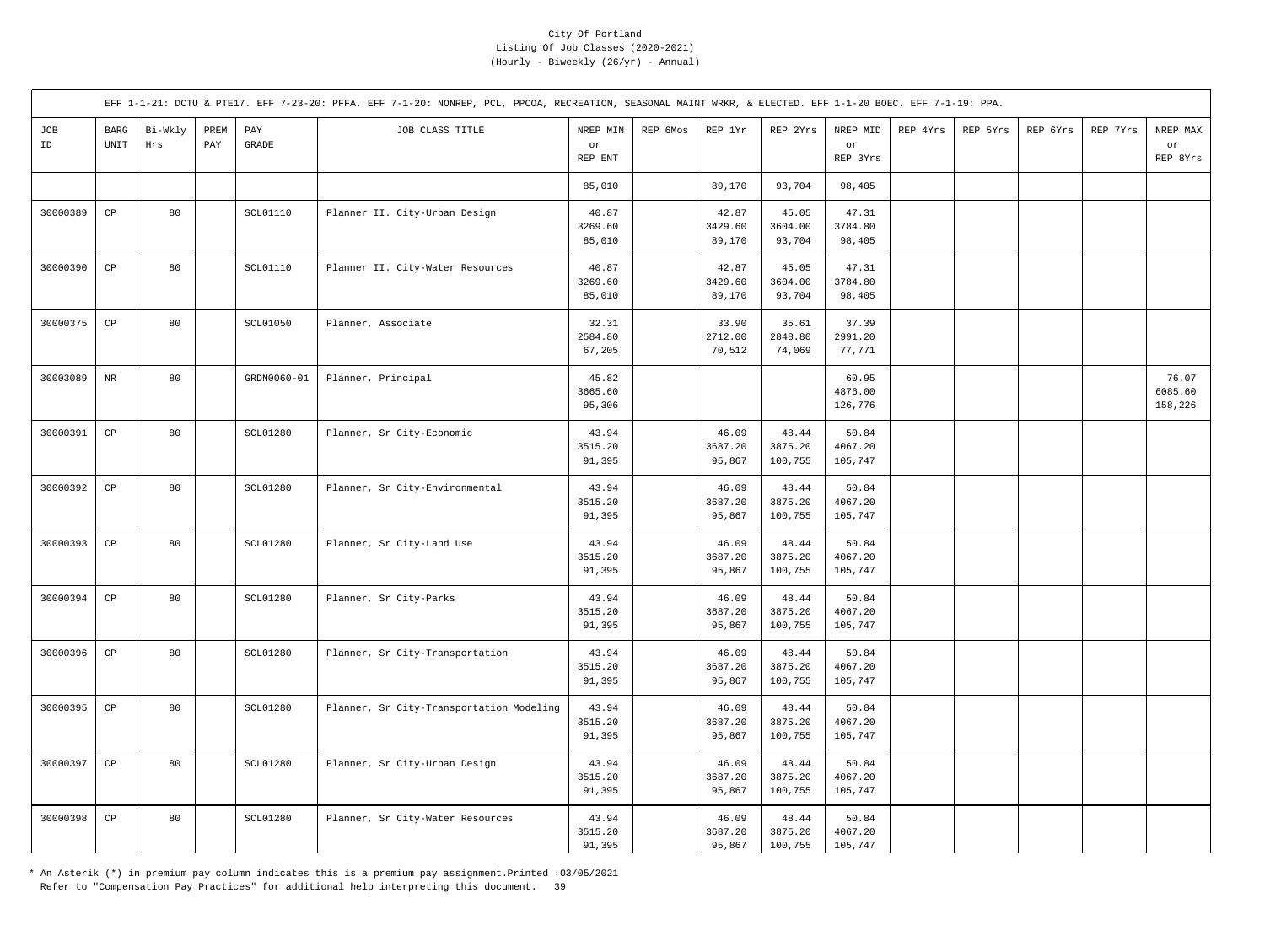|           |                                             |                |             |                       | EFF 1-1-21: DCTU & PTE17. EFF 7-23-20: PFFA. EFF 7-1-20: NONREP, PCL, PPCOA, RECREATION, SEASONAL MAINT WRKR, & ELECTED. EFF 1-1-20 BOEC. EFF 7-1-19: PPA. |                            |                            |                             |                             |                             |                             |                            |          |          |                             |
|-----------|---------------------------------------------|----------------|-------------|-----------------------|------------------------------------------------------------------------------------------------------------------------------------------------------------|----------------------------|----------------------------|-----------------------------|-----------------------------|-----------------------------|-----------------------------|----------------------------|----------|----------|-----------------------------|
| JOB<br>ID | <b>BARG</b><br>$\ensuremath{\mathsf{UNIT}}$ | Bi-Wkly<br>Hrs | PREM<br>PAY | PAY<br>$\mbox{GRADE}$ | JOB CLASS TITLE                                                                                                                                            | NREP MIN<br>or<br>REP ENT  | REP 6Mos                   | REP 1Yr                     | REP 2Yrs                    | NREP MID<br>or<br>REP 3Yrs  | REP 4Yrs                    | REP 5Yrs                   | REP 6Yrs | REP 7Yrs | NREP MAX<br>or<br>REP 8Yrs  |
| 30003090  | $_{\rm NR}$                                 | 80             |             | GRDN0059-01           | Planner, Supervising                                                                                                                                       | 40.06<br>3204.80<br>83,325 |                            |                             |                             | 55.08<br>4406.40<br>114,566 |                             |                            |          |          | 70.10<br>5608.00<br>145,808 |
| 30000374  | $_{\rm CP}$                                 | 80             |             | SCL01010              | Planning Assistant                                                                                                                                         | 19.02<br>1521.60<br>39,562 |                            | 19.97<br>1597.60<br>41,538  | 20.96<br>1676.80<br>43,597  | 22.02<br>1761.60<br>45,802  | 23.11<br>1848.80<br>48,069  | 24.27<br>1941.60<br>50,482 |          |          |                             |
| 30000231  | $\mathop{\rm DT}\nolimits$                  | 80             |             | SCL02685              | Plans Examiner, Commercial                                                                                                                                 | 39.32<br>3145.60<br>81,786 | 41.27<br>3301.60<br>85,842 | 43.33<br>3466.40<br>90,126  | 45.52<br>3641.60<br>94,682  | 46.89<br>3751.20<br>97,531  | 48.30<br>3864.00<br>100,464 |                            |          |          |                             |
| 30000230  | DT                                          | 80             |             | <b>SCL02555</b>       | Plans Examiner, Residential                                                                                                                                | 33.96<br>2716.80<br>70,637 | 35.65<br>2852.00<br>74,152 | 37.45<br>2996.00<br>77,896  | 38.56<br>3084.80<br>80,205  | 39.71<br>3176.80<br>82,597  |                             |                            |          |          |                             |
| 30000232  | $_{\rm DT}$                                 | 80             |             | <b>SCL02710</b>       | Plans Examiner, Sr                                                                                                                                         | 44.85<br>3588.00<br>93,288 |                            | 47.15<br>3772.00<br>98,072  | 49.46<br>3956.80<br>102,877 | 50.96<br>4076.80<br>105,997 | 52.48<br>4198.40<br>109,158 |                            |          |          |                             |
| 30001159  | $_{\rm DT}$                                 | 80             |             | SCL02553              | Plumber                                                                                                                                                    | 35.88<br>2870.40<br>74,630 | 39.02<br>3121.60<br>81,162 | 40.17<br>3213.60<br>83,554  |                             |                             |                             |                            |          |          |                             |
| 30000164  | $\mathop{\rm DT}\nolimits$                  | 80             |             | SCL02652              | Plumbing Inspector                                                                                                                                         | 39.46<br>3156.80<br>82,077 | 41.44<br>3315.20<br>86,195 | 43.43<br>3474.40<br>90,334  | 45.64<br>3651.20<br>94,931  |                             |                             |                            |          |          |                             |
| 30000165  | $\mathop{\rm DT}\nolimits$                  | 80             |             | <b>SCL02708</b>       | Plumbing Inspector, Sr                                                                                                                                     | 44.29<br>3543.20<br>92,123 | 46.52<br>3721.60<br>96,762 | 48.86<br>3908.80<br>101,629 | 51.26<br>4100.80<br>106,621 |                             |                             |                            |          |          |                             |
| 30000026  | $\mathop{\rm DT}\nolimits$                  | 80             | $\star$     | <b>SCL02260</b>       | Police Administrative Support Spec, Lead                                                                                                                   | 24.62<br>1969.60<br>51,210 | 26.76<br>2140.80<br>55,661 | 28.27<br>2261.60<br>58,802  | 29.72<br>2377.60<br>61,818  | 31.68<br>2534.40<br>65,894  | 32.63<br>2610.40<br>67,870  |                            |          |          |                             |
| 30000025  | $\mathop{\rm DT}\nolimits$                  | 80             |             | <b>SCL02258</b>       | Police Administrative Support Spec, Sr                                                                                                                     | 26.33<br>2106.40<br>54,766 | 27.79<br>2223.20<br>57,803 | 29.23<br>2338.40<br>60,798  | 31.17<br>2493.60<br>64,834  | 32.09<br>2567.20<br>66,747  | 33.57<br>2685.60<br>69,826  |                            |          |          |                             |
| 30000023  | $\mathop{\rm DT}\nolimits$                  | 80             |             | <b>SCL02010</b>       | Police Administrative Support Spec, Trnee                                                                                                                  | 17.63<br>1410.40<br>36,670 | 18.46<br>1476.80<br>38,397 |                             |                             |                             |                             |                            |          |          |                             |
| 30000024  | DT                                          | 80             |             | <b>SCL02091</b>       | Police Administrative Support Specialist                                                                                                                   | 21.67<br>1733.60<br>45,074 | 22.73<br>1818.40<br>47,278 | 24.33<br>1946.40<br>50,606  | 26.40<br>2112.00<br>54,912  | 27.19<br>2175.20<br>56,555  | 29.40<br>2352.00<br>61,152  |                            |          |          |                             |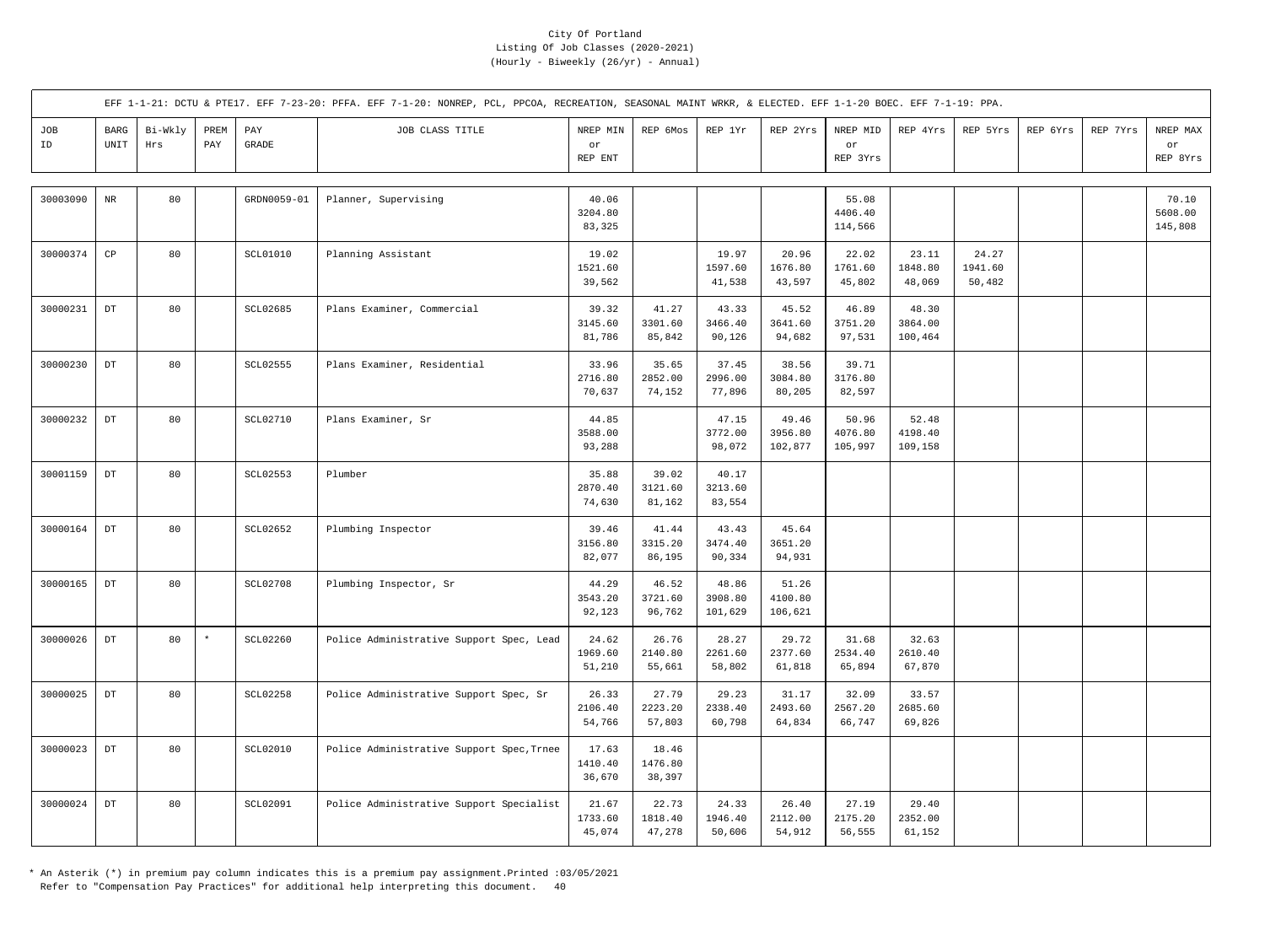|           |                                               |                |             |                                  | EFF 1-1-21: DCTU & PTE17. EFF 7-23-20: PFFA. EFF 7-1-20: NONREP, PCL, PPCOA, RECREATION, SEASONAL MAINT WRKR, & ELECTED. EFF 1-1-20 BOEC. EFF 7-1-19: PPA. |                             |                            |                            |                            |                             |                             |                             |                             |                             |                              |
|-----------|-----------------------------------------------|----------------|-------------|----------------------------------|------------------------------------------------------------------------------------------------------------------------------------------------------------|-----------------------------|----------------------------|----------------------------|----------------------------|-----------------------------|-----------------------------|-----------------------------|-----------------------------|-----------------------------|------------------------------|
| JOB<br>ID | $_{\rm BARG}$<br>$\ensuremath{\mathsf{UNIT}}$ | Bi-Wkly<br>Hrs | PREM<br>PAY | $\mathop{\mathrm{PAY}}$<br>GRADE | JOB CLASS TITLE                                                                                                                                            | NREP MIN<br>or<br>REP ENT   | REP 6Mos                   | REP 1Yr                    | REP 2Yrs                   | NREP MID<br>or<br>REP 3Yrs  | REP 4Yrs                    | REP 5Yrs                    | REP 6Yrs                    | REP 7Yrs                    | NREP MAX<br>or<br>REP 8Yrs   |
| 30003091  | $\rm{NR}$                                     | 80             |             | GRDN0061-01                      | Police Captain                                                                                                                                             | 46.38<br>3710.40<br>96,470  |                            |                            |                            | 63.78<br>5102.40<br>132,662 |                             |                             |                             |                             | 81.17<br>6493.60<br>168,834  |
| 30003092  | $\rm{NR}$                                     | 80             |             | GRDN0064-01                      | Police Chief                                                                                                                                               | 73.45<br>5876.00<br>152,776 |                            |                            |                            | 95.48<br>7638.40<br>198,598 |                             |                             |                             |                             | 117.50<br>9400.00<br>244,400 |
| 30003093  | $_{\rm NR}$                                   | 80             |             | GRDN0062-01                      | Police Chief, Assistant                                                                                                                                    | 55.79<br>4463.20<br>116,043 |                            |                            |                            | 75.31<br>6024.80<br>156,645 |                             |                             |                             |                             | 94.83<br>7586.40<br>197,246  |
| 30003094  | $\rm{NR}$                                     | 80             |             | GRDN0062-01                      | Police Commander                                                                                                                                           | 55.79<br>4463.20<br>116,043 |                            |                            |                            | 75.31<br>6024.80<br>156,645 |                             |                             |                             |                             | 94.83<br>7586.40<br>197,246  |
| 30000307  | ${\tt PP}$                                    | 80             |             | SCL06020                         | Police Criminalist                                                                                                                                         | 43.94<br>3515.20<br>91,395  |                            | 45.24<br>3619.20<br>94,099 | 46.58<br>3726.40<br>96,886 | 48.03<br>3842.40<br>99,902  | 49.65<br>3972.00<br>103,272 | 51.15<br>4092.00<br>106,392 | 52.69<br>4215.20<br>109,595 | 54.27<br>4341.60<br>112,882 |                              |
| 30000022  | $_{\rm DT}$                                   | 80             |             | SCL02045                         | Police Desk Clerk                                                                                                                                          | 19.31<br>1544.80<br>40,165  | 20.38<br>1630.40<br>42,390 | 21.85<br>1748.00<br>45,448 | 23.37<br>1869.60<br>48,610 | 24.08<br>1926.40<br>50,086  | 26.33<br>2106.40<br>54,766  |                             |                             |                             |                              |
| 30000302  | ${\tt PP}$                                    | 80             |             | SCL06020                         | Police Detective                                                                                                                                           | 43.94<br>3515.20<br>91,395  |                            | 45.24<br>3619.20<br>94,099 | 46.58<br>3726.40<br>96,886 | 48.03<br>3842.40<br>99,902  | 49.65<br>3972.00<br>103,272 | 51.15<br>4092.00<br>106,392 | 52.69<br>4215.20<br>109,595 | 54.27<br>4341.60<br>112,882 |                              |
| 30000304  | $_{\rm DT}$                                   | 80             |             | SCL02595                         | Police Identification Technician                                                                                                                           | 31.85<br>2548.00<br>66,248  | 34.59<br>2767.20<br>71,947 | 36.85<br>2948.00<br>76,648 | 38.68<br>3094.40<br>80,454 | 40.67<br>3253.60<br>84,594  |                             |                             |                             |                             |                              |
| 30000305  | $_{\rm DT}$                                   | 80             | $\star$     | SCL02660                         | Police Identification Technician, Lead                                                                                                                     | 34.63<br>2770.40<br>72,030  | 37.60<br>3008.00<br>78,208 | 40.07<br>3205.60<br>83,346 | 42.04<br>3363.20<br>87,443 | 44.23<br>3538.40<br>91,998  |                             |                             |                             |                             |                              |
| 30000303  | $_{\rm DT}$                                   | 80             |             | SCL02410                         | Police Identification Technician, Trnee                                                                                                                    | 23.26<br>1860.80<br>48,381  | 34.59<br>2767.20<br>71,947 |                            |                            |                             |                             |                             |                             |                             |                              |
| 30000097  | $_{\rm DT}$                                   | 80             |             | <b>SCL02210</b>                  | Police Impound Technician                                                                                                                                  | 25.06<br>2004.80<br>52,125  | 28.51<br>2280.80<br>59,301 | 30.68<br>2454.40<br>63,814 |                            |                             |                             |                             |                             |                             |                              |
| 30003095  | $\rm{NR}$                                     | 80             |             | GRDN0057-01                      | Police Internal Affairs Investigator                                                                                                                       | 31.64<br>2531.20<br>65,811  |                            |                            |                            | 42.14<br>3371.20<br>87,651  |                             |                             |                             |                             | 52.64<br>4211.20<br>109,491  |
| 30000310  | $_{\rm DT}$                                   | 80             |             | <b>SCL02715</b>                  | Police Investigative Accountant                                                                                                                            | 46.11                       | 50.09                      | 52.08                      | 53.64                      |                             |                             |                             |                             |                             |                              |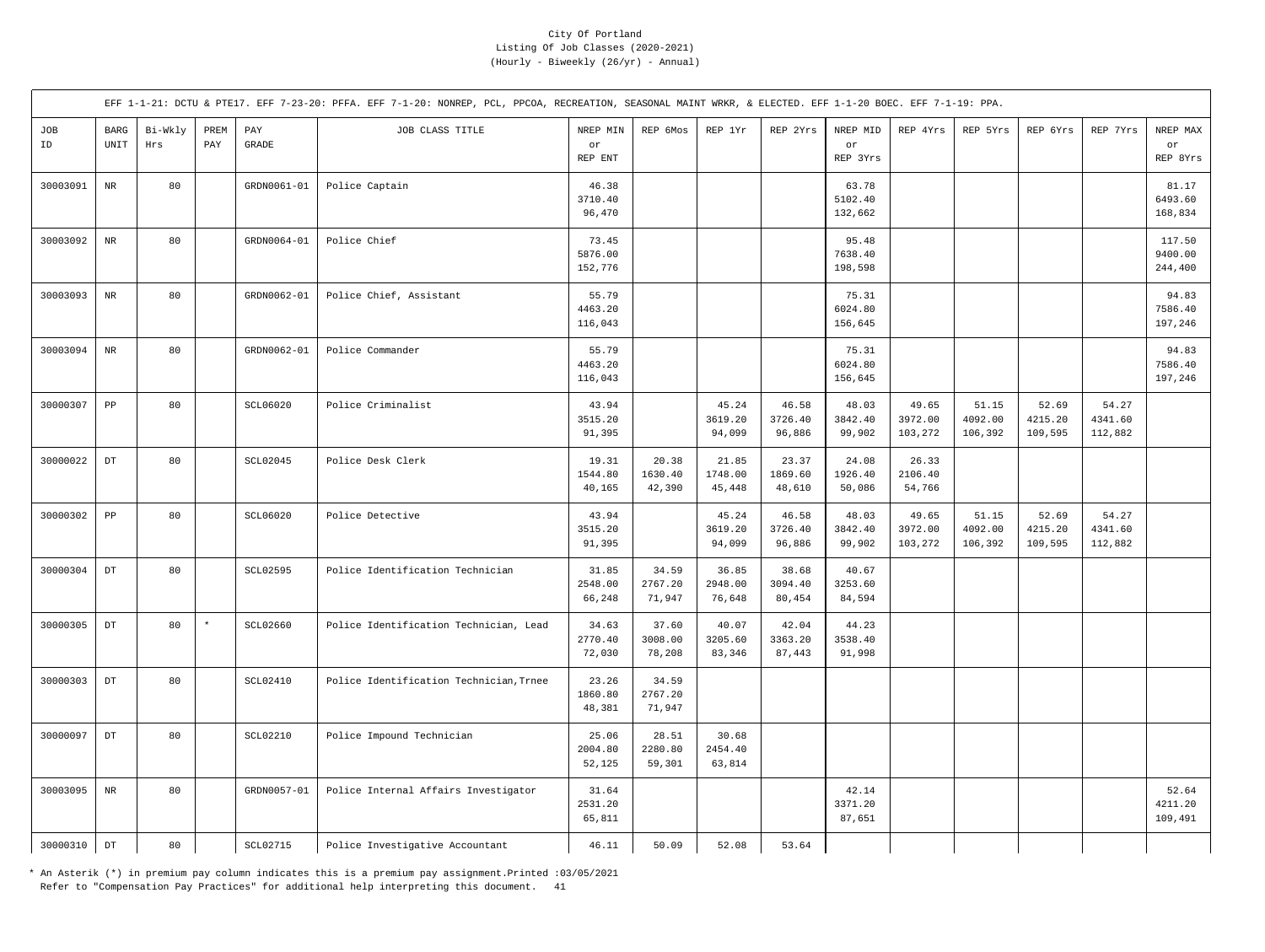|           |                                             |                |             |                       | EFF 1-1-21: DCTU & PTE17. EFF 7-23-20: PFFA. EFF 7-1-20: NONREP, PCL, PPCOA, RECREATION, SEASONAL MAINT WRKR, & ELECTED. EFF 1-1-20 BOEC. EFF 7-1-19: PPA. |                                  |                            |                             |                             |                            |                             |                             |                             |                             |                            |
|-----------|---------------------------------------------|----------------|-------------|-----------------------|------------------------------------------------------------------------------------------------------------------------------------------------------------|----------------------------------|----------------------------|-----------------------------|-----------------------------|----------------------------|-----------------------------|-----------------------------|-----------------------------|-----------------------------|----------------------------|
| JOB<br>ID | <b>BARG</b><br>$\ensuremath{\mathsf{UNIT}}$ | Bi-Wkly<br>Hrs | PREM<br>PAY | PAY<br>$\mbox{GRADE}$ | JOB CLASS TITLE                                                                                                                                            | NREP MIN<br>$\circ r$<br>REP ENT | REP 6Mos                   | REP 1Yr                     | REP 2Yrs                    | NREP MID<br>or<br>REP 3Yrs | REP 4Yrs                    | REP 5Yrs                    | REP 6Yrs                    | REP 7Yrs                    | NREP MAX<br>or<br>REP 8Yrs |
|           |                                             |                |             |                       |                                                                                                                                                            | 3688.80<br>95,909                | 4007.20<br>104,187         | 4166.40<br>108,326          | 4291.20<br>111,571          |                            |                             |                             |                             |                             |                            |
| 30000299  | $_{\rm PC}$                                 | 80             |             | <b>SCL05010</b>       | Police Lieutenant                                                                                                                                          | 64.94<br>5195.20<br>135,075      |                            | 67.54<br>5403.20<br>140,483 | 70.24<br>5619.20<br>146,099 |                            |                             |                             |                             |                             |                            |
| 30000297  | ${\tt PP}$                                  | 80             |             | SCL06010              | Police Officer                                                                                                                                             | 32.18<br>2574.40<br>66,934       |                            | 34.15<br>2732.00<br>71,032  | 36.19<br>2895.20<br>75,275  | 38.44<br>3075.20<br>79,955 | 40.61<br>3248.80<br>84,469  | 43.17<br>3453.60<br>89,794  | 44.48<br>3558.40<br>92,518  | 45.81<br>3664.80<br>95,285  | 47.18<br>3774.40<br>98,134 |
| 30000306  | $\mathop{\rm DT}\nolimits$                  | 80             |             | <b>SCL02655</b>       | Police Photographic Reproduction Spec                                                                                                                      | 36.89<br>2951.20<br>76,731       | 40.07<br>3205.60<br>83,346 | 42.04<br>3363.20<br>87,443  | 44.23<br>3538.40<br>91,998  |                            |                             |                             |                             |                             |                            |
| 30000020  | $_{\rm DT}$                                 | 80             |             | SCL02091              | Police Records Specialist                                                                                                                                  | 21.67<br>1733.60<br>45,074       | 22.73<br>1818.40<br>47,278 | 24.33<br>1946.40<br>50,606  | 26.40<br>2112.00<br>54,912  | 27.19<br>2175.20<br>56,555 | 29.40<br>2352.00<br>61,152  |                             |                             |                             |                            |
| 30000019  | DT                                          | 80             |             | <b>SCL02010</b>       | Police Records Specialist, Trainee                                                                                                                         | 17.63<br>1410.40<br>36,670       | 18.46<br>1476.80<br>38,397 |                             |                             |                            |                             |                             |                             |                             |                            |
| 30000021  | $_{\rm DT}$                                 | 80             |             | <b>SCL02258</b>       | Police Records Training Coordinator                                                                                                                        | 26.33<br>2106.40<br>54,766       | 27.79<br>2223.20<br>57,803 | 29.23<br>2338.40<br>60,798  | 31.17<br>2493.60<br>64,834  | 32.09<br>2567.20<br>66,747 | 33.57<br>2685.60<br>69,826  |                             |                             |                             |                            |
| 30000298  | ${\tt PP}$                                  | 80             |             | SCL06020              | Police Sergeant                                                                                                                                            | 43.94<br>3515.20<br>91,395       |                            | 45.24<br>3619.20<br>94,099  | 46.58<br>3726.40<br>96,886  | 48.03<br>3842.40<br>99,902 | 49.65<br>3972.00<br>103,272 | 51.15<br>4092.00<br>106,392 | 52.69<br>4215.20<br>109,595 | 54.27<br>4341.60<br>112,882 |                            |
| 30001036  | $\rm{NR}$                                   | 80             |             | SCLN9013              | Police Training Instructor                                                                                                                                 | 36.08<br>2886.40<br>75,046       |                            |                             |                             |                            |                             |                             |                             |                             |                            |
| 30000044  | $_{\rm DT}$                                 | 80             | $^\star$    | <b>SCL02485</b>       | Printing & Distrib Custmr Svc Rep, Lead                                                                                                                    | 28.87<br>2309.60<br>60,050       | 31.42<br>2513.60<br>65,354 | 33.01<br>2640.80<br>68,661  | 34.57<br>2765.60<br>71,906  | 36.17<br>2893.60<br>75,234 |                             |                             |                             |                             |                            |
| 30000043  | $_{\rm DT}$                                 | 80             |             | <b>SCL02245</b>       | Printing & Distrib Customer Svc Rep                                                                                                                        | 25.13<br>2010.40<br>52,270       | 27.34<br>2187.20<br>56,867 | 29.15<br>2332.00<br>60,632  | 30.06<br>2404.80<br>62,525  | 31.42<br>2513.60<br>65,354 |                             |                             |                             |                             |                            |
| 30000040  | $\mathop{\rm DT}\nolimits$                  | 80             |             | <b>SCL02015</b>       | Printing & Distrib Technician, Asst                                                                                                                        | 17.44<br>1395.20<br>36,275       | 17.73<br>1418.40<br>36,878 | 18.05<br>1444.00<br>37,544  |                             |                            |                             |                             |                             |                             |                            |
| 30000059  | $_{\rm DT}$                                 | 80             |             | <b>SCL02450</b>       | Procurement Specialist                                                                                                                                     | 29.88<br>2390.40                 | 32.50<br>2600.00           | 33.83<br>2706.40            | 35.27<br>2821.60            | 36.52<br>2921.60           | 37.62<br>3009.60            |                             |                             |                             |                            |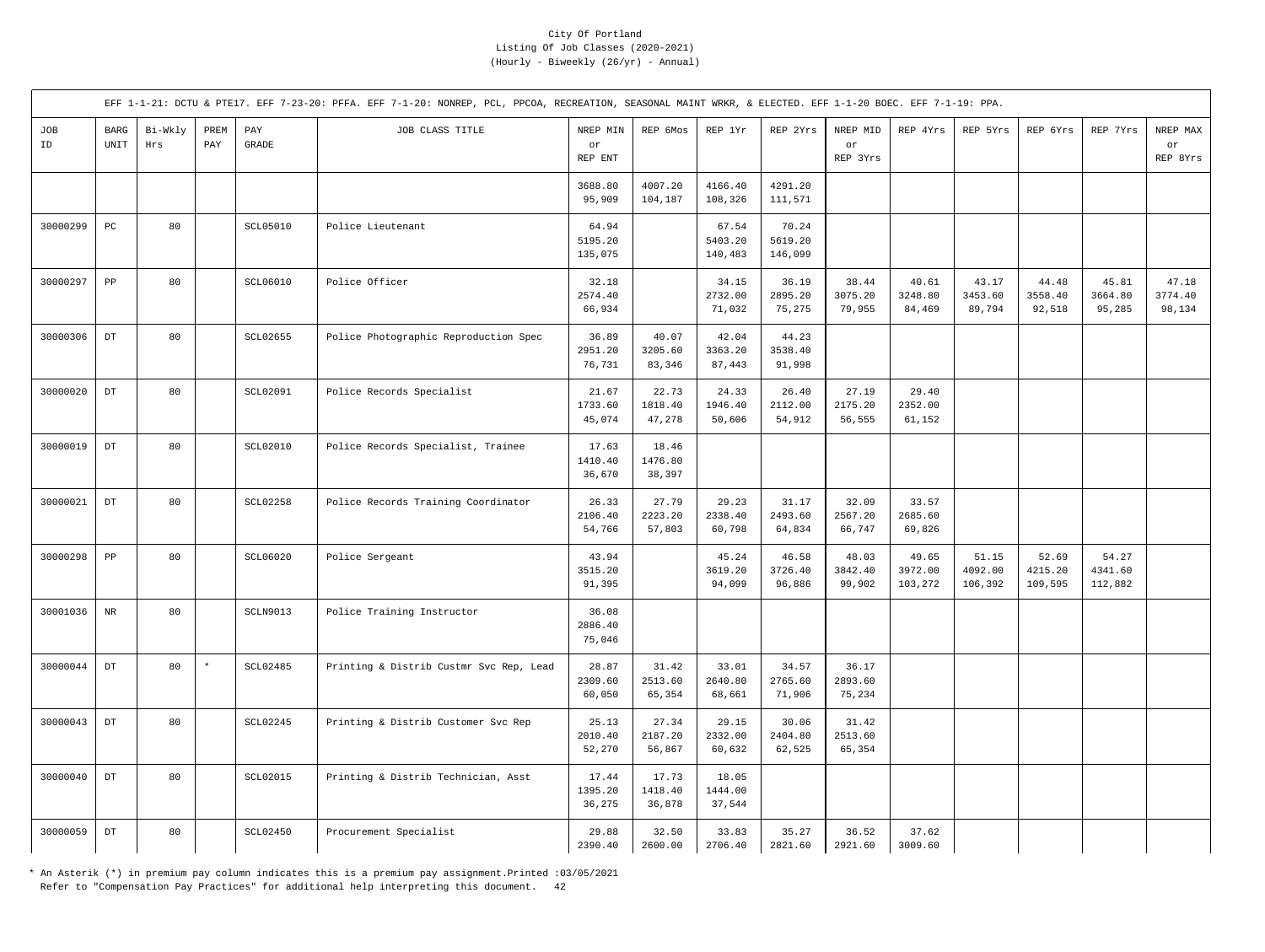|           |                                             |                |             |                       | EFF 1-1-21: DCTU & PTE17. EFF 7-23-20: PFFA. EFF 7-1-20: NONREP, PCL, PPCOA, RECREATION, SEASONAL MAINT WRKR, & ELECTED. EFF 1-1-20 BOEC. EFF 7-1-19: PPA. |                             |                            |                             |                            |                             |                            |          |          |          |                             |
|-----------|---------------------------------------------|----------------|-------------|-----------------------|------------------------------------------------------------------------------------------------------------------------------------------------------------|-----------------------------|----------------------------|-----------------------------|----------------------------|-----------------------------|----------------------------|----------|----------|----------|-----------------------------|
| JOB<br>ID | <b>BARG</b><br>$\ensuremath{\mathsf{UNIT}}$ | Bi-Wkly<br>Hrs | PREM<br>PAY | PAY<br>$\mbox{GRADE}$ | JOB CLASS TITLE                                                                                                                                            | NREP MIN<br>or<br>REP ENT   | REP 6Mos                   | REP 1Yr                     | REP 2Yrs                   | NREP MID<br>or<br>REP 3Yrs  | REP 4Yrs                   | REP 5Yrs | REP 6Yrs | REP 7Yrs | NREP MAX<br>or<br>REP 8Yrs  |
|           |                                             |                |             |                       |                                                                                                                                                            | 62,150                      | 67,600                     | 70,366                      | 73,362                     | 75,962                      | 78,250                     |          |          |          |                             |
| 30000058  | $\mathop{\rm DT}\nolimits$                  | 80             |             | SCL02150              | Procurement Specialist, Assistant                                                                                                                          | 27.08<br>2166.40<br>56,326  | 28.20<br>2256.00<br>58,656 | 29.39<br>2351.20<br>61,131  | 30.43<br>2434.40<br>63,294 | 31.35<br>2508.00<br>65,208  |                            |          |          |          |                             |
| 30000060  | $_{\rm DT}$                                 | 80             |             | SCL02640              | Procurement Specialist, Sr                                                                                                                                 | 35.18<br>2814.40<br>73,174  | 38.28<br>3062.40<br>79,622 | 40.31<br>3224.80<br>83,845  | 43.08<br>3446.40<br>89,606 | 44.63<br>3570.40<br>92,830  | 45.67<br>3653.60<br>94,994 |          |          |          |                             |
| 30000463  | $\rm{NR}$                                   | 80             |             | GRD00050-01           | Program Specialist                                                                                                                                         | 31.95<br>2556.00<br>66,456  |                            |                             |                            | 37.27<br>2981.60<br>77,522  |                            |          |          |          | 42.58<br>3406.40<br>88,566  |
| 30000818  | $_{\rm FR}$                                 | 80             |             | <b>SCL04050</b>       | Public Education Officer, Assistant                                                                                                                        | 51.65<br>4132.13<br>107,435 |                            | 58.33<br>4666.32<br>121,324 |                            |                             |                            |          |          |          |                             |
| 30003096  | $\rm NR$                                    | 80             |             | GRDN0059-01           | Public Information Manager                                                                                                                                 | 40.06<br>3204.80<br>83,325  |                            |                             |                            | 55.08<br>4406.40<br>114,566 |                            |          |          |          | 70.10<br>5608.00<br>145,808 |
| 30003097  | $_{\rm NR}$                                 | 80             |             | GRDN0057-01           | Public Information Officer                                                                                                                                 | 31.64<br>2531.20<br>65,811  |                            |                             |                            | 42.14<br>3371.20<br>87,651  |                            |          |          |          | 52.64<br>4211.20<br>109,491 |
| 30000296  | $_{\rm NS}$                                 | 80             |             | HGRS9570-01           | Public Safety Aide                                                                                                                                         | 14.56<br>1164.80<br>30,285  |                            |                             |                            |                             |                            |          |          |          | 26.52<br>2121.60<br>55,162  |
| 30002611  | ${\tt pp}$                                  | 80             |             | SCL06030              | Public Safety Support Specialist                                                                                                                           | 24.88<br>1990.40<br>51,750  |                            | 25.88<br>2070.40<br>53,830  | 26.92<br>2153.60<br>55,994 | 28.00<br>2240.00<br>58,240  | 29.12<br>2329.60<br>60,570 |          |          |          |                             |
| 30000093  | $\mathtt{CL}$                               | 80             | $\star$     | SCL03576              | Public Works Crew Leader                                                                                                                                   | 29.50<br>2360.00<br>61,360  | 32.03<br>2562.40<br>66,622 |                             |                            |                             |                            |          |          |          |                             |
| 30000228  | $\mathop{\rm DT}\nolimits$                  | 80             |             | <b>SCL02590</b>       | Public Works Inspector                                                                                                                                     | 34.73<br>2778.40<br>72,238  | 37.78<br>3022.40<br>78,582 | 38.66<br>3092.80<br>80,413  | 39.69<br>3175.20<br>82,555 |                             |                            |          |          |          |                             |
| 30000229  | $_{\rm DT}$                                 | 80             |             | SCL02665              | Public Works Inspector, Sr                                                                                                                                 | 37.66<br>3012.80<br>78,333  | 40.92<br>3273.60<br>85,114 | 44.38<br>3550.40<br>92,310  |                            |                             |                            |          |          |          |                             |
| 30000227  | $\mathop{\rm DT}\nolimits$                  | 80             |             | SCL02030              | Public Works Inspector, Trainee                                                                                                                            | 18.05<br>1444.00<br>37,544  | 19.59<br>1567.20<br>40,747 | 20.59<br>1647.20<br>42,827  | 21.59<br>1727.20<br>44,907 |                             |                            |          |          |          |                             |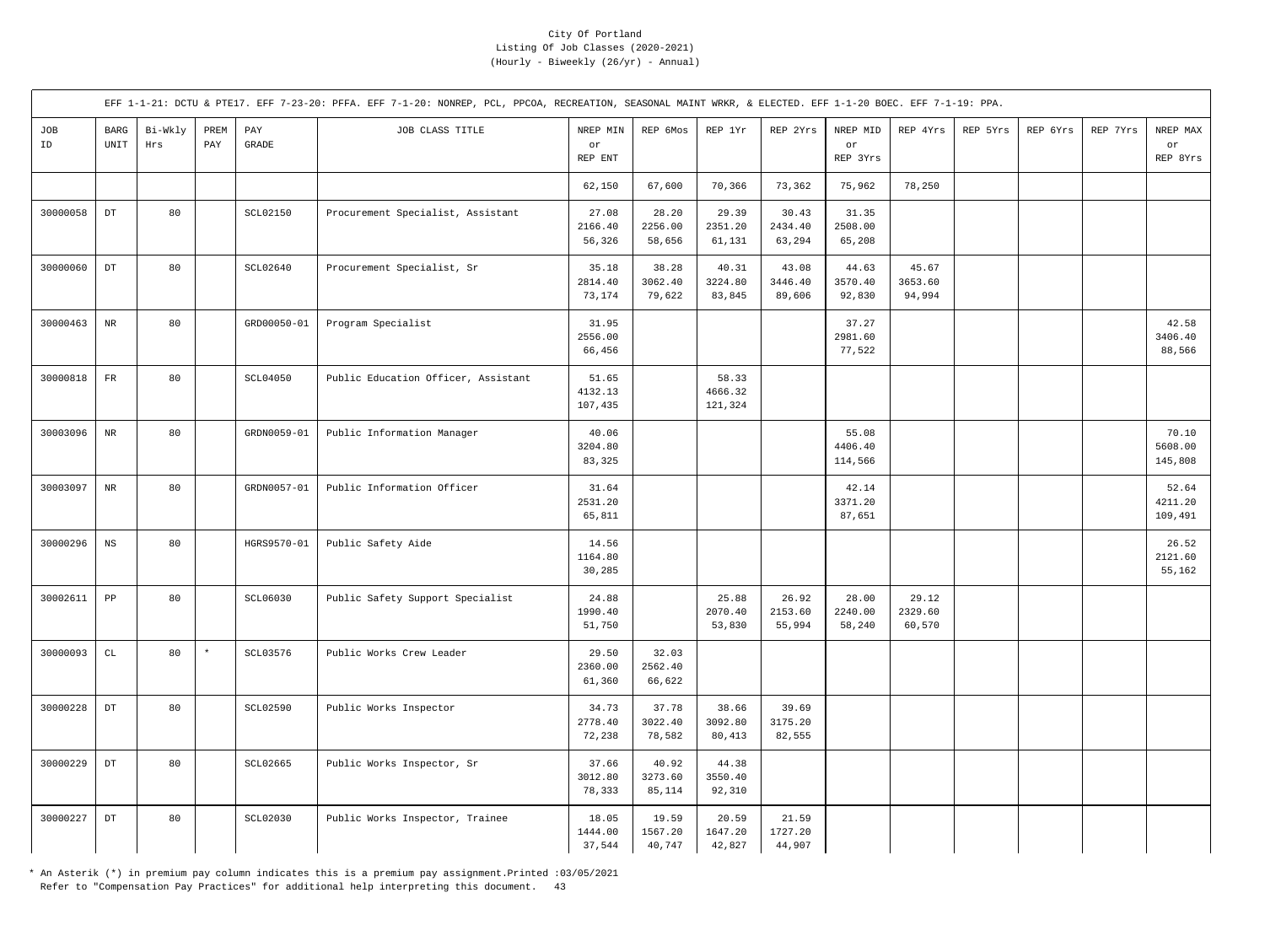|           |                        |                |             |              | EFF 1-1-21: DCTU & PTE17. EFF 7-23-20: PFFA. EFF 7-1-20: NONREP, PCL, PPCOA, RECREATION, SEASONAL MAINT WRKR, & ELECTED. EFF 1-1-20 BOEC. EFF 7-1-19: PPA. |                            |                            |                            |                            |                            |                            |          |          |          |                            |
|-----------|------------------------|----------------|-------------|--------------|------------------------------------------------------------------------------------------------------------------------------------------------------------|----------------------------|----------------------------|----------------------------|----------------------------|----------------------------|----------------------------|----------|----------|----------|----------------------------|
| JOB<br>ID | BARG<br>UNIT           | Bi-Wkly<br>Hrs | PREM<br>PAY | PAY<br>GRADE | JOB CLASS TITLE                                                                                                                                            | NREP MIN<br>or<br>REP ENT  | REP 6Mos                   | REP 1Yr                    | REP 2Yrs                   | NREP MID<br>or<br>REP 3Yrs | REP 4Yrs                   | REP 5Yrs | REP 6Yrs | REP 7Yrs | NREP MAX<br>or<br>REP 8Yrs |
| 30000828  | $_{\rm DT}$            | 80             |             | SCL02255     | Records Specialist                                                                                                                                         | 24.62<br>1969.60<br>51,210 | 26.76<br>2140.80<br>55,661 | 28.27<br>2261.60<br>58,802 | 29.72<br>2377.60<br>61,818 | 31.68<br>2534.40<br>65,894 | 32.63<br>2610.40<br>67,870 |          |          |          |                            |
| 30002561  | RC                     | 80             |             | SCL07042     | Recr Asc - Lifeguard/Cashier                                                                                                                               | 15.00<br>1200.00<br>31,200 |                            | 15.25<br>1220.00<br>31,720 | 15.50<br>1240.00<br>32,240 | 16.00<br>1280.00<br>33,280 | 16.50<br>1320.00<br>34,320 |          |          |          |                            |
| 30000295  | $_{\rm NS}$            | 80             |             | HGRS9580-01  | Recreation Assistant                                                                                                                                       | 13.25<br>1060.00<br>27,560 |                            |                            |                            |                            |                            |          |          |          | 26.93<br>2154.40<br>56,014 |
| 30002562  | $_{\rm RC}$            | 80             |             | SCL07046     | Recreation Associate - Counselor I                                                                                                                         | 15.00<br>1200.00<br>31,200 |                            | 15.25<br>1220.00<br>31,720 | 15.50<br>1240.00<br>32,240 | 15.75<br>1260.00<br>32,760 | 16.25<br>1300.00<br>33,800 |          |          |          |                            |
| 30002560  | RC                     | 80             |             | SCL07046     | Recreation Associate-Attendant I                                                                                                                           | 15.00<br>1200.00<br>31,200 |                            | 15.25<br>1220.00<br>31,720 | 15.50<br>1240.00<br>32,240 | 15.75<br>1260.00<br>32,760 | 16.25<br>1300.00<br>33,800 |          |          |          |                            |
| 30003426  | RC                     | 80             |             | SCL07048     | Recreation Associate-Attendant II                                                                                                                          | 16.75<br>1340.00<br>34,840 |                            | 17.00<br>1360.00<br>35,360 | 17.25<br>1380.00<br>35,880 | 17.50<br>1400.00<br>36,400 | 18.00<br>1440.00<br>37,440 |          |          |          |                            |
| 30003427  | $\mathbb{R}\mathbb{C}$ | 80             |             | SCL07050     | Recreation Associate-Counselor II                                                                                                                          | 16.25<br>1300.00<br>33,800 |                            | 16.50<br>1320.00<br>34,320 | 16.75<br>1340.00<br>34,840 | 17.00<br>1360.00<br>35,360 | 17.50<br>1400.00<br>36,400 |          |          |          |                            |
| 30003428  | $_{\rm RC}$            | 80             |             | SCL07052     | Recreation Associate-Counselor III                                                                                                                         | 20.25<br>1620.00<br>42,120 |                            | 20.75<br>1660.00<br>43,160 | 21.50<br>1720.00<br>44,720 | 22.25<br>1780.00<br>46,280 | 23.00<br>1840.00<br>47,840 |          |          |          |                            |
| 30002559  | RC                     | 80             |             | SCL07040     | Recreation Associate-Customer Service                                                                                                                      | 16.50<br>1320.00<br>34,320 |                            | 17.00<br>1360.00<br>35,360 | 17.75<br>1420.00<br>36,920 | 18.50<br>1480.00<br>38,480 | 19.25<br>1540.00<br>40,040 |          |          |          |                            |
| 30003425  | $\mathbb{R}\mathbb{C}$ | 80             |             | SCL07044     | Recreation Associate-Swim Instructor                                                                                                                       | 15.50<br>1240.00<br>32,240 |                            | 15.75<br>1260.00<br>32,760 | 16.00<br>1280.00<br>33,280 | 16.50<br>1320.00<br>34,320 | 17.00<br>1360.00<br>35,360 |          |          |          |                            |
| 30000273  | $_{\rm RC}$            | 80             |             | SCL07020     | Recreation Coord I-Adaptive & Inclusive                                                                                                                    | 25.12<br>2009.60<br>52,250 | 27.43<br>2194.40<br>57,054 | 29.17<br>2333.60<br>60,674 | 30.00<br>2400.00<br>62,400 | 30.80<br>2464.00<br>64,064 |                            |          |          |          |                            |
| 30000268  | $_{\rm RC}$            | 80             |             | SCL07020     | Recreation Coord I-Aquatics                                                                                                                                | 25.12<br>2009.60<br>52,250 | 27.43<br>2194.40<br>57,054 | 29.17<br>2333.60<br>60,674 | 30.00<br>2400.00<br>62,400 | 30.80<br>2464.00<br>64,064 |                            |          |          |          |                            |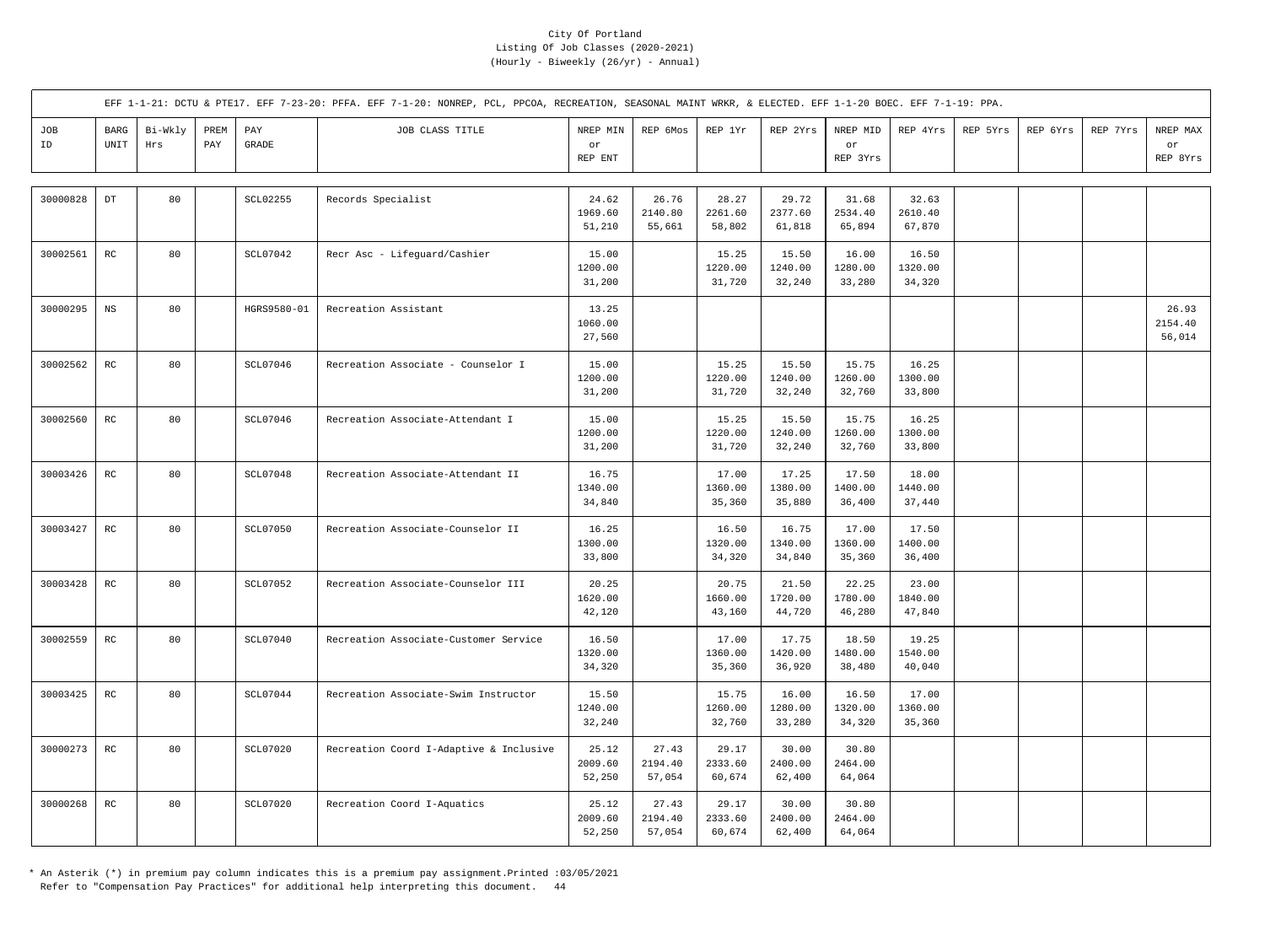|           |                     |                |             |              | EFF 1-1-21: DCTU & PTE17. EFF 7-23-20: PFFA. EFF 7-1-20: NONREP, PCL, PPCOA, RECREATION, SEASONAL MAINT WRKR, & ELECTED. EFF 1-1-20 BOEC. EFF 7-1-19: PPA. |                            |                            |                            |                            |                            |          |          |          |          |                            |
|-----------|---------------------|----------------|-------------|--------------|------------------------------------------------------------------------------------------------------------------------------------------------------------|----------------------------|----------------------------|----------------------------|----------------------------|----------------------------|----------|----------|----------|----------|----------------------------|
| JOB<br>ID | <b>BARG</b><br>UNIT | Bi-Wkly<br>Hrs | PREM<br>PAY | PAY<br>GRADE | JOB CLASS TITLE                                                                                                                                            | NREP MIN<br>or<br>REP ENT  | REP 6Mos                   | REP 1Yr                    | REP 2Yrs                   | NREP MID<br>or<br>REP 3Yrs | REP 4Yrs | REP 5Yrs | REP 6Yrs | REP 7Yrs | NREP MAX<br>or<br>REP 8Yrs |
| 30000278  | $_{\rm RC}$         | 80             |             | SCL07020     | Recreation Coord I-Arts                                                                                                                                    | 25.12<br>2009.60<br>52,250 | 27.43<br>2194.40<br>57,054 | 29.17<br>2333.60<br>60,674 | 30.00<br>2400.00<br>62,400 | 30.80<br>2464.00<br>64,064 |          |          |          |          |                            |
| 30000281  | $_{\rm RC}$         | 80             |             | SCL07020     | Recreation Coord I-Custmr Svc Supp/Trg                                                                                                                     | 25.12<br>2009.60<br>52,250 | 27.43<br>2194.40<br>57,054 | 29.17<br>2333.60<br>60,674 | 30.00<br>2400.00<br>62,400 | 30.80<br>2464.00<br>64,064 |          |          |          |          |                            |
| 30002410  | $_{\rm RC}$         | 80             |             | SCL07020     | Recreation Coord I-Fitness & Membership                                                                                                                    | 25.12<br>2009.60<br>52,250 | 27.43<br>2194.40<br>57,054 | 29.17<br>2333.60<br>60,674 | 30.00<br>2400.00<br>62,400 | 30.80<br>2464.00<br>64,064 |          |          |          |          |                            |
| 30000276  | RC                  | 80             |             | SCL07020     | Recreation Coord I-Generalist                                                                                                                              | 25.12<br>2009.60<br>52,250 | 27.43<br>2194.40<br>57,054 | 29.17<br>2333.60<br>60,674 | 30.00<br>2400.00<br>62,400 | 30.80<br>2464.00<br>64,064 |          |          |          |          |                            |
| 30002233  | $_{\rm RC}$         | 80             |             | SCL07020     | Recreation Coord I-Multicultural                                                                                                                           | 25.12<br>2009.60<br>52,250 | 27.43<br>2194.40<br>57,054 | 29.17<br>2333.60<br>60,674 | 30.00<br>2400.00<br>62,400 | 30.80<br>2464.00<br>64,064 |          |          |          |          |                            |
| 30000272  | $_{\rm RC}$         | 80             |             | SCL07020     | Recreation Coord I-Music                                                                                                                                   | 25.12<br>2009.60<br>52,250 | 27.43<br>2194.40<br>57,054 | 29.17<br>2333.60<br>60,674 | 30.00<br>2400.00<br>62,400 | 30.80<br>2464.00<br>64,064 |          |          |          |          |                            |
| 30000275  | RC                  | 80             |             | SCL07020     | Recreation Coord I-Public Events Permit                                                                                                                    | 25.12<br>2009.60<br>52,250 | 27.43<br>2194.40<br>57,054 | 29.17<br>2333.60<br>60,674 | 30.00<br>2400.00<br>62,400 | 30.80<br>2464.00<br>64,064 |          |          |          |          |                            |
| 30000280  | $_{\rm RC}$         | 80             |             | SCL07020     | Recreation Coord I-Senior Recreation                                                                                                                       | 25.12<br>2009.60<br>52,250 | 27.43<br>2194.40<br>57,054 | 29.17<br>2333.60<br>60,674 | 30.00<br>2400.00<br>62,400 | 30.80<br>2464.00<br>64,064 |          |          |          |          |                            |
| 30000269  | RC                  | 80             |             | SCL07020     | Recreation Coord I-Teen                                                                                                                                    | 25.12<br>2009.60<br>52,250 | 27.43<br>2194.40<br>57,054 | 29.17<br>2333.60<br>60,674 | 30.00<br>2400.00<br>62,400 | 30.80<br>2464.00<br>64,064 |          |          |          |          |                            |
| 30000282  | RC                  | 80             |             | SCL07020     | Recreation Coord I-Tennis                                                                                                                                  | 25.12<br>2009.60<br>52,250 | 27.43<br>2194.40<br>57,054 | 29.17<br>2333.60<br>60,674 | 30.00<br>2400.00<br>62,400 | 30.80<br>2464.00<br>64,064 |          |          |          |          |                            |
| 30001508  | $_{\rm RC}$         | 80             |             | SCL07020     | Recreation Coord I-Urban Parks                                                                                                                             | 25.12<br>2009.60<br>52,250 | 27.43<br>2194.40<br>57,054 | 29.17<br>2333.60<br>60,674 | 30.00<br>2400.00<br>62,400 | 30.80<br>2464.00<br>64,064 |          |          |          |          |                            |
| 30000286  | RC                  | 80             |             | SCL07030     | Recreation Coord II-Adaptive & Inclusive                                                                                                                   | 27.20<br>2176.00<br>56,576 | 29.76<br>2380.80<br>61,901 | 31.40<br>2512.00<br>65,312 | 32.53<br>2602.40<br>67,662 | 33.48<br>2678.40<br>69,638 |          |          |          |          |                            |
| 30000284  | RC                  | 80             |             | SCL07030     | Recreation Coord II-Aquatics                                                                                                                               | 27.20                      | 29.76                      | 31.40                      | 32.53                      | 33.48                      |          |          |          |          |                            |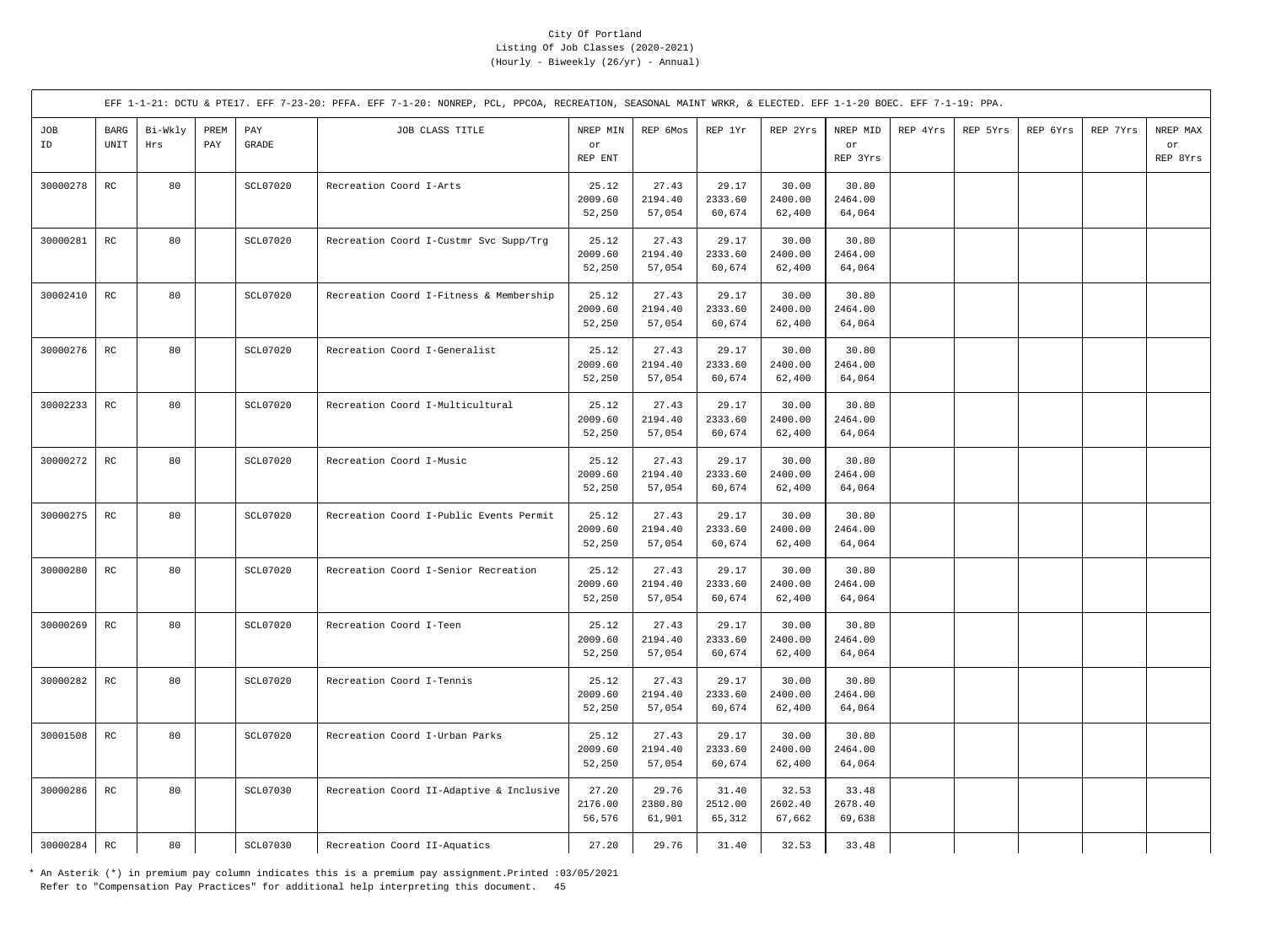|           |                       |                |             |                       | EFF 1-1-21: DCTU & PTE17. EFF 7-23-20: PFFA. EFF 7-1-20: NONREP, PCL, PPCOA, RECREATION, SEASONAL MAINT WRKR, & ELECTED. EFF 1-1-20 BOEC. EFF 7-1-19: PPA. |                            |                            |                            |                            |                            |          |          |          |          |                            |
|-----------|-----------------------|----------------|-------------|-----------------------|------------------------------------------------------------------------------------------------------------------------------------------------------------|----------------------------|----------------------------|----------------------------|----------------------------|----------------------------|----------|----------|----------|----------|----------------------------|
| JOB<br>ID | $_{\rm BARG}$<br>UNIT | Bi-Wkly<br>Hrs | PREM<br>PAY | PAY<br>$\mbox{GRADE}$ | JOB CLASS TITLE                                                                                                                                            | NREP MIN<br>or<br>REP ENT  | REP 6Mos                   | REP 1Yr                    | REP 2Yrs                   | NREP MID<br>or<br>REP 3Yrs | REP 4Yrs | REP 5Yrs | REP 6Yrs | REP 7Yrs | NREP MAX<br>or<br>REP 8Yrs |
|           |                       |                |             |                       |                                                                                                                                                            | 2176.00<br>56,576          | 2380.80<br>61,901          | 2512.00<br>65,312          | 2602.40<br>67,662          | 2678.40<br>69,638          |          |          |          |          |                            |
| 30000290  | $_{\rm RC}$           | 80             |             | SCL07030              | Recreation Coord II-Arts                                                                                                                                   | 27.20<br>2176.00<br>56,576 | 29.76<br>2380.80<br>61,901 | 31.40<br>2512.00<br>65,312 | 32.53<br>2602.40<br>67,662 | 33.48<br>2678.40<br>69,638 |          |          |          |          |                            |
| 30000979  | RC                    | 80             |             | SCL07030              | Recreation Coord II-At-Risk Yth Outreach                                                                                                                   | 27.20<br>2176.00<br>56,576 | 29.76<br>2380.80<br>61,901 | 31.40<br>2512.00<br>65,312 | 32.53<br>2602.40<br>67,662 | 33.48<br>2678.40<br>69,638 |          |          |          |          |                            |
| 30002034  | $_{\rm RC}$           | 80             |             | SCL07030              | Recreation Coord II-Educ & Enrichment                                                                                                                      | 27.20<br>2176.00<br>56,576 | 29.76<br>2380.80<br>61,901 | 31.40<br>2512.00<br>65,312 | 32.53<br>2602.40<br>67,662 | 33.48<br>2678.40<br>69,638 |          |          |          |          |                            |
| 30000288  | $_{\rm RC}$           | 80             |             | SCL07030              | Recreation Coord II-Fitness                                                                                                                                | 27.20<br>2176.00<br>56,576 | 29.76<br>2380.80<br>61,901 | 31.40<br>2512.00<br>65,312 | 32.53<br>2602.40<br>67,662 | 33.48<br>2678.40<br>69,638 |          |          |          |          |                            |
| 30000289  | RC                    | 80             |             | SCL07030              | Recreation Coord II-Generalist                                                                                                                             | 27.20<br>2176.00<br>56,576 | 29.76<br>2380.80<br>61,901 | 31.40<br>2512.00<br>65,312 | 32.53<br>2602.40<br>67,662 | 33.48<br>2678.40<br>69,638 |          |          |          |          |                            |
| 30000285  | $_{\rm RC}$           | 80             |             | SCL07030              | Recreation Coord II-Music                                                                                                                                  | 27.20<br>2176.00<br>56,576 | 29.76<br>2380.80<br>61,901 | 31.40<br>2512.00<br>65,312 | 32.53<br>2602.40<br>67,662 | 33.48<br>2678.40<br>69,638 |          |          |          |          |                            |
| 30002035  | $_{\rm RC}$           | 80             |             | SCL07030              | Recreation Coord II-Preschool                                                                                                                              | 27.20<br>2176.00<br>56,576 | 29.76<br>2380.80<br>61,901 | 31.40<br>2512.00<br>65,312 | 32.53<br>2602.40<br>67,662 | 33.48<br>2678.40<br>69,638 |          |          |          |          |                            |
| 30000287  | $_{\rm RC}$           | 80             |             | SCL07030              | Recreation Coord II-Public Events Permit                                                                                                                   | 27.20<br>2176.00<br>56,576 | 29.76<br>2380.80<br>61,901 | 31.40<br>2512.00<br>65,312 | 32.53<br>2602.40<br>67,662 | 33.48<br>2678.40<br>69,638 |          |          |          |          |                            |
| 30000292  | $_{\rm RC}$           | 80             |             | SCL07030              | Recreation Coord II-Senior Recreation                                                                                                                      | 27.20<br>2176.00<br>56,576 | 29.76<br>2380.80<br>61,901 | 31.40<br>2512.00<br>65,312 | 32.53<br>2602.40<br>67,662 | 33.48<br>2678.40<br>69,638 |          |          |          |          |                            |
| 30002036  | $_{\rm RC}$           | 80             |             | <b>SCL07030</b>       | Recreation Coord II-Special Events&Mktg                                                                                                                    | 27.20<br>2176.00<br>56,576 | 29.76<br>2380.80<br>61,901 | 31.40<br>2512.00<br>65,312 | 32.53<br>2602.40<br>67,662 | 33.48<br>2678.40<br>69,638 |          |          |          |          |                            |
| 30002033  | $_{\rm RC}$           | 80             |             | SCL07030              | Recreation Coord II-Sports                                                                                                                                 | 27.20<br>2176.00<br>56,576 | 29.76<br>2380.80<br>61,901 | 31.40<br>2512.00<br>65,312 | 32.53<br>2602.40<br>67,662 | 33.48<br>2678.40<br>69,638 |          |          |          |          |                            |
| 30002258  | $_{\rm RC}$           | 80             |             | SCL07005              | Recreation Facility Technician                                                                                                                             | 17.15<br>1372.00           | 17.82<br>1425.60           | 18.47<br>1477.60           | 19.13<br>1530.40           |                            |          |          |          |          |                            |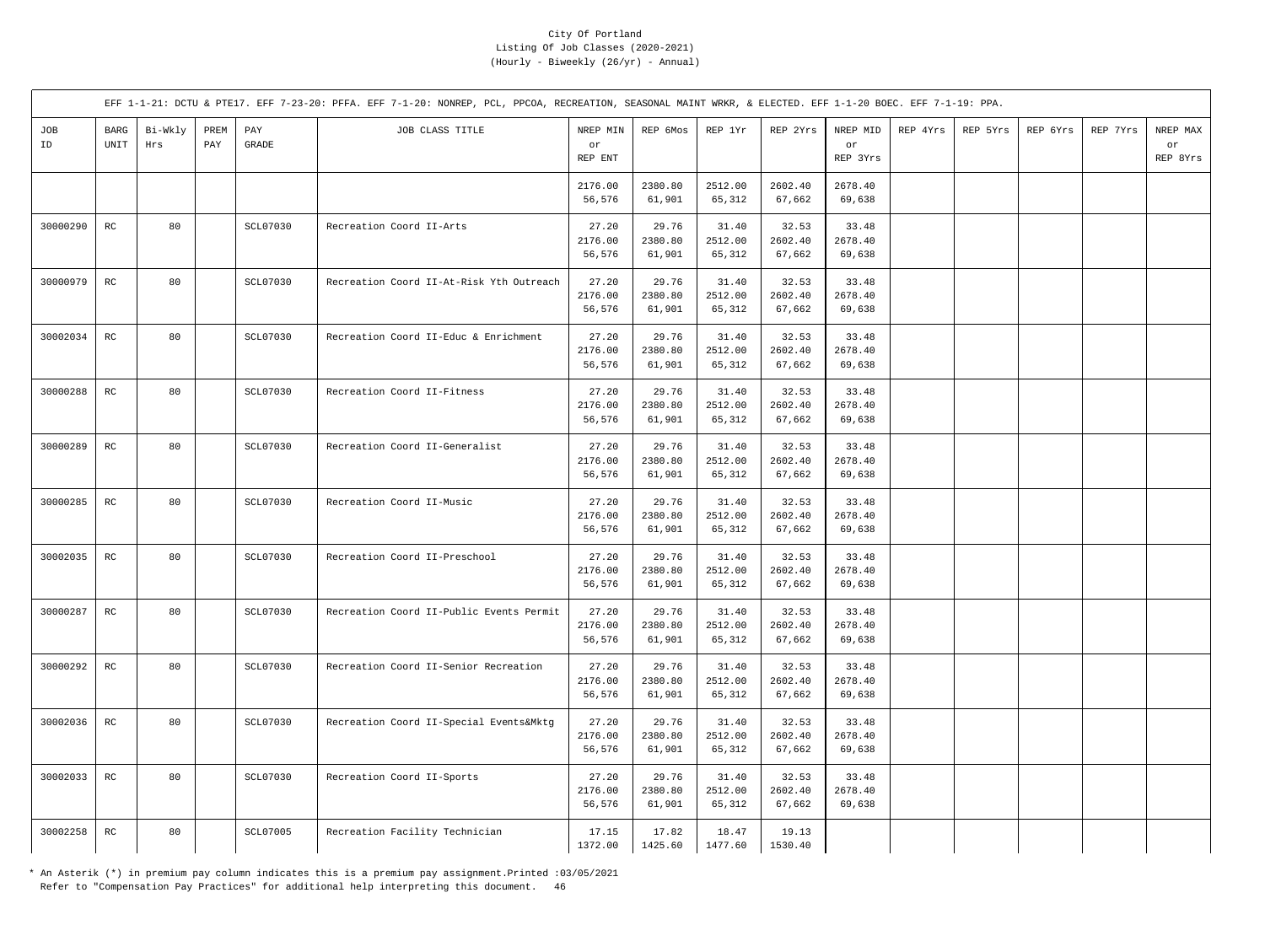|           |                            |                |             |                       | EFF 1-1-21: DCTU & PTE17. EFF 7-23-20: PFFA. EFF 7-1-20: NONREP, PCL, PPCOA, RECREATION, SEASONAL MAINT WRKR, & ELECTED. EFF 1-1-20 BOEC. EFF 7-1-19: PPA. |                            |                            |                            |                            |                            |          |          |          |          |                            |
|-----------|----------------------------|----------------|-------------|-----------------------|------------------------------------------------------------------------------------------------------------------------------------------------------------|----------------------------|----------------------------|----------------------------|----------------------------|----------------------------|----------|----------|----------|----------|----------------------------|
| JOB<br>ID | BARG<br>UNIT               | Bi-Wkly<br>Hrs | PREM<br>PAY | PAY<br>$\mbox{GRADE}$ | JOB CLASS TITLE                                                                                                                                            | NREP MIN<br>or<br>REP ENT  | REP 6Mos                   | REP 1Yr                    | REP 2Yrs                   | NREP MID<br>or<br>REP 3Yrs | REP 4Yrs | REP 5Yrs | REP 6Yrs | REP 7Yrs | NREP MAX<br>or<br>REP 8Yrs |
|           |                            |                |             |                       |                                                                                                                                                            | 35,672                     | 37,066                     | 38,418                     | 39,790                     |                            |          |          |          |          |                            |
| 30000256  | $_{\rm RC}$                | 80             |             | <b>SCL07010</b>       | Recreation Leader-FT-Aquatics                                                                                                                              | 17.17<br>1373.60<br>35,714 | 20.03<br>1602.40<br>41,662 | 21.22<br>1697.60<br>44,138 | 22.96<br>1836.80<br>47,757 | 24.79<br>1983.20<br>51,563 |          |          |          |          |                            |
| 30000263  | $_{\rm RC}$                | 80             |             | SCL07010              | Recreation Leader-FT-Arts                                                                                                                                  | 17.17<br>1373.60<br>35,714 | 20.03<br>1602.40<br>41,662 | 21.22<br>1697.60<br>44,138 | 22.96<br>1836.80<br>47,757 | 24.79<br>1983.20<br>51,563 |          |          |          |          |                            |
| 30000258  | RC                         | 80             |             | SCL07010              | Recreation Leader-FT-Custmr Svc Ctr Rep                                                                                                                    | 17.17<br>1373.60<br>35,714 | 20.03<br>1602.40<br>41,662 | 21.22<br>1697.60<br>44,138 | 22.96<br>1836.80<br>47,757 | 24.79<br>1983.20<br>51,563 |          |          |          |          |                            |
| 30002409  | RC                         | 80             |             | <b>SCL07010</b>       | Recreation Leader-FT-Fitness&Membership                                                                                                                    | 17.17<br>1373.60<br>35,714 | 20.03<br>1602.40<br>41,662 | 21.22<br>1697.60<br>44,138 | 22.96<br>1836.80<br>47,757 | 24.79<br>1983.20<br>51,563 |          |          |          |          |                            |
| 30000261  | $_{\rm RC}$                | 80             |             | SCL07010              | Recreation Leader-FT-Generalist                                                                                                                            | 17.17<br>1373.60<br>35,714 | 20.03<br>1602.40<br>41,662 | 21.22<br>1697.60<br>44,138 | 22.96<br>1836.80<br>47,757 | 24.79<br>1983.20<br>51,563 |          |          |          |          |                            |
| 30002408  | $_{\rm RC}$                | 80             |             | <b>SCL07010</b>       | Recreation Leader-FT-Instructor                                                                                                                            | 17.17<br>1373.60<br>35,714 | 20.03<br>1602.40<br>41,662 | 21.22<br>1697.60<br>44,138 | 22.96<br>1836.80<br>47,757 | 24.79<br>1983.20<br>51,563 |          |          |          |          |                            |
| 30000257  | RC                         | 80             |             | <b>SCL07010</b>       | Recreation Leader-FT-Music                                                                                                                                 | 17.17<br>1373.60<br>35,714 | 20.03<br>1602.40<br>41,662 | 21.22<br>1697.60<br>44,138 | 22.96<br>1836.80<br>47,757 | 24.79<br>1983.20<br>51,563 |          |          |          |          |                            |
| 30000262  | RC                         | 80             |             | SCL07010              | Recreation Leader-FT-Pre-School                                                                                                                            | 17.17<br>1373.60<br>35,714 | 20.03<br>1602.40<br>41,662 | 21.22<br>1697.60<br>44,138 | 22.96<br>1836.80<br>47,757 | 24.79<br>1983.20<br>51,563 |          |          |          |          |                            |
| 30002411  | $_{\rm RC}$                | 80             |             | <b>SCL07010</b>       | Recreation Leader-FT-Teen                                                                                                                                  | 17.17<br>1373.60<br>35,714 | 20.03<br>1602.40<br>41,662 | 21.22<br>1697.60<br>44,138 | 22.96<br>1836.80<br>47,757 | 24.79<br>1983.20<br>51,563 |          |          |          |          |                            |
| 30000267  | RC                         | 80             |             | <b>SCL07010</b>       | Recreation Leader-FT-Tennis                                                                                                                                | 17.17<br>1373.60<br>35,714 | 20.03<br>1602.40<br>41,662 | 21.22<br>1697.60<br>44,138 | 22.96<br>1836.80<br>47,757 | 24.79<br>1983.20<br>51,563 |          |          |          |          |                            |
| 30000254  | $_{\rm NS}$                | 80             |             | HGRS9540-01           | Recreation Leader-PT/Seas                                                                                                                                  | 13.25<br>1060.00<br>27,560 |                            |                            |                            |                            |          |          |          |          | 20.23<br>1618.40<br>42,078 |
| 30000190  | $\mathop{\rm DT}\nolimits$ | 80             |             | <b>SCL02680</b>       | Regulatory Program Administrator                                                                                                                           | 37.16<br>2972.80<br>77,293 | 39.73<br>3178.40<br>82,638 | 42.48<br>3398.40<br>88,358 | 44.62<br>3569.60<br>92,810 | 45.96<br>3676.80<br>95,597 |          |          |          |          |                            |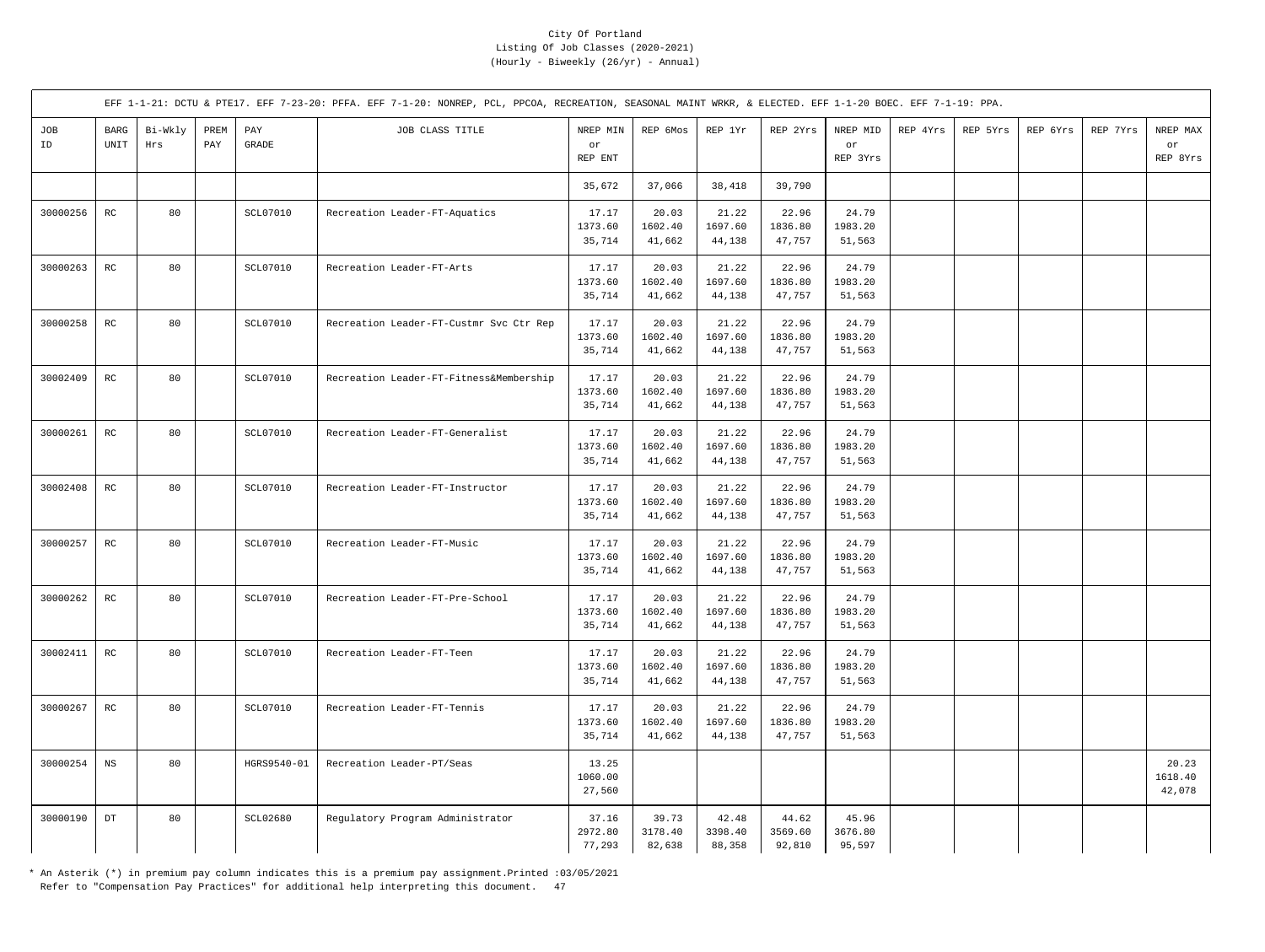|           |                            |                |             |                       | EFF 1-1-21: DCTU & PTE17. EFF 7-23-20: PFFA. EFF 7-1-20: NONREP, PCL, PPCOA, RECREATION, SEASONAL MAINT WRKR, & ELECTED. EFF 1-1-20 BOEC. EFF 7-1-19: PPA. |                            |                            |                            |                            |                            |                            |                            |                            |          |                            |
|-----------|----------------------------|----------------|-------------|-----------------------|------------------------------------------------------------------------------------------------------------------------------------------------------------|----------------------------|----------------------------|----------------------------|----------------------------|----------------------------|----------------------------|----------------------------|----------------------------|----------|----------------------------|
| JOB<br>ID | <b>BARG</b><br>UNIT        | Bi-Wkly<br>Hrs | PREM<br>PAY | PAY<br>$\mbox{GRADE}$ | JOB CLASS TITLE                                                                                                                                            | NREP MIN<br>or<br>REP ENT  | REP 6Mos                   | REP 1Yr                    | REP 2Yrs                   | NREP MID<br>or<br>REP 3Yrs | REP 4Yrs                   | REP 5Yrs                   | REP 6Yrs                   | REP 7Yrs | NREP MAX<br>or<br>REP 8Yrs |
|           |                            |                |             |                       |                                                                                                                                                            |                            |                            |                            |                            |                            |                            |                            |                            |          |                            |
| 30000189  | DT                         | 80             |             | <b>SCL02325</b>       | Regulatory Program Specialist                                                                                                                              | 25.84<br>2067.20<br>53,747 | 28.06<br>2244.80<br>58,365 | 29.68<br>2374.40<br>61,734 | 31.18<br>2494.40<br>64,854 | 33.24<br>2659.20<br>69,139 | 34.22<br>2737.60<br>71,178 |                            |                            |          |                            |
| 30000403  | CP                         | 80             |             | <b>SCL01020</b>       | Remittance Technician                                                                                                                                      | 20.31<br>1624.80<br>42,245 | 22.02<br>1761.60<br>45,802 | 24.48<br>1958.40<br>50,918 | 26.24<br>2099.20<br>54,579 | 28.42<br>2273.60<br>59,114 |                            |                            |                            |          |                            |
| 30000047  | $\mathop{\rm DT}\nolimits$ | 80             |             | SCL02075              | Reprographic Operator I                                                                                                                                    | 20.73<br>1658.40<br>43,118 | 22.55<br>1804.00<br>46,904 | 23.88<br>1910.40<br>49,670 | 25.24<br>2019.20<br>52,499 | 26.58<br>2126.40<br>55,286 |                            |                            |                            |          |                            |
| 30000048  | $_{\rm DT}$                | 80             |             | <b>SCL02245</b>       | Reprographic Operator II                                                                                                                                   | 25.13<br>2010.40<br>52,270 | 27.34<br>2187.20<br>56,867 | 29.15<br>2332.00<br>60,632 | 30.06<br>2404.80<br>62,525 | 31.42<br>2513.60<br>65,354 |                            |                            |                            |          |                            |
| 30000049  | $\mathop{\rm DT}\nolimits$ | 80             |             | <b>SCL02480</b>       | Reprographic Operator III                                                                                                                                  | 28.87<br>2309.60<br>60,050 | 31.42<br>2513.60<br>65,354 | 33.01<br>2640.80<br>68,661 | 34.57<br>2765.60<br>71,906 | 36.17<br>2893.60<br>75,234 |                            |                            |                            |          |                            |
| 30000191  | $\mathop{\rm DT}\nolimits$ | 80             |             | SCL02085              | Revenue & Tax Specialist I                                                                                                                                 | 20.65<br>1652.00<br>42,952 | 23.10<br>1848.00<br>48,048 | 24.72<br>1977.60<br>51,418 | 26.84<br>2147.20<br>55,827 | 27.65<br>2212.00<br>57,512 |                            |                            |                            |          |                            |
| 30000192  | $_{\rm DT}$                | 80             |             | <b>SCL02155</b>       | Revenue & Tax Specialist II                                                                                                                                | 24.72<br>1977.60<br>51,418 | 26.84<br>2147.20<br>55,827 | 28.06<br>2244.80<br>58,365 | 29.68<br>2374.40<br>61,734 | 30.53<br>2442.40<br>63,502 |                            |                            |                            |          |                            |
| 30000193  | $_{\mathrm{DT}}$           | 80             |             | SCL02325              | Revenue & Tax Specialist III                                                                                                                               | 25.84<br>2067.20<br>53,747 | 28.06<br>2244.80<br>58,365 | 29.68<br>2374.40<br>61,734 | 31.18<br>2494.40<br>64,854 | 33.24<br>2659.20<br>69,139 | 34.22<br>2737.60<br>71,178 |                            |                            |          |                            |
| 30000194  | $_{\rm DT}$                | 80             |             | SCL02435              | Revenue & Tax Specialist IV                                                                                                                                | 28.06<br>2244.80<br>58,365 | 29.68<br>2374.40<br>61,734 | 31.18<br>2494.40<br>64,854 | 33.24<br>2659.20<br>69,139 | 35.45<br>2836.00<br>73,736 | 36.50<br>2920.00<br>75,920 |                            |                            |          |                            |
| 30000195  | $\mathop{\rm DT}\nolimits$ | 80             | $\star$     | SCL02535              | Revenue & Tax Specialist Lead                                                                                                                              | 29.49<br>2359.20<br>61,339 | 31.16<br>2492.80<br>64,813 | 32.73<br>2618.40<br>68,078 | 34.90<br>2792.00<br>72,592 | 37.21<br>2976.80<br>77,397 | 38.35<br>3068.00<br>79,768 |                            |                            |          |                            |
| 30000196  | $_{\rm DT}$                | 80             |             | SCL02560              | Revenue & Tax Specialist V                                                                                                                                 | 30.26<br>2420.80<br>62,941 | 31.90<br>2552.00<br>66,352 | 33.56<br>2684.80<br>69,805 | 35.47<br>2837.60<br>73,778 | 38.08<br>3046.40<br>79,206 | 39.22<br>3137.60<br>81,578 |                            |                            |          |                            |
| 30000404  | $_{\rm CP}$                | 80             |             | <b>SCL01180</b>       | Revenue Auditor                                                                                                                                            | 34.51<br>2760.80<br>71,781 |                            | 36.25<br>2900.00<br>75,400 | 38.04<br>3043.20<br>79,123 | 40.00<br>3200.00<br>83,200 | 41.94<br>3355.20<br>87,235 | 44.07<br>3525.60<br>91,666 | 46.02<br>3681.60<br>95,722 |          |                            |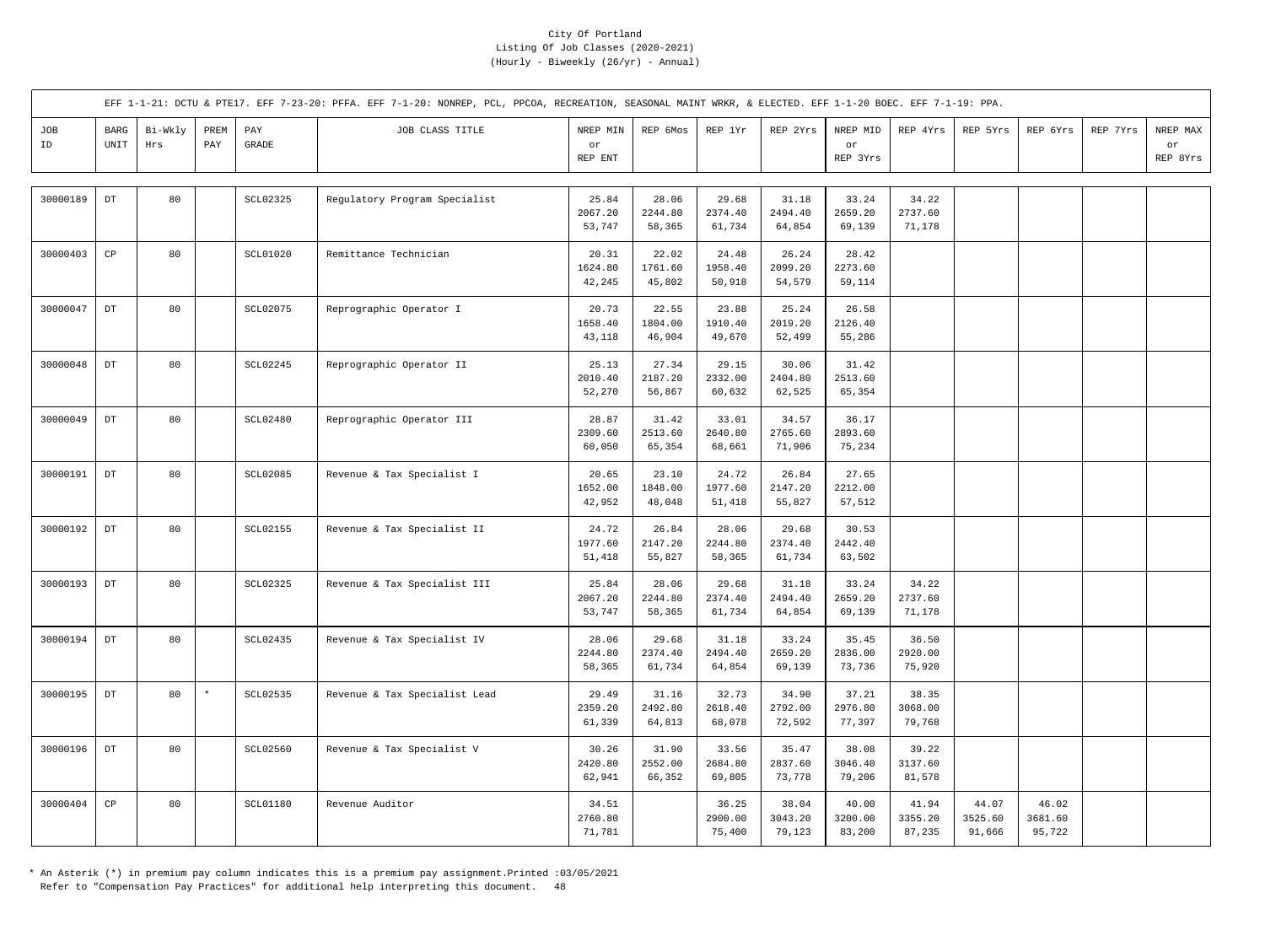|           | EFF 1-1-21: DCTU & PTE17. EFF 7-23-20: PFFA. EFF 7-1-20: NONREP, PCL, PPCOA, RECREATION, SEASONAL MAINT WRKR, & ELECTED. EFF 1-1-20 BOEC. EFF 7-1-19: PPA. |                |             |                       |                             |                            |                            |                            |                            |                             |                            |                             |                             |          |                             |
|-----------|------------------------------------------------------------------------------------------------------------------------------------------------------------|----------------|-------------|-----------------------|-----------------------------|----------------------------|----------------------------|----------------------------|----------------------------|-----------------------------|----------------------------|-----------------------------|-----------------------------|----------|-----------------------------|
| JOB<br>ID | BARG<br>UNIT                                                                                                                                               | Bi-Wkly<br>Hrs | PREM<br>PAY | PAY<br>$\mbox{GRADE}$ | JOB CLASS TITLE             | NREP MIN<br>or<br>REP ENT  | REP 6Mos                   | REP 1Yr                    | REP 2Yrs                   | NREP MID<br>or<br>REP 3Yrs  | REP 4Yrs                   | REP 5Yrs                    | REP 6Yrs                    | REP 7Yrs | NREP MAX<br>or<br>REP 8Yrs  |
| 30000405  | $_{\rm CP}$                                                                                                                                                | 80             |             | SCL01230              | Revenue Auditor, Sr         | 38.08<br>3046.40<br>79,206 |                            | 40.02<br>3201.60<br>83,242 | 42.00<br>3360.00<br>87,360 | 44.09<br>3527.20<br>91,707  | 46.27<br>3701.60<br>96,242 | 48.63<br>3890.40<br>101,150 | 50.83<br>4066.40<br>105,726 |          |                             |
| 30000348  | $\mathbb{C}\mathbb{P}$                                                                                                                                     | 80             |             | SCL01030              | Right of Way Agent I        | 22.73<br>1818.40<br>47,278 |                            | 23.86<br>1908.80<br>49,629 | 25.06<br>2004.80<br>52,125 | 26.33<br>2106.40<br>54,766  | 27.60<br>2208.00<br>57,408 | 29.02<br>2321.60<br>60,362  | 30.46<br>2436.80<br>63,357  |          |                             |
| 30000349  | $_{\rm CP}$                                                                                                                                                | 80             |             | <b>SCL01090</b>       | Right of Way Agent II       | 30.46<br>2436.80<br>63,357 |                            | 31.93<br>2554.40<br>66,414 | 33.56<br>2684.80<br>69,805 | 35.20<br>2816.00<br>73,216  | 36.99<br>2959.20<br>76,939 | 38.87<br>3109.60<br>80,850  |                             |          |                             |
| 30000350  | $_{\rm CP}$                                                                                                                                                | 80             |             | SCL01190              | Right of Way Agent III      | 36.99<br>2959.20<br>76,939 |                            | 38.87<br>3109.60<br>80,850 | 40.82<br>3265.60<br>84,906 | 42.81<br>3424.80<br>89,045  | 45.00<br>3600.00<br>93,600 | 47.24<br>3779.20<br>98,259  |                             |          |                             |
| 30003098  | $_{\rm NR}$                                                                                                                                                | 80             |             | GRDN0060-01           | Risk Manager                | 45.82<br>3665.60<br>95,306 |                            |                            |                            | 60.95<br>4876.00<br>126,776 |                            |                             |                             |          | 76.07<br>6085.60<br>158,226 |
| 30003099  | $\rm NR$                                                                                                                                                   | 80             |             | GRDN0056-01           | Risk Specialist I           | 26.62<br>2129.60<br>55,370 |                            |                            |                            | 37.99<br>3039.20<br>79,019  |                            |                             |                             |          | 49.35<br>3948.00<br>102,648 |
| 30003100  | $_{\rm NR}$                                                                                                                                                | 80             |             | GRDN0057-01           | Risk Specialist II          | 31.64<br>2531.20<br>65,811 |                            |                            |                            | 42.14<br>3371.20<br>87,651  |                            |                             |                             |          | 52.64<br>4211.20<br>109,491 |
| 30003101  | $_{\rm NR}$                                                                                                                                                | 80             |             | GRDN0058-01           | Risk Specialist III         | 34.87<br>2789.60<br>72,530 |                            |                            |                            | 48.99<br>3919.20<br>101,899 |                            |                             |                             |          | 63.10<br>5048.00<br>131,248 |
| 30000074  | $\mbox{SM}$                                                                                                                                                | 80             |             | SCL08010              | Seasonal Maintenance Worker | 15.65<br>1252.00<br>32,552 |                            |                            |                            |                             |                            |                             | 17.04<br>1363.20<br>35,443  |          |                             |
| 30002159  | $\mathtt{CL}$                                                                                                                                              | 80             |             | SCL03578              | Seasonal Park Ranger        | 18.47<br>1477.60<br>38,418 | 20.13<br>1610.40<br>41,870 | 21.34<br>1707.20<br>44,387 | 22.65<br>1812.00<br>47,112 | 24.00<br>1920.00<br>49,920  |                            |                             |                             |          |                             |
| 30000029  | $\mathop{\rm DT}\nolimits$                                                                                                                                 | 80             |             | <b>SCL02125</b>       | Service Dispatcher          | 20.65<br>1652.00<br>42,952 | 22.38<br>1790.40<br>46,550 | 24.88<br>1990.40<br>51,750 | 26.67<br>2133.60<br>55,474 | 28.88<br>2310.40<br>60,070  | 29.79<br>2383.20<br>61,963 |                             |                             |          |                             |
| 30000030  | $_{\rm DT}$                                                                                                                                                | 80             | $\star$     | SCL02260              | Service Dispatcher, Lead    | 24.62<br>1969.60<br>51,210 | 26.76<br>2140.80<br>55,661 | 28.27<br>2261.60<br>58,802 | 29.72<br>2377.60<br>61,818 | 31.68<br>2534.40<br>65,894  | 32.63<br>2610.40<br>67,870 |                             |                             |          |                             |
| 30000197  | $\mathtt{CL}$                                                                                                                                              | 80             |             | SCL03608              | Sidewalk Inspector          | 30.33                      | 33.79                      | 34.49                      | 36.21                      |                             |                            |                             |                             |          |                             |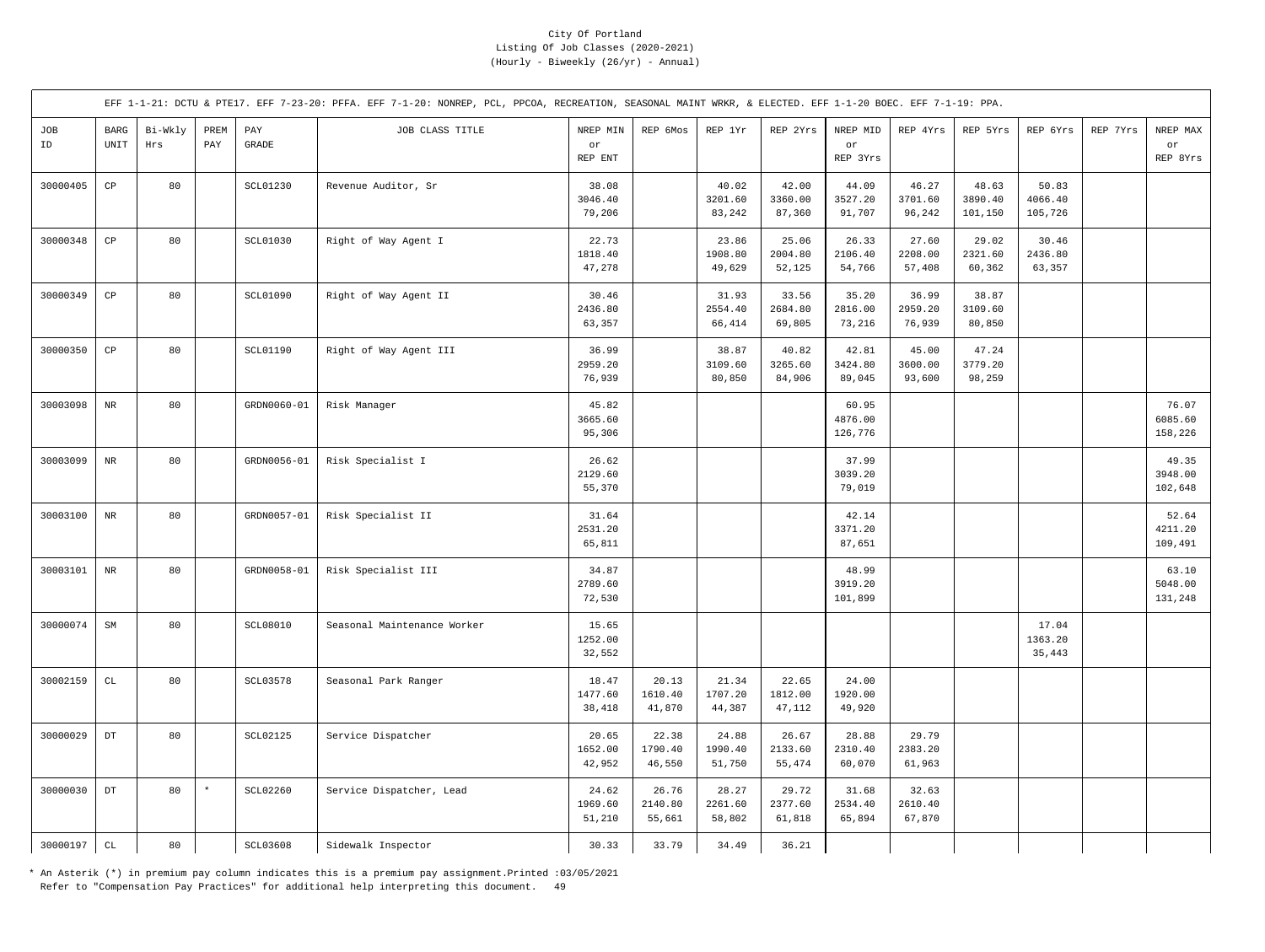|           | EFF 1-1-21: DCTU & PTE17. EFF 7-23-20: PFFA. EFF 7-1-20: NONREP, PCL, PPCOA, RECREATION, SEASONAL MAINT WRKR, & ELECTED. EFF 1-1-20 BOEC. EFF 7-1-19: PPA. |                |             |                 |                                       |                            |                            |                             |                             |                            |                            |                            |          |          |                            |
|-----------|------------------------------------------------------------------------------------------------------------------------------------------------------------|----------------|-------------|-----------------|---------------------------------------|----------------------------|----------------------------|-----------------------------|-----------------------------|----------------------------|----------------------------|----------------------------|----------|----------|----------------------------|
| JOB<br>ID | $_{\rm BARG}$<br>$\ensuremath{\mathsf{UNIT}}$                                                                                                              | Bi-Wkly<br>Hrs | PREM<br>PAY | PAY<br>GRADE    | JOB CLASS TITLE                       | NREP MIN<br>or<br>REP ENT  | REP 6Mos                   | REP 1Yr                     | REP 2Yrs                    | NREP MID<br>or<br>REP 3Yrs | REP 4Yrs                   | REP 5Yrs                   | REP 6Yrs | REP 7Yrs | NREP MAX<br>or<br>REP 8Yrs |
|           |                                                                                                                                                            |                |             |                 |                                       | 2426.40<br>63,086          | 2703.20<br>70,283          | 2759.20<br>71,739           | 2896.80<br>75,317           |                            |                            |                            |          |          |                            |
| 30000167  | $_{\rm DT}$                                                                                                                                                | 80             |             | SCL02623        | Sign Inspector                        | 36.04<br>2883.20<br>74,963 | 37.85<br>3028.00<br>78,728 | 39.69<br>3175.20<br>82,555  | 41.72<br>3337.60<br>86,778  |                            |                            |                            |          |          |                            |
| 30000089  | $\mathtt{CL}$                                                                                                                                              | 80             |             | SCL03517        | Sign Maker                            | 30.91<br>2472.80<br>64,293 | 33.57<br>2685.60<br>69,826 | 34.57<br>2765.60<br>71,906  |                             |                            |                            |                            |          |          |                            |
| 30000088  | $\mathtt{CL}$                                                                                                                                              | 80             |             | SCL03580        | Sign Maker, Apprentice                | 25.61<br>2048.80<br>53,269 | 31.20<br>2496.00<br>64,896 |                             |                             |                            |                            |                            |          |          |                            |
| 30000092  | $\mathtt{CL}$                                                                                                                                              | 80             |             | SCL03526        | Sign and Marking Technician           | 31.73<br>2538.40<br>65,998 | 34.49<br>2759.20<br>71,739 |                             |                             |                            |                            |                            |          |          |                            |
| 30000402  | $_{\rm CP}$                                                                                                                                                | 80             |             | <b>SCL01190</b> | Signals & Street Lighting Technician  | 36.99<br>2959.20<br>76,939 |                            | 38.87<br>3109.60<br>80,850  | 40.82<br>3265.60<br>84,906  | 42.81<br>3424.80<br>89,045 | 45.00<br>3600.00<br>93,600 | 47.24<br>3779.20<br>98,259 |          |          |                            |
| 30000166  | $_{\rm DT}$                                                                                                                                                | 80             |             | SCL02690        | Signals and Street Lighting Inspector | 40.26<br>3220.80<br>83,741 | 42.28<br>3382.40<br>87,942 | 44.38<br>3550.40<br>92,310  | 46.59<br>3727.20<br>96,907  |                            |                            |                            |          |          |                            |
| 30000177  | $\mathop{\rm DT}\nolimits$                                                                                                                                 | 80             |             | <b>SCL02568</b> | Site Development Inspector I          | 34.51<br>2760.80<br>71,781 | 36.22<br>2897.60<br>75,338 | 38.03<br>3042.40<br>79,102  | 39.81<br>3184.80<br>82,805  |                            |                            |                            |          |          |                            |
| 30000179  | $\mathop{\rm DT}\nolimits$                                                                                                                                 | 80             |             | SCL02652        | Site Development Inspector II         | 39.46<br>3156.80<br>82,077 | 41.44<br>3315.20<br>86,195 | 43.43<br>3474.40<br>90,334  | 45.64<br>3651.20<br>94,931  |                            |                            |                            |          |          |                            |
| 30000178  | $_{\rm DT}$                                                                                                                                                | 80             |             | <b>SCL02708</b> | Site Development Inspector, Sr        | 44.29<br>3543.20<br>92,123 | 46.52<br>3721.60<br>96,762 | 48.86<br>3908.80<br>101,629 | 51.26<br>4100.80<br>106,621 |                            |                            |                            |          |          |                            |
| 30002133  | $\mathtt{CL}$                                                                                                                                              | 80             |             | SCL03526        | Site Operations Crew Leader           | 31.73<br>2538.40<br>65,998 | 34.49<br>2759.20<br>71,739 |                             |                             |                            |                            |                            |          |          |                            |
| 30000294  | $_{\rm NS}$                                                                                                                                                | 80             |             | HGRS9590-01     | Sports Official                       | 13.25<br>1060.00<br>27,560 |                            |                             |                             |                            |                            |                            |          |          | 34.22<br>2737.60<br>71,178 |
| 30000067  | $_{\rm NS}$                                                                                                                                                | 80             |             | HGRS9550-01     | Staff Assistant                       | 19.82<br>1585.60           |                            |                             |                             |                            |                            |                            |          |          | 25.36<br>2028.80           |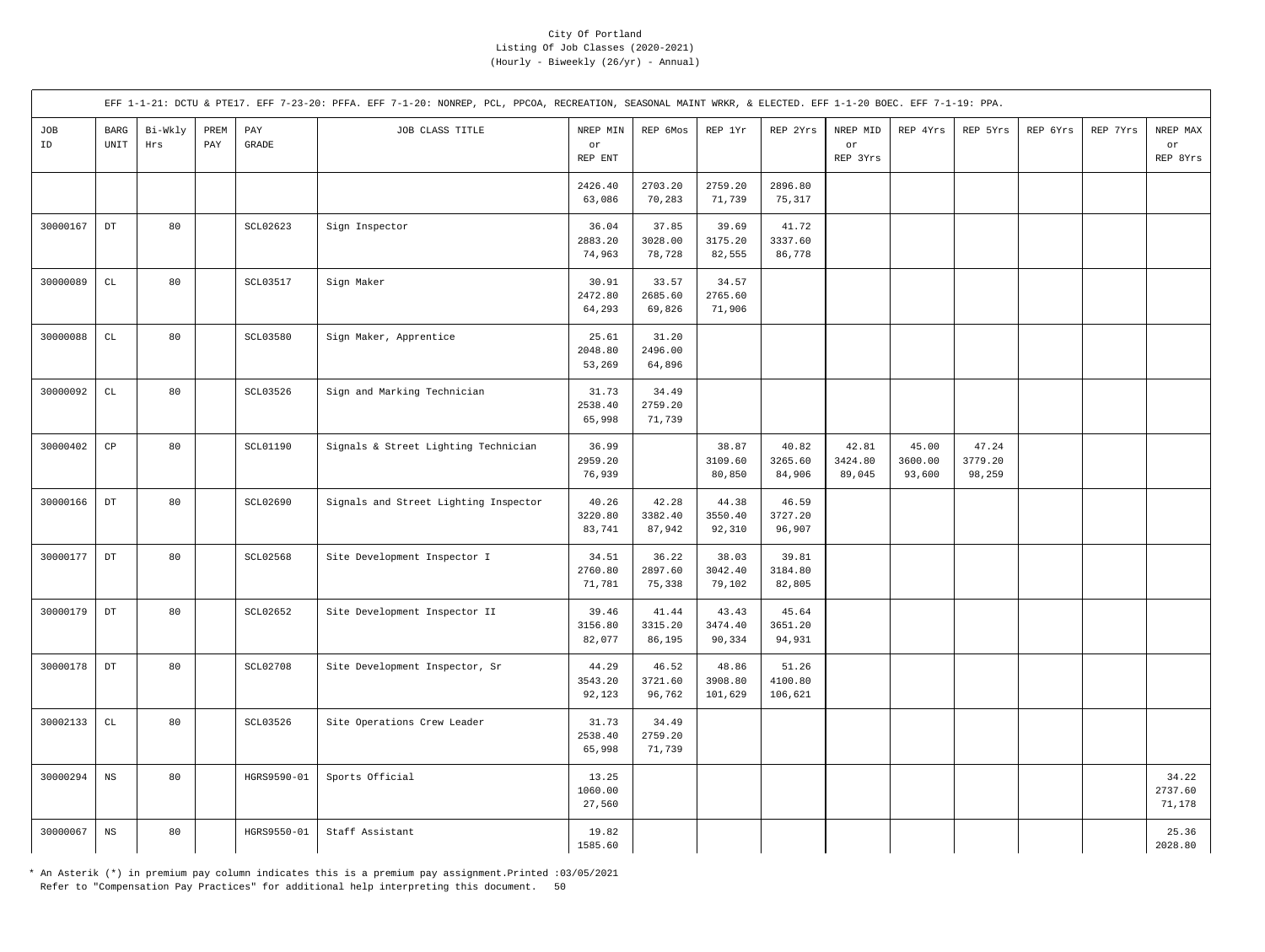|           | EFF 1-1-21: DCTU & PTE17. EFF 7-23-20: PFFA. EFF 7-1-20: NONREP, PCL, PPCOA, RECREATION, SEASONAL MAINT WRKR, & ELECTED. EFF 1-1-20 BOEC. EFF 7-1-19: PPA. |                |             |                 |                                           |                            |                            |                            |                            |                             |          |          |          |          |                             |
|-----------|------------------------------------------------------------------------------------------------------------------------------------------------------------|----------------|-------------|-----------------|-------------------------------------------|----------------------------|----------------------------|----------------------------|----------------------------|-----------------------------|----------|----------|----------|----------|-----------------------------|
| JOB<br>ID | BARG<br>$\ensuremath{\mathsf{UNIT}}$                                                                                                                       | Bi-Wkly<br>Hrs | PREM<br>PAY | PAY<br>GRADE    | JOB CLASS TITLE                           | NREP MIN<br>or<br>REP ENT  | REP 6Mos                   | REP 1Yr                    | REP 2Yrs                   | NREP MID<br>or<br>REP 3Yrs  | REP 4Yrs | REP 5Yrs | REP 6Yrs | REP 7Yrs | NREP MAX<br>or<br>REP 8Yrs  |
|           |                                                                                                                                                            |                |             |                 |                                           | 41,226                     |                            |                            |                            |                             |          |          |          |          | 52,749                      |
| 30003102  | $\rm{NR}$                                                                                                                                                  | 80             |             | GRDN0058-01     | Statistician                              | 34.87<br>2789.60<br>72,530 |                            |                            |                            | 48.99<br>3919.20<br>101,899 |          |          |          |          | 63.10<br>5048.00<br>131,248 |
| 30000053  | $_{\rm DT}$                                                                                                                                                | 80             |             | <b>SCL02210</b> | Storekeeper/Acquisition Specialist I      | 25.06<br>2004.80<br>52,125 | 28.51<br>2280.80<br>59,301 | 30.68<br>2454.40<br>63,814 |                            |                             |          |          |          |          |                             |
| 30002483  | CL                                                                                                                                                         | 80             |             | SCL03582        | Storekeeper/Acquisition Specialist I-CL   | 25.06<br>2004.80<br>52,125 | 28.51<br>2280.80<br>59,301 | 30.68<br>2454.40<br>63,814 |                            |                             |          |          |          |          |                             |
| 30000054  | $\mathop{\rm DT}\nolimits$                                                                                                                                 | 80             |             | <b>SCL02280</b> | Storekeeper/Acquisition Specialist II     | 26.34<br>2107.20<br>54,787 | 29.91<br>2392.80<br>62,213 | 32.22<br>2577.60<br>67,018 |                            |                             |          |          |          |          |                             |
| 30002484  | $\mathtt{CL}$                                                                                                                                              | 80             |             | SCL03584        | Storekeeper/Acquisition Specialist II-CL  | 26.34<br>2107.20<br>54,787 | 29.91<br>2392.80<br>62,213 | 32.22<br>2577.60<br>67,018 |                            |                             |          |          |          |          |                             |
| 30000056  | $\mathop{\rm DT}\nolimits$                                                                                                                                 | 80             |             | <b>SCL02510</b> | Storekeeper/Acquisition Specialist III    | 29.77<br>2381.60<br>61,922 | 34.09<br>2727.20<br>70,907 | 35.94<br>2875.20<br>74,755 | 36.98<br>2958.40<br>76,918 |                             |          |          |          |          |                             |
| 30000055  | CL                                                                                                                                                         | 80             |             | <b>SCL03584</b> | Storekeepr/Acquisition II: Auto Part Spec | 26.34<br>2107.20<br>54,787 | 29.91<br>2392.80<br>62,213 | 32.22<br>2577.60<br>67,018 |                            |                             |          |          |          |          |                             |
| 30002485  | $\mathtt{CL}$                                                                                                                                              | 80             |             | SCL03586        | Storekeepr/Acquisition Specialist III-CL  | 29.77<br>2381.60<br>61,922 | 34.09<br>2727.20<br>70,907 | 35.94<br>2875.20<br>74,755 | 36.98<br>2958.40<br>76,918 |                             |          |          |          |          |                             |
| 30002486  | $\mathtt{CL}$                                                                                                                                              | 80             | $\star$     | SCL03588        | Storekeepr/Acquisition Specialist, Ld-CL  | 29.77<br>2381.60<br>61,922 | 34.09<br>2727.20<br>70,907 | 35.94<br>2875.20<br>74,755 | 36.98<br>2958.40<br>76,918 |                             |          |          |          |          |                             |
| 30000057  | $_{\rm DT}$                                                                                                                                                | 80             | $\star$     | <b>SCL02515</b> | Storekeepr/Acquisition Specialist, Lead   | 29.77<br>2381.60<br>61,922 | 34.09<br>2727.20<br>70,907 | 35.94<br>2875.20<br>74,755 | 36.98<br>2958.40<br>76,918 |                             |          |          |          |          |                             |
| 30000091  | $\mathtt{CL}$                                                                                                                                              | 80             |             | SCL03526        | Street Maintenance Crew Leader            | 31.73<br>2538.40<br>65,998 | 34.49<br>2759.20<br>71,739 |                            |                            |                             |          |          |          |          |                             |
| 30001609  | $\mathtt{CL}$                                                                                                                                              | 80             | $\star$     | SCL03612        | Striper Operator                          | 26.05<br>2084.00<br>54,184 | 29.53<br>2362.40<br>61,422 | 31.35<br>2508.00<br>65,208 |                            |                             |          |          |          |          |                             |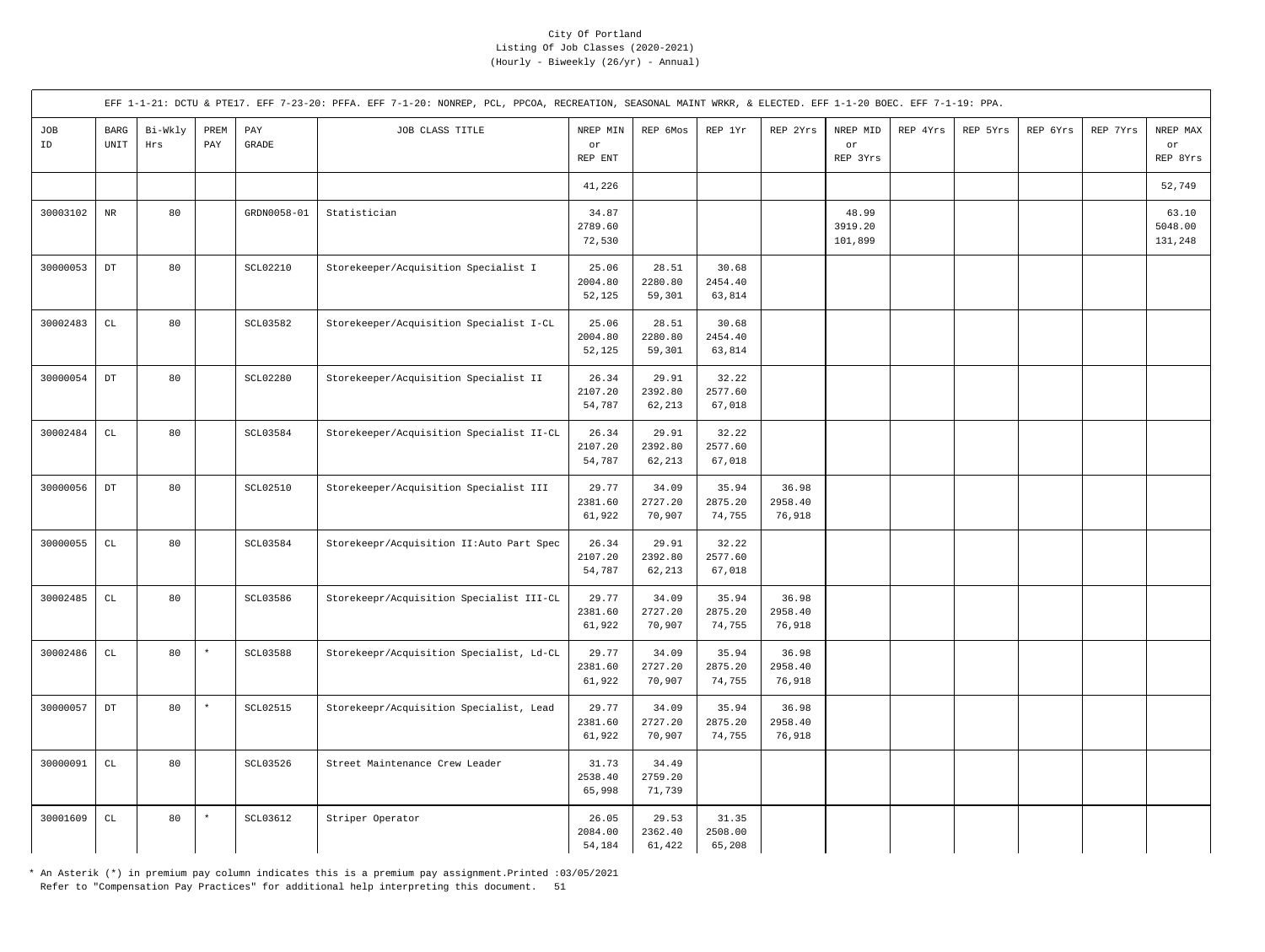|           | EFF 1-1-21: DCTU & PTE17. EFF 7-23-20: PFFA. EFF 7-1-20: NONREP, PCL, PPCOA, RECREATION, SEASONAL MAINT WRKR, & ELECTED. EFF 1-1-20 BOEC. EFF 7-1-19: PPA. |                |             |                       |                               |                            |                            |                            |                            |                                   |          |          |          |          |                             |
|-----------|------------------------------------------------------------------------------------------------------------------------------------------------------------|----------------|-------------|-----------------------|-------------------------------|----------------------------|----------------------------|----------------------------|----------------------------|-----------------------------------|----------|----------|----------|----------|-----------------------------|
| JOB<br>ID | $_{\rm BARG}$<br>UNIT                                                                                                                                      | Bi-Wkly<br>Hrs | PREM<br>PAY | PAY<br>$\mbox{GRADE}$ | JOB CLASS TITLE               | NREP MIN<br>or<br>REP ENT  | REP 6Mos                   | REP 1Yr                    | REP 2Yrs                   | NREP MID<br>$\circ r$<br>REP 3Yrs | REP 4Yrs | REP 5Yrs | REP 6Yrs | REP 7Yrs | NREP MAX<br>or<br>REP 8Yrs  |
| 30000181  | $\mathop{\rm DT}\nolimits$                                                                                                                                 | 80             |             | SCL02650              | Structural Inspector          | 38.20<br>3056.00<br>79,456 | 40.11<br>3208.80<br>83,429 | 42.06<br>3364.80<br>87,485 | 44.19<br>3535.20<br>91,915 |                                   |          |          |          |          |                             |
| 30000180  | $_{\rm DT}$                                                                                                                                                | 80             |             | SCL02565              | Structural Inspector, Trainee | 33.41<br>2672.80<br>69,493 | 35.08<br>2806.40<br>72,966 | 36.83<br>2946.40<br>76,606 | 38.65<br>3092.00<br>80,392 |                                   |          |          |          |          |                             |
| 30003103  | $\rm{NR}$                                                                                                                                                  | 80             |             | GRDN0057-01           | Supervisor I - E              | 31.64<br>2531.20<br>65,811 |                            |                            |                            | 42.14<br>3371.20<br>87,651        |          |          |          |          | 52.64<br>4211.20<br>109,491 |
| 30003275  | $\rm{NR}$                                                                                                                                                  | 80             |             | GRDN0057-01           | Supervisor I - NE             | 31.64<br>2531.20<br>65,811 |                            |                            |                            | 42.14<br>3371.20<br>87,651        |          |          |          |          | 52.64<br>4211.20<br>109,491 |
| 30003104  | $\rm NR$                                                                                                                                                   | 80             |             | GRDN0058-01           | Supervisor II                 | 34.87<br>2789.60<br>72,530 |                            |                            |                            | 48.99<br>3919.20<br>101,899       |          |          |          |          | 63.10<br>5048.00<br>131,248 |
| 30001079  | $\mathop{\rm DT}\nolimits$                                                                                                                                 | 80             |             | <b>SCL02272</b>       | Survey Project Support Tech   | 32.22<br>2577.60<br>67,018 | 33.49<br>2679.20<br>69,659 | 35.15<br>2812.00<br>73,112 |                            |                                   |          |          |          |          |                             |
| 30000223  | $\mathop{\rm DT}\nolimits$                                                                                                                                 | 80             |             | SCL02095              | Surveying Aide I              | 23.77<br>1901.60<br>49,442 | 25.84<br>2067.20<br>53,747 | 28.12<br>2249.60<br>58,490 | 29.78<br>2382.40<br>61,942 |                                   |          |          |          |          |                             |
| 30000224  | $\mathop{\rm DT}\nolimits$                                                                                                                                 | 80             |             | SCL02110              | Surveying Aide II             | 28.19<br>2255.20<br>58,635 | 30.64<br>2451.20<br>63,731 | 31.26<br>2500.80<br>65,021 | 32.83<br>2626.40<br>68,286 |                                   |          |          |          |          |                             |
| 30000222  | $_{\rm NS}$                                                                                                                                                | 80             |             | HGRS9560-01           | Surveying Aide, Trainee       | 14.10<br>1128.00<br>29,328 |                            |                            |                            |                                   |          |          |          |          | 26.52<br>2121.60<br>55,162  |
| 30003105  | $_{\rm NR}$                                                                                                                                                | 80             |             | GRDN0060-01           | Surveying Manager             | 45.82<br>3665.60<br>95,306 |                            |                            |                            | 60.95<br>4876.00<br>126,776       |          |          |          |          | 76.07<br>6085.60<br>158,226 |
| 30003106  | $\rm{NR}$                                                                                                                                                  | 80             |             | GRDN0059-01           | Surveying Supervisor          | 40.06<br>3204.80<br>83,325 |                            |                            |                            | 55.08<br>4406.40<br>114,566       |          |          |          |          | 70.10<br>5608.00<br>145,808 |
| 30000225  | $_{\mathrm{DT}}$                                                                                                                                           | 80             |             | <b>SCL02505</b>       | Surveyor I                    | 32.22<br>2577.60<br>67,018 | 35.01<br>2800.80<br>72,821 | 40.02<br>3201.60<br>83,242 |                            |                                   |          |          |          |          |                             |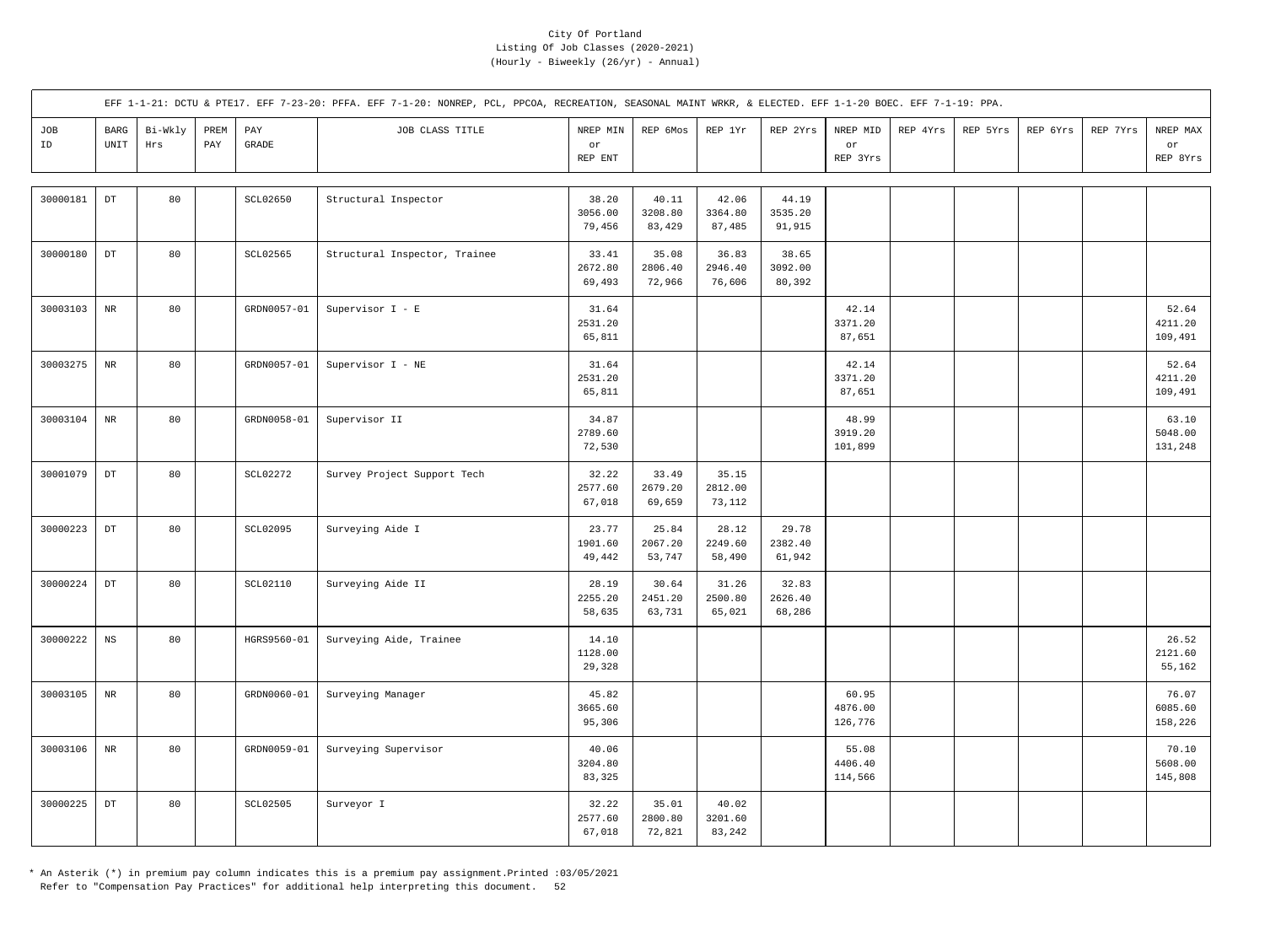|           |                        |                |             |                     | EFF 1-1-21: DCTU & PTE17. EFF 7-23-20: PFFA. EFF 7-1-20: NONREP, PCL, PPCOA, RECREATION, SEASONAL MAINT WRKR, & ELECTED. EFF 1-1-20 BOEC. EFF 7-1-19: PPA. |                            |                            |                            |                            |                             |                            |                            |          |          |                             |
|-----------|------------------------|----------------|-------------|---------------------|------------------------------------------------------------------------------------------------------------------------------------------------------------|----------------------------|----------------------------|----------------------------|----------------------------|-----------------------------|----------------------------|----------------------------|----------|----------|-----------------------------|
| JOB<br>ID | <b>BARG</b><br>UNIT    | Bi-Wkly<br>Hrs | PREM<br>PAY | PAY<br><b>GRADE</b> | JOB CLASS TITLE                                                                                                                                            | NREP MIN<br>or<br>REP ENT  | REP 6Mos                   | REP 1Yr                    | REP 2Yrs                   | NREP MID<br>or<br>REP 3Yrs  | REP 4Yrs                   | REP 5Yrs                   | REP 6Yrs | REP 7Yrs | NREP MAX<br>or<br>REP 8Yrs  |
| 30000226  | $_{\rm DT}$            | 80             |             | <b>SCL02570</b>     | Surveyor II                                                                                                                                                | 40.58<br>3246.40<br>84,406 | 42.84<br>3427.20<br>89,107 | 45.01<br>3600.80<br>93,621 | 47.26<br>3780.80<br>98,301 |                             |                            |                            |          |          |                             |
| 30003107  | $\rm{NR}$              | 80             |             | GRDN0059-01         | Technology Business Representative                                                                                                                         | 40.06<br>3204.80<br>83,325 |                            |                            |                            | 55.08<br>4406.40<br>114,566 |                            |                            |          |          | 70.10<br>5608.00<br>145,808 |
| 30003108  | $\rm{NR}$              | 80             |             | GRDN0060-01         | Technology Capital Project Manager                                                                                                                         | 45.82<br>3665.60<br>95,306 |                            |                            |                            | 60.95<br>4876.00<br>126,776 |                            |                            |          |          | 76.07<br>6085.60<br>158,226 |
| 30001558  | $_{\rm DT}$            | 80             |             | SCL02123            | Timekeeping Specialist                                                                                                                                     | 20.96<br>1676.80<br>43,597 | 24.01<br>1920.80<br>49,941 | 25.17<br>2013.60<br>52,354 | 26.93<br>2154.40<br>56,014 | 29.24<br>2339.20<br>60,819  | 30.14<br>2411.20<br>62,691 |                            |          |          |                             |
| 30001183  | $_{\rm CP}$            | 80             |             | SCL01012            | Transportation Demand Mgmt Assistant                                                                                                                       | 19.77<br>1581.60<br>41,122 |                            | 20.73<br>1658.40<br>43,118 | 21.78<br>1742.40<br>45,302 | 22.87<br>1829.60<br>47,570  | 24.00<br>1920.00<br>49,920 | 25.24<br>2019.20<br>52,499 |          |          |                             |
| 30000351  | $\mathbb{C}\mathbb{P}$ | 80             |             | SCL01090            | Transportation Demand Mgmt Spec I                                                                                                                          | 30.46<br>2436.80<br>63,357 |                            | 31.93<br>2554.40<br>66,414 | 33.56<br>2684.80<br>69,805 | 35.20<br>2816.00<br>73,216  | 36.99<br>2959.20<br>76,939 | 38.87<br>3109.60<br>80,850 |          |          |                             |
| 30000352  | $_{\rm CP}$            | 80             |             | SCL01190            | Transportation Demand Mgmt Spec II                                                                                                                         | 36.99<br>2959.20<br>76,939 |                            | 38.87<br>3109.60<br>80,850 | 40.82<br>3265.60<br>84,906 | 42.81<br>3424.80<br>89,045  | 45.00<br>3600.00<br>93,600 | 47.24<br>3779.20<br>98,259 |          |          |                             |
| 30000250  | $\mathtt{CL}$          | 80             |             | SCL03592            | Tree Inspector                                                                                                                                             | 31.72<br>2537.60<br>65,978 | 36.00<br>2880.00<br>74,880 | 38.11<br>3048.80<br>79,269 | 39.24<br>3139.20<br>81,619 |                             |                            |                            |          |          |                             |
| 30003353  | $\mathbb{C}\mathbb{L}$ | 80             |             | SCL03593            | Tree Inspector, Senior                                                                                                                                     | 33.75<br>2700.00<br>70,200 | 38.31<br>3064.80<br>79,685 | 40.52<br>3241.60<br>84,282 | 41.74<br>3339.20<br>86,819 |                             |                            |                            |          |          |                             |
| 30000080  | $\mathtt{CL}$          | 80             |             | SCL03536            | Turf Maintenance Technician                                                                                                                                | 23.75<br>1900.00<br>49,400 | 26.97<br>2157.60<br>56,098 | 29.05<br>2324.00<br>60,424 |                            |                             |                            |                            |          |          |                             |
| 30001037  | $_{\rm CP}$            | 80             |             | SCL01032            | Utility Locator                                                                                                                                            | 28.31<br>2264.80<br>58,885 |                            | 29.24<br>2339.20<br>60,819 | 30.46<br>2436.80<br>63,357 |                             |                            |                            |          |          |                             |
| 30000076  | $_{\rm DT}$            | 80             |             | <b>SCL02080</b>     | Utility Worker I                                                                                                                                           | 24.61<br>1968.80<br>51,189 | 26.76<br>2140.80<br>55,661 |                            |                            |                             |                            |                            |          |          |                             |
| 30002489  | $\mathtt{CL}$          | 80             |             | SCL03594            | Utility Worker I-CL                                                                                                                                        | 24.61                      | 26.76                      |                            |                            |                             |                            |                            |          |          |                             |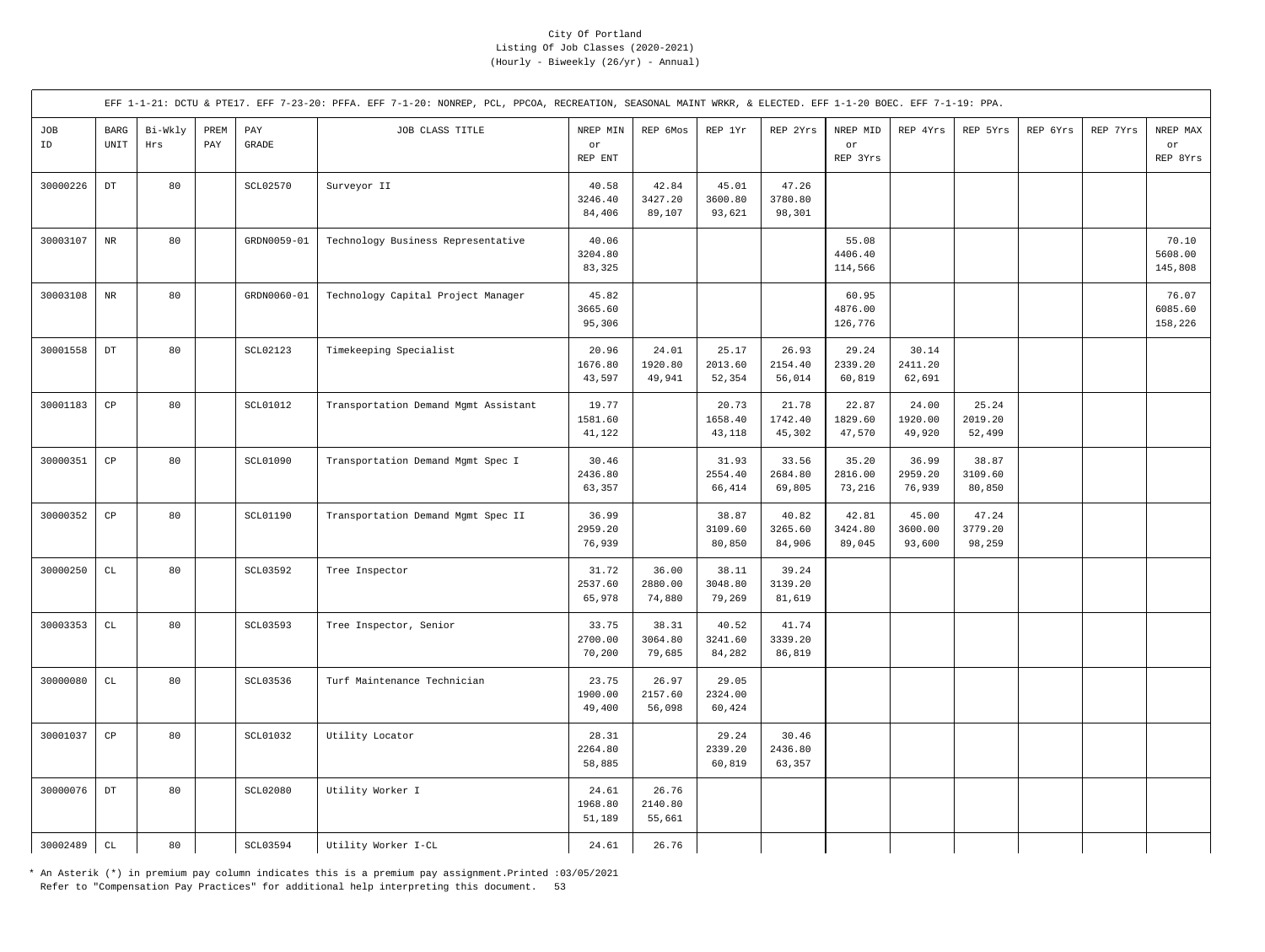|           |                        |                |                                     |                                  | EFF 1-1-21: DCTU & PTE17. EFF 7-23-20: PFFA. EFF 7-1-20: NONREP, PCL, PPCOA, RECREATION, SEASONAL MAINT WRKR, & ELECTED. EFF 1-1-20 BOEC. EFF 7-1-19: PPA. |                            |                             |                            |                            |                            |                            |          |          |          |                            |
|-----------|------------------------|----------------|-------------------------------------|----------------------------------|------------------------------------------------------------------------------------------------------------------------------------------------------------|----------------------------|-----------------------------|----------------------------|----------------------------|----------------------------|----------------------------|----------|----------|----------|----------------------------|
| JOB<br>ID | $_{\rm BARG}$<br>UNIT  | Bi-Wkly<br>Hrs | PREM<br>$\ensuremath{\mathrm{PAY}}$ | $\mathop{\mathrm{PAY}}$<br>GRADE | JOB CLASS TITLE                                                                                                                                            | NREP MIN<br>or<br>REP ENT  | REP 6Mos                    | REP 1Yr                    | REP 2Yrs                   | NREP MID<br>or<br>REP 3Yrs | REP 4Yrs                   | REP 5Yrs | REP 6Yrs | REP 7Yrs | NREP MAX<br>or<br>REP 8Yrs |
|           |                        |                |                                     |                                  |                                                                                                                                                            | 1968.80<br>51,189          | 2140.80<br>55,661           |                            |                            |                            |                            |          |          |          |                            |
| 30000077  | $_{\rm DT}$            | 80             |                                     | <b>SCL02120</b>                  | Utility Worker II                                                                                                                                          | 26.76<br>2140.80<br>55,661 | 27.76<br>2220.80<br>57,741  | 28.78<br>2302.40<br>59,862 |                            |                            |                            |          |          |          |                            |
| 30000075  | $_{\mathrm{DT}}$       | 80             |                                     | SCLT2060                         | Utility Worker II, Apprentice                                                                                                                              | See Note                   | #1                          |                            |                            |                            |                            |          |          |          |                            |
| 30002509  | $\mathtt{CL}$          | 80             |                                     | SCLT3620                         | Utility Worker II, Apprentice-CL                                                                                                                           | See Note                   | #2                          |                            |                            |                            |                            |          |          |          |                            |
| 30002490  | $\mathtt{CL}$          | 80             |                                     | SCL03500                         | Utility Worker II-CL                                                                                                                                       | 26.76<br>2140.80<br>55,661 | 27.76<br>2220.80<br>57,741  | 28.78<br>2302.40<br>59,862 |                            |                            |                            |          |          |          |                            |
| 30000131  | $_{\rm DT}$            | 80             |                                     | SCL02405                         | Vehicle & Equipment Mechanic                                                                                                                               | 31.72<br>2537.60<br>65,978 | 34.48<br>2758.40<br>71,718  | 35.53<br>2842.40<br>73,902 |                            |                            |                            |          |          |          |                            |
| 30000132  | $_{\rm DT}$            | 80             | $^\star$                            | <b>SCL02500</b>                  | Vehicle & Equipment Mechanic, Lead                                                                                                                         | 33.28<br>2662.40<br>69,222 | 36.18<br>2894.40<br>75,254  | 37.26<br>2980.80<br>77,501 |                            |                            |                            |          |          |          |                            |
| 30000130  | $_{\rm DT}$            | 80             |                                     | SCL02235                         | Vehicle & Equipment Mechanic, Trainee                                                                                                                      | 22.03<br>1762.40<br>45,822 | 24.74<br>1979.20<br>51,459  | 28.02<br>2241.60<br>58,282 | 31.21<br>2496.80<br>64,917 |                            |                            |          |          |          |                            |
| 30000163  | $\mathbb{C}\mathbb{L}$ | 80             |                                     | <b>SCL03598</b>                  | Wastewater Operations Specialist                                                                                                                           | 35.44<br>2835.20<br>73,715 | 38.51<br>3080.80<br>80,101  | 40.10<br>3208.00<br>83,408 | 41.31<br>3304.80<br>85,925 |                            |                            |          |          |          |                            |
| 30000160  | $\mathtt{CL}$          | 80             |                                     | SCL03600                         | Wastewater Operator I                                                                                                                                      | 25.41<br>2032.80<br>52,853 | 28.94<br>2315.20<br>60,195  | 30.95<br>2476.00<br>64,376 | 31.86<br>2548.80<br>66,269 |                            |                            |          |          |          |                            |
| 30000161  | $\mathtt{CL}$          | 80             |                                     | SCL03602                         | Wastewater Operator II                                                                                                                                     | 29.59<br>2367.20<br>61,547 | 33.66<br>2692.80<br>70,013  | 33.98<br>2718.40<br>70,678 | 34.80<br>2784.00<br>72,384 | 35.79<br>2863.20<br>74,443 | 36.89<br>2951.20<br>76,731 |          |          |          |                            |
| 30000162  | $\mathtt{CL}$          | 80             | $\star$                             | SCL03552                         | Wastewater Operator, Lead                                                                                                                                  | 33.54<br>2683.20<br>69,763 | 36.47<br>2917.60<br>75,858  | 37.56<br>3004.80<br>78,125 | 39.63<br>3170.40<br>82,430 |                            |                            |          |          |          |                            |
| 30000159  | $\mathtt{CL}$          | 80             |                                     | SCL03550                         | Wastewater Operator, Trainee                                                                                                                               | 22.85<br>1828.00<br>47,528 | 25.68<br>2054.40<br>53, 414 | 26.58<br>2126.40<br>55,286 |                            |                            |                            |          |          |          |                            |
| 30000133  | $_{\rm DT}$            | 80             |                                     | SCL02100                         | Water Meter Reader I                                                                                                                                       | 22.09<br>1767.20           | 24.03<br>1922.40            | 27.22<br>2177.60           | 28.05<br>2244.00           |                            |                            |          |          |          |                            |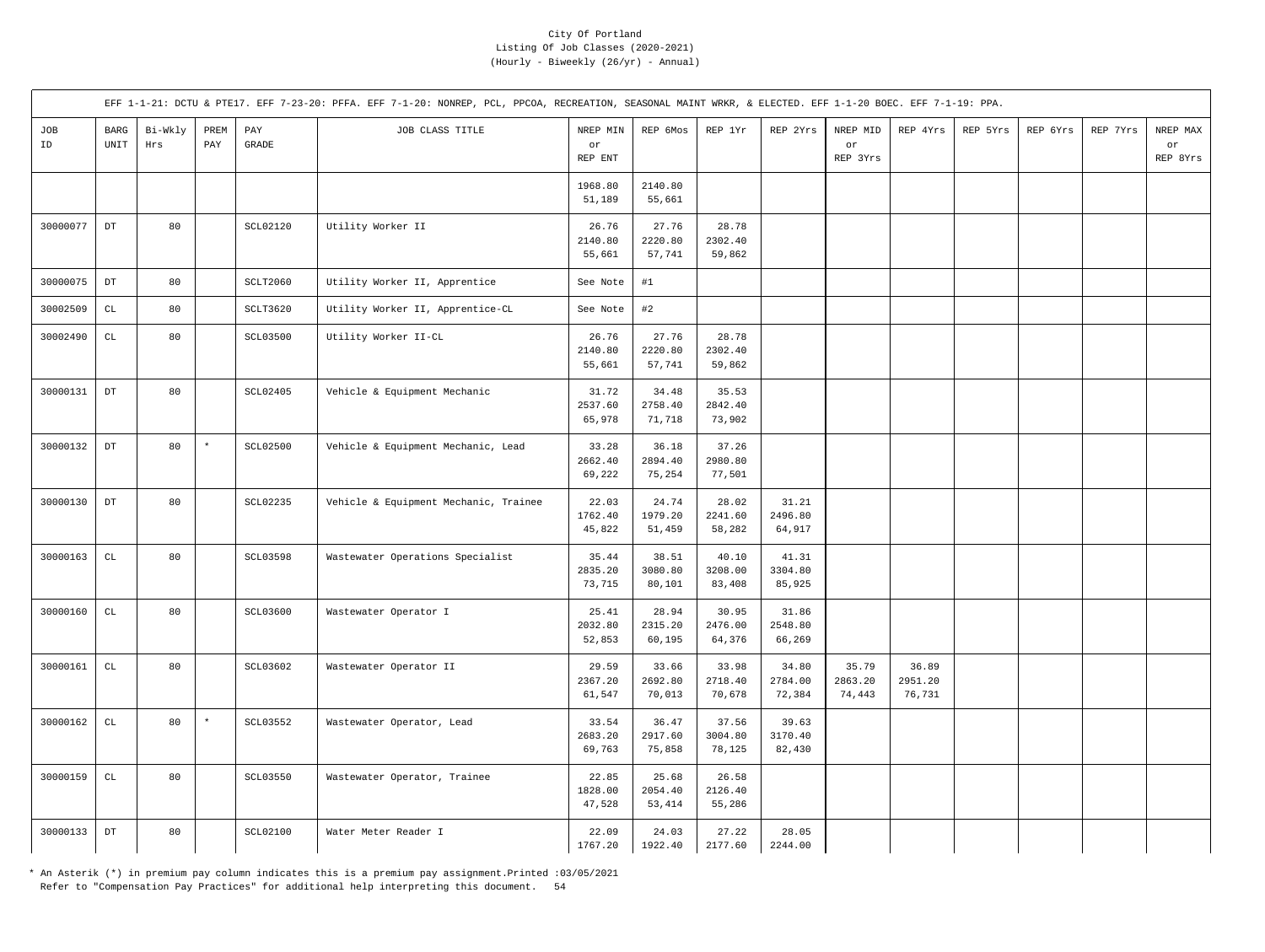|           |                       |                |             |                 | EFF 1-1-21: DCTU & PTE17. EFF 7-23-20: PFFA. EFF 7-1-20: NONREP, PCL, PPCOA, RECREATION, SEASONAL MAINT WRKR, & ELECTED. EFF 1-1-20 BOEC. EFF 7-1-19: PPA. |                            |                            |                            |                            |                             |          |          |          |          |                             |
|-----------|-----------------------|----------------|-------------|-----------------|------------------------------------------------------------------------------------------------------------------------------------------------------------|----------------------------|----------------------------|----------------------------|----------------------------|-----------------------------|----------|----------|----------|----------|-----------------------------|
| JOB<br>ID | $_{\rm BARG}$<br>UNIT | Bi-Wkly<br>Hrs | PREM<br>PAY | PAY<br>GRADE    | JOB CLASS TITLE                                                                                                                                            | NREP MIN<br>or<br>REP ENT  | REP 6Mos                   | REP 1Yr                    | REP 2Yrs                   | NREP MID<br>or<br>REP 3Yrs  | REP 4Yrs | REP 5Yrs | REP 6Yrs | REP 7Yrs | NREP MAX<br>or<br>REP 8Yrs  |
|           |                       |                |             |                 |                                                                                                                                                            | 45,947                     | 49,982                     | 56,618                     | 58,344                     |                             |          |          |          |          |                             |
| 30000134  | $_{\rm DT}$           | 80             |             | <b>SCL02215</b> | Water Meter Reader II                                                                                                                                      | 27.07<br>2165.60<br>56,306 | 29.41<br>2352.80<br>61,173 | 30.03<br>2402.40<br>62,462 | 30.83<br>2466.40<br>64,126 | 31.74<br>2539.20<br>66,019  |          |          |          |          |                             |
| 30002158  | $_{\rm DT}$           | 80             |             | SCL02120        | Water Meter Technician I                                                                                                                                   | 26.76<br>2140.80<br>55,661 | 27.76<br>2220.80<br>57,741 | 28.78<br>2302.40<br>59,862 |                            |                             |          |          |          |          |                             |
| 30000142  | $_{\rm DT}$           | 80             |             | SCL02240        | Water Meter Technician II                                                                                                                                  | 27.33<br>2186.40<br>56,846 | 28.78<br>2302.40<br>59,862 | 30.28<br>2422.40<br>62,982 | 31.74<br>2539.20<br>66,019 |                             |          |          |          |          |                             |
| 30000143  | $_{\mathrm{DT}}$      | 80             |             | SCL02470        | Water Meter Technician III                                                                                                                                 | 32.95<br>2636.00<br>68,536 | 35.82<br>2865.60<br>74,506 |                            |                            |                             |          |          |          |          |                             |
| 30003402  | $_{\rm DT}$           | 80             |             | <b>SCL02472</b> | Water Meter Technician IV                                                                                                                                  | 34.59<br>2767.20<br>71,947 | 37.61<br>3008.80<br>78,229 |                            |                            |                             |          |          |          |          |                             |
| 30000145  | $_{\rm DT}$           | 80             |             | SCL02460        | Water Operations Mechanic                                                                                                                                  | 32.83<br>2626.40<br>68,286 | 35.79<br>2863.20<br>74,443 | 36.33<br>2906.40<br>75,566 | 36.88<br>2950.40<br>76,710 |                             |          |          |          |          |                             |
| 30000144  | $_{\rm DT}$           | 80             |             | SCLT2335        | Water Operations Mechanic, Apprentice                                                                                                                      | See Note                   | #8                         |                            |                            |                             |          |          |          |          |                             |
| 30000139  | $_{\rm DT}$           | 80             |             | SCL02540        | Water Quality Inspector I                                                                                                                                  | 29.78<br>2382.40<br>61,942 | 32.36<br>2588.80<br>67,309 | 34.17<br>2733.60<br>71,074 | 36.26<br>2900.80<br>75,421 | 38.47<br>3077.60<br>80,018  |          |          |          |          |                             |
| 30000140  | $_{\rm DT}$           | 80             |             | <b>SCL02575</b> | Water Quality Inspector II                                                                                                                                 | 31.28<br>2502.40<br>65,062 | 34.01<br>2720.80<br>70,741 | 35.88<br>2870.40<br>74,630 | 38.10<br>3048.00<br>79,248 | 40.42<br>3233.60<br>84,074  |          |          |          |          |                             |
| 30000141  | $_{\rm DT}$           | 80             |             | SCL02605        | Water Quality Inspector III                                                                                                                                | 32.83<br>2626.40<br>68,286 | 35.71<br>2856.80<br>74,277 | 37.70<br>3016.00<br>78,416 | 40.00<br>3200.00<br>83,200 | 42.41<br>3392.80<br>88,213  |          |          |          |          |                             |
| 30001860  | $\rm{NR}$             | 80             |             | GRD00110-01     | Water Resources Program Mgr, Senior                                                                                                                        | 43.86<br>3508.80<br>91,229 |                            |                            |                            | 51.14<br>4091.20<br>106,371 |          |          |          |          | 58.41<br>4672.80<br>121,493 |
| 30000138  | $_{\rm DT}$           | 80             |             | SCL02120        | Water Security Specialist                                                                                                                                  | 26.76<br>2140.80<br>55,661 | 27.76<br>2220.80<br>57,741 | 28.78<br>2302.40<br>59,862 |                            |                             |          |          |          |          |                             |
| 30000137  | $_{\mathrm{DT}}$      | 80             | $\star$     | SCL02185        | Water Security Specialist, Lead                                                                                                                            | 28.09                      | 29.16                      | 30.19                      |                            |                             |          |          |          |          |                             |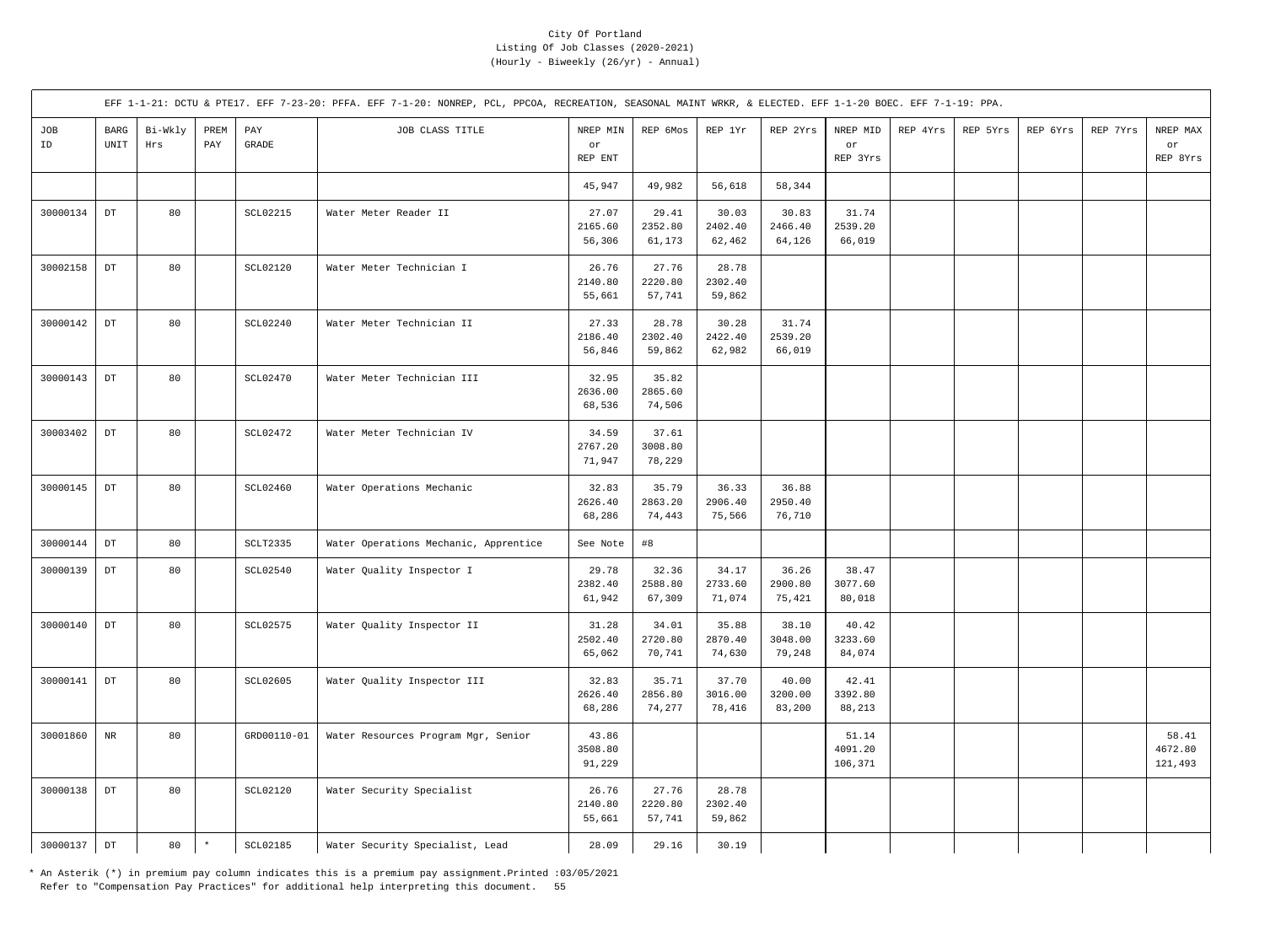|           |                       |                |                                     |                                           | EFF 1-1-21: DCTU & PTE17. EFF 7-23-20: PFFA. EFF 7-1-20: NONREP, PCL, PPCOA, RECREATION, SEASONAL MAINT WRKR, & ELECTED. EFF 1-1-20 BOEC. EFF 7-1-19: PPA. |                            |                            |                            |                            |                            |          |          |          |          |                            |
|-----------|-----------------------|----------------|-------------------------------------|-------------------------------------------|------------------------------------------------------------------------------------------------------------------------------------------------------------|----------------------------|----------------------------|----------------------------|----------------------------|----------------------------|----------|----------|----------|----------|----------------------------|
| JOB<br>ID | $_{\rm BARG}$<br>UNIT | Bi-Wkly<br>Hrs | PREM<br>$\ensuremath{\mathrm{PAY}}$ | $\mathop{\mathrm{PAY}}$<br>$\mbox{GRADE}$ | JOB CLASS TITLE                                                                                                                                            | NREP MIN<br>or<br>REP ENT  | REP 6Mos                   | REP 1Yr                    | REP 2Yrs                   | NREP MID<br>or<br>REP 3Yrs | REP 4Yrs | REP 5Yrs | REP 6Yrs | REP 7Yrs | NREP MAX<br>or<br>REP 8Yrs |
|           |                       |                |                                     |                                           |                                                                                                                                                            | 2247.20<br>58,427          | 2332.80<br>60,653          | 2415.20<br>62,795          |                            |                            |          |          |          |          |                            |
| 30000135  | $_{\rm DT}$           | 80             |                                     | SCL02215                                  | Water Service Inspector I                                                                                                                                  | 27.07<br>2165.60<br>56,306 | 29.41<br>2352.80<br>61,173 | 30.03<br>2402.40<br>62,462 | 30.83<br>2466.40<br>64,126 | 31.74<br>2539.20<br>66,019 |          |          |          |          |                            |
| 30000136  | $_{\rm DT}$           | 80             |                                     | SCL02330                                  | Water Service Inspector II                                                                                                                                 | 29.25<br>2340.00<br>60,840 | 31.78<br>2542.40<br>66,102 | 32.40<br>2592.00<br>67,392 | 33.29<br>2663.20<br>69,243 | 34.29<br>2743.20<br>71,323 |          |          |          |          |                            |
| 30000146  | $_{\rm DT}$           | 80             |                                     | SCL02175                                  | Water Treatment Operator I                                                                                                                                 | 28.11<br>2248.80<br>58,469 | 29.43<br>2354.40<br>61,214 | 30.90<br>2472.00<br>64,272 |                            |                            |          |          |          |          |                            |
| 30000147  | $_{\rm DT}$           | 80             |                                     | SCL02575                                  | Water Treatment Operator II                                                                                                                                | 31.28<br>2502.40<br>65,062 | 34.01<br>2720.80<br>70,741 | 35.88<br>2870.40<br>74,630 | 38.10<br>3048.00<br>79,248 | 40.42<br>3233.60<br>84,074 |          |          |          |          |                            |
| 30000148  | $_{\rm DT}$           | 80             | $^\star$                            | SCL02610                                  | Water Treatment Operator, Lead                                                                                                                             | 32.83<br>2626.40<br>68,286 | 35.71<br>2856.80<br>74,277 | 37.70<br>3016.00<br>78,416 | 40.00<br>3200.00<br>83,200 | 42.41<br>3392.80<br>88,213 |          |          |          |          |                            |
| 30000078  | $_{\rm DT}$           | 80             |                                     | <b>SCL02200</b>                           | Water Utility Worker, Sr                                                                                                                                   | 27.18<br>2174.40<br>56,534 | 29.53<br>2362.40<br>61,422 | 30.21<br>2416.80<br>62,837 |                            |                            |          |          |          |          |                            |
| 30000149  | $_{\rm DT}$           | 80             |                                     | SCL02115                                  | Watershed Specialist I                                                                                                                                     | 23.48<br>1878.40<br>48,838 | 26.74<br>2139.20<br>55,619 | 28.78<br>2302.40<br>59,862 |                            |                            |          |          |          |          |                            |
| 30000151  | $_{\rm DT}$           | 80             |                                     | <b>SCL02200</b>                           | Watershed Specialist II                                                                                                                                    | 27.18<br>2174.40<br>56,534 | 29.53<br>2362.40<br>61,422 | 30.21<br>2416.80<br>62,837 |                            |                            |          |          |          |          |                            |
| 30001308  | $_{\rm DT}$           | 80             |                                     | <b>SCL02503</b>                           | Watershed Specialist III                                                                                                                                   | 32.40<br>2592.00<br>67,392 | 35.29<br>2823.20<br>73,403 | 35.80<br>2864.00<br>74,464 | 36.34<br>2907.20<br>75,587 |                            |          |          |          |          |                            |
| 30000123  | $\mathtt{CL}$         | 80             |                                     | <b>SCL03517</b>                           | Welder                                                                                                                                                     | 30.91<br>2472.80<br>64,293 | 33.57<br>2685.60<br>69,826 | 34.57<br>2765.60<br>71,906 |                            |                            |          |          |          |          |                            |
| 30000122  | $\mathtt{CL}$         | 80             |                                     | SCL03522                                  | Welder, Apprentice                                                                                                                                         | 26.70<br>2136.00<br>55,536 | 28.87<br>2309.60<br>60,050 | 29.23<br>2338.40<br>60,798 |                            |                            |          |          |          |          |                            |
| 30000124  | $\mathtt{CL}$         | 80             | $\star$                             | SCL03520                                  | Welder, Lead                                                                                                                                               | 32.95<br>2636.00           | 35.82<br>2865.60           | 36.91<br>2952.80           |                            |                            |          |          |          |          |                            |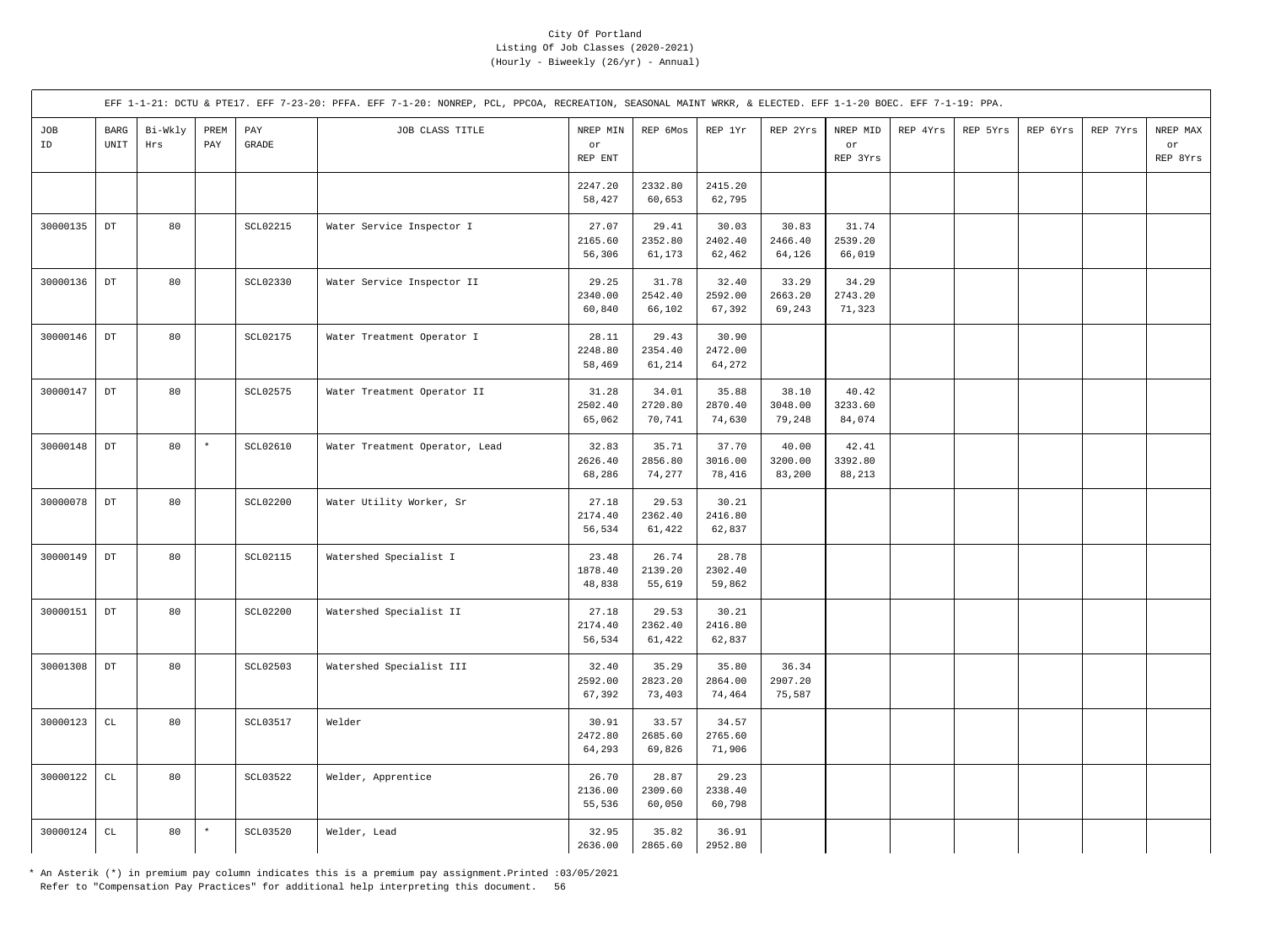|           | EFF 1-1-21: DCTU & PTE17. EFF 7-23-20: PFFA. EFF 7-1-20: NONREP, PCL, PPCOA, RECREATION, SEASONAL MAINT WRKR, & ELECTED. EFF 1-1-20 BOEC. EFF 7-1-19: PPA. |                     |             |              |                 |                            |                            |                            |          |                |  |                                |          |          |                            |
|-----------|------------------------------------------------------------------------------------------------------------------------------------------------------------|---------------------|-------------|--------------|-----------------|----------------------------|----------------------------|----------------------------|----------|----------------|--|--------------------------------|----------|----------|----------------------------|
| JOB<br>ID | UNIT                                                                                                                                                       | BARG Bi-Wkly<br>Hrs | PREM<br>PAY | PAY<br>GRADE | JOB CLASS TITLE | NREP MIN<br>or<br>REP ENT  | REP 6Mos                   | REP 1Yr                    | REP 2Yrs | or<br>REP 3Yrs |  | NREP MID   REP 4Yrs   REP 5Yrs | REP 6Yrs | REP 7Yrs | NREP MAX<br>or<br>REP 8Yrs |
|           |                                                                                                                                                            |                     |             |              |                 | 68,536                     | 74,506                     | 76,773                     |          |                |  |                                |          |          |                            |
| 30000124  | CL                                                                                                                                                         | 80                  |             | SCL03521     | Welder, Lead    | 32.41<br>2592.80<br>67,413 | 35.24<br>2819.20<br>73,299 | 36.30<br>2904.00<br>75,504 |          |                |  |                                |          |          |                            |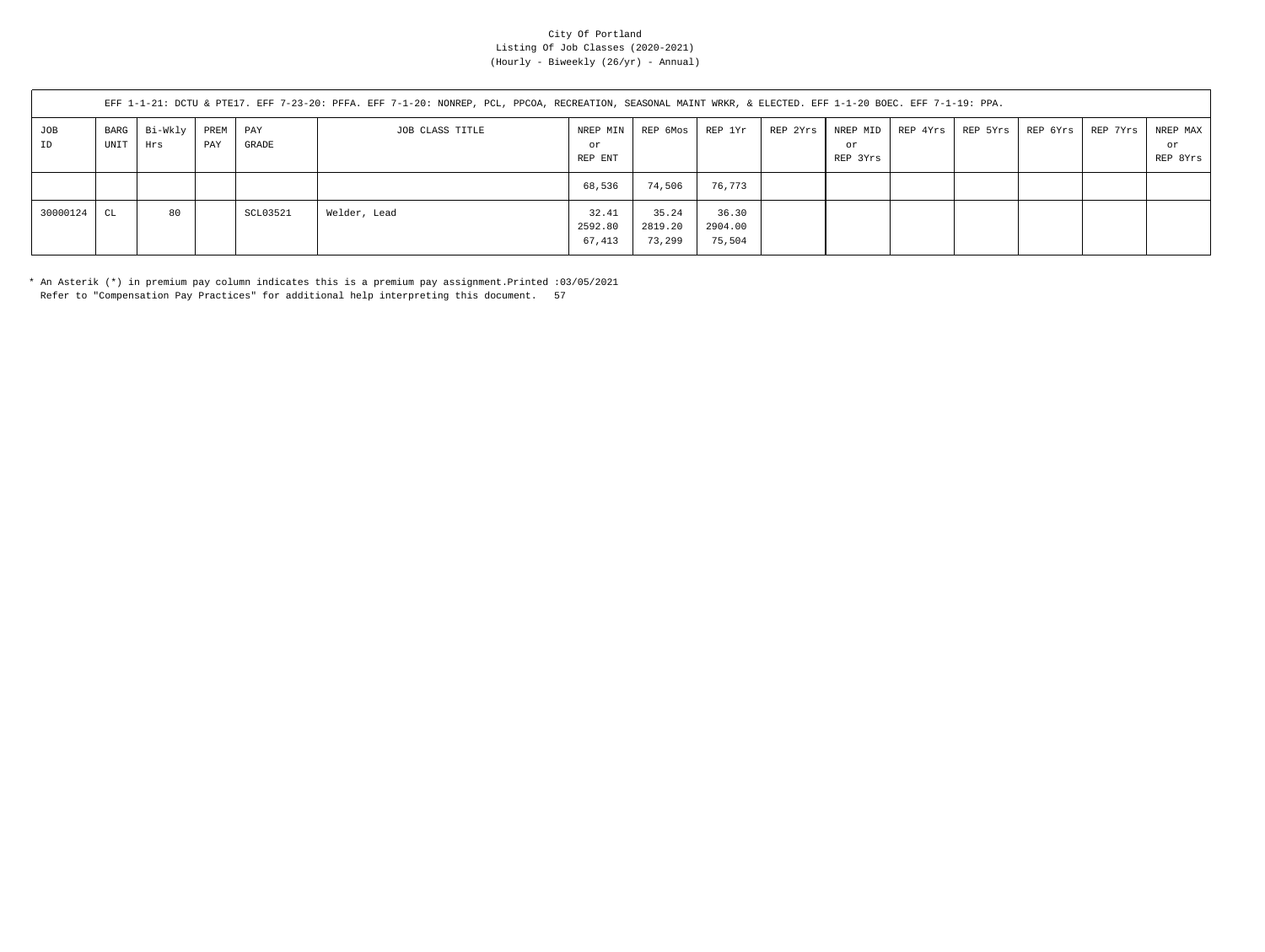EFF 1-1-21: DCTU & PTE17. EFF 7-23-20: PFFA. EFF 7-1-20: NONREP, PCL, PPCOA, RECREATION, SEASONAL MAINT WRKR, & ELECTED. EFF 1-1-20 BOEC. EFF 7-1-19: PPA.

| NOTE # 1 : UTILITY WORKER II, APPRENTICE - DCTU                                             |       |
|---------------------------------------------------------------------------------------------|-------|
| ENTRY TO 5 MONTHS = 70% OF UTILITY WORKER II RATE (TOP STEP)                                | 20.15 |
| 6 MONTHS TO 11 MONTHS = 77.5% OF UTILITY WORKER II RATE (TOP STEP)                          | 22.30 |
| 12 MONTHS TO 17 MONTHS = 85% OF UTILITY WORKER II RATE (TOP STEP)                           | 24.46 |
| 18 MONTHS TO 23 MONTHS = 92.5% OF UTILITY WORKER II RATE (TOP STEP)                         | 26.62 |
| ADVANCEMENT TO JOURNEY RATE IS UPON COMPLETION OF THE PROGRAM AND WHEN APPROVED BY THE TAC. |       |

NOTE # 2 : UTILITY WORKER II, APPRENTICE - CL

| ENTRY TO 5 MONTHS = 70% OF UTILITY WORKER II-CL RATE (TOP STEP)                             | 20.15 |  |
|---------------------------------------------------------------------------------------------|-------|--|
| 6 MONTHS TO 11 MONTHS = 77.5% OF UTILITY WORKER II-CL RATE (TOP STEP)                       | 22.30 |  |
| 12 MONTHS TO 17 MONTHS = 85% OF UTILITY WORKER II-CL RATE (TOP STEP)                        | 24.46 |  |
| 18 MONTHS TO 23 MONTHS = 92.5% OF UTILITY WORKER II-CL RATE (TOP STEP)                      | 26.62 |  |
| ADVANCEMENT TO JOURNEY RATE IS UPON COMPLETION OF THE PROGRAM AND WHEN APPROVED BY THE TAC. |       |  |

| NOTE # 3 : CARPENTER, APPRENTICE - DCTU                                                     |       |  |
|---------------------------------------------------------------------------------------------|-------|--|
| ENTRY TO 5 MONTHS = 60% OF CARPENTER RATE (TOP STEP)                                        | 21.08 |  |
| 6 MONTHS TO 11 MONTHS = 65% OF CARPENTER RATE (TOP STEP)                                    | 22.84 |  |
| 12 MONTHS TO 17 MONTHS = 70% OF CARPENTER RATE (TOP STEP)                                   | 24.60 |  |
| 18 MONTHS TO 23 MONTHS = 75% OF CARPENTER RATE (TOP STEP)                                   | 26.36 |  |
| 24 MONTHS TO 29 MONTHS = 80% OF CARPENTER RATE (TOP STEP)                                   | 28.11 |  |
| 30 MONTHS TO 35 MONTHS = 85% OF CARPENTER RATE (TOP STEP)                                   | 29.87 |  |
| 36 MONTHS TO 41 MONTHS = 90% OF CARPENTER RATE (TOP STEP)                                   | 31.63 |  |
| 42 MONTHS TO 47 MONTHS = 95% OF CARPENTER RATE (TOP STEP)                                   | 33.38 |  |
| ADVANCEMENT TO JOURNEY RATE IS UPON COMPLETION OF THE PROGRAM AND WHEN APPROVED BY THE TAC. |       |  |

| NOTE # 4 : CARPENTER, APPRENTICE - CL                                                       |       |
|---------------------------------------------------------------------------------------------|-------|
| ENTRY TO 5 MONTHS = 60% OF CARPENTER-CL RATE (TOP STEP)                                     | 21.08 |
| 6 MONTHS TO 11 MONTHS = 65% OF CARPENTER-CL RATE (TOP STEP)                                 | 22.84 |
| 12 MONTHS TO 17 MONTHS = 70% OF CARPENTER-CL RATE (TOP STEP)                                | 24.60 |
| 18 MONTHS TO 23 MONTHS = 75% OF CARPENTER-CL RATE (TOP STEP)                                | 26.36 |
| 24 MONTHS TO 29 MONTHS = 80% OF CARPENTER-CL RATE (TOP STEP)                                | 28.11 |
| 30 MONTHS TO 35 MONTHS = 85% OF CARPENTER-CL RATE (TOP STEP)                                | 29.87 |
| 36 MONTHS TO 41 MONTHS = 90% OF CARPENTER-CL RATE (TOP STEP)                                | 31.63 |
| 42 MONTHS TO 47 MONTHS = 95% OF CARPENTER-CL RATE (TOP STEP)                                | 33.38 |
| ADVANCEMENT TO JOURNEY RATE IS UPON COMPLETION OF THE PROGRAM AND WHEN APPROVED BY THE TAC. |       |

| NOTE # 5 : FACILITIES MAINTENANCE TECH APPRENTICE - DCTU                          |       |
|-----------------------------------------------------------------------------------|-------|
| ENTRY TO 5 MONTHS = 60% OF FACILITIES MAINTENANCE TECHNICIAN RATE (TOP STEP)      | 22.91 |
| 6 MONTHS TO 11 MONTHS = 65% OF FACILITIES MAINTENANCE TECHNICIAN RATE (TOP STEP)  | 24.82 |
| 12 MONTHS TO 17 MONTHS = 70% OF FACILITIES MAINTENANCE TECHNICIAN RATE (TOP STEP) | 26.73 |
| 18 MONTHS TO 23 MONTHS = 75% OF FACILITIES MAINTENANCE TECHNICIAN RATE (TOP STEP) | 28.64 |
| 24 MONTHS TO 29 MONTHS = 80% OF FACILITIES MAINTENANCE TECHNICIAN RATE (TOP STEP) | 30.54 |
| 30 MONTHS TO 35 MONTHS = 85% OF FACILITIES MAINTENANCE TECHNICIAN RATE (TOP STEP) | 32.45 |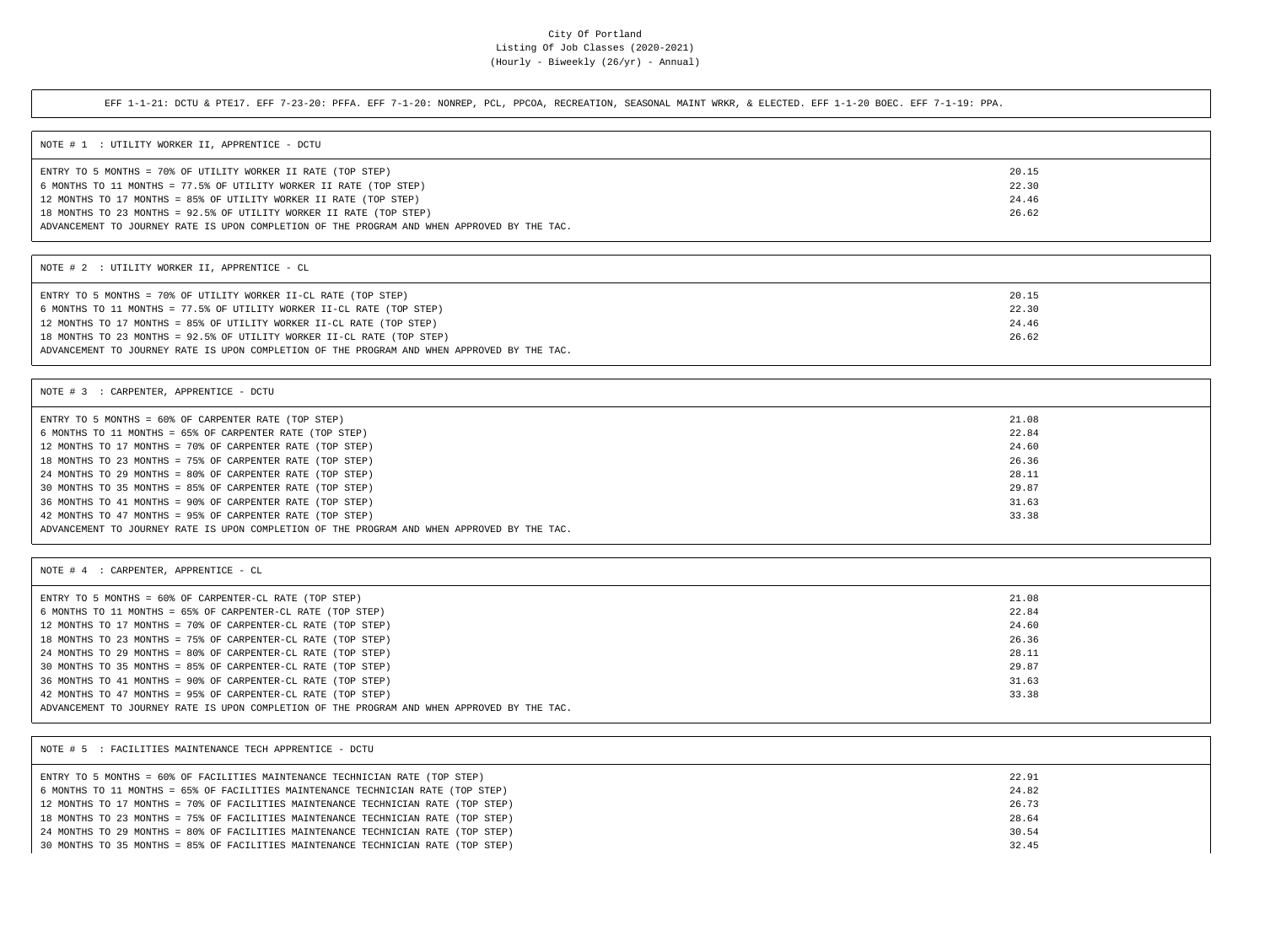| EFF 1-1-21: DCTU & PTE17. EFF 7-23-20: PFFA. EFF 7-1-20: NONREP, PCL, PPCOA, RECREATION, SEASONAL MAINT WRKR, & ELECTED. EFF 1-1-20 BOEC. EFF 7-1-19: PPA. |       |
|------------------------------------------------------------------------------------------------------------------------------------------------------------|-------|
| 36 MONTHS TO 41 MONTHS = 90% OF FACILITIES MAINTENANCE TECHNICIAN RATE (TOP STEP)                                                                          | 34.36 |
| 42 MONTHS TO 47 MONTHS = 95% OF FACILITIES MAINTENANCE TECHNICIAN RATE (TOP STEP)                                                                          | 36.27 |
| ADVANCEMENT TO JOURNEY RATE IS UPON COMPLETION OF THE PROGRAM AND WHEN APPROVED BY THE TAC OR BY A STATE APPROVED OVERSIGHT BODY SUCH AS BOLI.             |       |
| NOTE # 6 : FACILITIES MAINTENANCE TECH APPRENTICE - CL                                                                                                     |       |
| ENTRY TO 5 MONTHS = 60% OF FACILITIES MAINTENANCE TECHNICIAN-CL RATE (TOP STEP)                                                                            | 22.91 |
| 6 MONTHS TO 11 MONTHS = 65% OF FACILITIES MAINTENANCE TECHNICIAN-CL RATE (TOP STEP)                                                                        | 24.82 |
| 12 MONTHS TO 17 MONTHS = 70% OF FACILITIES MAINTENANCE TECHNICIAN-CL RATE (TOP STEP)                                                                       | 26.73 |
| 18 MONTHS TO 23 MONTHS = 75% OF FACILITIES MAINTENANCE TECHNICIAN-CL RATE (TOP STEP)                                                                       | 28.64 |
| 24 MONTHS TO 29 MONTHS = 80% OF FACILITIES MAINTENANCE TECHNICIAN-CL RATE (TOP STEP)                                                                       | 30.54 |
| 30 MONTHS TO 35 MONTHS = 85% OF FACILITIES MAINTENANCE TECHNICIAN-CL RATE (TOP STEP)                                                                       | 32.45 |
| 36 MONTHS TO 41 MONTHS = 90% OF FACILITIES MAINTENANCE TECHNICIAN-CL RATE (TOP STEP)                                                                       | 34.36 |
| 42 MONTHS TO 47 MONTHS = 95% OF FACILITIES MAINTENANCE TECHNICIAN-CL RATE (TOP STEP)                                                                       | 36.27 |
| ADVANCEMENT TO JOURNEY RATE IS UPON COMPLETION OF THE PROGRAM AND WHEN APPROVED BY THE TAC OR BY A STATE APPROVED OVERSIGHT BODY SUCH AS BOLI.             |       |
|                                                                                                                                                            |       |
|                                                                                                                                                            |       |

| ENTRY TO 5 MONTHS = 60% OF INDUSTRIAL MAINTENANCE MILLWRIGHT RATE (TOP STEP)                                                                   | 22.13 |  |
|------------------------------------------------------------------------------------------------------------------------------------------------|-------|--|
| 6 MONTHS TO 11 MONTHS = 65% OF INDUSTRIAL MAINTENANCE MILLWRIGHT RATE (TOP STEP)                                                               | 23.98 |  |
| 12 MONTHS TO 17 MONTHS = 70% OF INDUSTRIAL MAINTENANCE MILLWRIGHT RATE (TOP STEP)                                                              | 25.82 |  |
| 18 MONTHS TO 23 MONTHS = 75% OF INDUSTRIAL MAINTENANCE MILLWRIGHT RATE (TOP STEP)                                                              | 27.67 |  |
| 24 MONTHS TO 29 MONTHS = 80% OF INDUSTRIAL MAINTENANCE MILLWRIGHT RATE (TOP STEP)                                                              | 29.51 |  |
| 30 MONTHS TO 35 MONTHS = 85% OF INDUSTRIAL MAINTENANCE MILLWRIGHT RATE (TOP STEP)                                                              | 31.36 |  |
| 36 MONTHS TO 41 MONTHS = 90% OF INDUSTRIAL MAINTENANCE MILLWRIGHT RATE (TOP STEP)                                                              | 33.20 |  |
| 42 MONTHS TO 47 MONTHS = 95% OF INDUSTRIAL MAINTENANCE MILLWRIGHT RATE (TOP STEP)                                                              | 35.05 |  |
| ADVANCEMENT TO JOURNEY RATE IS UPON COMPLETION OF THE PROGRAM AND WHEN APPROVED BY THE TAC OR BY A STATE APPROVED OVERSIGHT BODY SUCH AS BOLI. |       |  |
|                                                                                                                                                |       |  |

| NOTE # 8 : WATER OPERATIONS MECHANIC, APPRENTICE                                            |       |
|---------------------------------------------------------------------------------------------|-------|
| ENTRY TO 5 MONTHS = 70% OF WATER OPERATIONS MECHANIC RATE (TOP STEP)                        | 25.82 |
| 6 MONTHS TO 11 MONTHS = 75% OF WATER OPERATIONS MECHANIC RATE (TOP STEP)                    | 27.66 |
| 12 MONTHS TO 17 MONTHS = 80% OF WATER OPERATIONS MECHANIC RATE (TOP STEP)                   | 29.50 |
| 18 MONTHS TO 23 MONTHS = 85% OF WATER OPERATIONS MECHANIC RATE (TOP STEP)                   | 31.35 |
| 24 MONTHS TO 29 MONTHS = 90% OF WATER OPERATIONS MECHANIC RATE (TOP STEP)                   | 33.19 |
| 30 MONTHS TO 35 MONTHS = 95% OF WATER OPERATIONS MECHANIC RATE (TOP STEP)                   | 35.04 |
| ADVANCEMENT TO JOURNEY RATE IS UPON COMPLETION OF THE PROGRAM AND WHEN APPROVED BY THE TAC. |       |

| NOTE # 9 : ELECTRICIAN/INSTRUMENT TECH, APPRENTICE                                                                                             |       |  |
|------------------------------------------------------------------------------------------------------------------------------------------------|-------|--|
| ENTRY TO 5 MONTHS = 60% OF ELECTRICIAN/INSTRUMENT TECHNICIAN RATE (TOP STEP)                                                                   | 26.24 |  |
| 6 MONTHS TO 11 MONTHS = 65% OF ELECTRICIAN/INSTRUMENT TECHNICIAN RATE (TOP STEP)                                                               | 28.42 |  |
| 12 MONTHS TO 17 MONTHS = 70% OF ELECTRICIAN/INSTRUMENT TECHNICIAN RATE (TOP STEP)                                                              | 30.61 |  |
| 18 MONTHS TO 23 MONTHS = 75% OF ELECTRICIAN/INSTRUMENT TECHNICIAN RATE (TOP STEP)                                                              | 32.80 |  |
| 24 MONTHS TO 29 MONTHS = 80% OF ELECTRICIAN/INSTRUMENT TECHNICIAN RATE (TOP STEP)                                                              | 34.98 |  |
| 30 MONTHS TO 35 MONTHS = 85% OF ELECTRICIAN/INSTRUMENT TECHNICIAN RATE (TOP STEP)                                                              | 37.17 |  |
| 36 MONTHS TO 41 MONTHS = 90% OF ELECTRICIAN/INSTRUMENT TECHNICIAN RATE (TOP STEP)                                                              | 39.36 |  |
| 42 MONTHS TO 47 MONTHS = TOP STEP OF INSTRUMENT TECHNICIAN RATE                                                                                | 43.01 |  |
| ADVANCEMENT TO JOURNEY RATE IS UPON COMPLETION OF THE PROGRAM AND WHEN APPROVED BY THE TAC OR BY A STATE APPROVED OVERSIGHT BODY SUCH AS BOLI. |       |  |